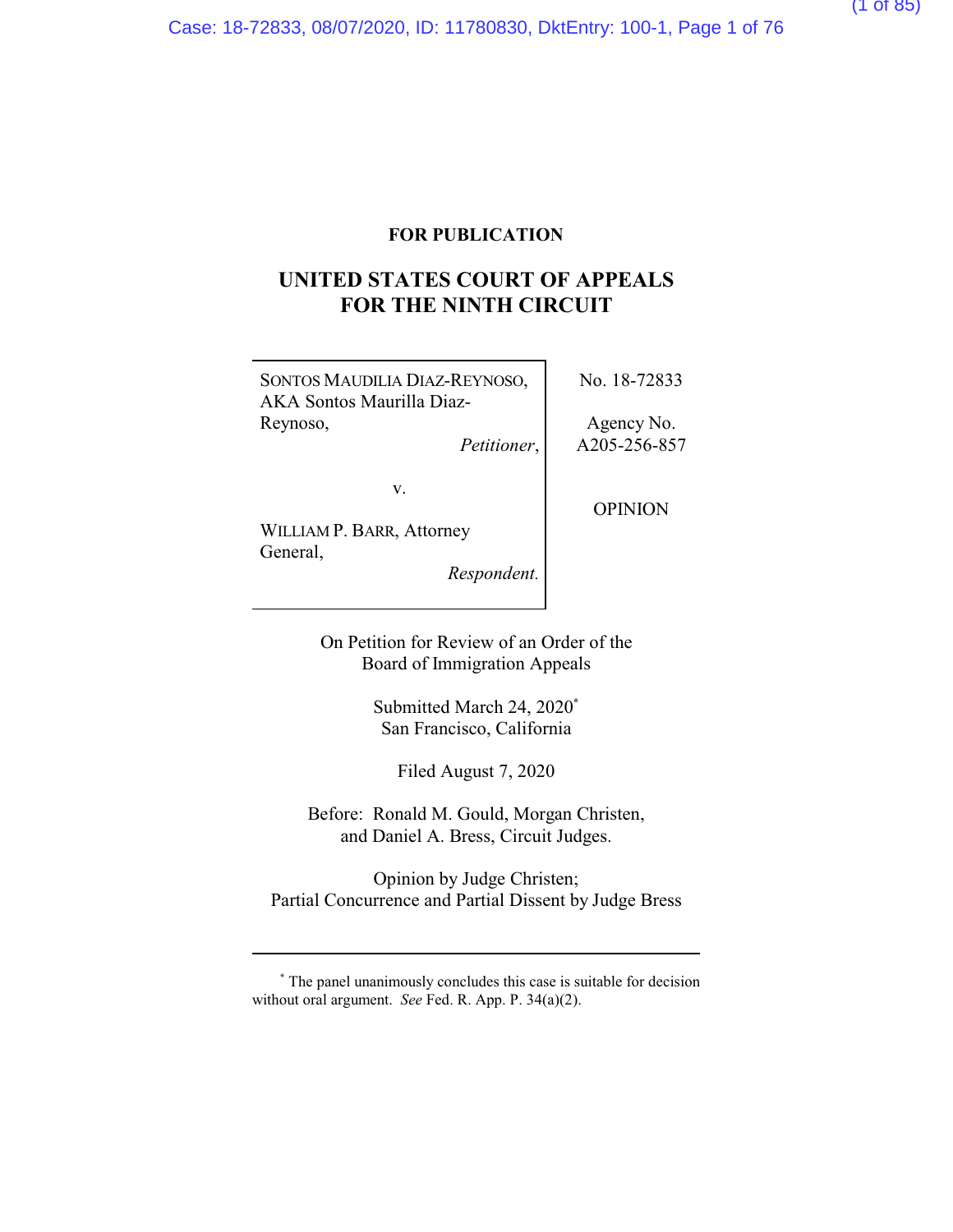# **SUMMARY\*\***

# **Immigration**

Granting Sontos Diaz-Reynoso's petition for review of the Board of Immigration Appeals' decision affirming the denial of her application for withholding of removal and protection under the Convention Against Torture, and remanding, the panel held that the Board misapplied *Matter of A-B-*, 27 I. & N. Dec. 316 (A.G. 2018), as well as Board and circuit precedent, in concluding that Diaz-Reynoso's proposed social group comprised of "indigenous women in Guatemala who are unable to leave their relationship" was not cognizable, and that she failed to establish that the government of Guatemala would acquiesce in any possible torture.

The panel rejectedDiaz-Reynoso's contention that *Matter of A-B-* was arbitrary and capricious and therefore not entitled to *Chevron* deference. The panel concluded that, despite the general and descriptive observations set forth in the opinion, *Matter of A-B-* did not announce a new categorical exception to withholding of removal for victims of domestic violence or other private criminal activity, but rather it reaffirmed the Board's existing framework for analyzing the cognizability of particular social groups, requiring that such determinations be individualized and conducted on a case-by-case basis.

The panel observed that the Board rejected Diaz-Reynoso's proposed social group, with almost no analysis,

**<sup>\*\*</sup>** This summary constitutes no part of the opinion of the court. It has been prepared by court staff for the convenience of the reader.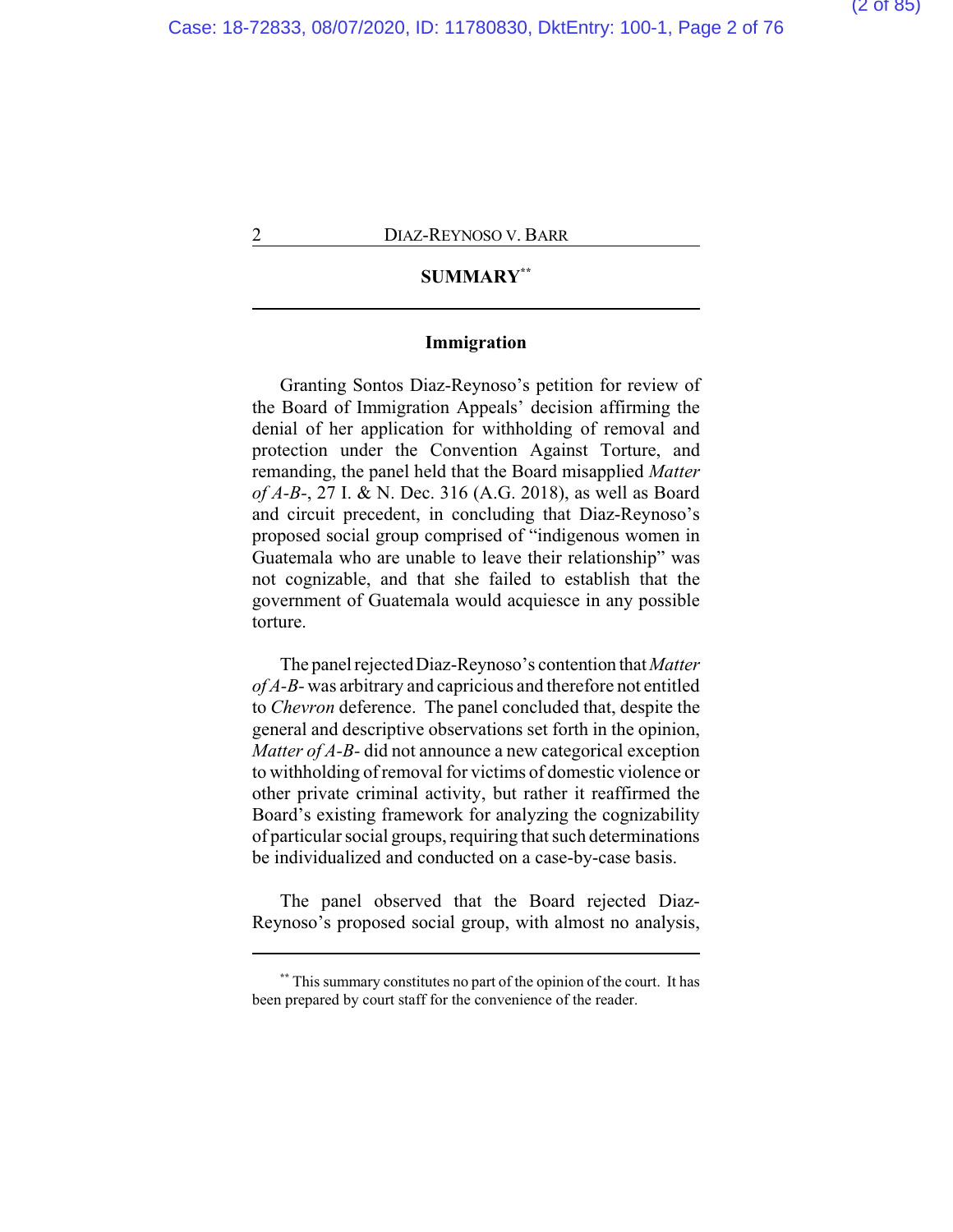because it "suffered from the same circularity problem articulated by the Attorney General in *Matter of A-B-*." The panel explained that in doing so, the Board appeared to misapprehend the scope of *Matter of A-B-* as forbidding any mention of feared harm within the delineation of a proposed social group. The panel concluded that this was error, explaining that *Matter of A-B-* did not announce a new rule concerning circularity, but instead merely reiterated the wellestablished principle that a particular social group must exist independently of the harm asserted. The panel recognized that a proposed social group may be deemed impermissibly circular if, after conducting the proper case-by-case analysis, the Board determines that the group is defined *exclusively* by the fact that its members have been subjected to harm. The panel explained, however, that a proposed social group is not impermissibly circular merely because the proposed group mentions harm.

The panel concluded that the Board also erred in assuming that domestic violence was the only reason Diaz-Reynoso was unable to leave her relationship, and in failing to conduct the rigorous case-by-case analysis required by *Matter of A-B-*. The panel therefore remanded Diaz-Reynoso's withholding of removal claim for the Board to undertake the required analysis applying the correct framework.

Because the Board failed to discuss evidence that Diaz-Reynoso reported her husband's abuse to authority figures in her village community, and the government conceded remand was warranted, the panel also remanded Diaz-Reynoso's CAT claim for further consideration.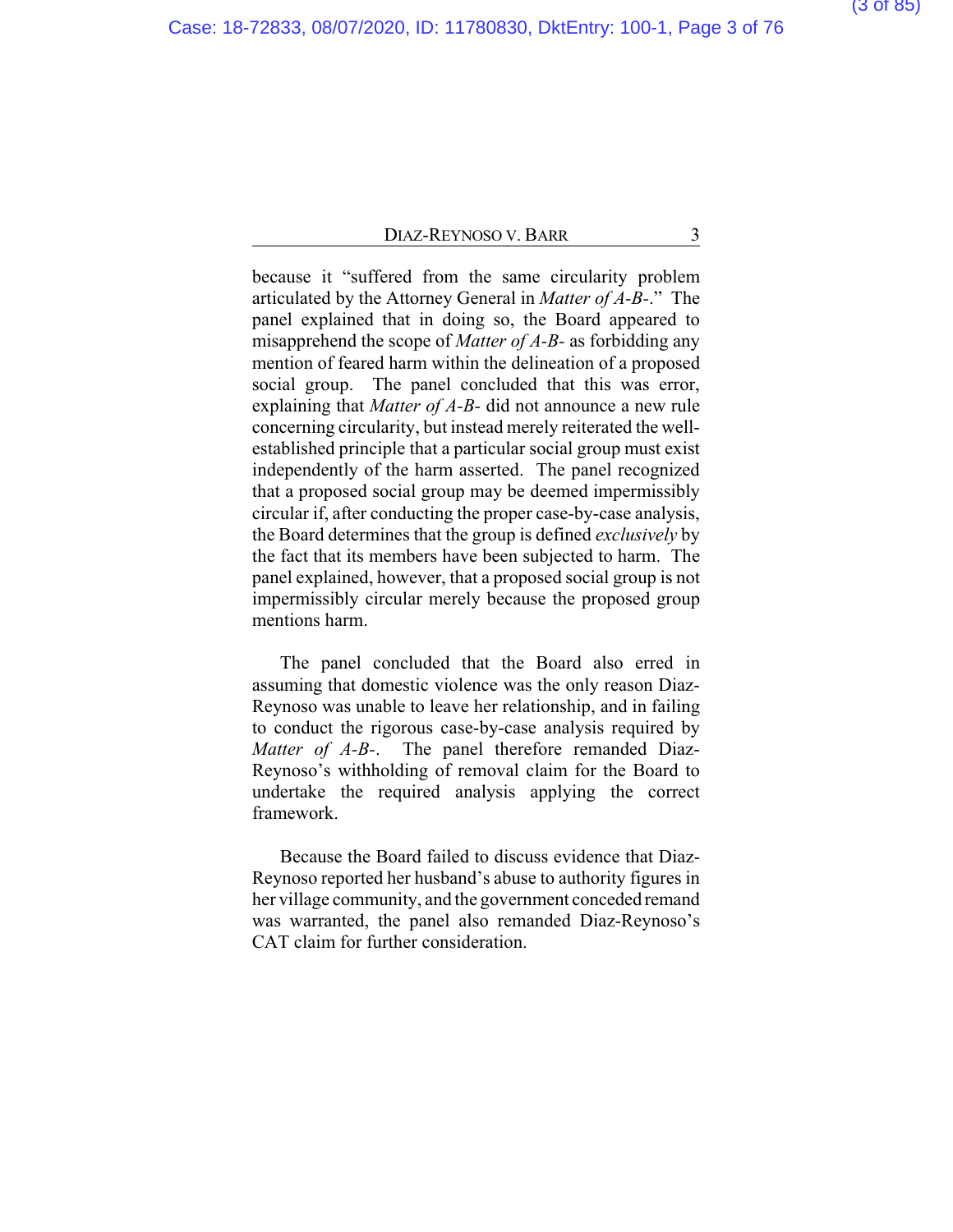Concurring in the judgment in part and dissenting in part, Judge Bress agreed with remand of the CAT claim in light of the government's concession, but disagreed with the majority's conclusion that the Board misread *Matter of A-B*in rejecting Diaz-Reynoso's proposed social group*.* In Judge Bress's view, *Matter of A-B-* held that a proposed group that incorporates harm within its definition is not a group that exists independently of the harmasserted in an application for asylum or statutory withholding of removal. Judge Bress wrote that substantial evidence supported the Board's assessment that Diaz-Reynoso's social group was defined exclusively by the harmsuffered, and that the Board correctly applied *Matter of A-B-*, and the circularity rule, in rejecting Diaz-Reynoso's proposed social group.

# **COUNSEL**

Gary A. Watt, Stephen Tollafield, and Tiffany J. Gates, Supervising Counsel; Shandyn H. Pierce and Hilda Kajbaf, Certified Law Students; Hastings Appellate Project, San Francisco, California; for Petitioner.

Joseph H. Hunt, Assistant Attorney General; John S. Hogan and Linda S. Wernery, Assistant Directors; Susan Bennett Green, Senior Litigation Counsel; Ashley Martin, Trial Attorney; Office of Immigration Litigation, Civil Division, United States Department of Justice, Washington, D.C.; for Respondent.

Blaine Bookey, Karen Musalo, Neela Chakravartula, and Anne Peterson, Center for Gender & Refugee Studies, U.S. Hastings College of Law, San Francisco, California, for Amicus Curiae Center for Gender & Refugee Studies.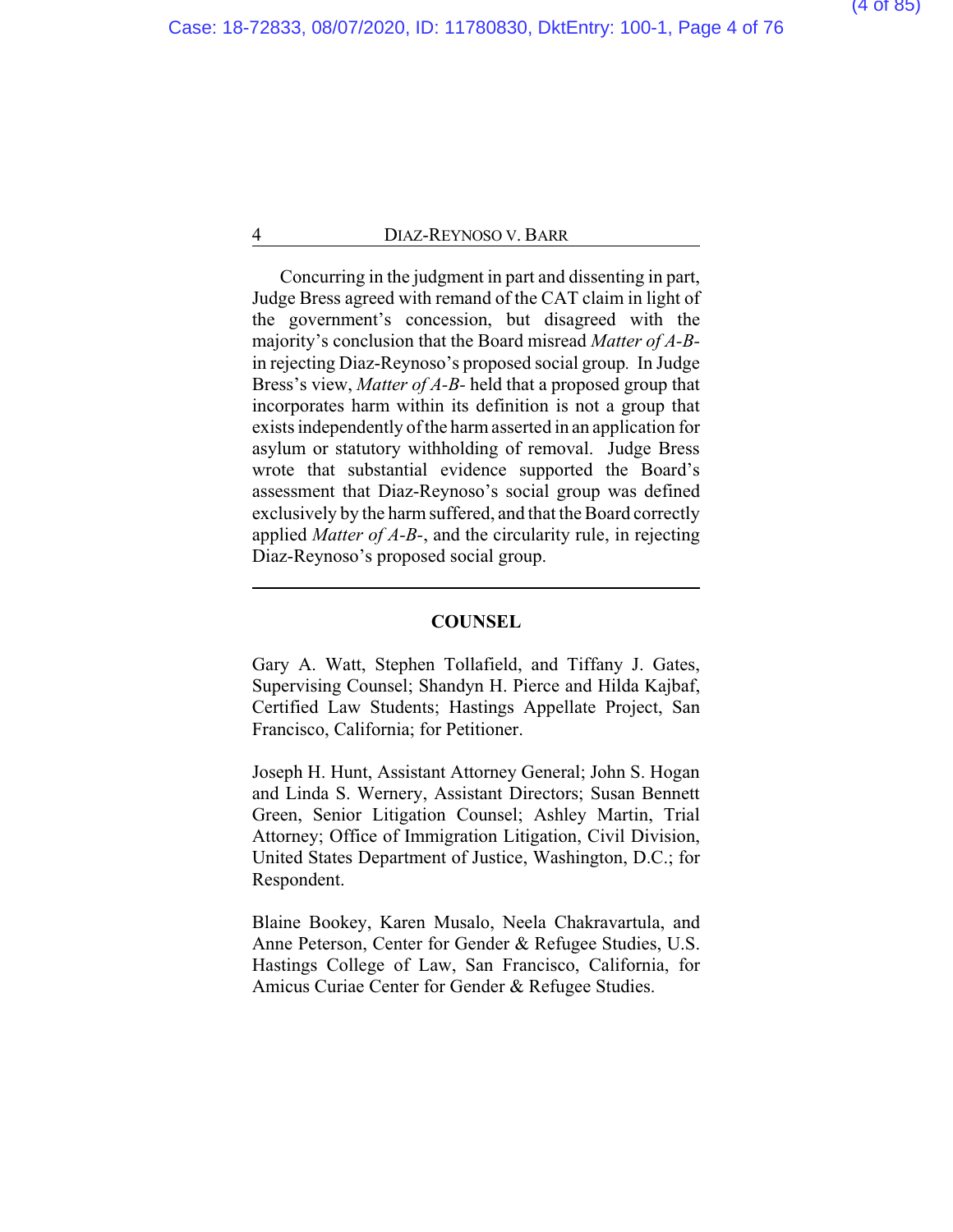Richard W. Mark, Amer S. Ahmed, Grace E. Hart, and Cassarah M. Chu, Gibson Dunn & Crutcher LLP, New York New York, for Amici Curiae Thirty-Nine Former Immigration Judges and Members of the Board of Immigration Appeals.

Sabrineh Ardalan, Nancy Kelly, John Willshire Carrera, Deborah Anker, and Zachary A. Albun, Attorneys; Rosa Baum, Caya Simonsen, and Ana Sewell, Supervised Law Students; Harvard Immigration and Refugee Clinical Program, Cambridge, Massachusetts; for Amicus Curiae Harvard Immigration and Refugee Clinical Program.

Ana C. Reyes and Alexander J. Kasner, Williams & Connolly LLP, Washington, D.C.; Alice Farmer, United Nations High Commissioner for Refugees, Washington, D.C.; for Amicus Curiae United Nations High Commissioner for Refugees.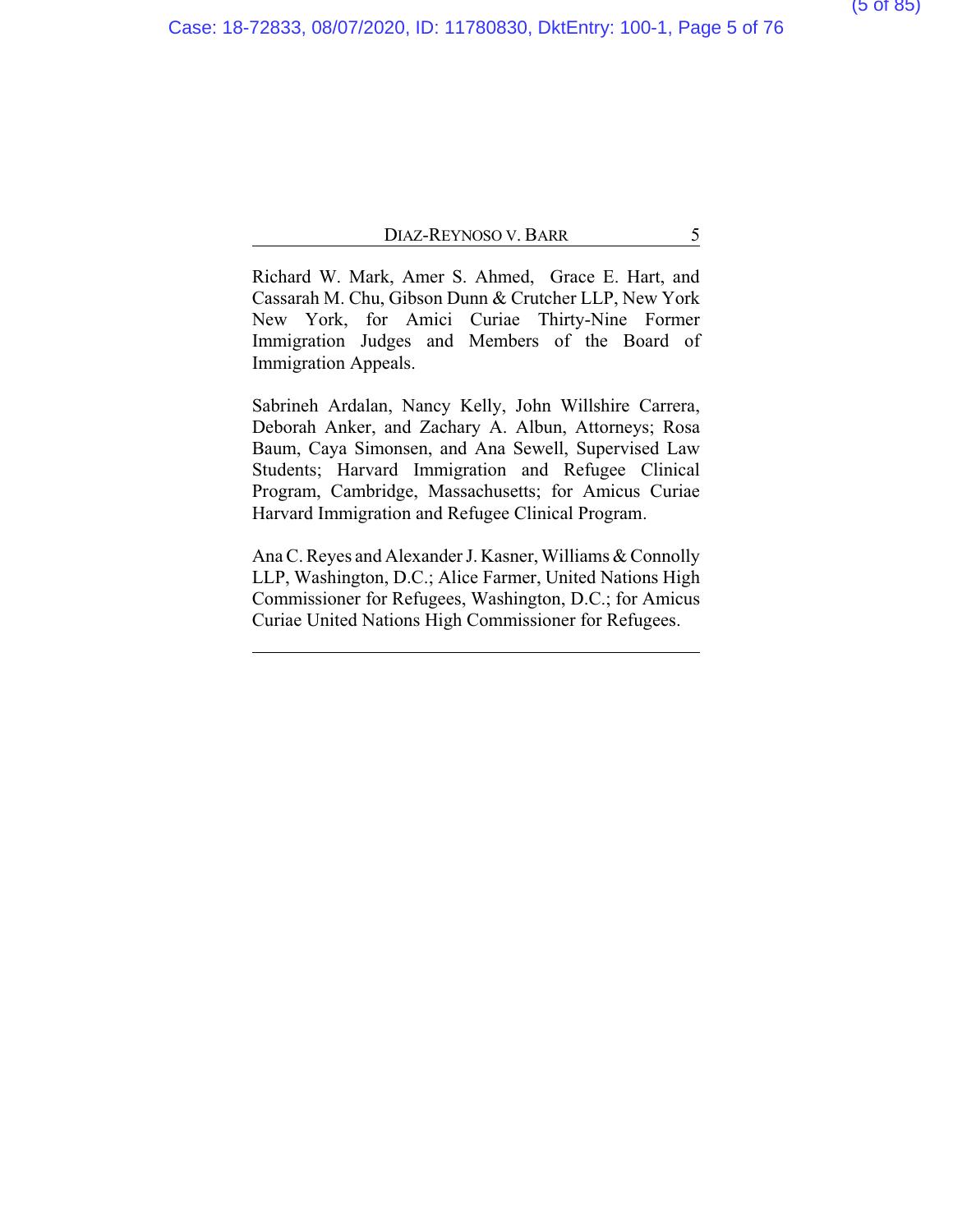### **OPINION**

# CHRISTEN, Circuit Judge:

Sontos Maudilia Diaz-Reynoso, a native and citizen of Guatemala, petitions for review of the Board of Immigration Appeals' (BIA) order dismissing her appeal of an Immigration Judge's (IJ) order denying her application for withholding of removal and relief under the Convention Against Torture (CAT). Diaz-Reynoso seeks withholding of removal based on her fear that she would be persecuted in Guatemala on account of her membership in the particular social group of "indigenous women in Guatemala who are unable to leave their relationship." Diaz-Reynoso argues she is entitled to relief under CAT because, if returned to Guatemala, the Guatemalan government would acquiesce in torture she would suffer at the hands of her husband.

On her withholding claim, the BIA concluded that Diaz-Reynoso's proposed particular social group was not cognizable, relying on the Attorney General's decision in *Matter of A-B-*, 27 I. & N. Dec. 316 (A.G. 2018). With respect to Diaz-Reynoso's CAT claim, the BIA concluded that Diaz-Reynoso failed to establish that the government of Guatemala would acquiesce in any torture she might suffer. Because the BIA's decision on both bases for relief departs from its own precedent and is contrary to this court's case law, we grant the petition for review and remand for further proceedings.

**I**

Diaz-Reynoso was born in 1989 in the small, rural town of Yamoj, in the Guatemalan highlands. She is a member of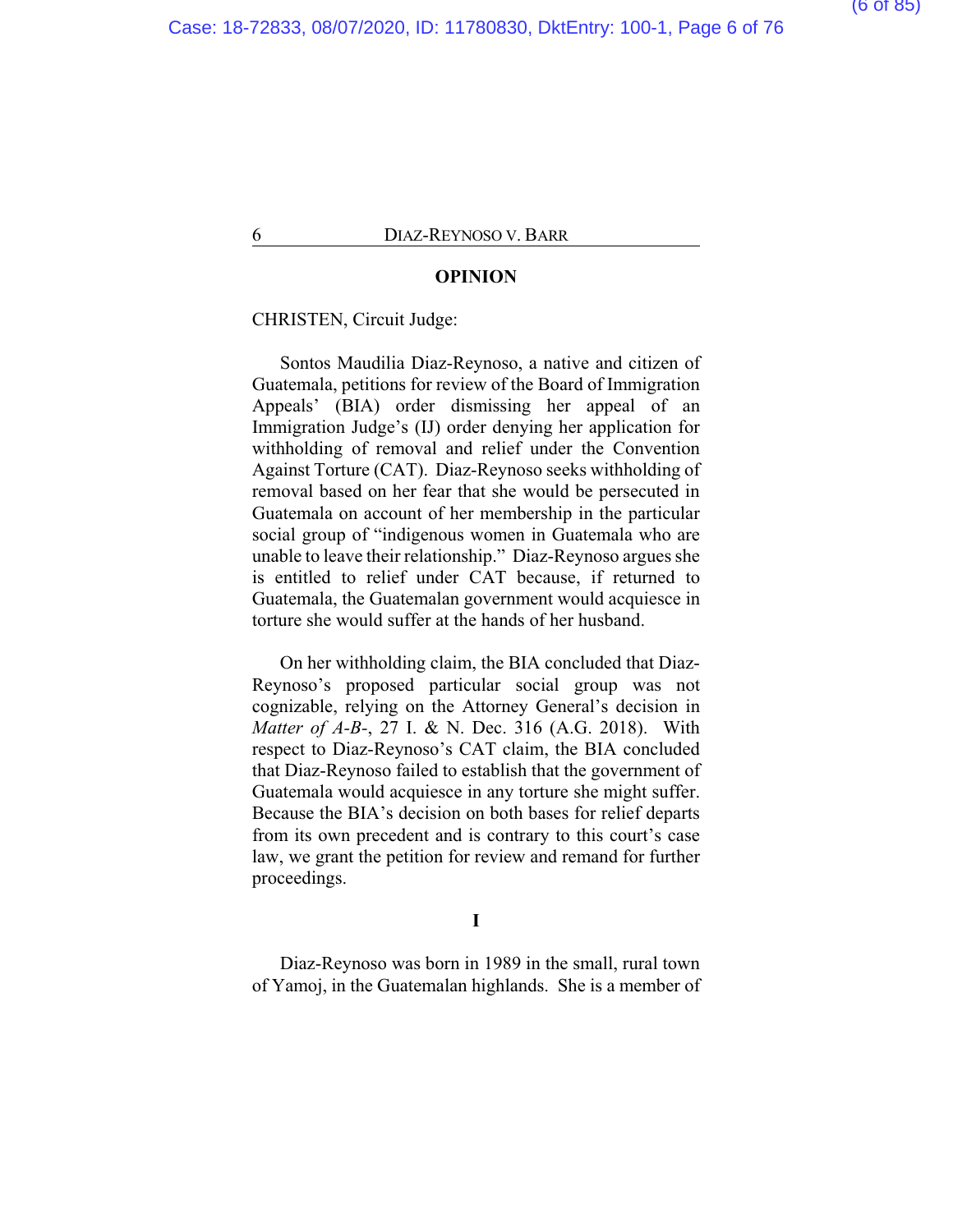the indigenous group known as Mam. In 2008, Diaz-Reynoso moved in with a man named Arnoldo Vasquez-Juarez, who is also Mam. Although they did not legally marry, Diaz-Reynoso and Vasquez-Juarez had a common-law marriage and Diaz-Reynoso refers to Vasquez-Juarez as her husband.

Vasquez-Juarez subjected Diaz-Reynoso to physical and sexual abuse. Among other things, he forced Diaz-Reynoso to work in the coffee fields without pay, and to have sex with him. When Diaz-Reynoso did not comply with his demands, Vasquez-Juarez attacked her, hitting her on her head and all over her body, sometimes with a belt. Diaz-Reynoso testified that she was attacked weekly, and that the resulting bruises sometimes lasted for eight to ten days.

In 2012, after four years of living with Vasquez-Juarez, Diaz-Reynoso fled and entered the United States without documentation. She was apprehended, and after roughly a month in detention, returned to Guatemala. Diaz-Reynoso moved back in with her family in Yamoj.

As soon as Diaz-Reynoso returned, Vasquez-Juarez came to find her. Vasquez-Juarez told Diaz-Reynoso that if she did not return to live with him, he would kill her, kill her daughter,**<sup>1</sup>** or harmher mother. Diaz-Reynoso returned to live with Vasquez-Juarez for about a year. The abuse got worse during that time. Diaz-Reynoso then escaped and went to live with a friend in another town for roughly a year. She was in hiding during this period and did not leave her friend's house. After that, Diaz-Reynoso returned to her family home

**<sup>1</sup>** Diaz-Reynoso had a daughter with a previous partner named Angel Tomas Vasquez. Although Vasquez also subjected Diaz-Reynoso to physical and sexual abuse, she has not heard from him since she left him.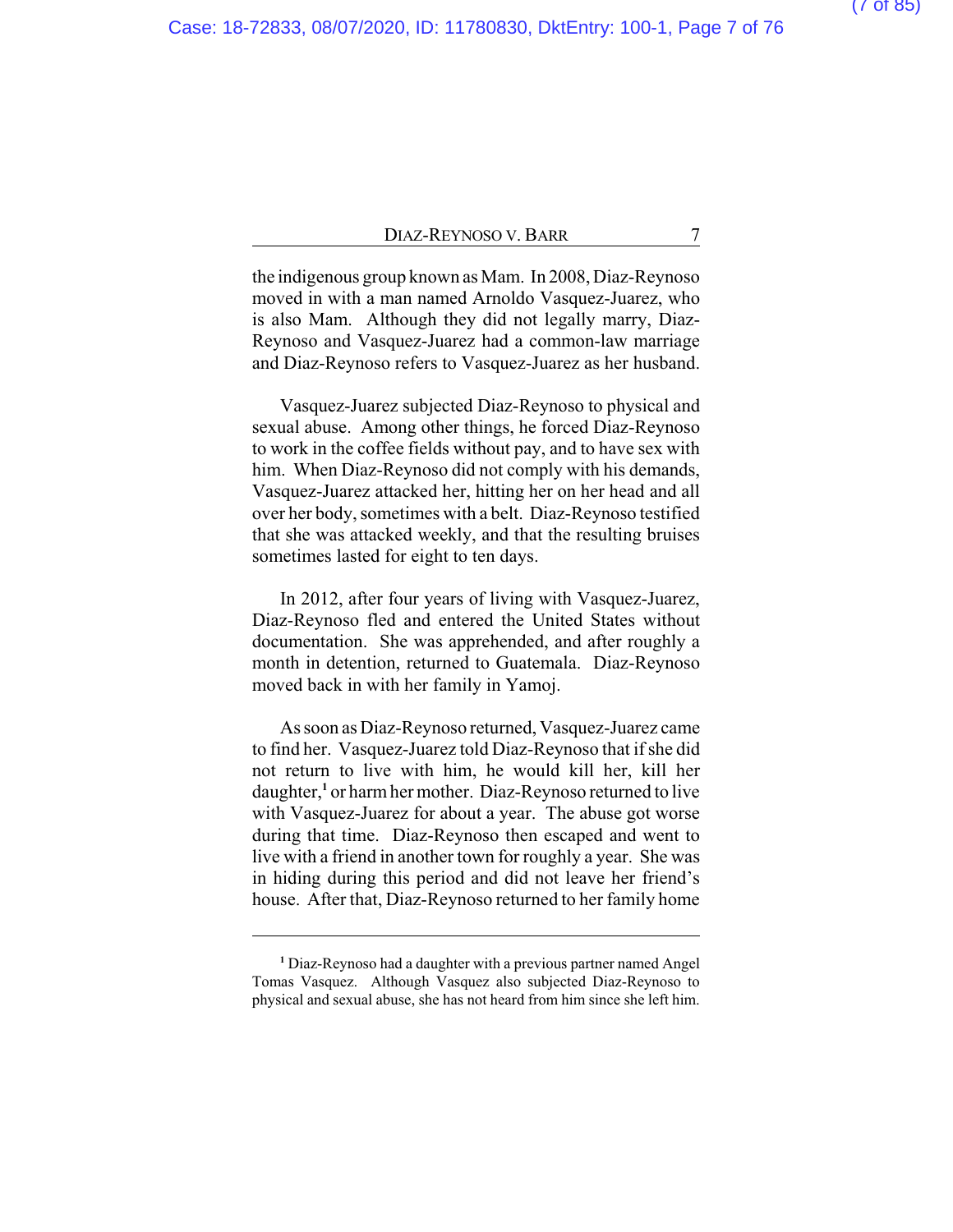in the hope that Vasquez-Juarez had forgotten about her, but Vasquez-Juarez found Diaz-Reynoso and ordered her to come back with him. At the urging of her mother, Diaz-Reynoso again fled to the United States.

Diaz-Reynosowas apprehended near Topawa,Arizona on October 29, 2014, and her prior removal order was reinstated pursuant to 8 U.S.C.  $\S$  1231(a)(5). She pled guilty to illegal entry in violation of 8 U.S.C. § 1325(a)(1), and was sentenced to thirty days imprisonment.

While Diaz-Reynoso was in detention, an asylum officer interviewed her and she expressed fear of returning to Guatemala. The asylum officer concluded that she had established a credible fear of persecution and referred her to removal proceedings before an immigration judge. Diaz-Reynoso filed an application for withholding of removal and protection under CAT. In her counseled brief, Diaz-Reynoso defined her particular social group as "Guatemalan indigenous women who are unable to leave their relationship," and advanced evidence of a number of factors that prevented her from leaving.

The IJ issued a written decision denying Diaz-Reynoso's application for withholding of removal and relief under CAT. The IJ found Diaz-Reynoso credible, but concluded that because much of her account was inconsistent with her own testimony and other record evidence, "significant portions of her testimony [were] entitled to little weight." On the withholding claim, the IJ did not rule on whether Diaz-Reynoso established the existence of a cognizable particular social group, but concluded that she did not establish membership in her proffered particular social group, did not show that she would more likely than not suffer persecution,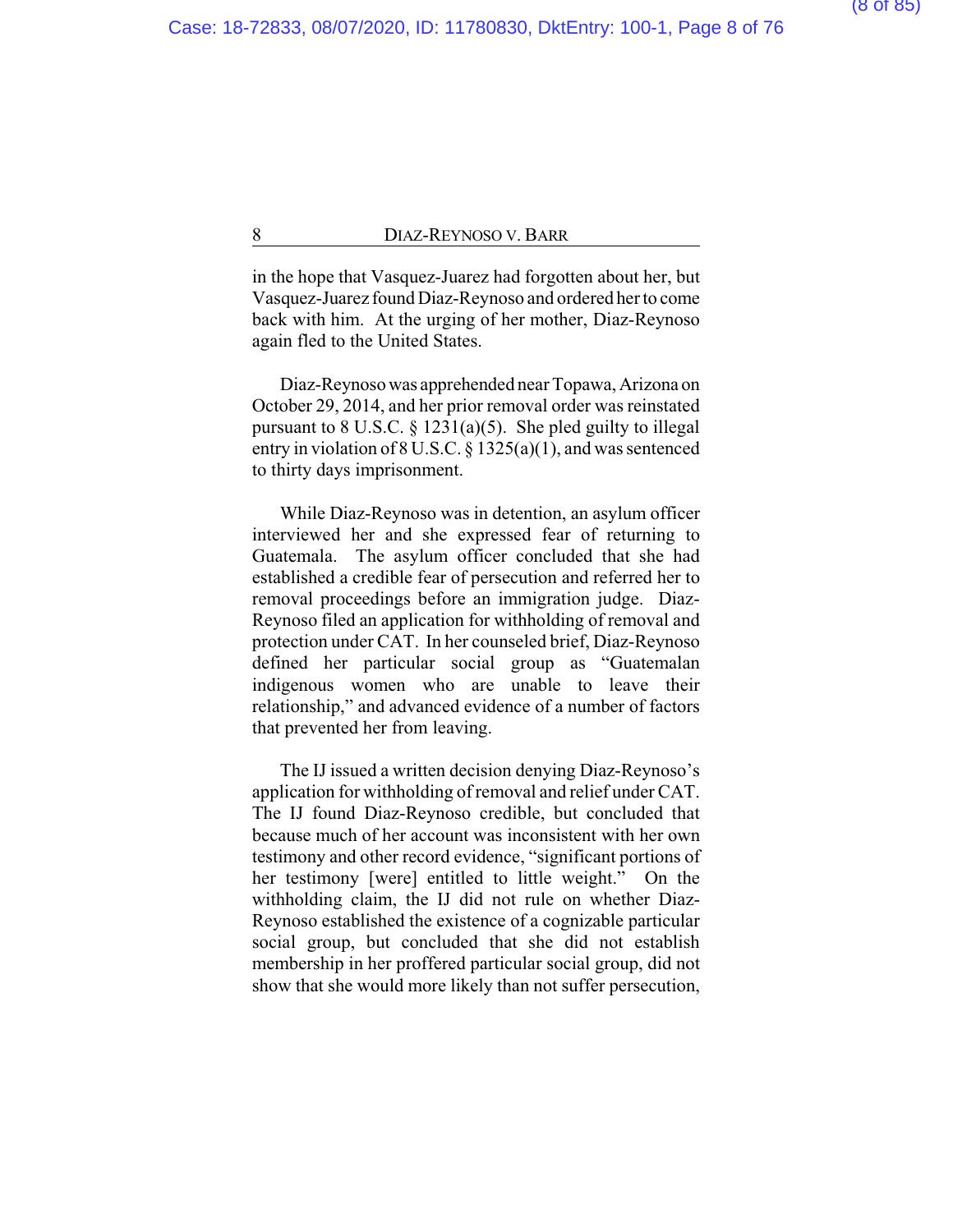and did not demonstrate that the Guatemalan government would be unable or unwilling to protect her. On her CAT claim, the IJ concluded that Diaz-Reynoso failed to establish she would more likely than not be tortured if removed to Guatemala, and that she did not demonstrate that her past abuse or feared future abuse would occur in the context of government control, authority, or acquiescence. The IJ further concluded that Diaz-Reynoso failed to seek protection from law enforcement, and found she could safely and reasonably avoid abusive conduct by relocating within Guatemala. Diaz-Reynoso timely appealed to the BIA.

The BIA dismissed Diaz-Reynoso's appeal. On withholding, the BIA did not rely on the IJ's rationale. Instead, the BIA concluded that Diaz-Reynoso's proposed particular social group was not cognizable in light of *Matter of A-B-*, 27 I. & N. Dec. at 316.**<sup>2</sup>** On CAT, the BIA concluded that Diaz-Reynoso had failed to establish that any Guatemalan public official would more likely than not consent to or acquiesce in any torture she may suffer.

# **II**

We have jurisdiction to review final orders of removal pursuant to  $8 \text{ U.S.C.} \$ § 1252(a)(5). "Our review is limited to those grounds explicitly relied upon by the [BIA]." *Budiono v. Lynch*, 837 F.3d 1042, 1046 (9th Cir. 2016). Where the BIA writes its own decision, as it did here, we review the BIA's decision, except to the extent it expressly adopts the IJ's decision. *Rodriguez v. Holder*, 683 F.3d 1164, 1169 (9th Cir. 2012).

**<sup>2</sup>** The Attorney General decided *Matter of A-B-* after the IJ issued its decision, but before the BIA ruled on Diaz-Reynoso's appeal.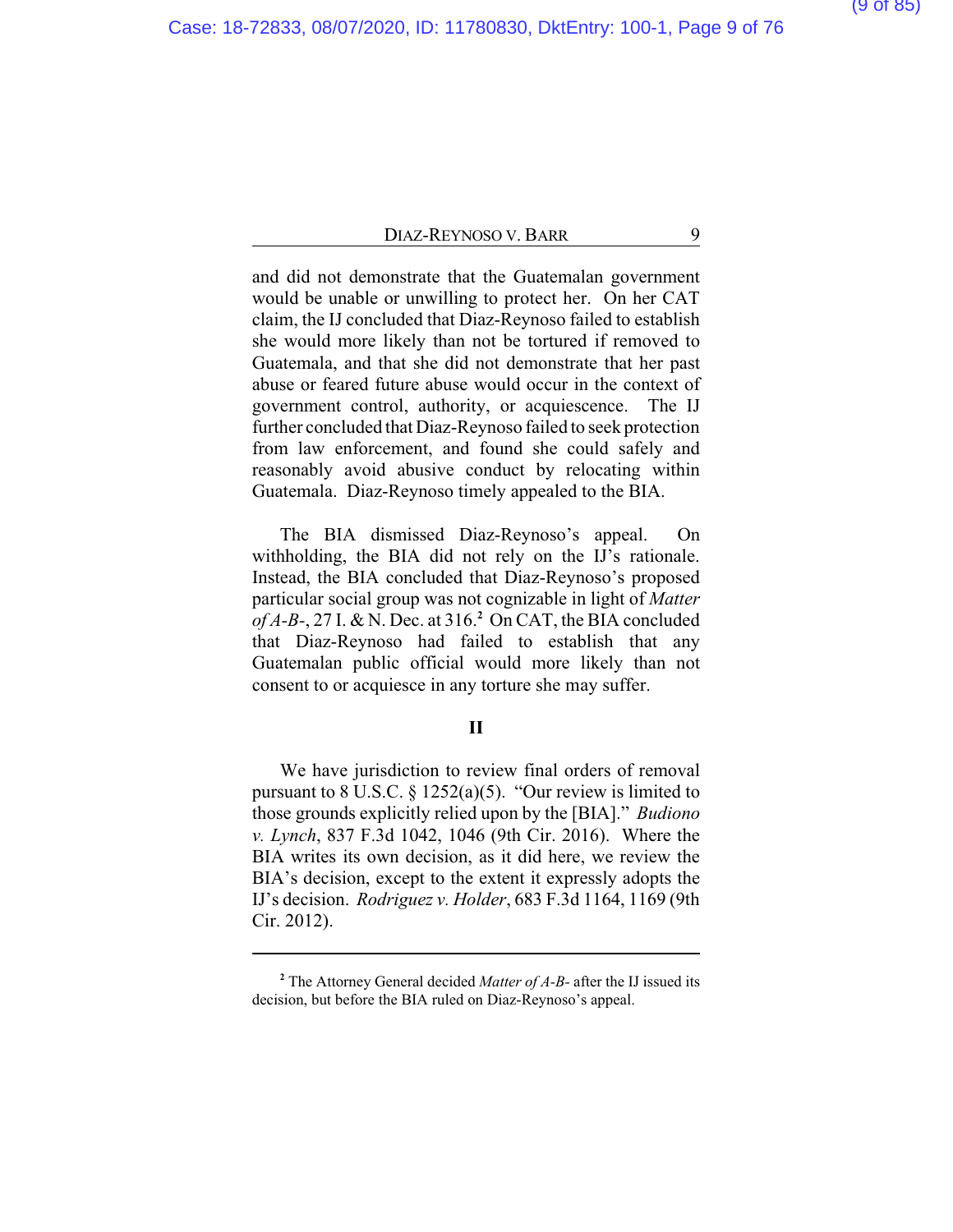We review de novo the BIA's determinations on questions of law. *Pirir-Boc v. Holder*, 750 F.3d 1077, 1081 (9th Cir. 2014). We review for substantial evidence the BIA's factual findings, which "should be upheld 'unless the evidence compels a contrary result.'" *Budiono*, 837 F.3d at 1046 (quoting *Hernandez-Mancilla v. Holder*, 633 F.3d 1182, 1184 (9th Cir. 2011)). Whether Diaz-Reynoso's particular social group is cognizable is a question of law. *Conde Quevedo v. Barr*, 947 F.3d 1238, 1242 (9th Cir. 2020); *see also Barbosa v. Barr*, 926 F.3d 1053, 1059 (9th Cir. 2019).

# **III**

To qualify for withholding of removal, a petitioner must demonstrate that, if removed to her home country, her life would be threatened on account of any one of five enumerated grounds: race, religion, nationality, membership in a particular social group, or political opinion. *Mendoza-Alvarez v. Holder*, 714 F.3d 1161, 1163–64 (9th Cir. 2013) (per curiam). At issue here is "membership in a particular social group"—specifically, the cognizability of Diaz-Reynoso's proffered social group. 8 U.S.C. § 1231(b)(3)(A); *see also Reyes v. Lynch*, 842 F.3d 1125, 1132 n.3 (9th Cir. 2016) (noting that establishing the "existence" of a cognizable social group is a separate requirement from establishing "membership" in the group).

The Attorney General's and the BIA's constructions of ambiguous statutory terms are entitled to deference under *Chevron, U.S.A., Inc. v. Natural Resources Defense Council, Inc.*, 467 U.S. 837 (1984). *Pirir-Boc*, 750 F.3d at 1081; *Jiang v. Holder*, 611 F.3d 1086, 1091–92 (9th Cir. 2010). Because we have already concluded that the phrase "particular social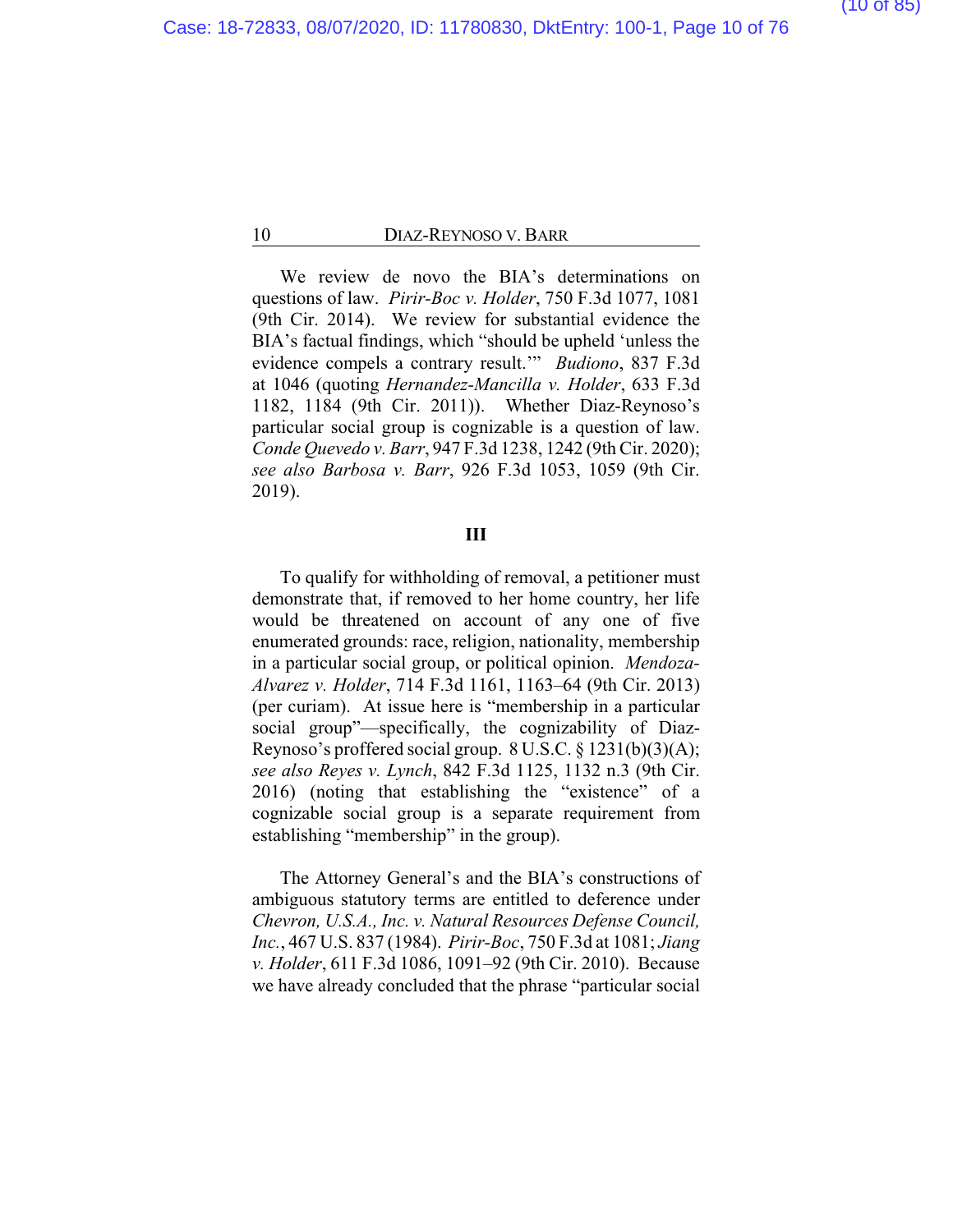group" is ambiguous, *Henriquez-Rivas v. Holder*, 707 F.3d 1081, 1083 (9th Cir. 2013) (en banc), we must adhere to an agency interpretation of that term, so long as it is reasonable, *id.* at 1087. An interpretation fails this step if it is "arbitrary or capricious in substance." *Judulang v. Holder*, 565 U.S. 42, 52 n.7 (2011) (quoting *Mayo Found. for Med. Educ. & Research v. United States*, 562 U.S. 44, 53 (2011)); *see also Gomez-Sanchez v. Sessions*, 892 F.3d 985, 993 (9th Cir. 2018).

# **A**

The BIA first construed the phrase "particular social group" in *Matter of Acosta*, 19 I. & N. Dec. 211 (BIA 1985), *overruled in part on other grounds as stated in Matter of Mogharrabi*, 19 I. & N. Dec. 439, 441 (BIA 1987). There, the BIA explained that members of a particular social group must share a "common, immutable characteristic." *Id.* at 233. An immutable characteristic is one that is either: (1) "beyond the power of an individual to change," or (2) "so fundamental to [individual] identity or conscience that it ought not be required to be changed." *Id.* at 233–34.

Over time, "*Acosta*'s immutable characteristic test 'led to confusion and a lack of consistency as adjudicators struggled with various possible social groups, some of which appeared to be created exclusively for asylum purposes.'" *Reyes*, 842 F.3d at 1134 (quoting *Matter of M-E-V-G-*, 26 I. & N. Dec. 227, 231 (BIA 2014)). Thus, beginning with *Matter of C-A-*, 23 I. & N. Dec. 951, 957–59 (BIA 2006), the BIA refined the *Acosta* standard by stating that an applicant must also demonstrate that his or her proposed particular social group has "social visibility" and "particularity." *See*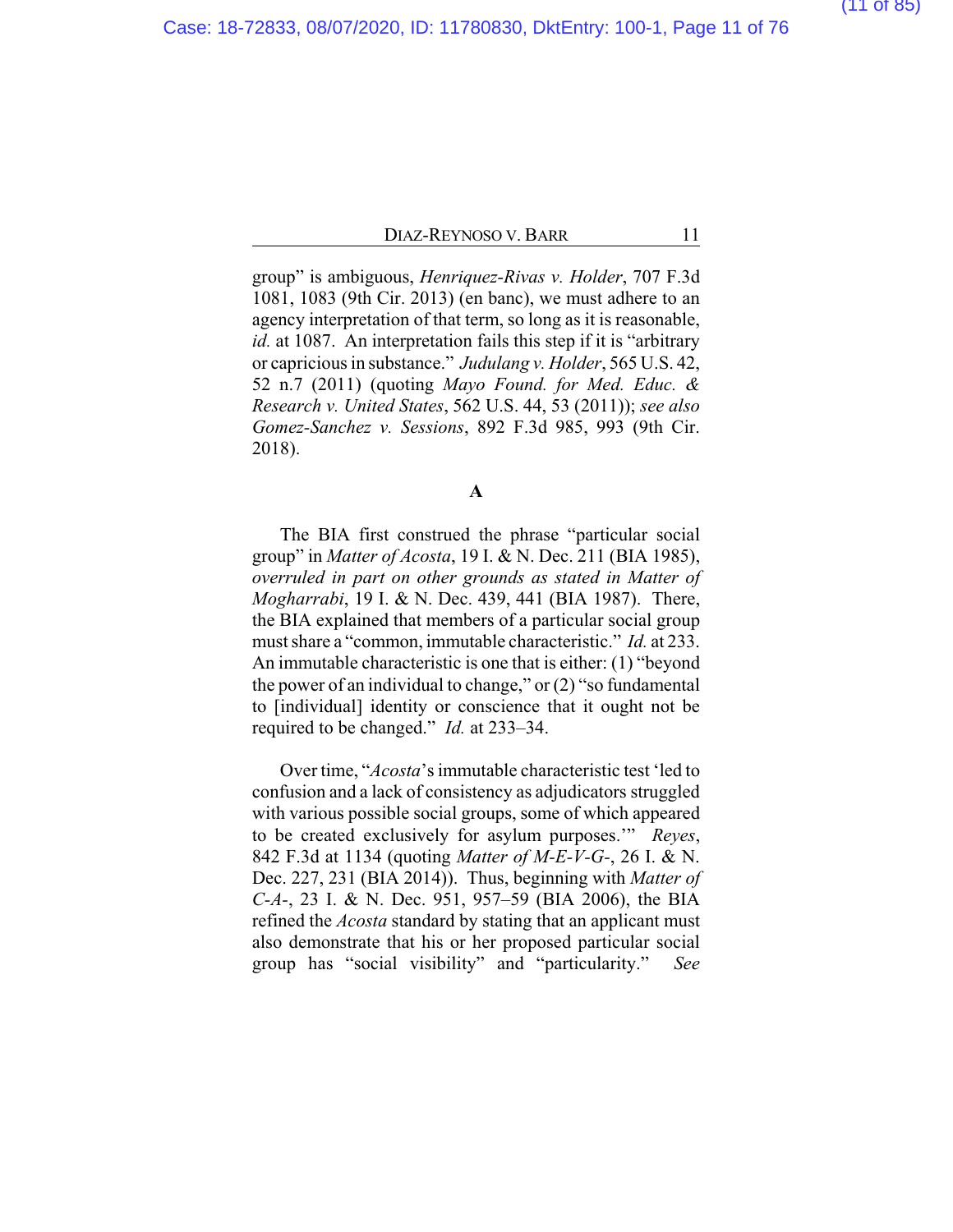# *Henriquez-Rivas*, 707 F.3d at 1084; *see also Matter of A-M-E- & J-G-U-*, 24 I. & N. Dec. 69, 74–76 (BIA 2007).

The BIA later reaffirmed that these concepts particularity and social visibility—are distinct requirements for establishing membership in a cognizable social group. *Matter of S-E-G-*, 24 I. & N. Dec. 579, 582 (BIA 2008); *Matter of E-A-G-*, 24 I. & N. Dec. 591, 594 (BIA 2008). In 2014, the BIA continued to refine these concepts with its decisions in *Matter of M-E-V-G-*, 26 I. & N. Dec. at 227, and *Matter of W-G-R-*, 26 I. & N. Dec. 208 (BIA 2014). *See Reyes*, 842 F.3d at 1135–37. The BIA explained that the particularity inquiry recognizes that the social group must be defined by characteristics that provide a clear benchmark for determining who falls within the group, such that the group possesses "discrete and . . . definable boundaries." *Matter of M-E-V-G-*, 26 I. & N. Dec. at 239. Social visibility, later renamed "social distinction," considers whether those with a common immutable characteristic are "set apart, or distinct, from other persons within the society in some significant way." *Id.* at 238. As a result of this precedent, it is now wellestablished that an applicant seeking relief based on membership in a particular social group must establish that the group is: "(1) composed of members who share a common immutable characteristic, (2) defined with particularity, and (3) socially distinct within the society in question." *Id.* at 237.

In 2014, the BIA also decided *Matter of A-R-C-G-*, 26 I. & N. Dec. 388 (BIA 2014). There, the BIA recognized as cognizable the proposed social group of "married women in Guatemala who are unable to leave their relationship." *Id.* at 389. Critically, in *Matter of A-R-C-G-*, the Government conceded the petitioner had "established that she suffered past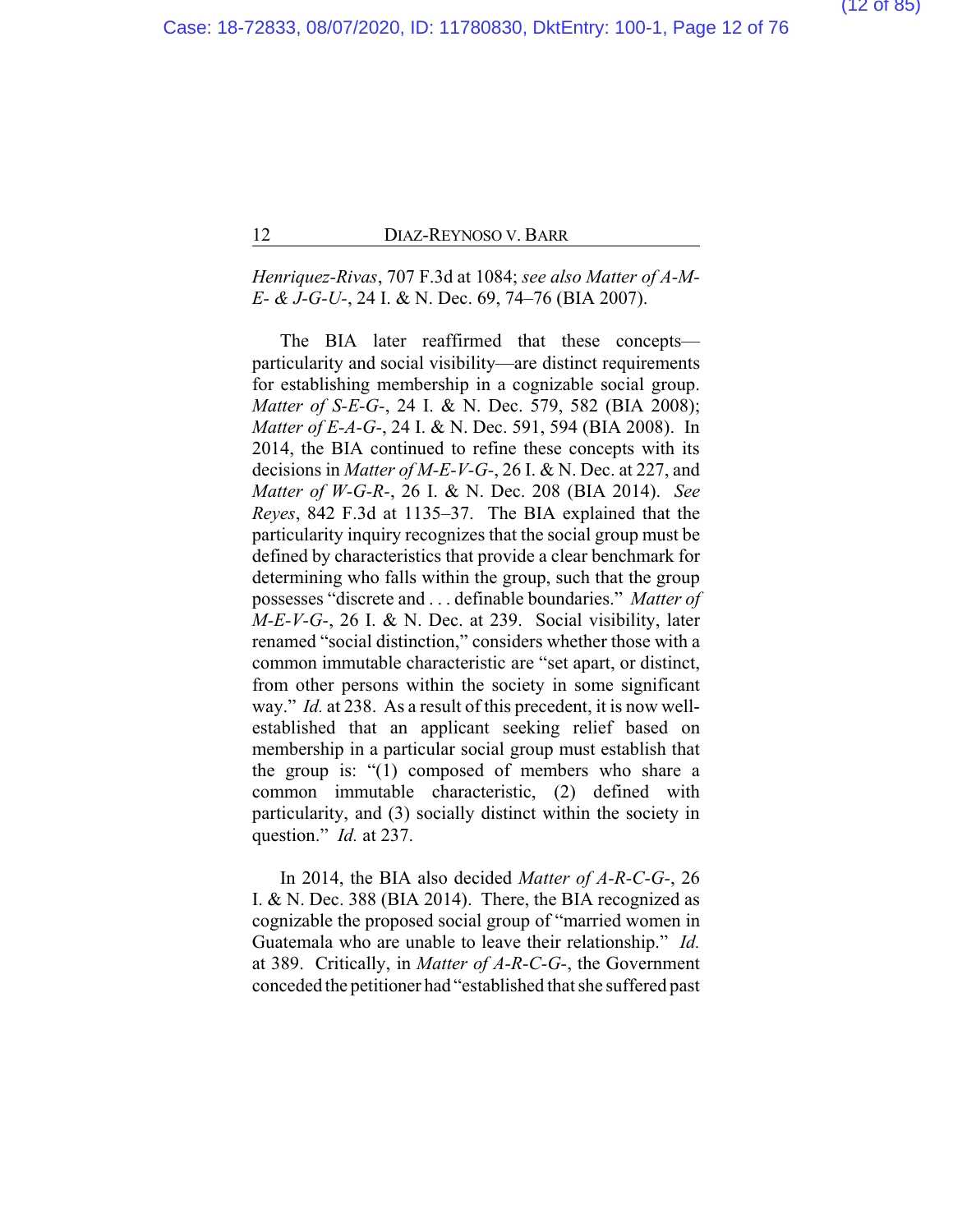harm rising to the level of persecution and that the persecution was on account of" her particular social group. *Id.* at 390. Although the BIA cited as controlling its recent decisions in *Matter of M-E-V-G-* and *Matter of W-G-R-*, it relied in large part on the Government's concession that the group was cognizable. *Id.* at 392–95.

# **B**

This appeal concerns the Attorney General's recent interpretation of "particular social group" in *Matter of A-B-*, 27 I. & N. Dec. at 317. There, the Attorney General reviewed a BIA decision that concluded the applicant's social group—"El Salvadoran women who are unable to leave their domestic relationships where they have children in common"—was cognizable. *Id.* at 317, 321; *see also* 8 C.F.R. § 1003.1(h)(1). In its review of A-B-'s appeal, the BIA had relied heavily on its earlier precedential decision in *Matter of A-R-C-G-*, 26 I. & N. Dec. at 388, so it was necessary for the Attorney General to review that decision as well. *Matter of A-B-*, 27 I. & N. Dec. at 321. Ultimately, the Attorney General overruled *Matter of A-R-C-G-*, concluding that it impermissibly deviated fromthe BIA's prior precedent. *Matter of A-B-*, 27 I. & N. Dec. at 317, 333, 340; *see also* 8 C.F.R. § 1003.1(d)(7), (g)(1).

The Attorney General found *Matter of A-R-C-G-*'s reasoning to be lacking because the BIA failed to engage in the rigorous analysis required to properly analyze a particular social group. *Matter of A-B-*, 27 I. & N. Dec. at 331. The Attorney General concluded that *Matter of A-R-C-G-* "recognized a new particular social group without correctly applying the[] standards" for asylum, *id.* at 317, and "[t]o the extent that the Board examined the legal questions," rather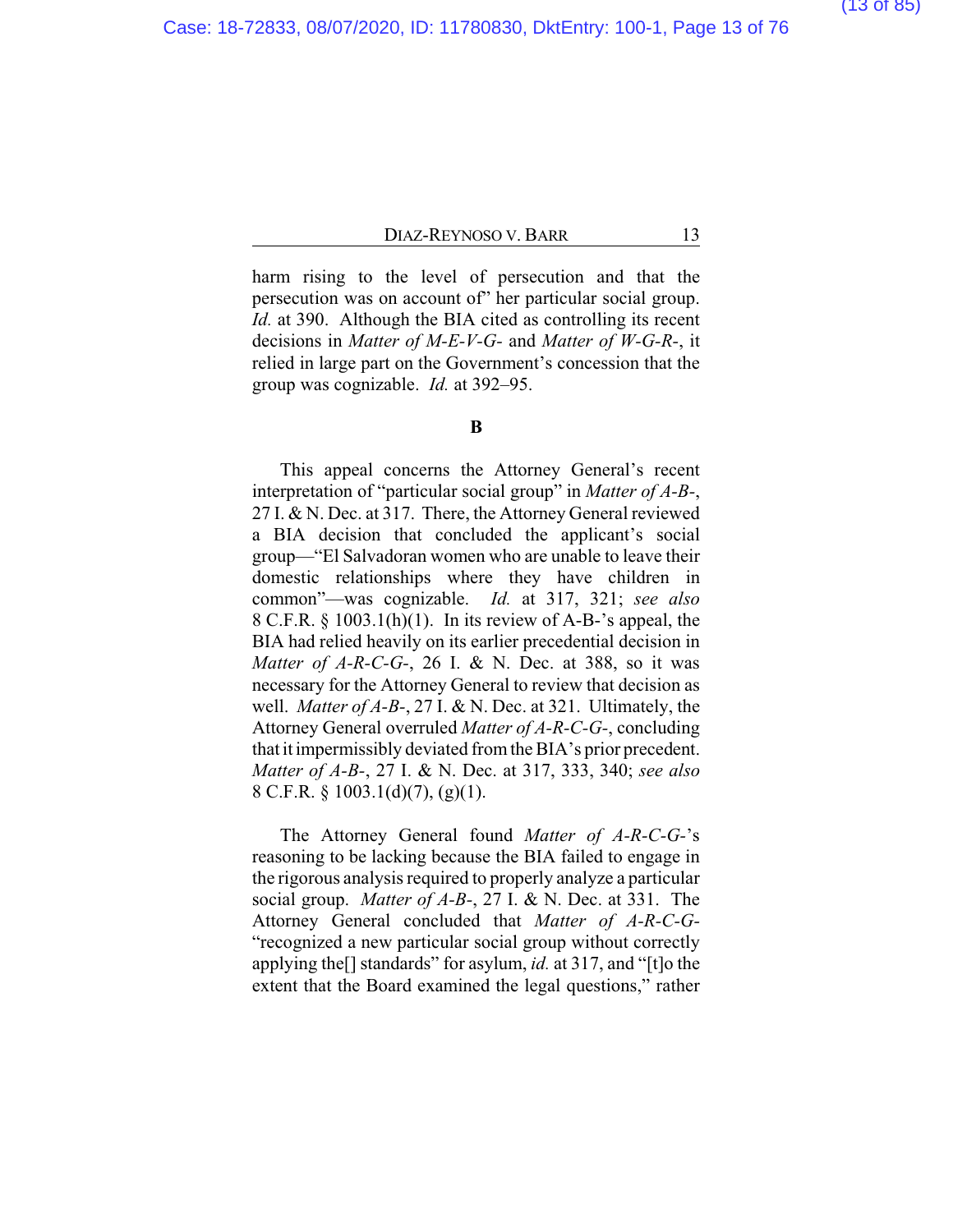than relying on the Government's concessions, "its analysis lacked rigor and broke with the Board's own precedents," *id.* at 333.

The Attorney General identified several specific errors in the BIA's analysis of the particular social group at issue in *Matter of A-R-C-G-*. First, "[t]o be cognizable, a particular social group *must* 'exist independently' of the harm asserted." *Id.* at 334 (quoting *Matter of M-E-V-G-*, 26 I. & N. Dec. at 236 n.11). In the Attorney General's view, the BIA had "avoided considering whether [the petitioner] could establish the existence of a cognizable particular social group without defining the group by the fact of persecution." *Id.* In particular, the Attorney General opined that the BIA never considered that the group "was effectively defined to consist of women in Guatemala who are victims of domestic abuse because the inability 'to leave' was created by harm or threatened harm." *Id.* at 335.

Second, the Attorney General reiterated the precedent establishing that not every immutable characteristic is sufficiently precise to define a particular social group. *Id*. The Attorney General questioned the viability of "[s]ocial groups defined by their vulnerability to private criminal activity" because those groups "likely lack" particularity "given that broad swaths of society may be susceptible to victimization." *Id.* The Attorney General observed that the BIA did not engage with this analysis in *Matter of A-R-C-G-*; it merely concluded that the terms used to describe the group had "commonly accepted definitions within Guatemalan society." *Id.*

Third, the BIA "provided no explanation for why it believed that [the] evidence established that Guatemalan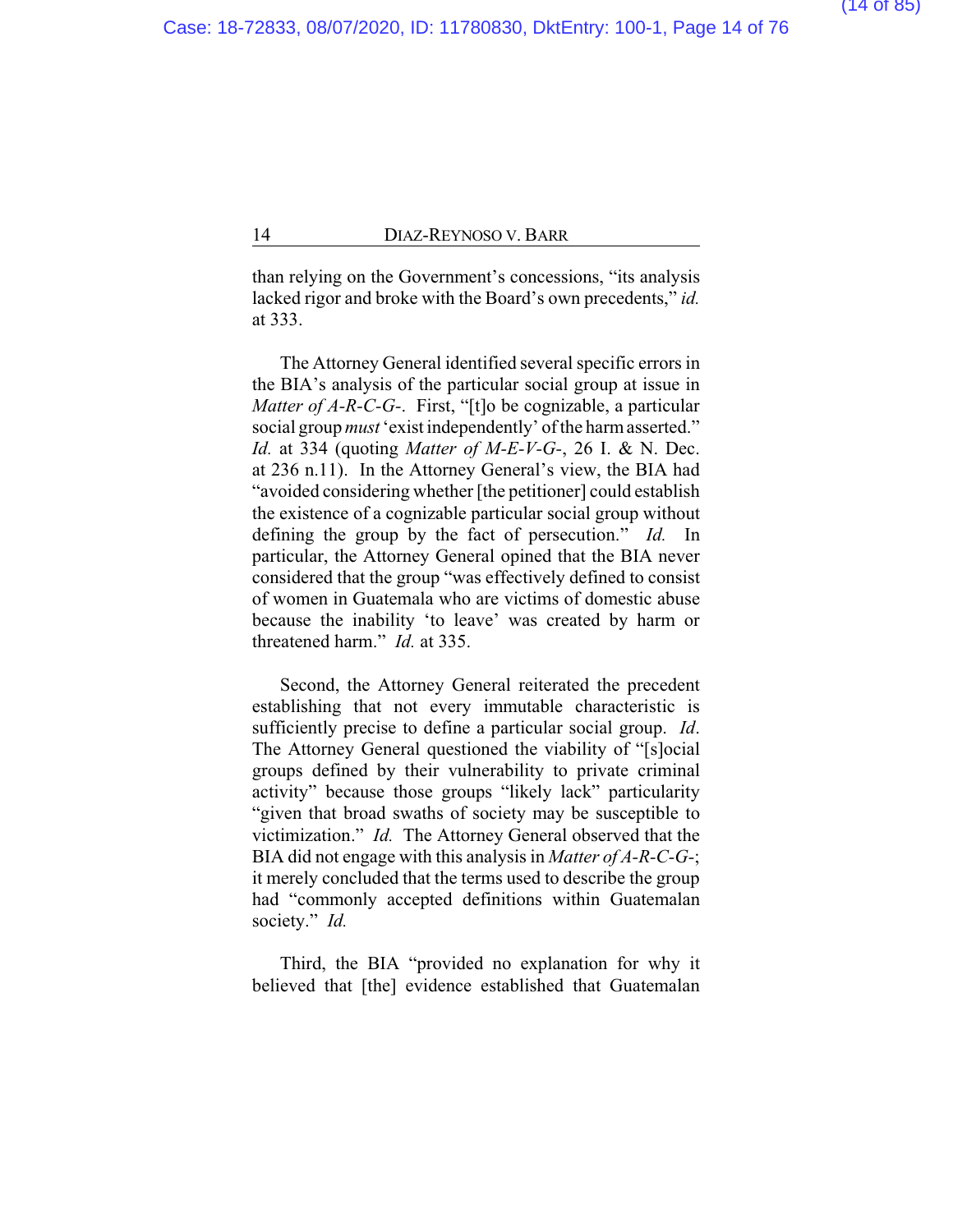society" perceived the proposed social group to be distinct, and erred by accepting the Government's concession as to distinction. *Id.* at 336. The Attorney General found the record lacking on this point and concluded there was significant room for doubt that Guatemalan society viewed the women comprising the social group "as members of a distinct group in society, rather than each as a victim of a particular abuser in highly individualized circumstances." *Id.*

After overruling *Matter of A-R-C-G-*, the Attorney General described the BIA's reasoning in *Matter of A-B-* as similarly cursory because it consisted of general citations to *Matter of A-R-C-G-* and country condition reports. *Id.* at 340. The Attorney General vacated the BIA's decision in *Matter of A-B*- and remanded the case to the BIA for further analysis "under the standards articulated in [the *Matter of A-B-*] opinion and in past Board decisions." *Id.* at 340–41, 346.

Separate fromits holding, *Matter of A-B-* included several broad observations about asylum claims brought by "victims of private criminal activity." *Id.* at 317. For example, the Attorney General acknowledged that "there may be exceptional circumstances when victims of private criminal activity could meet" the requirements for asylum, *id.*, but also suggested that, "[g]enerally, claims by aliens pertaining to domestic violence or gang violence perpetrated by nongovernmental actors will not qualify for asylum," *id.* at 320.

In the end, *Matter of A-B-* reaffirmed existing standards for establishing membership in a particular social group, and overruled *Matter of A-R-C-G-* because of its failure to comply with the BIA's precedents regarding those requirements. Indeed, the Attorney General has since described *Matter of A-B-* in precisely this manner. *Matter of L-E-A-*, 27 I. & N.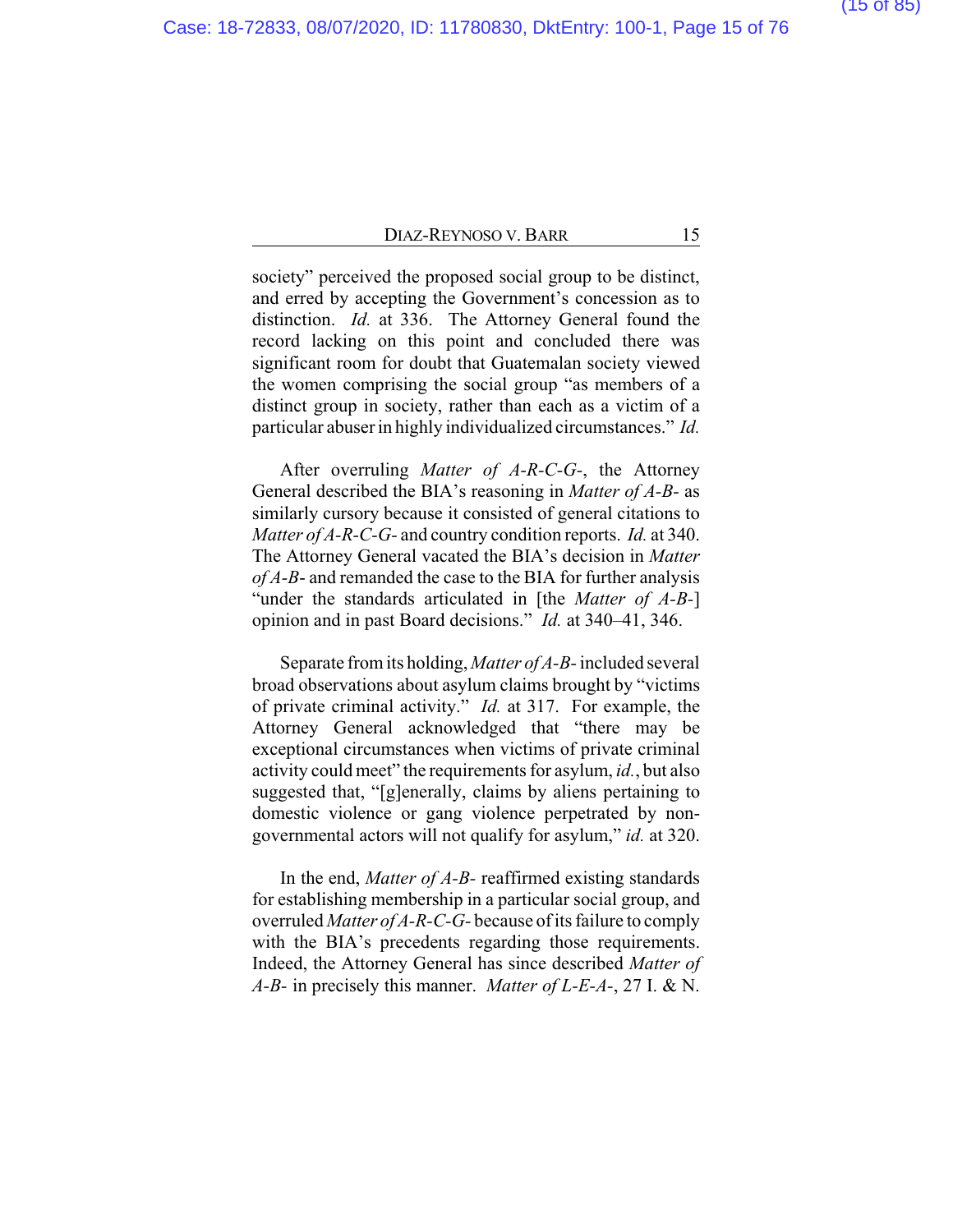Dec. 581, 588–89 (A.G. 2019) (recognizing that in *Matter of A-B-*, the Attorney General "reaffirmed" and "reiterated" the established framework for analyzing the cognizability of particular social groups, and "emphasized the importance of a rigorous application of that legal standard").

# **IV**

On Diaz-Reynoso's withholding claim, the BIAruled that her proposed social group was not cognizable in light of the Attorney General's decision in *Matter of A-B-*. On appeal, Diaz-Reynoso contends that the Attorney General's decision in *Matter of A-B-* is not entitled to *Chevron* deference because it is arbitrary and capricious. Diaz-Reynoso raises two principal arguments: (1) *Matter of A-B-* runs counter to the Immigration and Nationality Act's (INA) scheme for bars to withholding; and (2) in *Matter of A-B-*, the Attorney General eliminated the requirement that particular social groups be evaluated on a case-by-case basis. Neither argument is persuasive.

# **A**

Diaz-Reynoso first argues that *Matter of A-B-* is arbitrary and capricious because it announced a new rule that amounts to a categorical ban on withholding of removal for victims of domestic violence, and therefore runs counter to the INA's scheme, which provides for only narrow and expressly enumerated exceptions to withholding. Diaz-Reynoso's argument is that the Attorney General essentially added a new exception to withholding of removal claims.

Diaz-Reynoso is correct that withholding of removal is generally mandatory "if an alien 'establish[es] that it is more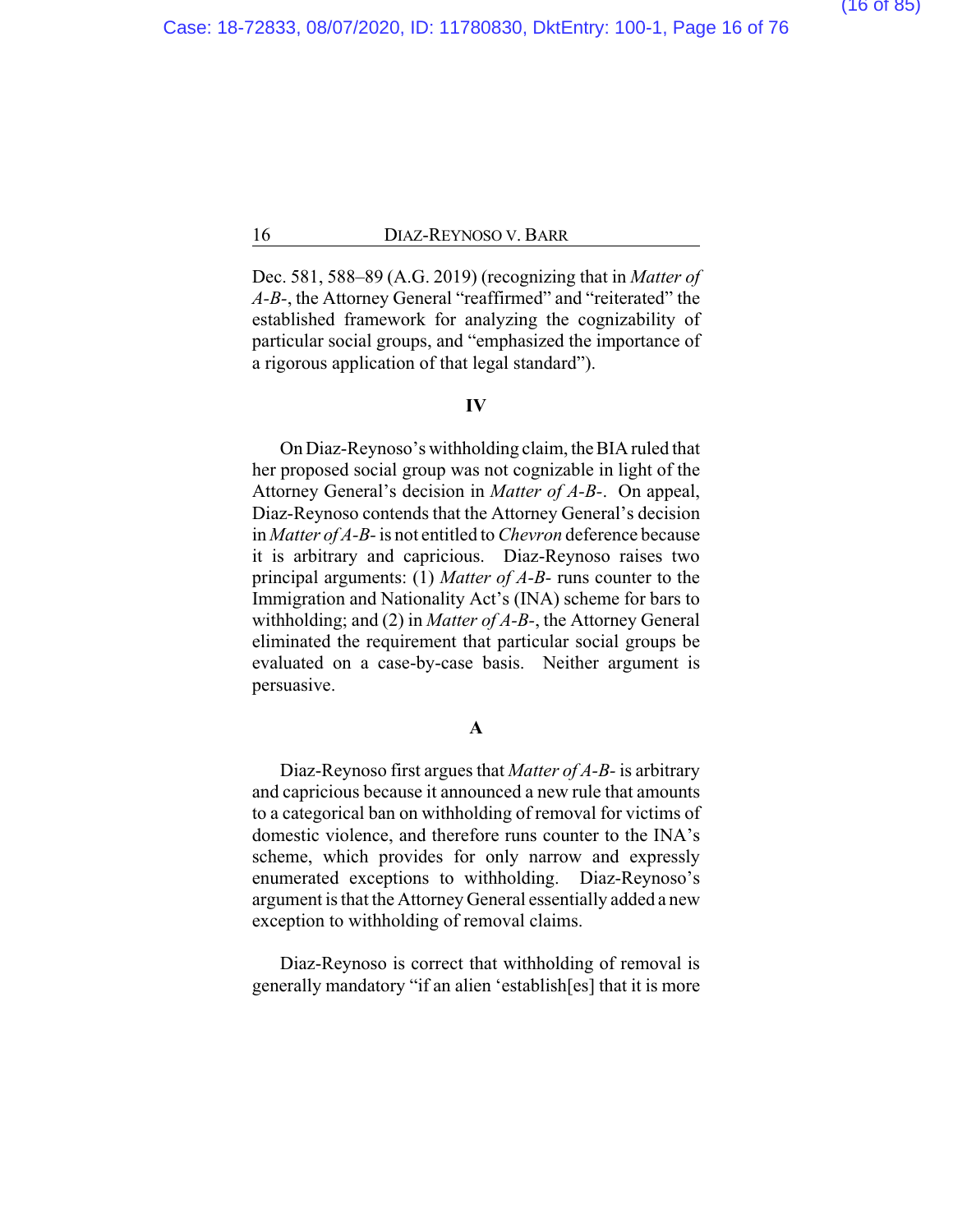likely than not that [she] would be subject to persecution on one of the specified grounds.'" *INS v. Aguirre-Aguirre*, 526 U.S. 415, 419 (1999) (first alteration in original) (quoting *INS v. Stevic*, 467 U.S. 407, 429–30 (1984)); *see also* 8 U.S.C.  $\S$  1231(b)(3)(A). And the statute has specific exceptions embodied in 8 U.S.C. § 1231(b)(3)(B). *See Aguirre-Aguirre*, 526 U.S. at 419. For example, an applicant is barred from obtaining withholding relief when he or she has been convicted of a particularly serious crime, 8 U.S.C.  $§$  1231(b)(3)(B)(ii), or when there are serious reasons to believe that he or she committed a serious nonpolitical crime before arriving in the United States, *id.* § 1231(b)(3)(B)(iii). *See also Gomez-Sanchez*, 892 F.3d at 990; *Go v. Holder*, 640 F.3d 1047, 1052 (9th Cir. 2011).

We recognize that the Attorney General began the opinion in *Matter of A-B-* by offering some general impressions about asylum and withholding claims based on domestic violence and other private criminal activity. *See* 27 I. & N. Dec. at 320. For example, the Attorney General observed that "*[g]enerally*, claims by aliens pertaining to domestic violence . . . perpetrated by non-governmental actors will not qualify for asylum," and "in practice such claims are *unlikely* to satisfy the statutory grounds for proving group persecution that the government is unable or unwilling to address." *Id.* (emphasis added). But the holding of *Matter of A-B-* plainly does not endorse any sort of categorical exception based on these remarks and observations. In fact, the Attorney General explicitly stated: "I do not decide that violence inflicted by non-governmental actors may never serve as the basis for an asylum or withholding application based on membership in a particular social group." *Id.* Far from endorsing a categorical bar, the Attorney General emphasized that the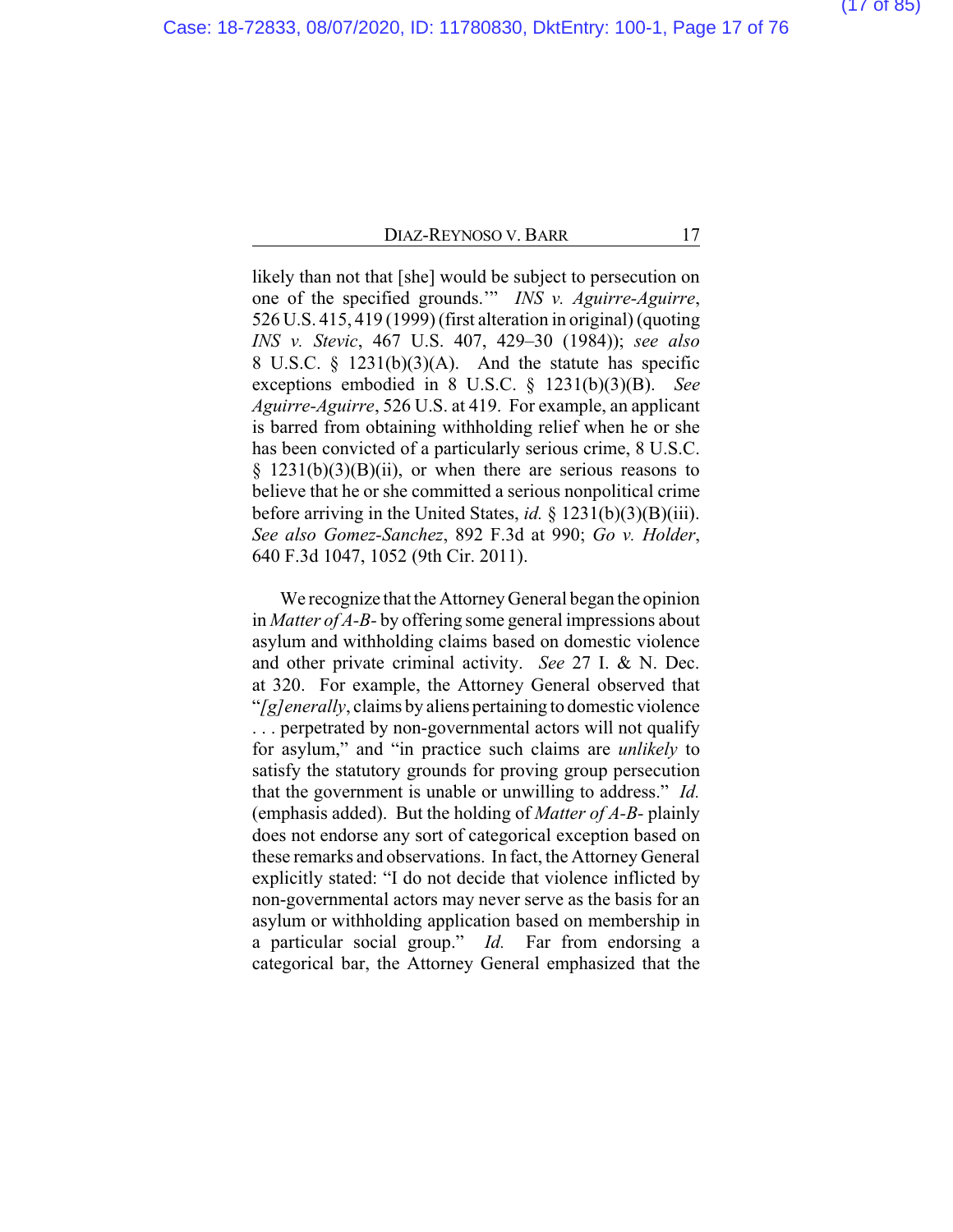BIA must conduct the "rigorous analysis" set forth in the BIA's precedents. *Id.* at 340.**<sup>3</sup>**

Despite the general and *descriptive* observations set forth in the opinion, the AttorneyGeneral's *prescriptive* instruction is clear: the BIA must conduct the proper particular social group analysis on a case-by-case basis. Indeed, had the Attorney General announced a categorical rule, there would have been no reason to remand *Matter of A-B-* to the BIA for analysis "under the standards articulated in this opinion and in past Board decisions." *Id.* In *Matter of A-B-*, the Attorney General did not announce a new categorical exception for victims of domestic violence or other private criminal activity.

# **B**

Diaz-Reynoso next argues that the Attorney General's opinion in *Matter of A-B-* is arbitrary and capricious because it marks a dramatic and unexplained departure from the BIA's longstanding recognition that particular social group determinations must be individualized and conducted on a

**<sup>3</sup>** Like Diaz-Reynoso, the dissent focuses on the Attorney General's observation that claims based on domestic violence "are unlikely to satisfy the statutory grounds for proving group persecution that the government is unable or unwilling to address." *Id.* at 320. But the Attorney General explicitly declined to decide that violence "inflicted by non-governmental actors may never serve as the basis" for asylum or withholding relief. *Id.* Indeed, though such applicants face numerous hurdles—e.g., establishing the existence of a particular social group, membership in that group, persecution on account of that membership, and persecution that a government is unwilling or unable to control—the Attorney General recognized that "there may be exceptional circumstances when victims of private criminal activity could meet these requirements." *Id.* at 317.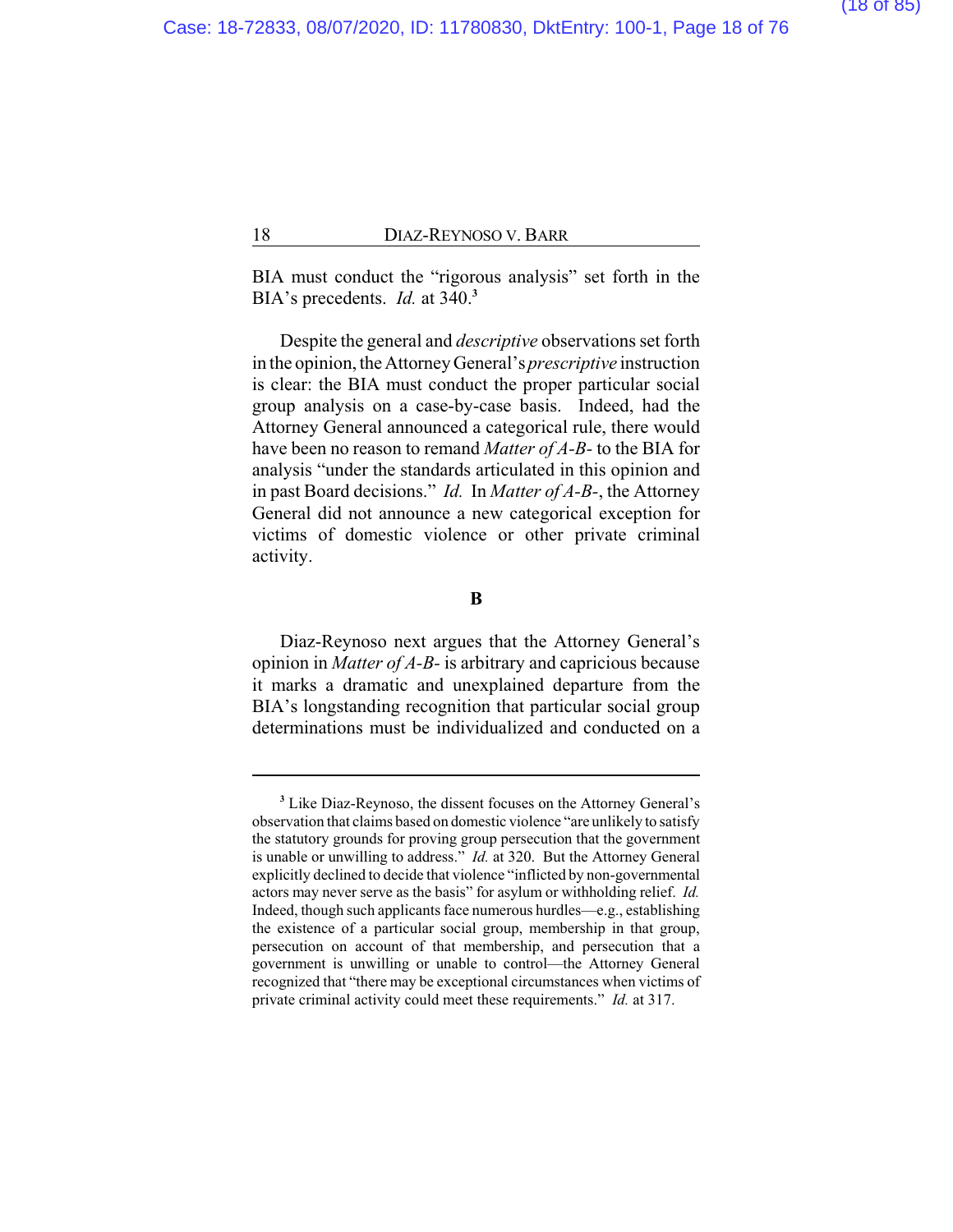case-by-case basis. This argument is based on a misreading of *Matter of A-B-*.

In *Matter of A-B-*, the Attorney General reaffirmed the BIA's existing framework for analyzing the cognizability of particular social groups, and faulted the BIA for failing to apply it. *See* 27 I. & N. Dec. at 331. Under the BIA's established standards, social groups must "be determined on a case-by-case basis." *Matter of Acosta*, 19 I. & N. Dec. at 233; s*ee also, e.g.*, *Matter of M-E-V-G-*, 26 I. & N. Dec. at 251. On this point, the Attorney General was not subtle. *Matter of A-B-* reminded the BIA to "perform<sup>[]</sup> the detailed analysis required" by the BIA's precedents, emphasizing that "[s]uch claims must be carefully analyzed under the standards articulated in [*Matter of A-B-*] and in past Board decisions." 27 I. & N. Dec. at 332, 340. "Neither immigration judges nor the Board may avoid the rigorous analysis required in determining asylum claims . . . ." *Id.* at 340. *Matter of A-B*did not announce a bright-line rule concerning applications based on domestic violence; in fact, it underscored the need for an intensive case-by-case analysis. Accordingly, we decline to hold that the Attorney General's decision in *Matter of A-B-* was arbitrary or capricious.

# **V**

## **A**

Diaz-Reynoso next argues that, even if *Matter of A-B-* did not establish a categorical rule barring relief for victims of domestic violence and other private criminal activity, the BIA misapprehended the scope of the Attorney General's holding in *Matter of A-B-*. On this point, we agree with Diaz-Reynoso. The BIA seems to have erroneously understood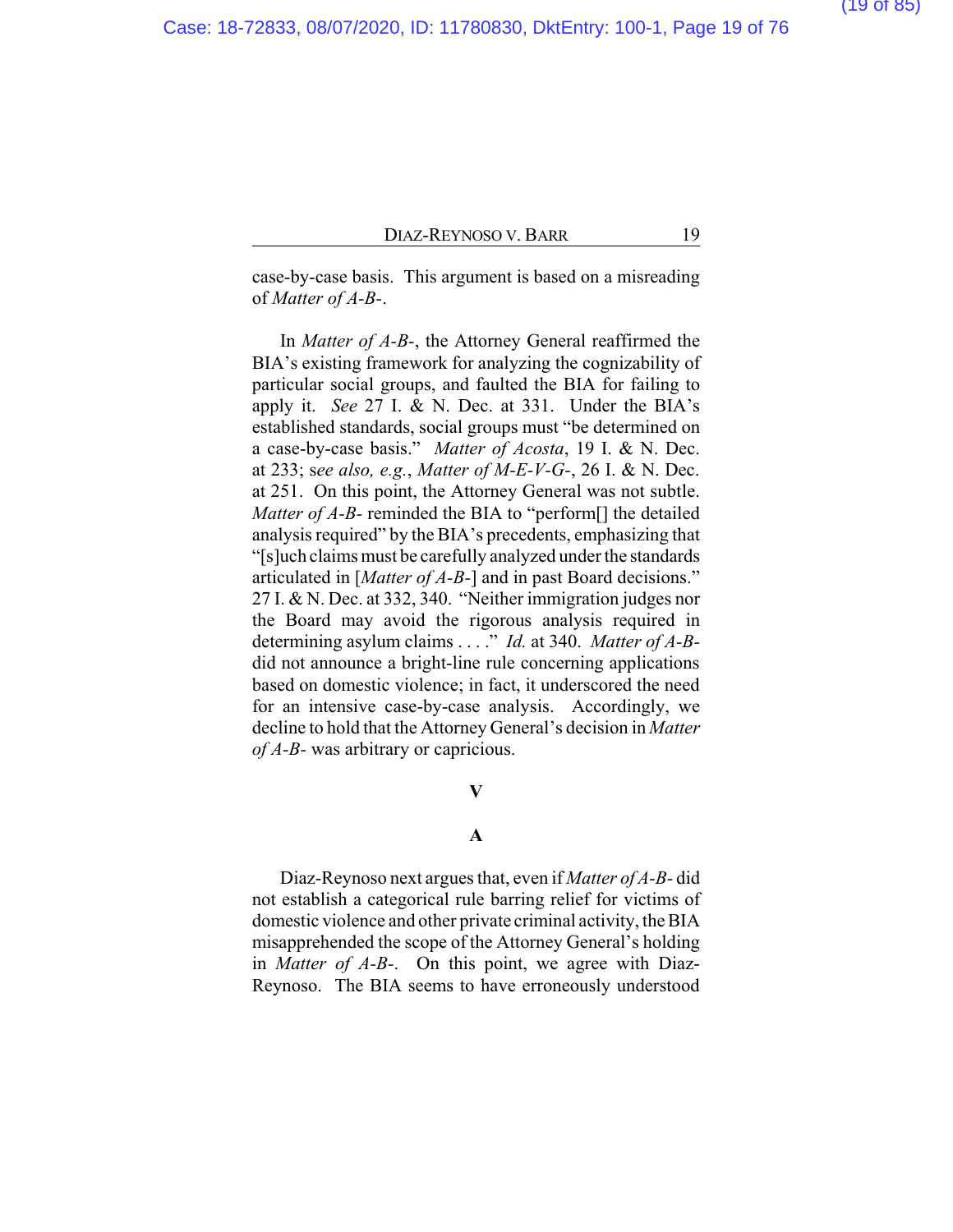*Matter of A-B-* to forbid any mention of feared harm within a proposed social group.

With almost no analysis, the BIA rejected Diaz-Reynoso's proposed particular social group because it "suffer[ed] from the same circularity problem articulated by the Attorney General in *Matter of A-B-*." But *Matter of A-B*did not announce a new rule concerning circularity, or identify a categorical "circularity problem." It merely reiterated the well-established principle that a particular social group must exist independently of the harm asserted, and that the BIA must consider whether a petitioner's social group is cognizable if it is defined without reference to the fact of persecution. *Matter of A-B-*, 27 I. & N. Dec. at 334–35. If a group is otherwise cognizable, *Matter of A-B*does not demand that it be devoid of any reference to an applicant's claimed persecution. To the contrary, *Matter of A-B-* reiterated the longstanding rule that persecution may be relevant to a group's social distinction. The BIA's precedents, as well as our own, make this clear.

*Matter of A-B-* restated the rule that "a particular social group *must* 'exist independently' of the harm asserted in an application for asylum or statutory withholding of removal," 27 I. & N. Dec. at 334 (quoting *Matter of M-E-V-G-*, 26 I. & N. Dec. at 236 n.11), and "individuals in the group must share a narrowing characteristic other than their risk of being persecuted," *id.* at 335 (quoting *Rreshpja v. Gonzales*, 420 F.3d 551, 556 (6th Cir. 2005)). This principle finds its genesis in the BIA's 2006 decision in *Matter of C-A-*, 23 I. & N. Dec. at 957–61.

*Matter of C-A-* discussed the importance of social distinction (then called social visibility) to the particular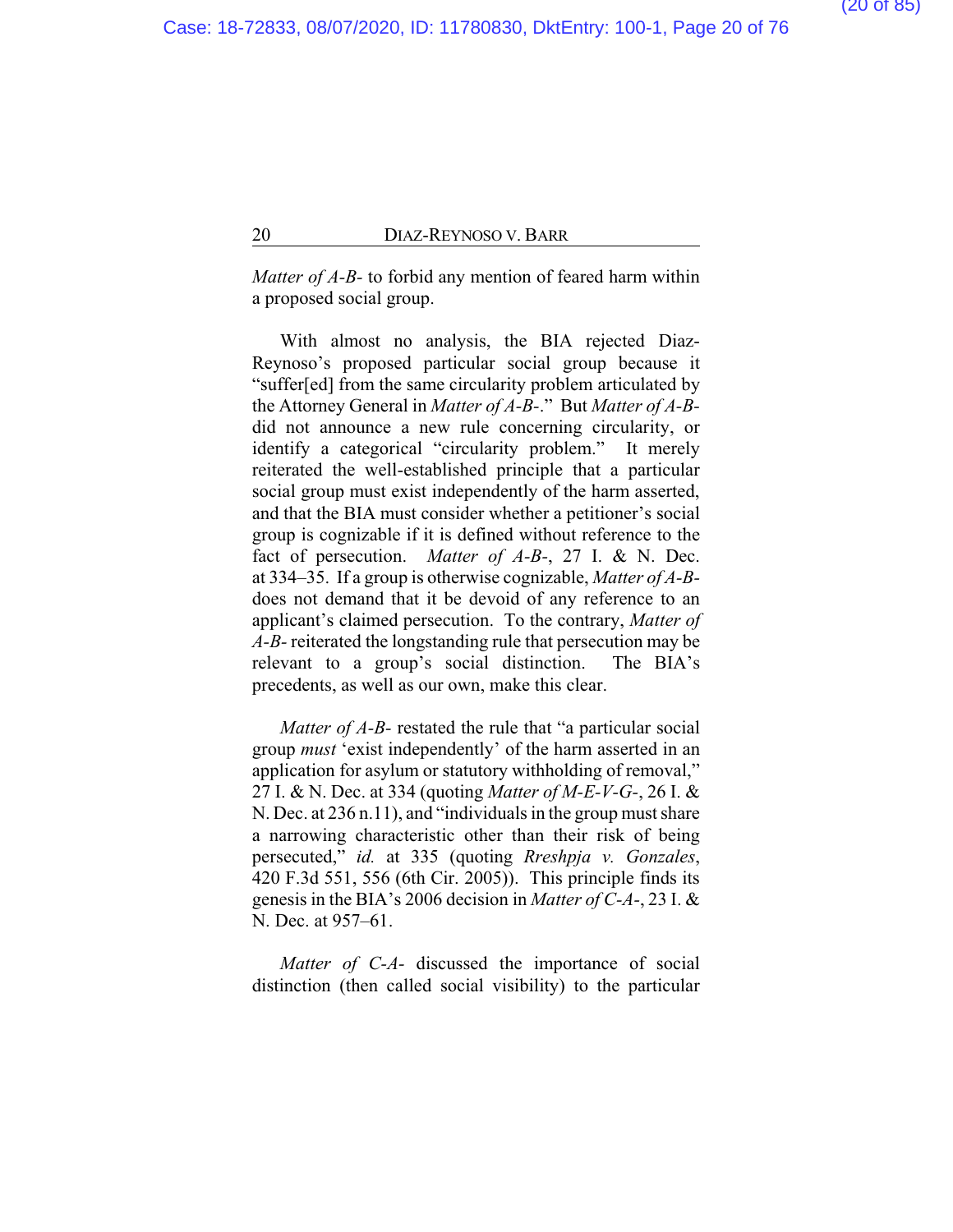social group analysis. *Id.* at 959–60. The BIA cited the guidelines adopted by the United Nations High Commissioner for Refugees (UNHCR) for establishing membership in a particular social group, and observed that the guidelines "confirm that 'visibility' is an important element in identifying the existence of a particular social group." *Id.* at 960 (citing UNHCR Guidelines ¶¶ 2, 14).**<sup>4</sup>** The BIA explained that "a social group cannot be defined *exclusively* by the fact that it is targeted for persecution," but said nothing to suggest that the mention of feared harm somehow disqualifies an otherwise cognizable group. *Id.* (quoting UNHCR Guidelines ¶ 2). In fact, the BIA explained that "persecutory action toward a group may be a relevant factor in determining the *visibility* of a group in a particular society." *Id.* (quoting UNHCR Guidelines ¶ 14).

Subsequent BIA decisions in 2007 and 2008 repeated this refrain. *See, e.g.*, *Matter of S-E-G-*, 24 I. & N. Dec. at 584 (observing that although a particular social group cannot be "defined exclusively by the fact that its members have been subjected to harm in the past . . . [,] this may be a relevant factor in considering the group's visibility in society" (citing *Matter of C-A-*, 23 I. & N. Dec. at 960)); *Matter of A-M-E- & J-G-U-*, 24 I. & N. Dec. at 74 ("Although a social group cannot be defined exclusively by the fact that its members have been subjected to harm, ... this may be a relevant factor in considering the group's visibility in society." (citing *Matter of C-A-*, 23 I. & N. Dec. at 960)). In 2014, the BIA in

**<sup>4</sup>** "UNHCR Guidelines" refers to UNHCR, Guidelines on International Protection: "Membership of a particularsocial group" within the context of Article 1A(2) of the 1951 Convention and/or its 1967 Protocol relating to the Status of Refugees, U.N. Doc. HCR/GIP/02/02 (May 7, 2002), *available at* https://www.unhcr.org/3d58de2da.pdf.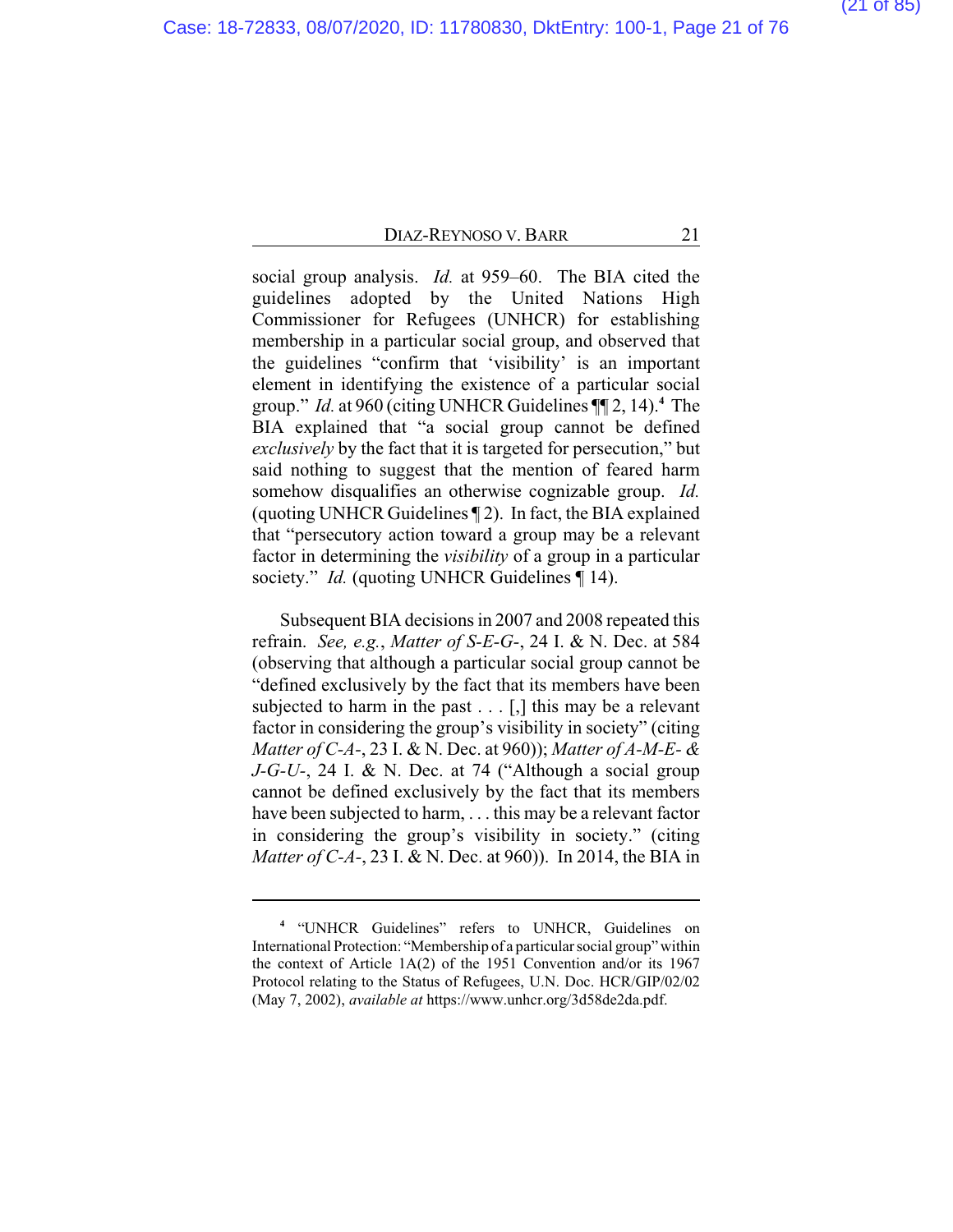*Matter of M-E-V-G-* reaffirmed that the requirement that "the social group must exist independently of the fact of persecution" was "well established in [its] prior precedents and is already a part of the social group analysis." 26 I. &. N. Dec. at 236 n.11 (citing *Matter of A-M-E- & J-G-U-*, 24 I. & N. Dec. at 74); *see also Matter of W-G-R-*, 26 I. & N. Dec. at 215 ("Persecutory conduct aimed at a social group cannot alone define the group, which must exist independently of the persecution." (citing *Matter of A-M-E- & J-G-U-*, 24 I. & N. Dec. at 74)).**<sup>5</sup>**

The Attorney General's opinion in *Matter of A-B*reaffirmed this line of authority for assessing the cognizability of particular social groups, citing the BIA's prior articulations of the rule in cases like *Matter of M-E-V-G-*, 26 I. &. N. Dec. at 236 n.11, and *Matter of W-G-R-*, 26 I. & N. Dec. at 215, and the Sixth Circuit's decision in

**<sup>5</sup>** Our sister circuits' published opinions have widely acknowledged the rule that persecution *alone* cannot define the social group. *See, e.g.*, *Perez-Rabanales v. Sessions*, 881 F.3d 61, 67 (1st Cir. 2018) ("[W]here a proposed group is defined *only* by the characteristic that it is persecuted, it does not qualify as a 'social group.'" (emphasis added) (citation omitted)); *Paloka v. Holder*, 762 F.3d 191, 198 (2d Cir. 2014) ("[A] particular social group is not cognizable *merely* because members have been subjected to harm . . . ." (emphasis added) (quotation marks and citations omitted)); *Orellana-Monson v. Holder*, 685 F.3d 511, 518–19 (5th Cir. 2012) ("[T]he risk of persecution *alone* does not create a particular social group . . . ." (emphasis added) (citation omitted)); *Rivera-Barrientos v. Holder*, 666 F.3d 641, 650 (10th Cir. 2012) ("[A] social group cannot be defined *exclusively* by the fact that its members have been subjected to harm . . . ." (emphasis added) (citation omitted)); *Jonaitiene v. Holder*, 660 F.3d 267, 271 (7th Cir. 2011) ("The social group . . . cannot be defined *merely* by the fact of persecution." (emphasis added)); *Castillo-Arias v. U.S. Att'y Gen.*, 446 F.3d 1190, 1198 (11th Cir. 2006) ("The risk of persecution *alone* does not create a particular social group . . . ." (emphasis added)).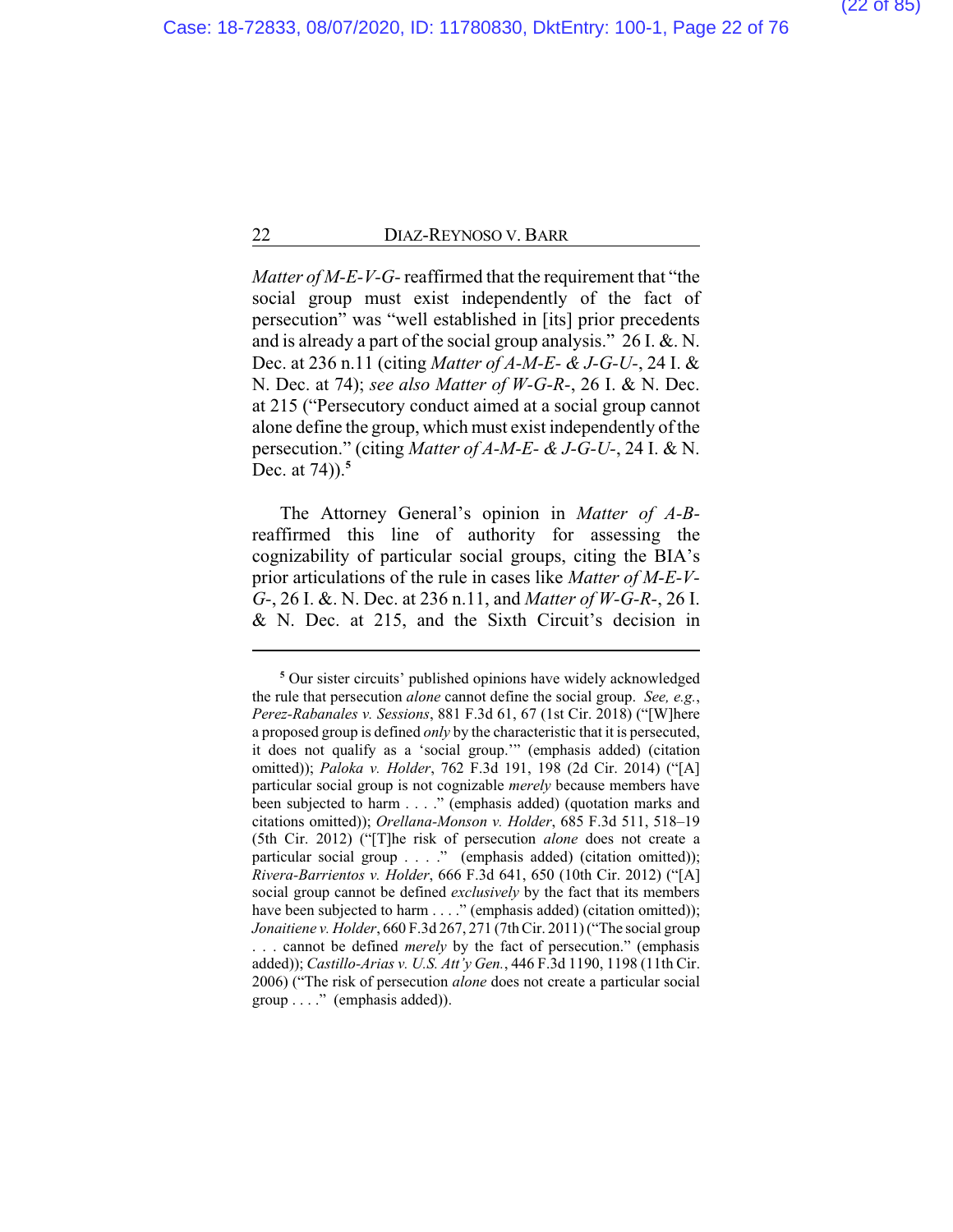*Rreshpja*, which explained that the "individuals in the group must share a narrowing characteristic other than their risk of being persecuted." *Matter of A-B-*, 27 I. & N. Dec. at 334–35 (quoting *Rreshpja*, 420 F.3d at 556); *see also Matter of L-E-A-*, 27 I. & N. Dec. at 595 (observing that a proposed social group must have an "'existence independent of' the alleged persecutors," and that "the risk of persecution alone can never create a particular social group" (citation omitted)). In *Rreshpja*, the court further observed that persecution may not be "the touchstone defining the group." 420 F.3d at 556 (citation omitted). The group at issue in *Rreshpja*—young, attractive Albanian women who were forced into prostitution—lacked a "narrowing characteristic" because, if viewedwithout reference to being forced into prostitution, the proposed group would allow "virtually any young Albanian woman who possesse[d] the subjective criterion of being 'attractive'" to obtain asylum. *Id.*; *see also Matter of A-B-*, 27 I. & N. Dec. at 335.

# **B**

Despite this solid and consistent line of precedent, on appeal the Government and dissent defend the BIA's summary rejection of Diaz-Reynoso's particular social group on the grounds that it "suffers from the same circularity problem articulated by the Attorney General in *Matter of A-B-*." They concede that the fact of persecution may be relevant to social distinction in a particular society, but insist that a proposed particular social group may not include mention of feared persecution. In the Government's and dissent's view, in order to exist independently from the petitioner's feared harm, a proposed group may not refer to that harm at all. We disagree. The idea that the inclusion of persecution is a sort of poison pill that dooms any group does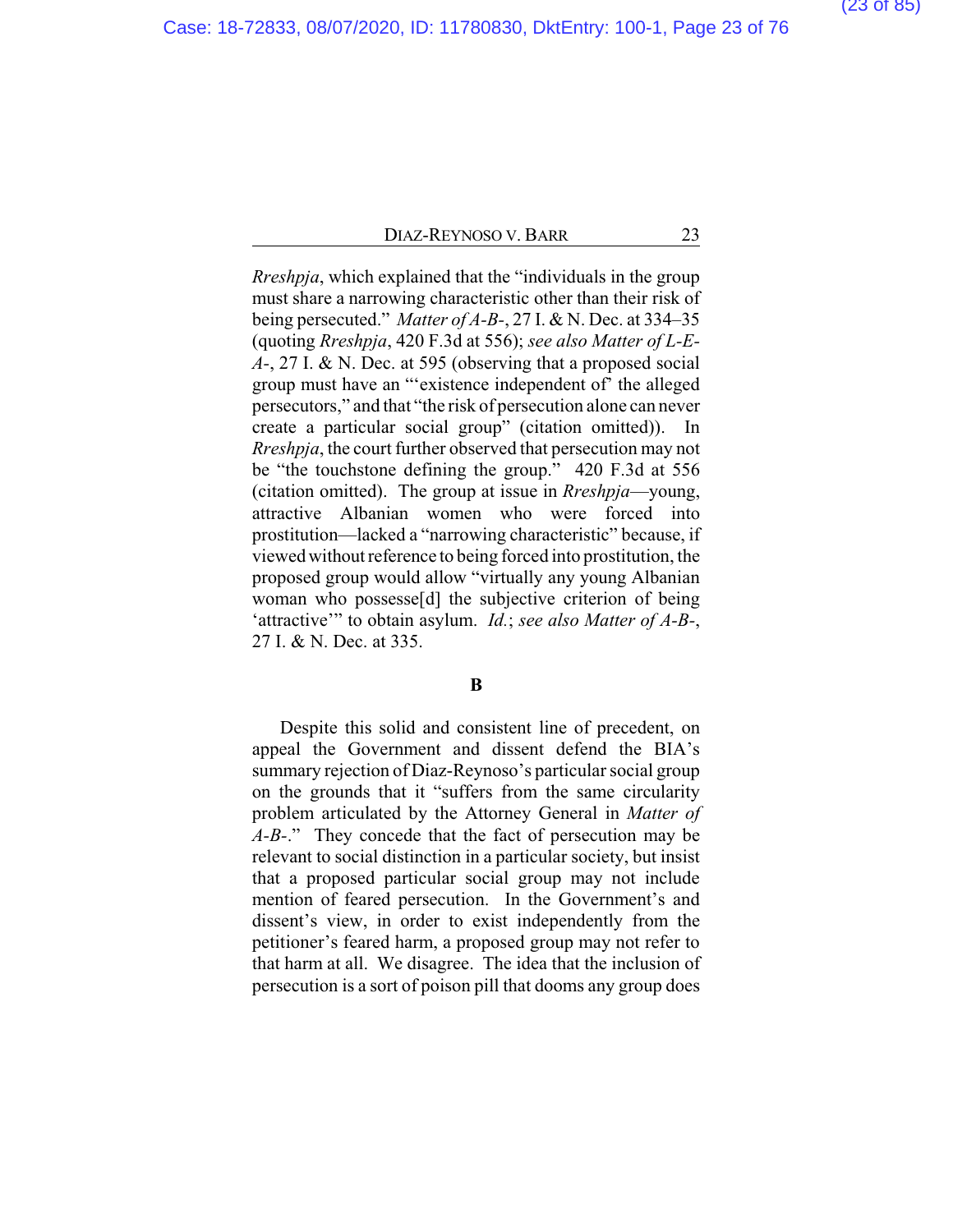not withstand scrutiny. *See Matter of C-A-*, 23 I. & N. Dec. at 960 (confirming that "'visibility' is an important element in identifying the existence of a particular social group," and that "persecutory action toward a group may be a relevant factor in determining the *visibility* of a group in a particular society" (citation omitted)).

The BIA has taken pains to state that "the shared trait of persecution does not disqualify an otherwise valid social group." *Matter of M-E-V-G-*, 26 I. & N. Dec. at 243 (citing *Cece v. Holder*, 733 F.3d 662, 671 (7th Cir. 2013) (en banc)); *see also Paloka*, 762 F.3d at 198. Though "persecutory conduct *alone* cannot define the group," *Matter of M-E-V-G-*, 26 I. & N. Dec. at 242 (emphasis added); *see also id.* at 243 (a particular social group "cannot be defined *merely* by the fact of persecution" (quoting *Cece*, 733 F.3d at 671)), persecution itself "may be the catalyst that causes" a society to distinguish a group in a meaningful way and consider it distinct, *id.* at 243; *see also supra* Part V.A.

Because BIA precedent dictates that a particular social group cannot be defined "exclusively" by harm, the Government and dissent insist that BIA precedent does not permit a group to include any mention of harm. To reach this conclusion, they ignore the word "exclusively"—along with similar limiting language in the BIA's decisions and those from our sister circuits, *supra* Part V.A—and argue that in order for a group to "exist independently" from harm, its description must not refer to harm at all. But as we have explained, BIA precedent confirms that a group that exists independent of persecution is simply a group that shares an immutable characteristic *other than* the persecution it suffers—i.e., a group that shares a "narrowing characteristic." *Matter of A-B-*, 27 I. & N. Dec. at 335 (quoting *Rreshpja*,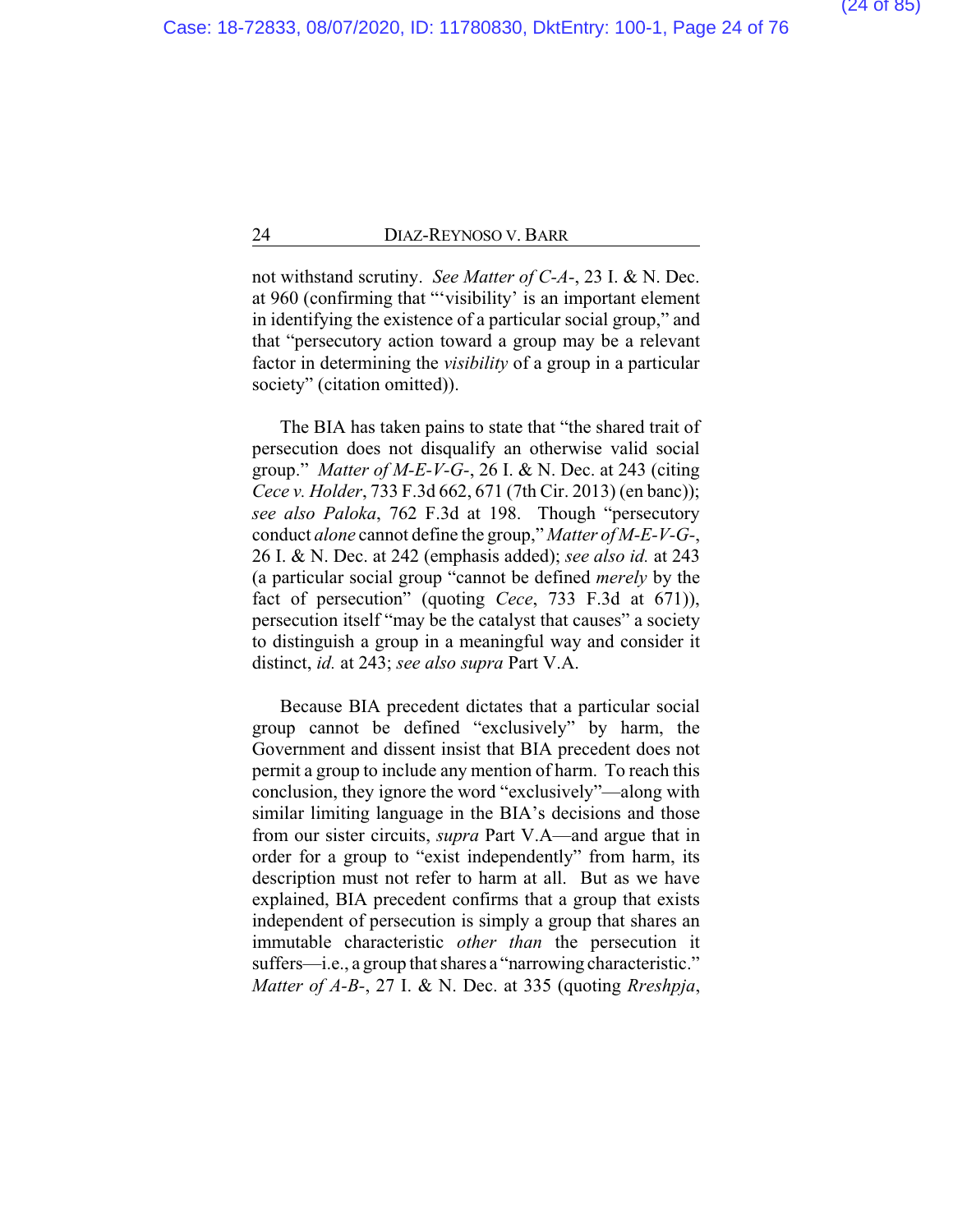420 F.3d at 556); *Matter of W-G-R-*, 26 I. & N. Dec. at 215; *see also Matter of L-E-A-*, 27 I. & N. Dec. at 595.

The BIA articulated an example in *Matter of M-E-V-G*that leaves no room for doubt on this score.**<sup>6</sup>** There, the BIA posited that a proposed social group composed of former employees of a country's attorney general may not be valid for asylum purposes, even though the group is discrete and the members' shared past experience is immutable, because "the society may not consider these employees to be meaningfully distinct within society in general." *Id.* at 242. However, the BIA explained, if the government began persecuting those people, it is possible that society would then discern that this group of individuals is distinct in some significant way. *Id.* at 243. In this example, the act of persecution by the government causes the society to recognize the former employees as distinct, "but the immutable characteristic of their shared past experience exists independent of the persecution." *Id.*

The UNHCR Guidelines provide a similar example concerning left-handed people.**<sup>7</sup>** Left-handed people possess an immutable characteristic that is defined with particularity, but the group lacks social distinction—that is, the relevant society may not consider the characteristic to set apart the group in a meaningful way. *See* UNHCR Guidelines ¶ 14. If, however, left-handed people were subjected to persecution

**<sup>6</sup>** This example is drawn from the Seventh Circuit's decision in *Sepulveda v. Gonzales*, 464 F.3d 770, 771 (7th Cir. 2006).

**<sup>7</sup>** The BIA has recognized that although the views of the UNHCR are not binding, they "are a useful interpretative aid." *Matter of M-E-V-G-*, 26 I. & N. Dec. at 248.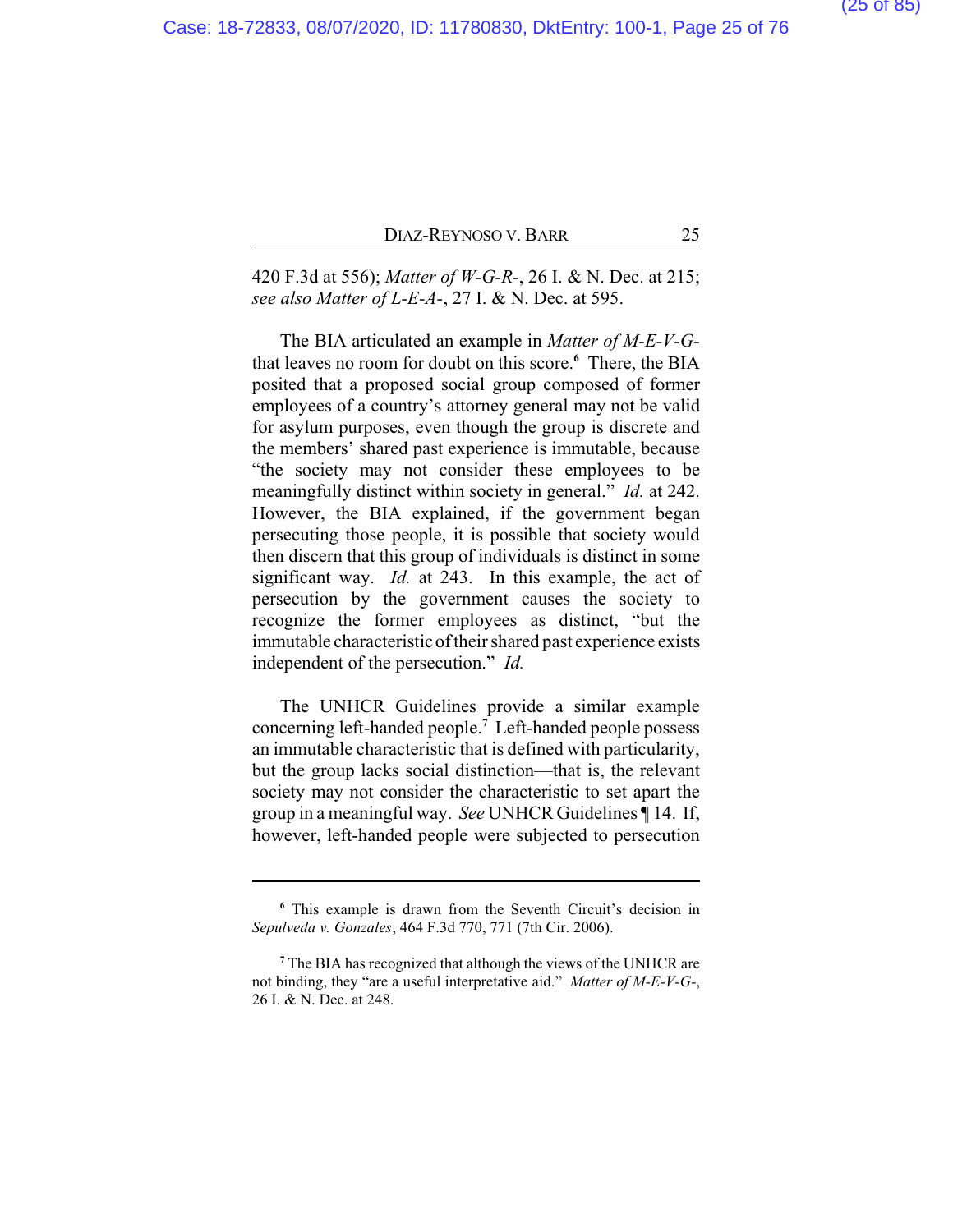*because* they were left-handed, their immutable characteristic could become recognizable and distinct within their society. *Id.* In this example, it is the attribute of being left-handed and not the persecutory acts—that would identify members of this particular social group. *Id.* Thus, the group possesses an underlying immutable characteristic, the fact of persecution establishes the group's distinction within the relevant society, and because the group's members can be identified by means other than the feared persecution, it shares a narrowing characteristic and is cognizable.**<sup>8</sup>**

If we were to follow the reasoning suggested by the Government and dissent, neither the BIA's group of former employees of a country's attorney general, nor the UN High Commissioner's group of left-handed people, would be cognizable if members of those groups included mention of their feared persecution in their proposed social groups. The particular formulation of the groups—e.g., "former employees of the attorney general" versus "former employees of the attorney general, who are being hunted down and killed," or "left-handed people" versus "left-handed people who have been persecuted"—makes all the difference to the group's cognizability for the Government and dissent because, in their view, groups that include mention of feared harm cannot exist independently of that harm.

Though it cannot be contested that persecution may be relevant to a group's social distinction, the dissent argues that the "group itself" cannot "be defined in some way by that persecution," and the Government echoes this view.

**<sup>8</sup>** This example is borrowed from a "widely cited" decision. UNHCR Guidelines ¶ 14 (citing *Applicant A v. Minister for Immigration and Ethnic Affairs* (1997) 190 CLR 225, 264 (Austl.)).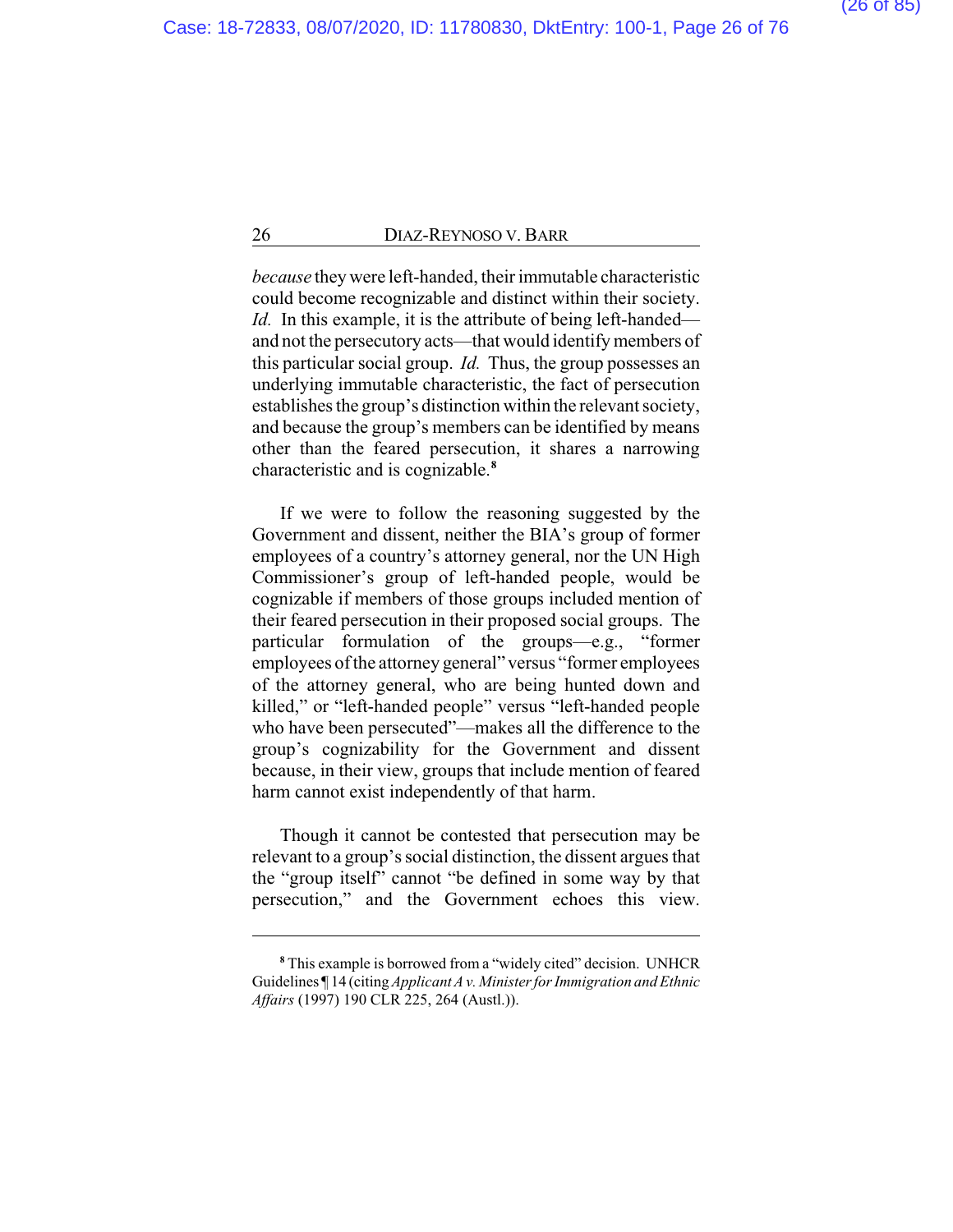In advancing this argument, the Government and dissent confuse the definition of a "particular social group" with one of its components—i.e., the group's shared immutable characteristic—and thereby treat every element of a proposed social group as necessary to the group's immutable characteristic. This is contrary to BIA precedent, which unequivocally establishes that a group's persecution may be relevant to a different component: social distinction. *See Matter of M-E-V-G-*, 26 I. & N. Dec. at 242–43. Further, it is important to recognize that the question is not whether feared persecution can serve as an immutable characteristic; the question is whether mention of feared persecution disqualifies an otherwise cognizable social group.

The Government and dissent argue that by failing to treat harmas integral to a social group's definition—i.e., by failing to treat it as part of the group's shared immutable characteristic—we advocate a rule that allows courts to impermissibly rewrite proposed social groups. *See Matter of W-Y-C- & H-O-B-*, 27 I. & N. Dec. 189, 191–92 (BIA 2018) (noting that a petitioner must delineate his or her proposed social group before the IJ, and may not reframe the group on appeal). We agree that courts cannot rewrite proposed social groups, but nothing requires us to analyze them as mechanistically as the dissent and Government urge.

As we have explained, the BIA's precedent establishes that we may consider the entirety of a proffered social group to determine whether the petitioner has established all the requirements for a cognizable group: an immutable characteristic, particularity, and social distinction. *Matter of M-E-V-G-*, 26 I. & N. Dec. at 227. We do not rewrite the petitioner's proposed social group by recognizing that the mention of harm in a proposed social group may be relevant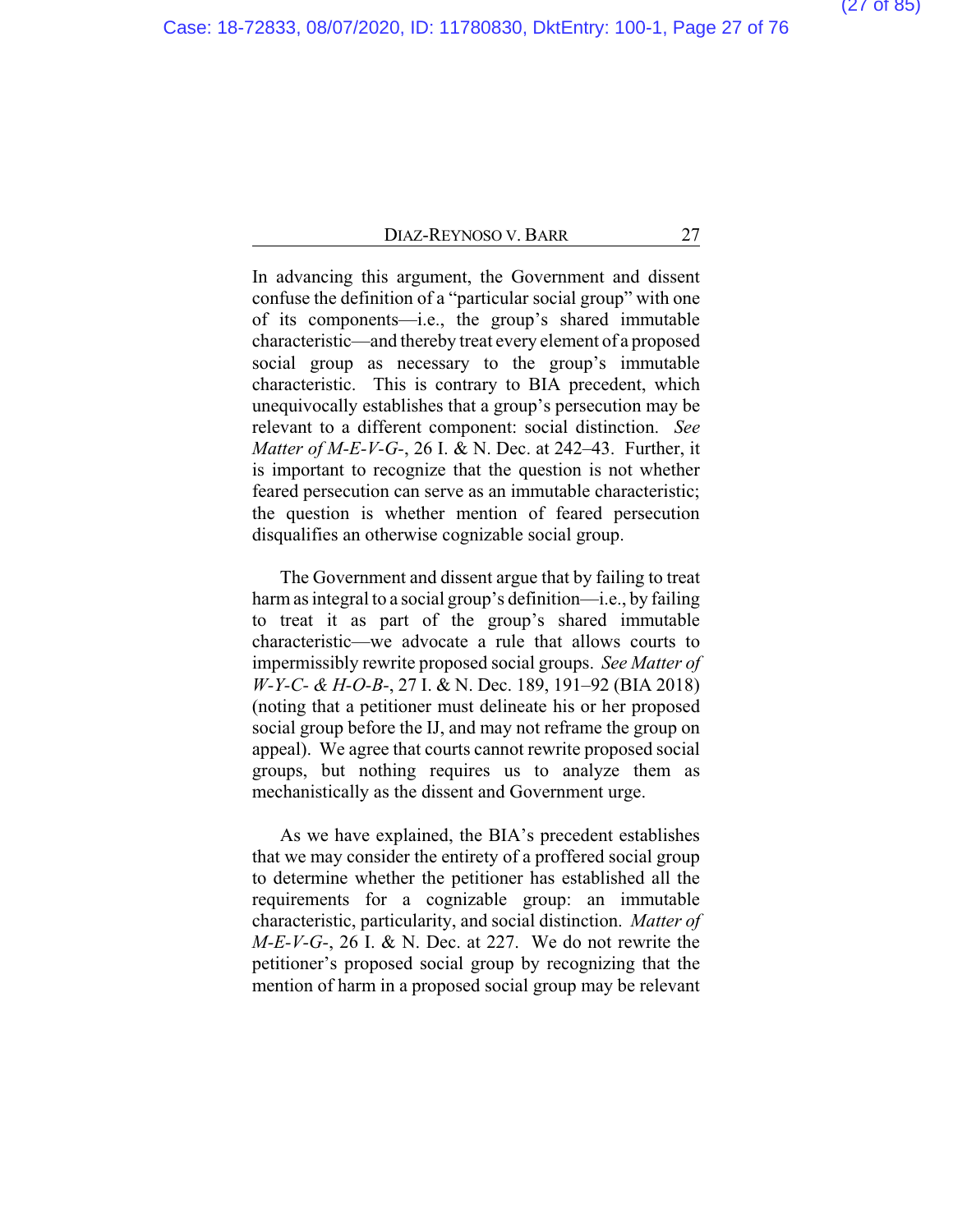to the group's social distinction, nor does this prevent us from examining whether the petitioner's proffered group shares an immutable characteristic *other than* harm. To be sure, it is the applicant's burden to demonstrate the existence of a cognizable particular social group. *Reyes*, 842 F.3d at 1132 n.3; *see also Matter of W-Y-C- & H-O-B-*, 27 I. & N. Dec. at 191 (noting that "it is an applicant's burden to specifically delineate her proposed social group"); *Matter of A-T-*, 25 I. & N. Dec. 4, 10 (BIA 2009). And it is the applicant's burden to establish membership in that group. *Reyes*, 842 F.3d at 1132 n.3. But nothing in the precedential framework constrains the petitioner to specifying a proposed group that mentions only the proffered immutable characteristic, and no more.

The purpose of asylum and withholding is to provide relief to people who have been persecuted in foreign lands because of their race, religion, nationality, membership in a particular social group, or political opinion. 8 U.S.C. §§ 1158(b)(1)(B)(i), 1231(b)(3)(A);*see also INS v. Cardoza-Fonseca*, 480 U.S. 421, 423–24, 427–29 (1987). The Government and dissent do not explain why a person seeking relief on the basis of membership in a particular social group should be required to omit any mention of threatened persecution. Notably, the rule they propose is not limited to victims of domestic violence. Under the interpretation urged by the Government and dissent, a Tutsi fleeing Rwanda during the Rwandan Civil War would be denied relief if he or she included in the description of the Tutsi social group that Tutsis had been targeted in a campaign of genocide. *See Donchev v. Mukasey*, 553 F.3d 1206, 1220 (9th Cir. 2009) ("When the Hutus in Rwanda murdered as many Tutsis as they could, the persecution was not on account of 'race, religion, nationality, . . . , or political opinion,'" but "being Tutsi . . . fits well into the 'particular social group'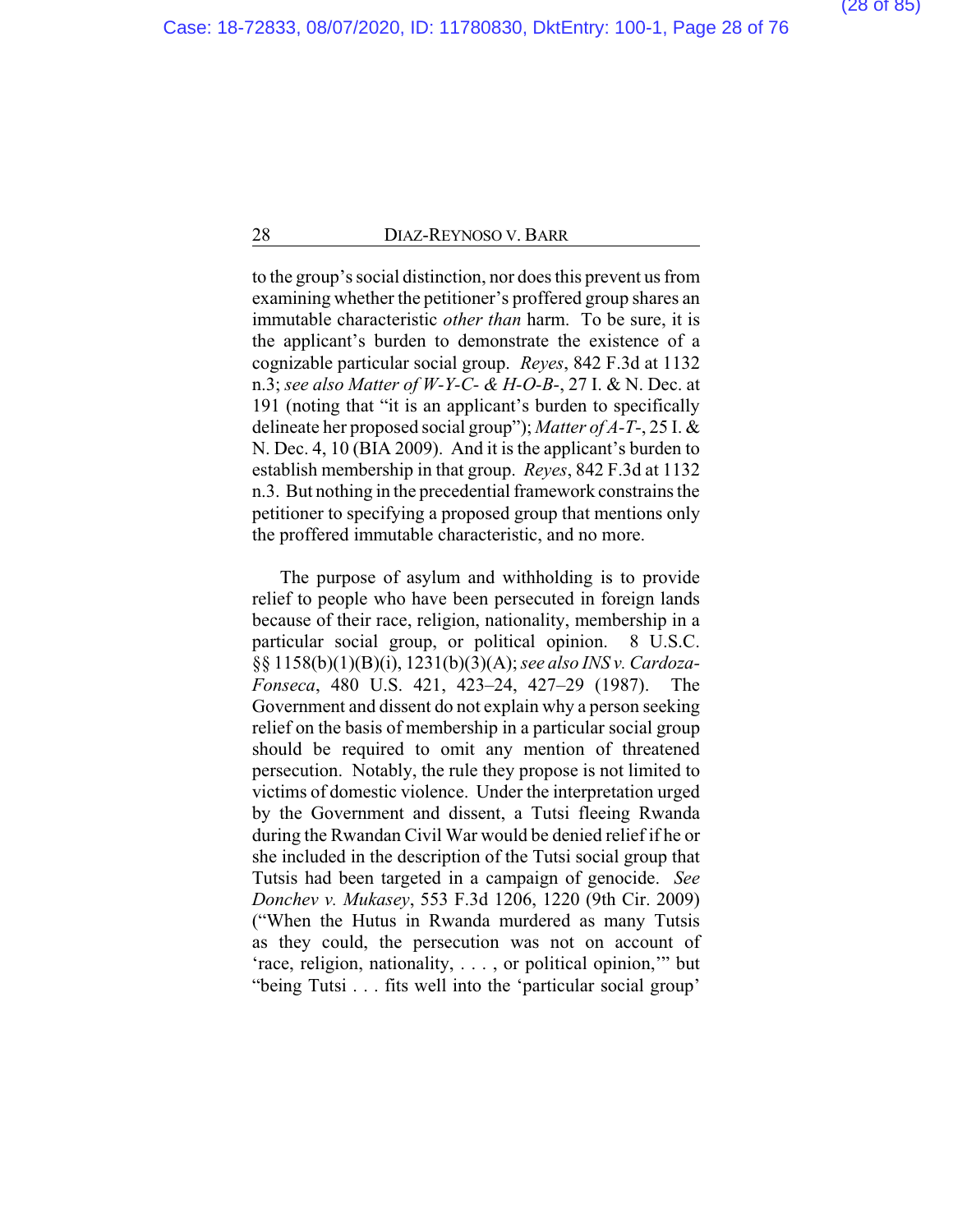category." (first alteration in original) (quoting 8 U.S.C.  $\S 1101(a)(42)(A))$ . Tellingly, the dissent's only response to this hypothetical is that such person fleeing genocide would not need to mention that harm because he or she could rely on Tutsi ethnicity to establish group membership. Of course they could, and that is precisely the point; the mere mention of harm does not categorically disqualify an otherwise cognizable social group.

The dissent asserts that no court has endorsed the view that a proposed social group is not disqualified if it includes mention of feared persecution. But the most recent decision doing so is *Grace v. Barr*, — F.3d —, 2020 WL 4032652 (D.C. Cir. 2020). There, the Government argued that a group "must be separate from the harm, not consisting of the harm, even in part," and the D.C. Circuit rejected this argument as "flatly inconsistent" with *Matter of A-B-*. *Id.* at \*16 (internal quotation marks omitted); *see also id.* (noting the Government's concession at oral argument that the group "Guatemalan women unable to leave their relationships" would not be "categorically barred," and that "its validity would turn on the specific factual circumstances of an applicant's claim").

The case-by-case approach we describe is the very one articulated by *Matter of A-B-*. There, the Attorney General faulted the BIA's decision in *Matter of A-R-C-G-* because it "avoided considering whether [the petitioner] could establish the existence of a cognizable particular social group without defining the group by the fact of persecution." *Matter of A-B-*, 27 I. & N. Dec. at 334. The Attorney General explained that members of a cognizable group "must share a *narrowing* characteristic *other than* their risk of being persecuted." *Id.* at 335 (emphasis added) (quoting *Rreshpja*,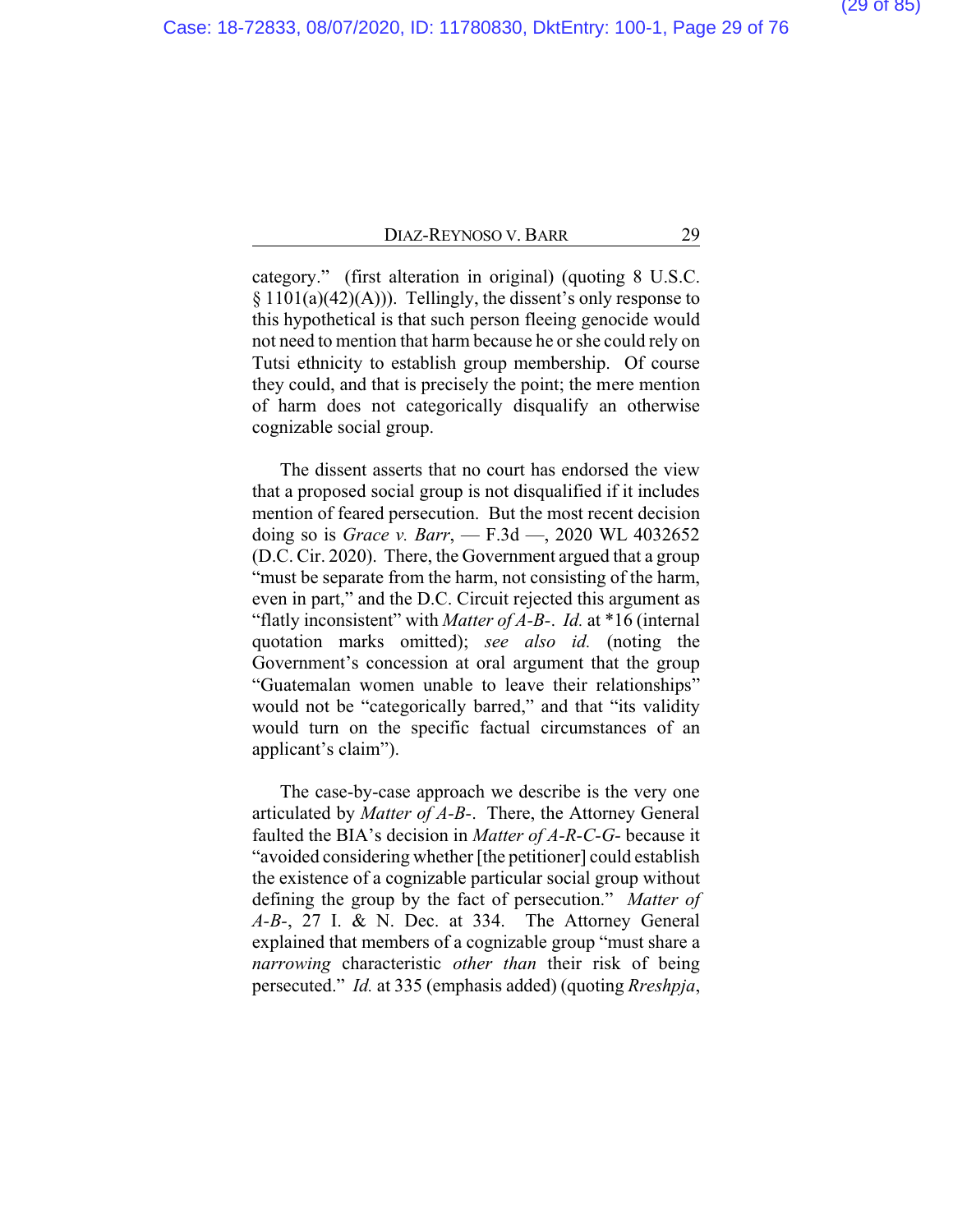420 F.3d at 556); *see also, e.g.*, *Sarhan v. Holder*, 658 F.3d 649, 655 (7th Cir. 2011) (concluding that proposed social group of "women in Jordan who have (allegedly) flouted repressive moral norms, and thus who face a high risk of honor killing" was cognizable because it was not defined solely by its risk of persecution); *Rodriguez v. U.S. Att'y Gen.*, 735 F.3d 1302, 1310 (11th Cir. 2013) (concluding that proposed social group of "members of a family targeted by a drug-trafficking organization because a family member sought criminal justice against a member of the drugtrafficking organization" was not cognizable because its "defining attribute" was its persecution, and the "risk of persecution alone does not create a particular social group" (citation omitted)); *Matter of S-E-G-*, 24 I. & N. Dec. at 584, 588 (concluding that proposed social group of "young Salvadorans who have been subject to recruitment efforts by criminal gangs" was not cognizable because aside from being "subjected to harm in the past (i.e., forced gang recruitment and any violence associated with that recruitment)," the proposed group lacked a common immutable characteristic).

If the petitioners' mere reference to harm defeated these proposed social groups, any further analysis of the groups would have been unnecessary. As the D.C. Circuit recognized in *Grace*, *Matter of A-B-* requires a "careful[]" examination of a group to "ascertain whether it contains any attributes that 'exist independently of the harm asserted.'" 2020 WL 4032652, at \*14–15. This is because a group "exists independently of the harm suffered" so long as persecution is not "what defines the contours of the group." *See id.* at \*2 (citation omitted).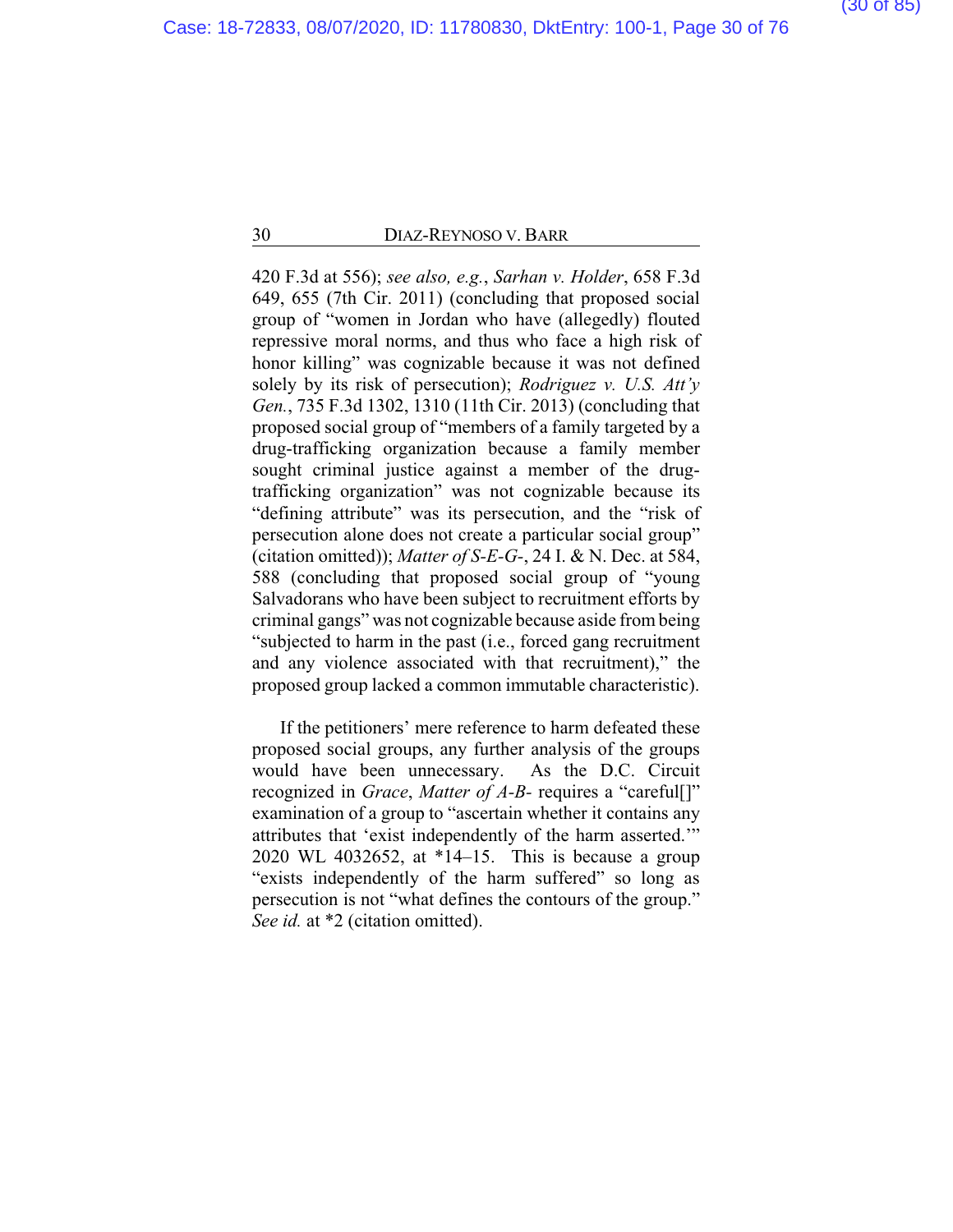We recognize that, consistent with *Matter of A-B-*, numerous courts have deemed proposed social groups that referred to feared harm to be impermissibly circular. In some circumstances, this will be the correct result. Nothing in our analysis negates the precedent establishing that a group may be deemed impermissibly "circular" if, after conducting the proper case-by-case analysis, the BIA determines that the group is "defined exclusively by the fact that its members have been subjected to harm." *Matter of M-E-V-G-*, 26 I. & N. Dec. at 242 (quoting *Matter of A-M-E- & J-G-U-*, 24 I. & N. Dec. at 74). Courts have frequently held, after proper analysis, that groups lacking a common characteristic aside from persecution are not cognizable. *See, e.g.*, *Amezcua-Preciado v. U.S. Att'y Gen.*, 943 F.3d 1337, 1345 (11th Cir. 2019) (concluding that proposed group lacked a "'narrowing characteristic' other than the[] risk of being persecuted"); *Melnik v. Sessions*, 891 F.3d 278, 286 (7th Cir. 2018) (concluding that, other than persecution, "the only common characteristic of members of the proffered class [was] their status as small business owners"); *Rreshpja*, 420 F.3d at 556 (concluding that, aside fromthe fact of persecution, the group included all "young, attractive Albanian women"). These groups may also suffer from other deficiencies, such as a lack of particularity or social distinction, but this appeal does not require that we consider those aspects of the particular social group analysis. Here, we clarify that the conclusion that a proposed social group is impermissibly circular may not be reached summarily merely because the proposed group mentions harm.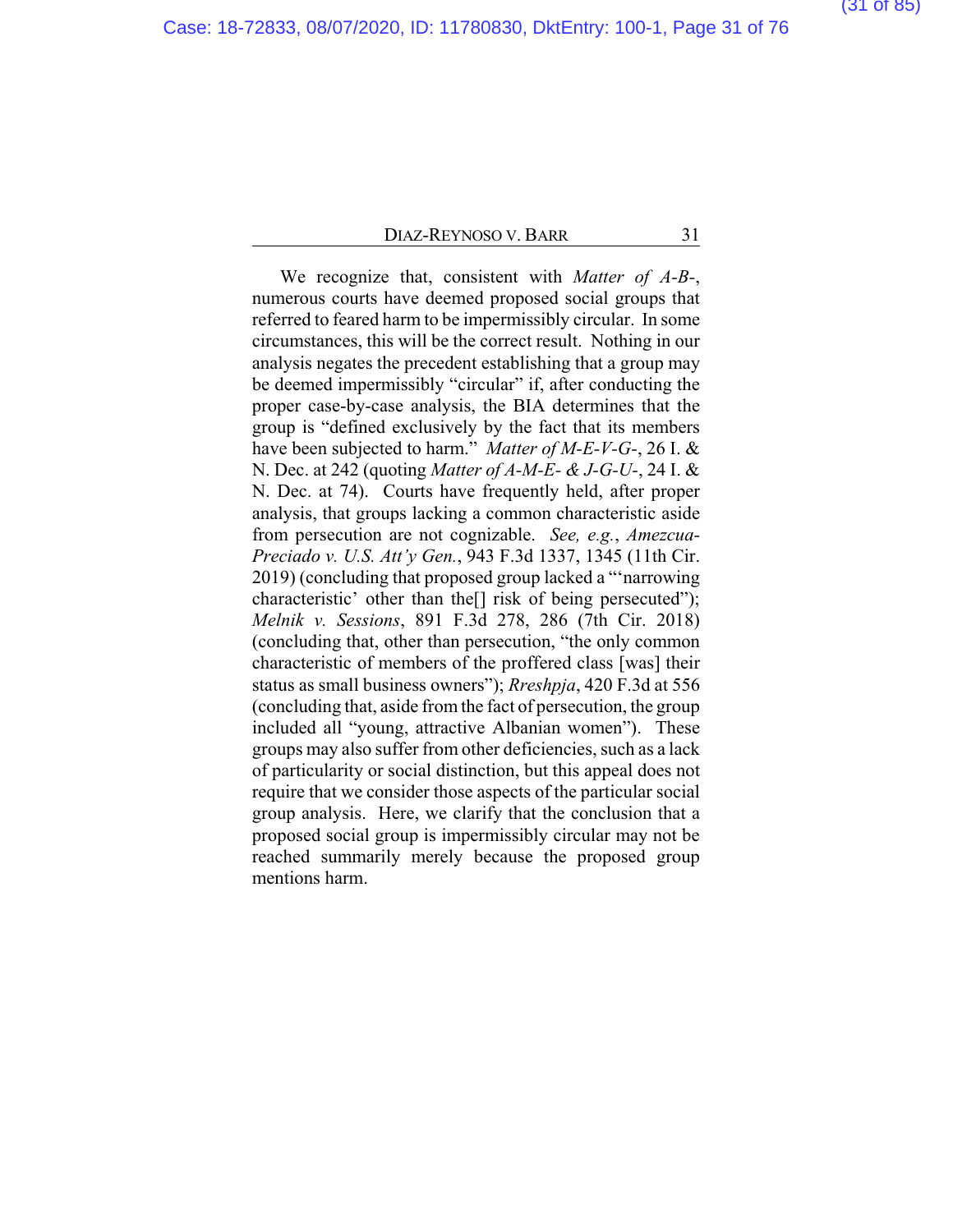The dissent cites to a plethora of unpublished decisions that rejected groups similar to the one advanced here, arguing that our decision is inconsistent with them. **<sup>9</sup>** The dissent's reliance on these decisions reflects its mistaken premise that the rejection of a social group in one case suggests that a similar group may be rejected summarily in another. This accounts for the dissent's approval of the BIA's one-sentence analysis in this case. But it also contravenes binding authority establishing that whether a particular social group is cognizable "requires a fact-specific inquiry based on the evidence in a particular case." *Matter of L-E-A-*, 27 I. & N. Dec. at 591.

The dissent also conflates the requirement to show nexus with the requirements for establishing a particular social group, and argues that if petitioners were allowed to include mention of their claimed persecution, they would somehow be relieved of the burden to establish a nexus between the persecution and their membership in the group. What the dissent overlooks is that this is only a concern if social groups are "defined *exclusively*" by the harm the petitioners identify. *Matter of C-A-*, 23 I. & N. Dec. at 960 (quoting UNHCR Guidelines ¶ 14). If the only immutable characteristic is a feared harm, the group becomes an impermissible "'catch all' applicable to all persons fearing persecution." *Id.* (citing UNHCR Guidelines ¶ 2); *see also Castillo-Arias*, 446 F.3d at 1198. That problem does not exist if a narrowing

**<sup>9</sup>** Unpublished decisions are not precedent precisely because they are "not written in a way that will be fully intelligible to those unfamiliar with the case, and the rule of law is not announced in a way that makes it suitable for governing future cases." *Hart v. Massanari*, 266 F.3d 1155, 1178 (9th Cir. 2001). Thus, contrary to the dissent's urging, we cannot discern the reasoning of those decisions simply from their outcome.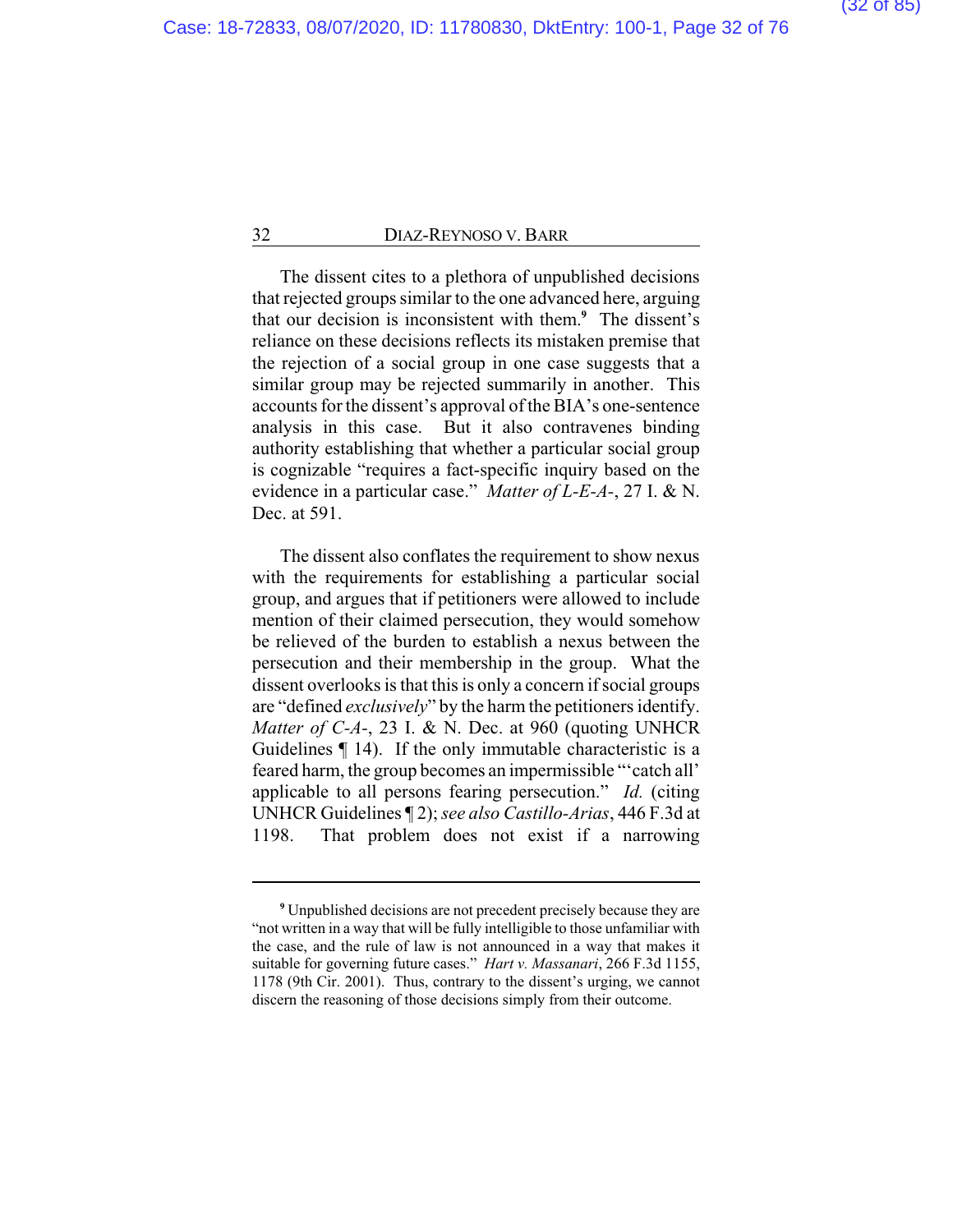characteristic allows the group to be defined without reference to feared persecution. *Matter of A-B-* is clear on this point*.* 27 I. & N. Dec. at 335 (noting that a group defined by its persecution "moots the need to establish actual persecution," and it is *"[f]or this reason*" that the group members must share a "narrowing characteristic" (emphasis added) (citation omitted)).

# **C**

The BIA ruled that Diaz-Reynoso's proposed social group was not cognizable because it assumed her inability to leave her relationship was attributable to domestic violence, and because it understood *Matter of A-B-* to say that the mention of domestic violence disqualifies a particular social group. The BIA's decision consisted of a citation to *Matter of A-B*and an assertion that Diaz-Reynoso's group suffered from the same "circularity problem" identified in that case. Without more, this was plainly contrary to the Attorney General's requirement that claims must be carefully analyzed under the framework established by the BIA's precedents. *Matter of A-B-*, 27 I. & N. Dec. at 331–32, 339–40; *see also Pirir-Boc*, 750 F.3d at 1084. There are no shortcuts.

There are at least two problems with the BIA's reasoning in Diaz-Reynoso's appeal. First, as explained, the BIA misunderstood *Matter of A-B-*'s holding. Second, it is not clear that the reason Diaz-Reynoso was "unable to leave" her relationship was limited to domestic violence. Rather, the BIA assumed that domestic violence was the only reason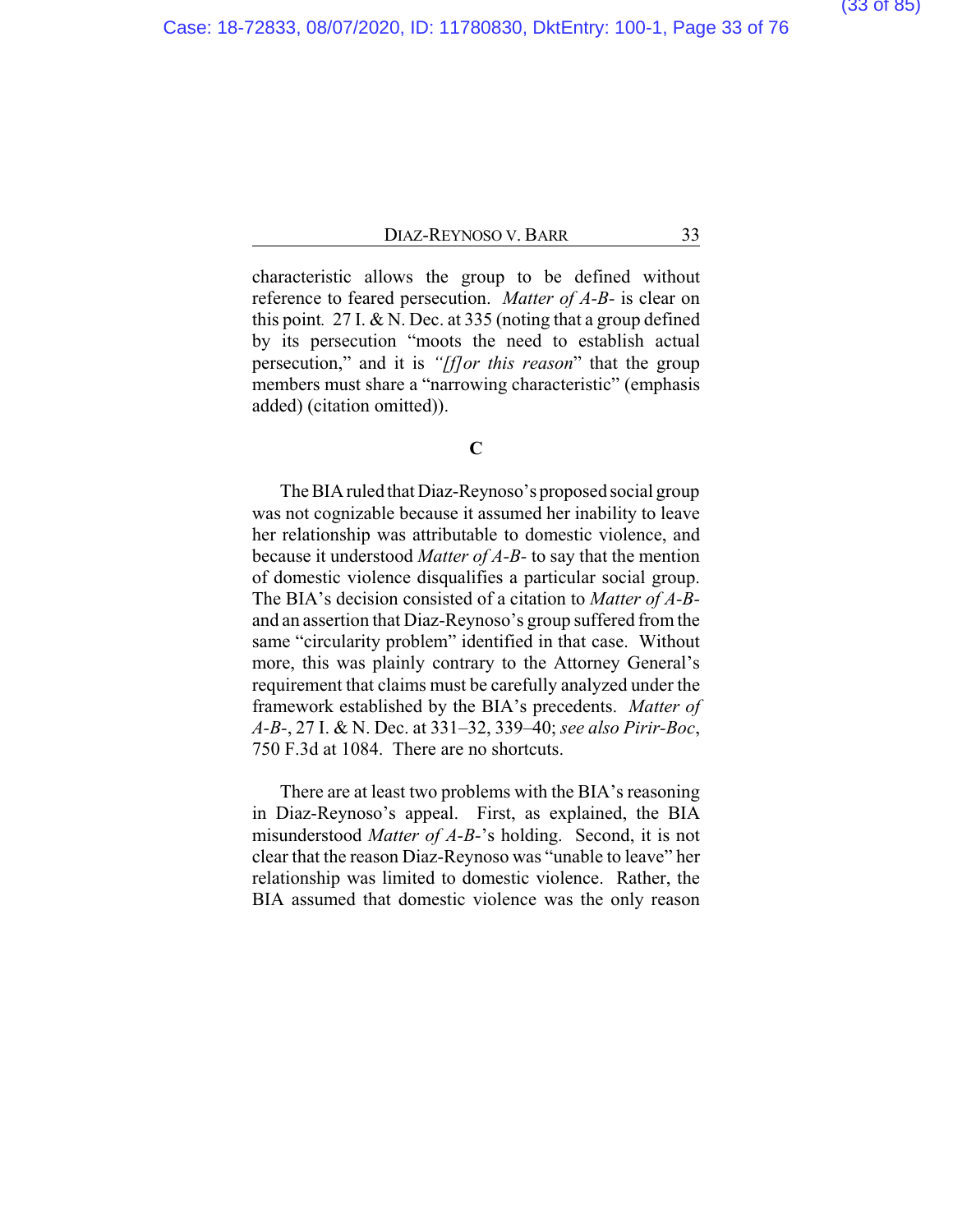Diaz-Reynoso was unable to leave her relationship. The dissent makes the same assumption.**<sup>10</sup>**

Diaz-Reynoso described her particular social group as "indigenous women in Guatemala who are unable to leave their relationship." The persecution Diaz-Reynoso fears is undoubtedly the abuse perpetrated by her husband, but before the immigration judge, she advanced evidence of economic, societal, and cultural factors that also may have prevented her from leaving her relationship. These included her financial dependence on her husband, limited education, rural location, and an ingrained Mayan cultural view that a relationship does not end until the man so agrees.**<sup>11</sup>** Contrary to the dissent's assertion, Diaz-Reynoso identified these factors in her brief to the BIA.

The IJ made no findings about the cognizability of Diaz-Reynoso's particular social group. Instead, the IJ ruled that Diaz-Reynoso failed to establish her *membership* in her

**<sup>10</sup>** The dissent states that the IJ "made clear that the entire basis for petitioner's proposed social group was her fear of domestic violence." This is incorrect. The IJ made no findings about the basis for Diaz-Reynoso's proposed social group, and instead relied on her inability to show membership in the group she advanced. The dissent also attributes a finding to the BIA that it did not make—that Diaz-Reynoso's inability to leave "was created by harm or threatened harm." The BIA did not make this ruling, and we cannot supply our own reasoning in lieu of that actually offered by the BIA. *See, e.g.*, *Recinos De Leon v. Gonzales*, 400 F.3d 1185, 1189 (9th Cir. 2005).

**<sup>11</sup>** There are many reasons a petitioner might be unable to leave a relationship, including a variety of "cultural, societal, religious, economic, or other factors." *De Pena-Paniagua v. Barr*, 957 F.3d 88, 94 (1st Cir. 2020); *see also Grace*, 2020 WL 4032652, at \*14–15; *Amezcua-Preciado*, 943 F.3d at 1345.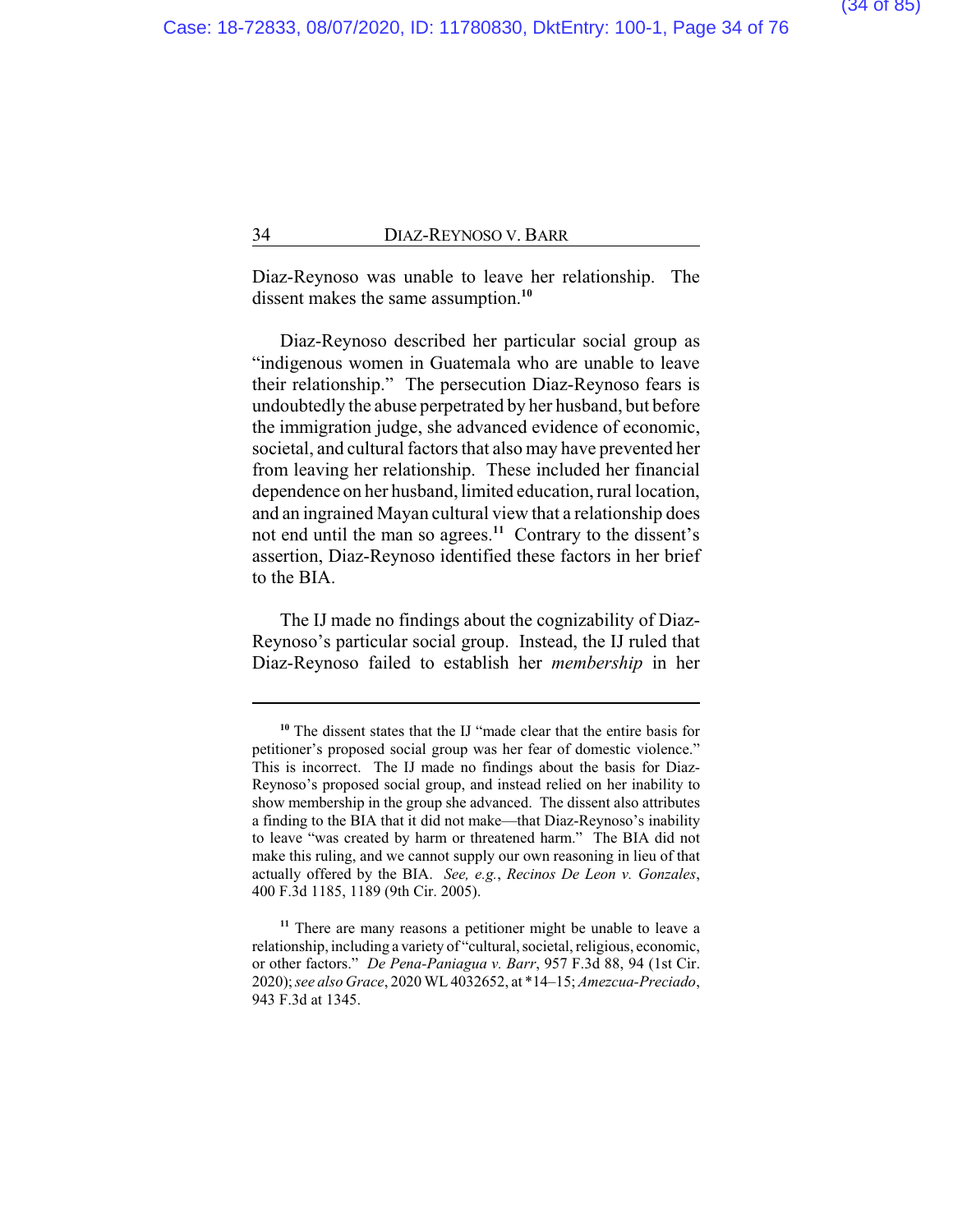proposed social group because she did not establish she was unable to leave her relationship. On appeal, the BIA relied on entirely different grounds. It plucked one fact identified by Diaz-Reynoso—that her husband physically abused her—and ruled that her proposed social group, which it presumed to be premised solely on domestic violence, suffered fromthe same "circularity problem" identified in *Matter of A-B-.* By reaching this conclusion without engaging in the analysis underscored by the Attorney General, the BIA committed the very same error it made in *Matter of A-B-*. *See Matter of A-B-*, 27 I. & N. Dec. at 331, 340; *see also Grace*, 2020 WL 4032652, at \*15 (noting that "whether a given group is circular depends on the facts of the particular case").

Even if Diaz-Reynoso's social group necessarily incorporated her husband's physical abuse, the best indication that this does not categorically disqualify her social group is that the Attorney General remanded *Matter of A-B-* for the BIA to conduct a proper analysis. 27 I. & N. Dec. at 340. The group at issue in *Matter of A-B-* was "El Salvadoran women who are unable to leave their domestic relationships where they have children in common." *Id.* at 321. Rather than simply invalidating that group, the Attorney General remanded so the group could be "carefully analyzed under the standards articulated in this opinion and in past Board decisions, such as *M-E-V-G-* and *W-G-R-*." *Id.* at 340.

The dissent brushes aside the Attorney General's remand in *Matter of A-B-*, arguing the remand in that case was nothing more than "standard remand language," and urging that *Matter of A-B-* reiterated a rule that any mention of harm disqualifies a social group as impermissibly circular without further analysis. Accepting this interpretation would require us to ignore the Attorney General's clear language about the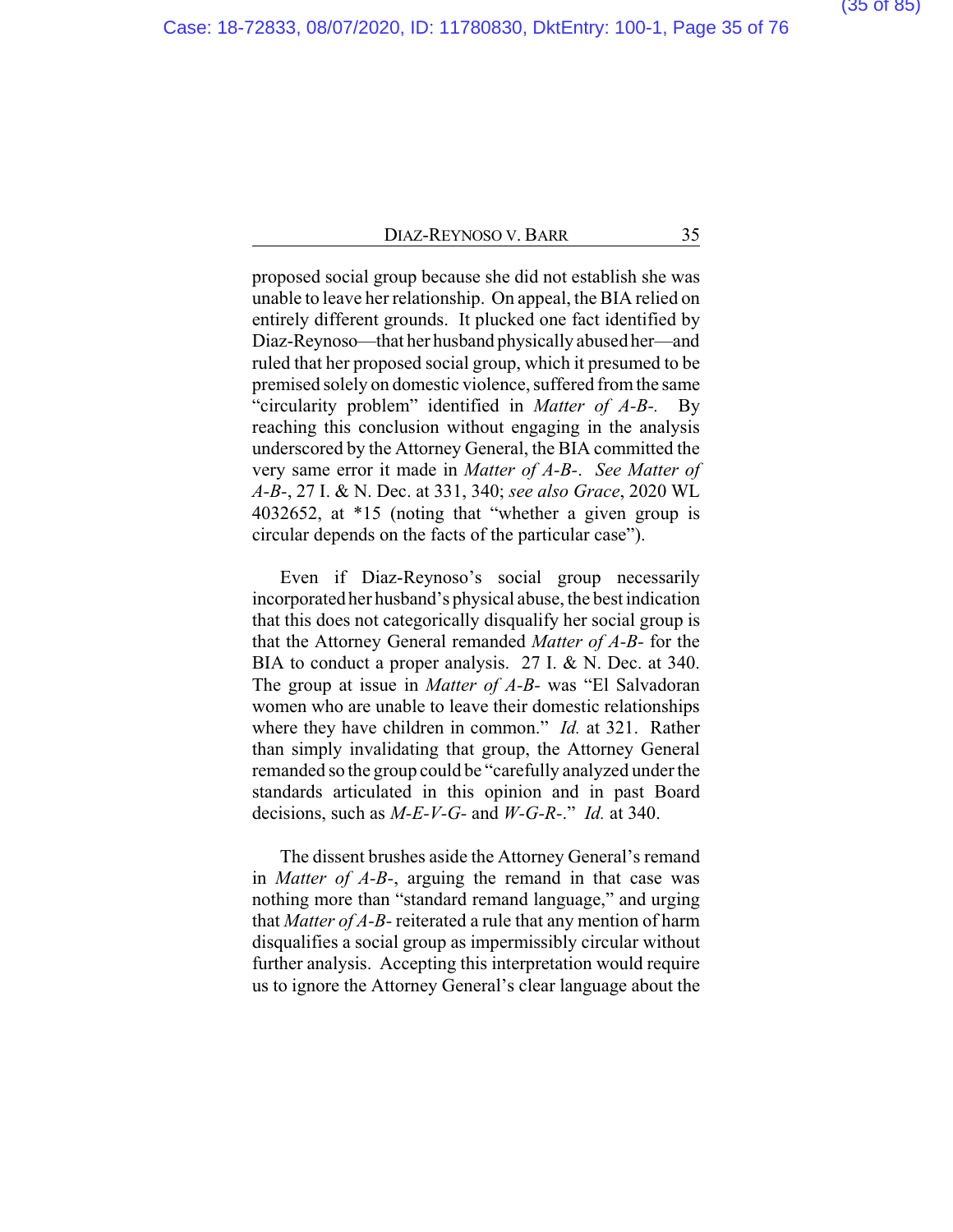mistakes made in *Matter of A-B-*, including that we cannot "avoid the rigorous analysis required" by the BIA's precedents, *id.* at 340, as well as the Attorney General's acknowledgment that "there may be exceptional circumstances when victims of private criminal activity could meet" the requirements for relief, *id.* at 317. *See also id.* at 339 (observing that "any claim regarding the existence of a particular social group" must be evaluated "in the context of the evidence presented regarding the particular circumstances in the country in question" (citation omitted)). Because the BIA avoided the case-specific inquiry demanded by *Matter of A-B-* and the BIA's precedents, we grant Diaz-Reynoso's petition and remand her withholding claim.

# **D**

Diaz-Reynoso argues that the panel should analyze her proposed particular social group under the proper framework in the first instance. We decline to do so.

A panel may only affirm on the grounds set forth in the BIA's decision. *Recinos De Leon*, 400 F.3d at 1189. When the BIA's decision "cannot be sustained upon its reasoning, [the court] must remand to allow the agency to decide any issues remaining in the case." *Andia v. Ashcroft*, 359 F.3d 1181, 1184 (9th Cir. 2004) (per curiam); *see also INS v. Ventura*, 537 U.S. 12, 16 (2002); *Azanor v. Ashcroft*, 364 F.3d 1013, 1021 (9th Cir. 2004).

# **VI**

Diaz-Reynoso also sought relief pursuant to the Convention Against Torture. CAT's implementing regulations require the agency to consider "all evidence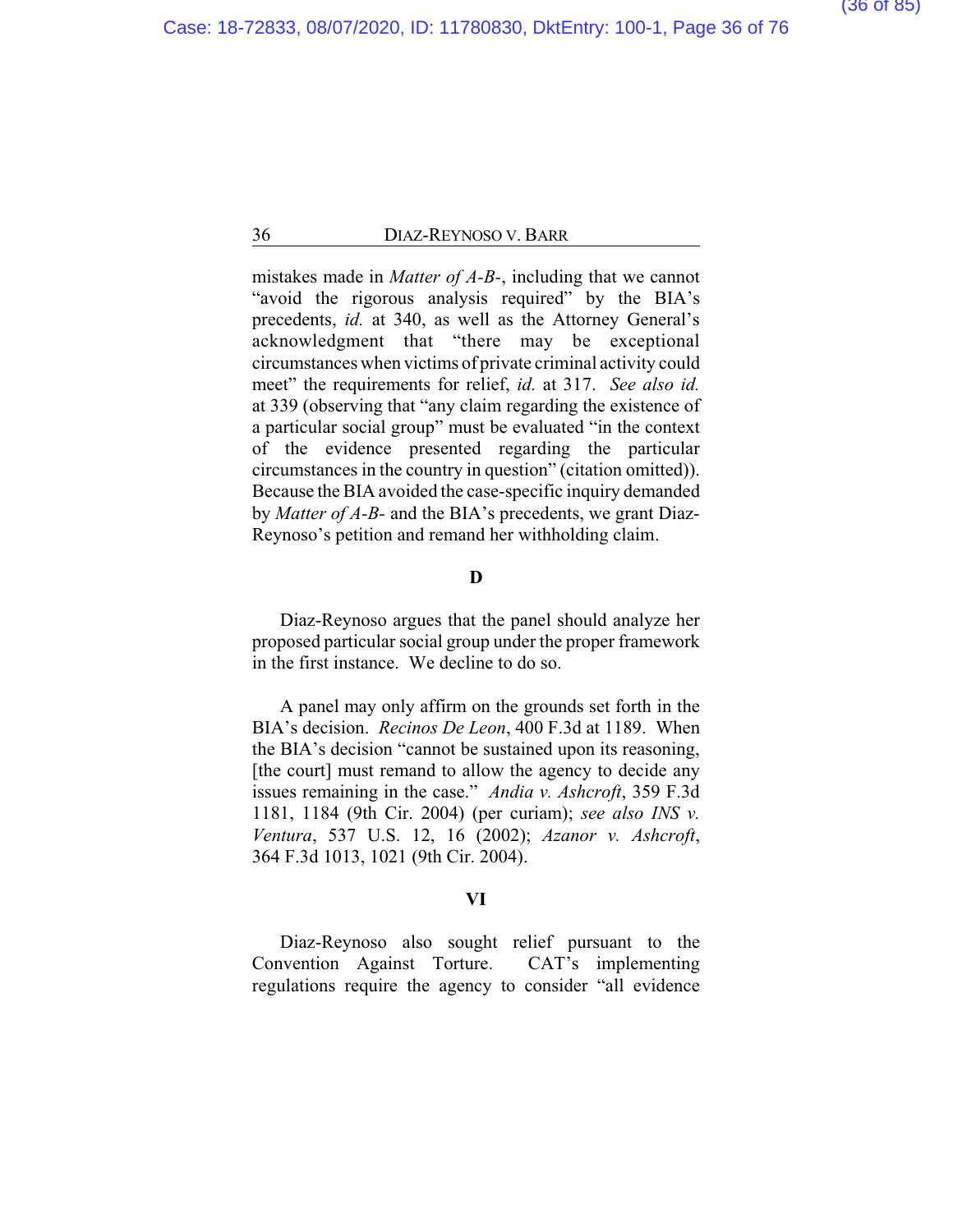relevant to the possibility of future torture," and we have reversed where the agency has failed to do so. *Parada v. Sessions*, 902 F.3d 901, 914–15 (9th Cir. 2018) (quoting 8 C.F.R. § 1208.16(c)(3)); *see also Cole v. Holder*, 659 F.3d 762, 771–72 (9th Cir. 2011); *Kamalthas v. INS*, 251 F.3d 1279, 1284 (9th Cir. 2001). Here, we conclude that the BIA failed to consider all relevant evidence, so we remand Diaz-Reynoso's CAT claim for further consideration.

To qualify for relief under CAT, an alien must establish it is more likely than not that he or she would be tortured if returned to the proposed country of removal. *Garcia-Milian v. Holder*, 755 F.3d 1026, 1033 (9th Cir. 2014) (citing 8 C.F.R.  $\S 208.16(c)(2)$ . Torture is any act by which severe pain or suffering is intentionally inflicted for such purposes as obtaining information or a confession, punishing an act committed or one suspected of having been committed, intimidating or coercing, or for any reason based on discrimination of any kind. *Singh v. Whitaker*, 914 F.3d 654, 663 (9th Cir. 2019) (citing 8 C.F.R. § 1208.18(a)(1)).

Torture must be inflicted by, at the instigation of, or with the consent or acquiescence of, a public official or other person acting in an official capacity. *Zheng v. Ashcroft*, 332 F.3d 1186, 1188 (9th Cir. 2003) (citing 8 C.F.R.  $\S 208.18(a)(1)$ . "Public officials acquiesce in torture if they: '(1) have awareness of the activity (or consciously close their eyes to the fact it is going on); and (2) breach their legal responsibility to intervene to prevent the activity because they are unable or unwilling to oppose it." *Barajas-Romero v. Lynch*, 846 F.3d 351, 363 (9th Cir. 2017) (quoting *Garcia-Milian*, 755 F.3d at 1034). The public official need not have actual knowledge of the specific incident of torture; instead, it is sufficient that the public official is aware that torture of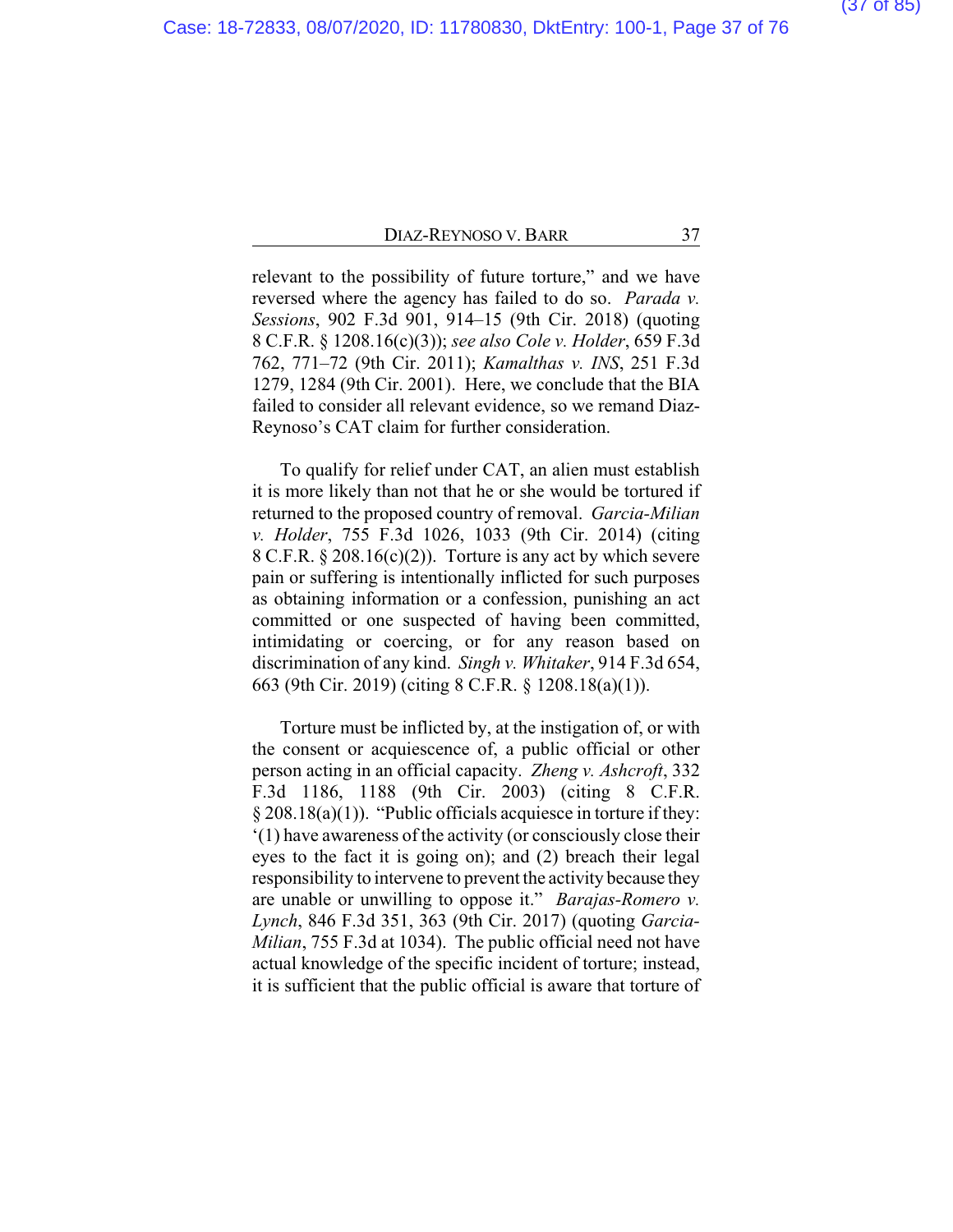the sort feared by the applicant occurs and remains willfully blind to it. *Madrigal v. Holder*, 716 F.3d 499, 509 (9th Cir. 2013); *see also Ornelas-Chavez v. Gonzales*, 458 F.3d 1052, 1059–60 (9th Cir. 2006).

Diaz-Reynoso, who was deemed generally credible, testified that she told a man in her community named Sebastian about Vasquez-Juarez abusing her. Sebastian was "like an assistant mayor" in Yamoj, and according to Diaz-Reynoso, he had the power to arrest Vasquez-Juarez but did not do so. Instead, Sebastian told her that the abuse she suffered was a personal problem. Diaz-Reynoso further testified that she witnessed her husband bribing Sebastian.

Diaz-Reynoso also reported her abuse to a man named Avelino, who she described as a mayor figure in her village. Avelino told Vasquez-Juarez that what he was doing was not right, but Vasquez-Juarez responded that Avelino could not tell him what to do because Vasquez-Juarez "kn[e]w the law[]." Diaz-Reynoso did not attempt to report the abuse to anyone else, as she lacked the resources to do so. Her mountain village was quite remote, with the nearest police station two hours away by car.

The BIA did not discuss the evidence that Diaz-Reynoso reported her abuse to two different authority figures in her remote, rural community and that neither of them helped her. The BIA's statement that it "consider[ed] all of the evidence," does not suffice in this context. *See Cole*, 659 F.3d at 772. Indeed, after briefing in this appeal was completed, the Government conceded that the BIA failed to discuss potentially dispositive evidence regarding the issue of governmental acquiescence, specifically acknowledging that the BIA failed to consider whether Sebastian and Avelino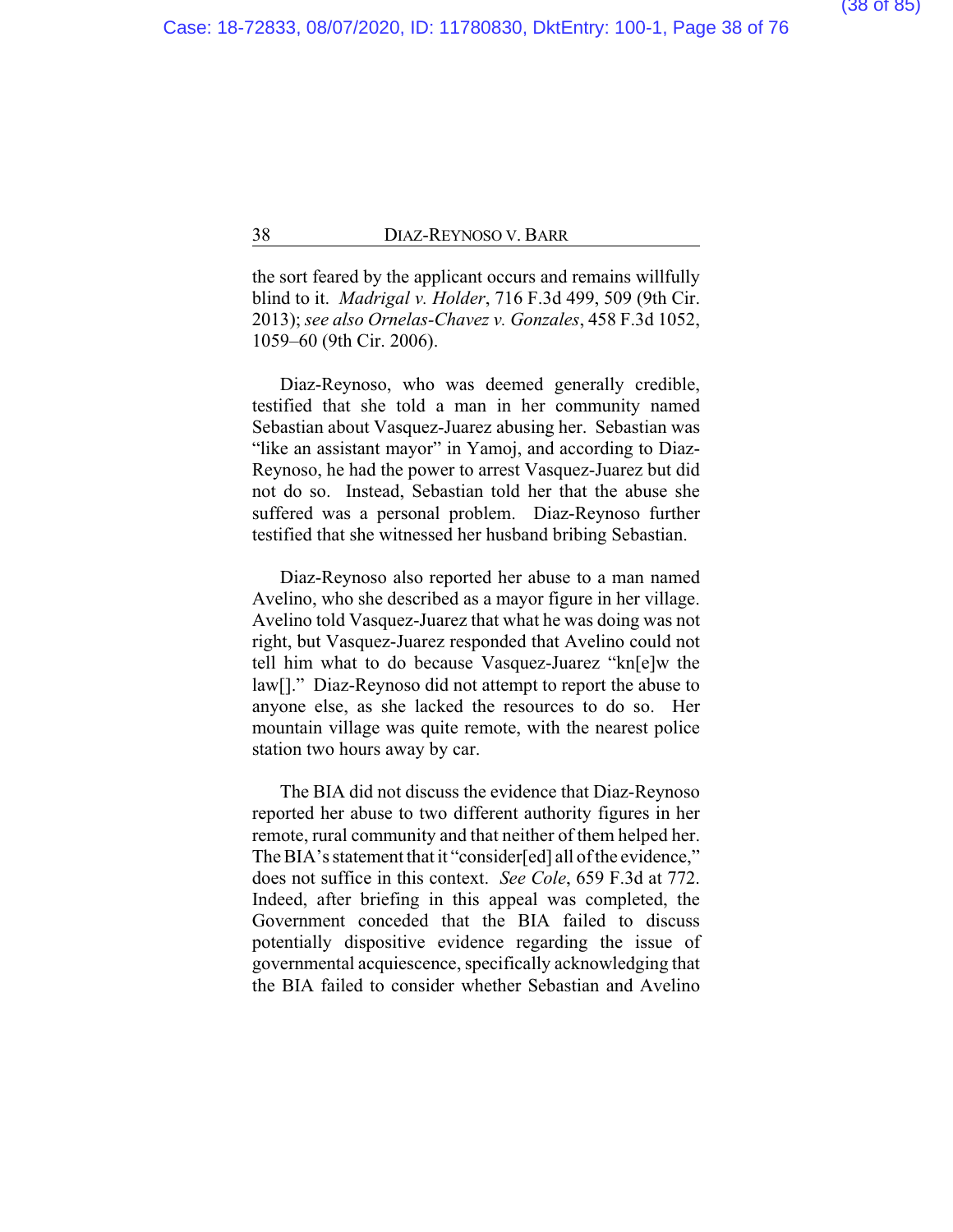qualified as public officials within the meaning of 8 C.F.R.  $§$  208.18(a)(1). The Government agreed that, remand is required under these circumstances. Accordingly, we remand for reconsideration of Diaz-Reynoso's CAT claim.

# **VII**

Contrary to the dissent's concern, there is no confusion about the next steps for this case. On the CAT claim, the Government now stipulates that the failure to consider the reports Diaz-Reynoso made to people in her village requires remand. On the withholding claim, the BIA may consider in the first instance Diaz-Reynoso's proffered social group under the required framework. *See Matter of W-Y-C- & H-O-B-*, 27 I. & N. Dec. at 191; *see also Matter of L-E-A-*, 27 I. & N. Dec. at 591.**<sup>12</sup>** In addition or in the alternative, the BIA may choose to rule on the other issues Diaz-Reynoso appealed and briefed to the BIA—membership in her claimed social group, a clear probability of persecution, and persecution the Guatemalan government is unable or unwilling to control.

Our decision today confirms a rule that has already been firmly established in the BIA's decisions. Beginning with its 2006 decision in *Matter of C-A-*, the BIA's precedent has been premised on the rule that persecutory action taken toward a group can be relevant to that group's social visibility (now social distinction). It is equally clear that the mere mention of persecutory action does not defeat an otherwise

**<sup>12</sup>** Because the BIA cannot engage in fact-finding, 8 C.F.R.  $\S$  1003.1(d)(3), the BIA may find it necessary to remand for the IJ to decide any underlying factual issues. *Matter of W-Y-C- & H-O-B-*, 27 I. & N. Dec. at 191.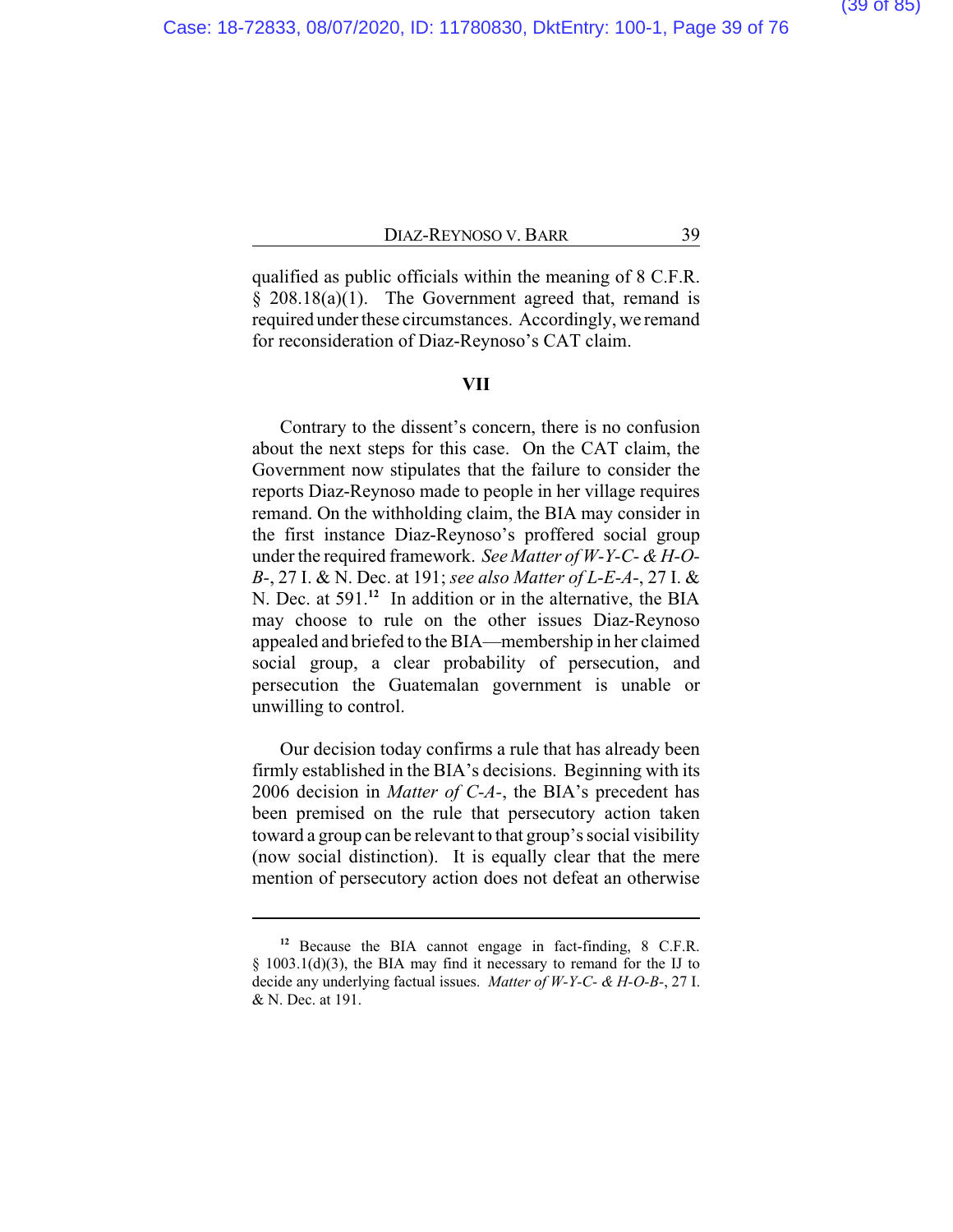cognizable social group. *Matter of A-B-* did not hold otherwise, and in fact expressly reaffirmed the BIA's longstanding precedent.

We remand Diaz-Reynoso's claims to the BIA for further consideration.

# **PETITION FOR REVIEW GRANTED; REMANDED.**

BRESS, Circuit Judge, concurring in the judgment in part and dissenting in part:

In *Matter of A-B-*, 27 I. & N. Dec. 316 (A.G. 2018), the Attorney General revisited a recurring problem in the area of immigration law: the circumstances under which victims of domestic violence may seek asylum or withholding of removal. The Attorney General recognized that domestic abuse is "vile" but determined that under our immigration laws, claims of persecution based on domestic violence will generally "not qualify" for relief. *Id.* at 320, 346. The court today purports to uphold *Matter of A-B-* but in fact largely disregards it, creating an uncertain legal landscape and widely opening the door to the types of claims *Matter of A-B-* said were largely unavailable.

Under the Immigration and Nationality Act (INA), "the Attorney General may not remove an alien to a country if the Attorney General decides that the alien's life or freedom would be threatened in that country because of the alien's race, religion, nationality, *membership in a particular social group*, or political opinion." 8 U.S.C. § 1231(b)(3)(A)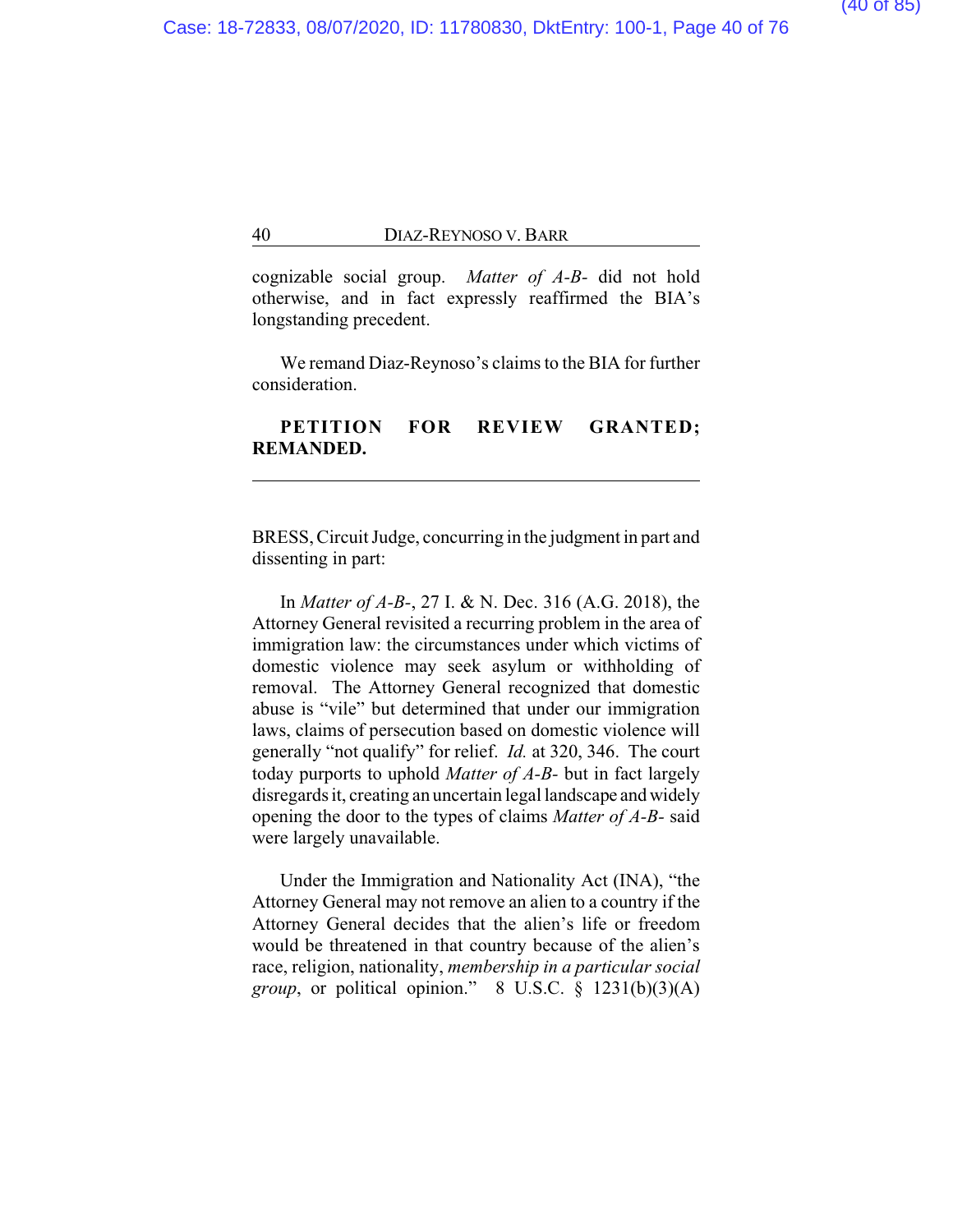(emphasis added). In *Matter of A-B-*, the Attorney General reiterated the government's longstanding approach to the ambiguous term "particular social group": "[t]o be cognizable, a particular social group*must* exist independently of the harm asserted in an application for asylum or statutory withholding of removal." 27 I. & N. Dec. at 334 (emphasis in original) (quotations omitted). Because an applicant must show persecution "because of" (or, for asylum, "on account of") membership in a "particular social group," embedding the harm in the definition of the group itself would be impermissibly circular. *Id.* at 335, 338.

In *Matter of A-B-*, the Attorney General determined that the Board of Immigration Appeals (BIA) erred in recognizing the proposed social group "married women in Guatemala who are unable to leave their relationship." *Id.* at 319, 334. The reason was that such a proposed group was impermissibly circular, "effectively defined to consist of women in Guatemala who are victims of domestic abuse because the inability 'to leave' was created by harm or threatened harm." *Id.* at 335. The Attorney General in *Matter of A-B-* was unequivocal: when these issues are "properly analyzed," it is "clear that the particular social group [is] not cognizable." *Id.* at 334.

Citing domestic violence at the hands of her common-law husband, the petitioner in this case sought withholding of removal based on the proposed social group "indigenous women in Guatemala who are unable to leave their relationship." Recognizing that *Matter of A-B-* presented an obvious obstacle to her claim, petitioner's primary argument on appeal is that the Attorney General's decision was arbitrary and capricious and unentitled to deference under *Chevron U.S.A. Inc. v. Natural Resources Defense Council,*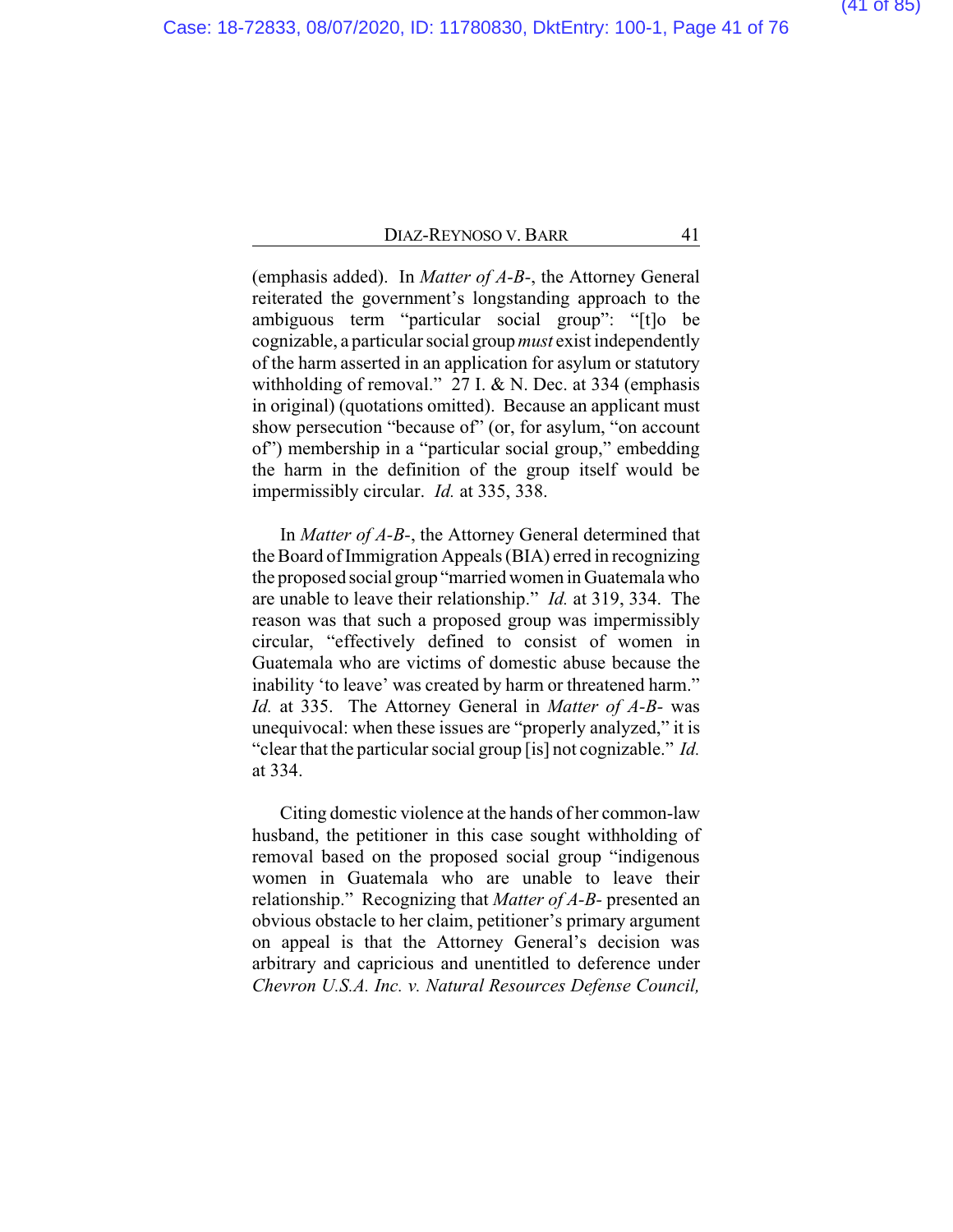*Inc.*, 467 U.S. 837 (1984). The court today rejects that challenge. But the majority nevertheless concludes that the BIA in this case misinterpreted *Matter of A-B-* in rejecting a proposed social group that is in all relevant respects identical to the proposed social group that the Attorney General squarely rejected in *Matter of A-B-*.

This is error, with far-reaching consequences. The BIA in this case did not misread *Matter of A-B-*; it just applied it. So what did the BIA do wrong, not only in this case but presumably in many cases in which substantially identical proposed social groups have been rejected under the clear reasoning of *Matter of A-B-*? The majority's opinion provides no clear answer to that question. The court's varying and inconsistent rationales share the common theme that they reflect an unfortunate misunderstanding of the INA's requirements and the longstanding BIA precedent interpreting them. Today's opinion thus upholds *Matter of A-B-* in name only, improperly overstepping the Attorney General while departing from decisions of other circuits, inviting confusion in this important area of law.

There is no doubt that domestic violence is a problem in countries around the world and that the conduct of petitioner's husband is deplorable. But our court and the BIA have long recognized that not every person who has experienced suffering in a foreign country is entitled to asylum or withholding of removal. In this case, the BIA simply applied an Attorney General opinion in *Matter of A-B*that the majority otherwise holds is a valid interpretation of the INA. That should have been the beginning and end of this case.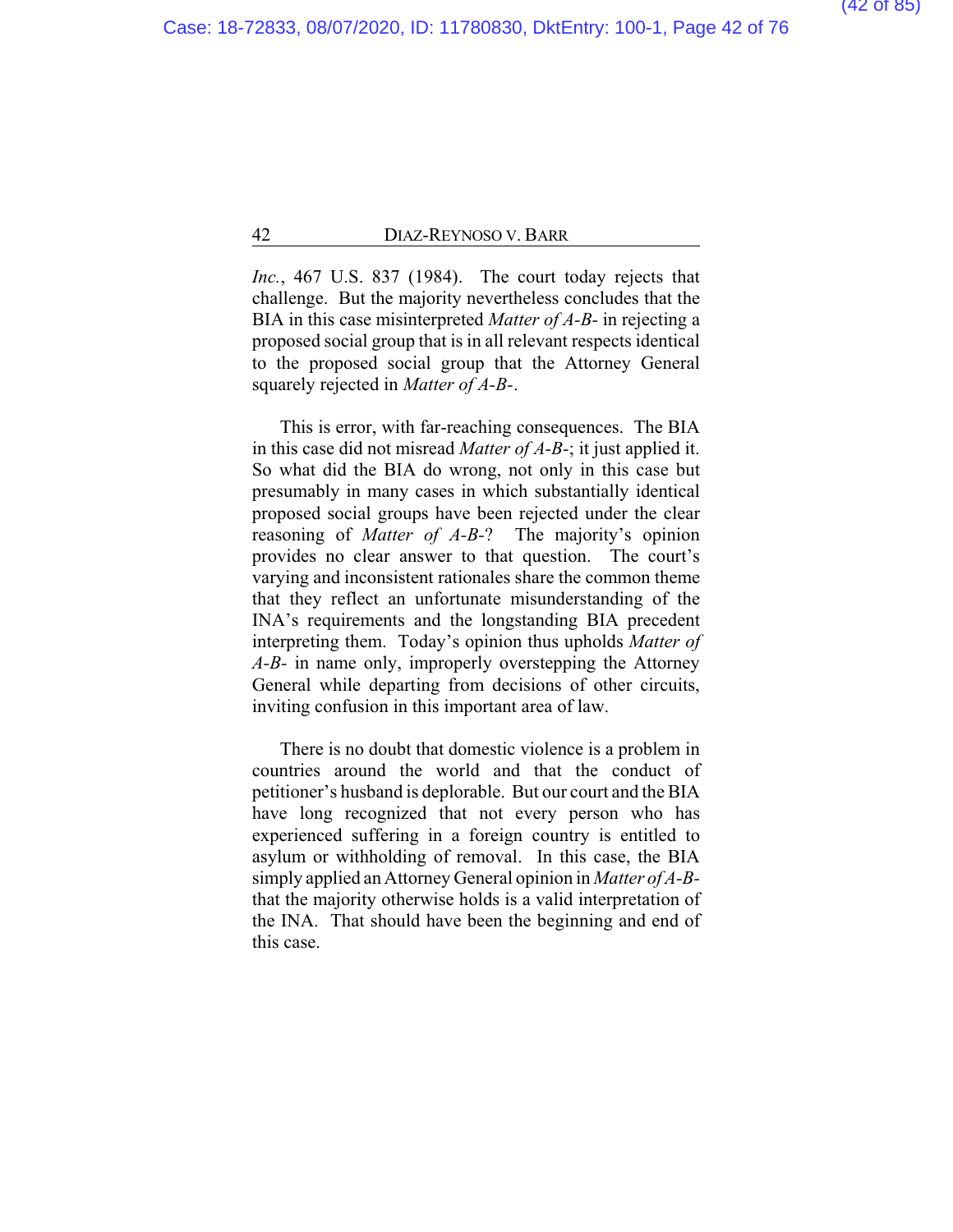I thus respectfully dissent from the majority's determination to grant the petition for review as to the withholding of removal claim. **1**

I

To appreciate the errors in the majority opinion, it is necessary to understand the statutory backdrop for the Attorney General's decision in *Matter of A-B-* and the reasoning that supported that opinion.

# A

An applicant is entitled to withholding of removal "if the Attorney General decides that the alien's life or freedom would be threatened in that country because of the alien's race, religion, nationality, membership in a particular social group, or political opinion." 8 U.S.C. § 1231(b)(3)(A). The undefined phrase "particular social group," which also appears in the similarly worded asylum statute, *id.* §§ 1101(a)(42)(A), 1158(b)(1), has proven to be a source of considerable difficulty. *Reyes v. Lynch*, 842 F.3d 1125, 1134 (9th Cir. 2016); *Fatin v. INS*, 12 F.3d 1233, 1238 (3d Cir. 1993). We have therefore recognized that "particular social group" is an ambiguous term and that the agency is entitled to *Chevron* deference when interpreting it. *Henriquez-Rivas*

**<sup>1</sup>** The majority also remands to the BIA for consideration of petitioner's claim under the Convention Against Torture (CAT). I concur in this portion of the judgment because the government requested a remand to the BIA on petitioner's CAT claim. I do not, however, join in the majority's discussion of the merits of this claim because I find the discussion unnecessary given the government's remand request.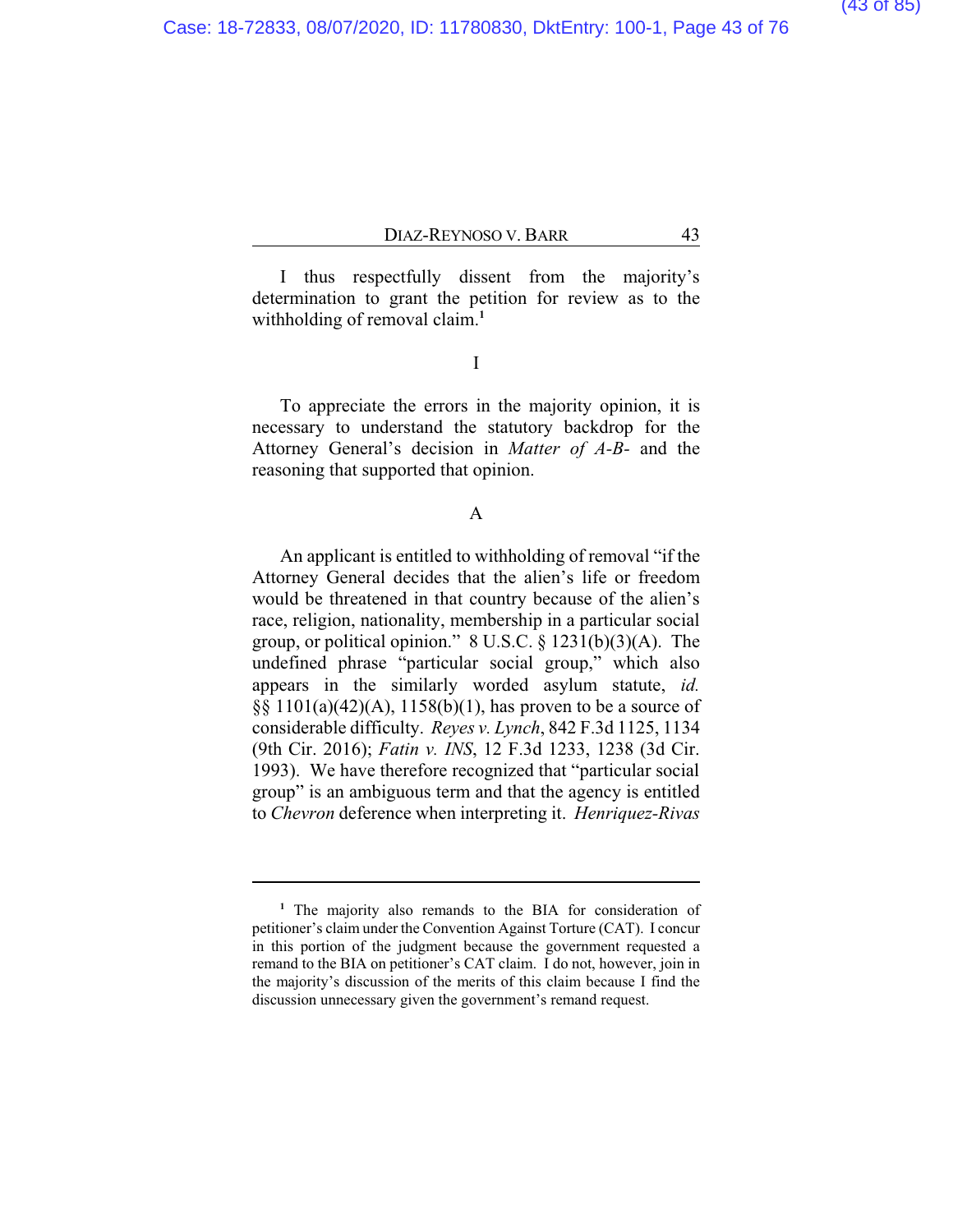*v. Holder*, 707 F.3d 1081, 1083, 1087 (9th Cir. 2013) (en banc).

Over time, the BIA has expounded on what "particular social group" means. In *Matter of Acosta*, 19 I. & N. Dec. 211 (BIA 1985), and relying on the neighboring statutory references to "race," "religion," "nationality," and "political opinion," the BIA concluded that "particular social group" means "a group of persons all of whom share a common, immutable characteristic." *Id.* at 233. In the BIA's considered view, "whatever the common characteristic that defines the group, it must be one that the members of the group either cannot change, or should not be required to change because it is fundamental to their individual identities or consciences." *Id.*

Due to persisting uncertainty, and after a series of intervening decisions, the BIA in *Matter of M-E-V-G-*, 26 I. & N. Dec. 227, 237 (BIA 2014), and *Matter of W-G-R-*, 26 I. & N. Dec. 208, 212–18 (BIA 2014), refined two other requirements for a "particular social group." In addition to sharing an "immutable characteristic," the group must also be "defined with particularity" and "socially distinct within the society in question." *Matter of M-E-V-G-*, 26 I. & N. Dec. at 237. "Particularity" means that the group "must be defined by characteristics that provide a clear benchmark for determining who falls within the group," must be "discrete and have definable boundaries," and "must not be amorphous, overbroad, diffuse, or subjective." *Matter of W-G-R-*, 26 I. & N. Dec. at 214. To be "socially distinct," a group "must be perceived as a group by society." *Matter of M-E-V-G-*, 26 I. & N. Dec. at 240. In *Reyes*, we held that the BIA's construction of the "particularity" and "social distinction" requirements merited *Chevron* deference. 842 F.3d at 1133.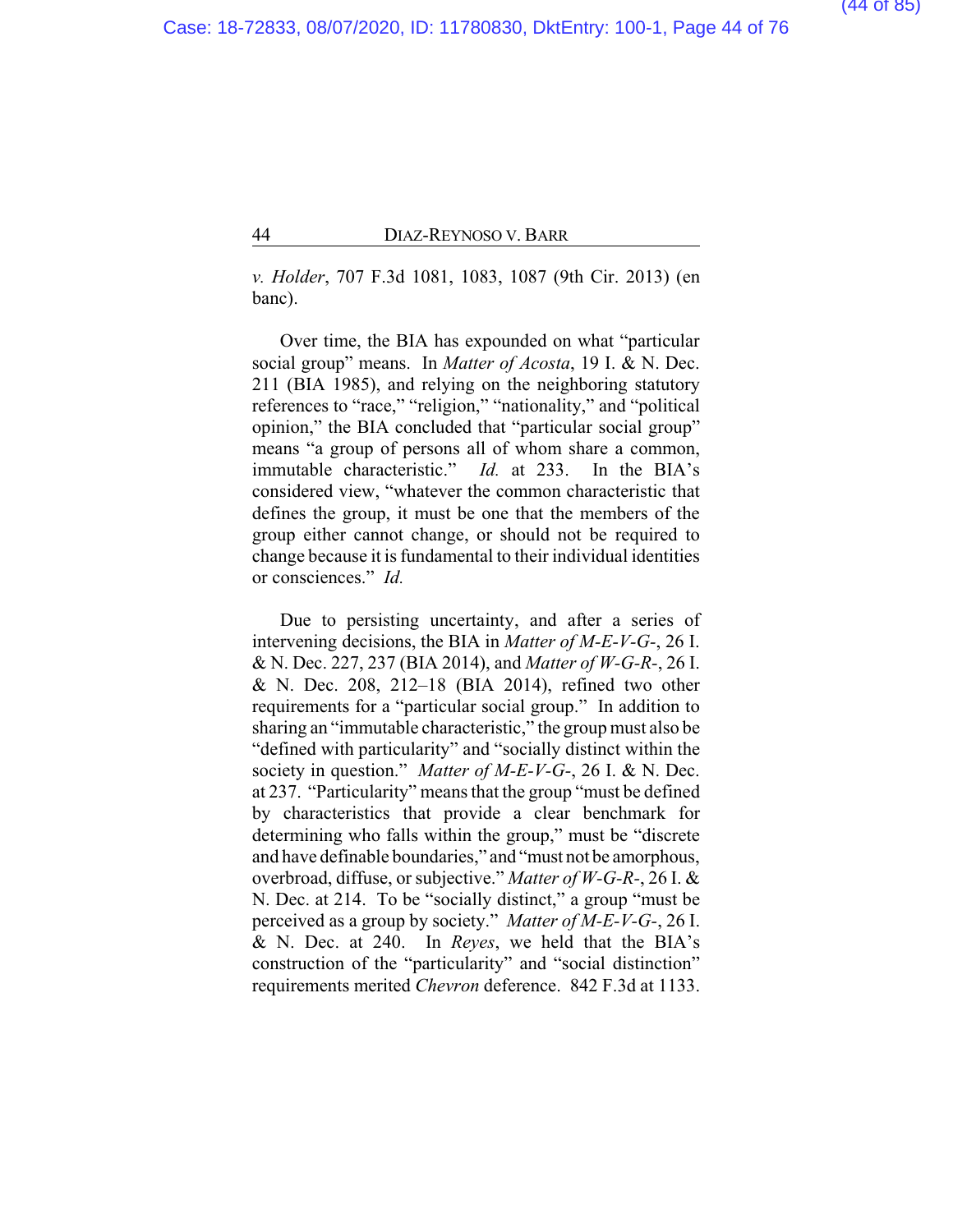In *Matter of M-E-V-G-*, and particularly relevant here, the BIA explained that a proposed social group must still meet another separate requirement: "the social group must exist independently of the fact of persecution," a "criterion [that] is well established in our prior precedents." 26 I. & N. Dec. at 236 n.11; *see also Matter of W-G-R-*, 26 I. & N. Dec. at 215. The rationale for this requirement centers on the fact that an applicant must not only prove membership in a cognizable group, but a risk of persecution "on account of" (or "because of") "membership in the particular social group." *Reyes*, 842 F.3d at 1132 n.3; 8 U.S.C. §§ 1101(a)(42)(A), 1158(b)(1)(A), 1231(b)(3)(A).

This last requirement is known as the "nexus" requirement. *Reyes*, 842 F.3d at 1132 n.3. The majority in this case acknowledges the "well-established principle" that a social group "must exist independently of the harm asserted." Maj. Op. 20. But the majority does little to explain the rationale for that principle, which contributes to the misunderstandings in today's opinion. The logic of the rule is important to this case.

Because a petitioner must establish a nexus between the persecution and her membership in a proposed social group, she cannot bake into the definition of the group the very group-motivated persecution she must otherwise prove. That would create a circularity problem, because "[i]f a group is defined by the persecution of its members, then the definition of the group moots the need to establish actual persecution." *Matter of A-B-*, 27 I. & N. Dec. at 335. Defining a group by the harm, in other words, eliminates a petitioner's obligation to demonstrate persecution because of membership in the group, effectively satisfying the nexus requirement in every case.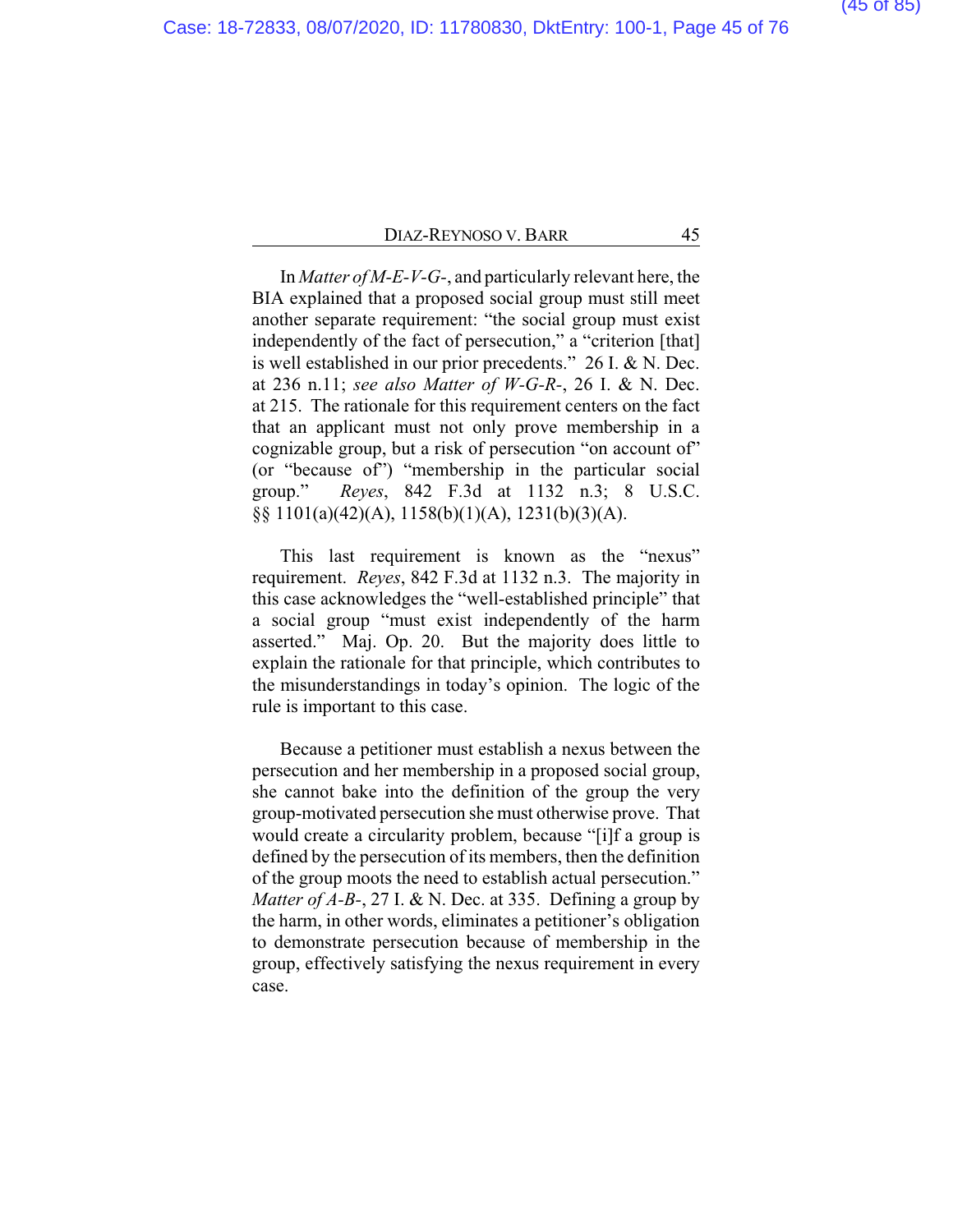This anti-circularity principle is not controversial and is fundamental in this area of immigration law. Indeed, the majority itself cites various cases fromother circuits that have acknowledged this rule. *See, e.g.*, *Perez-Rabanales v. Sessions*, 881 F.3d 61, 67 (1st Cir. 2018) ("A sufficiently distinct social group must exist independent of the persecution claimed to have been suffered by the alien and must have existed before the alleged persecution began."); *Paloka v. Holder*, 762 F.3d 191, 196 (2d Cir. 2014) (explaining that a proposed social group "must exist independently of the persecution") (quoting *Matter of W-G-R-*, 26 I. & N. Dec. at 215); *Rreshpja v. Gonzales*, 420 F.3d 551, 556 (6th Cir. 2005) ("[A] social group may not be circularly defined by the fact that it suffers persecution."); Maj. Op. 22 n.5, 23 (citing these cases).

Various other cases make the same point. *See, e.g.*, *Amezcua-Preciado v. U.S. Attorney Gen.*, 943 F.3d 1337, 1343 (11th Cir. 2019) ("[T]he proffered group must be independent of, and cannot be defined by, the persecution."); *Gonzales-Veliz v. Barr*, 938 F.3d 219, 229 (5th Cir. 2019) ("[T]he social group must exist independently of the fact of persecution.") (quoting *Matter of M-E-V-G-*, 26 I. & N. Dec. at 236 n.11) (alteration in original); *Lukwago v. Ashcroft*, 329 F.3d 157, 172 (3d Cir. 2003) ("We agree that under the statute a 'particular social group' must exist independently of the persecution suffered by the applicant for asylum."). Perhaps tellingly, of the many court of appeals cases the majority cites on this point of law, Maj. Op. 22 n.5, all of them denied petitions for review with the exception of one, and that case only remanded to the BIA in light of intervening precedent.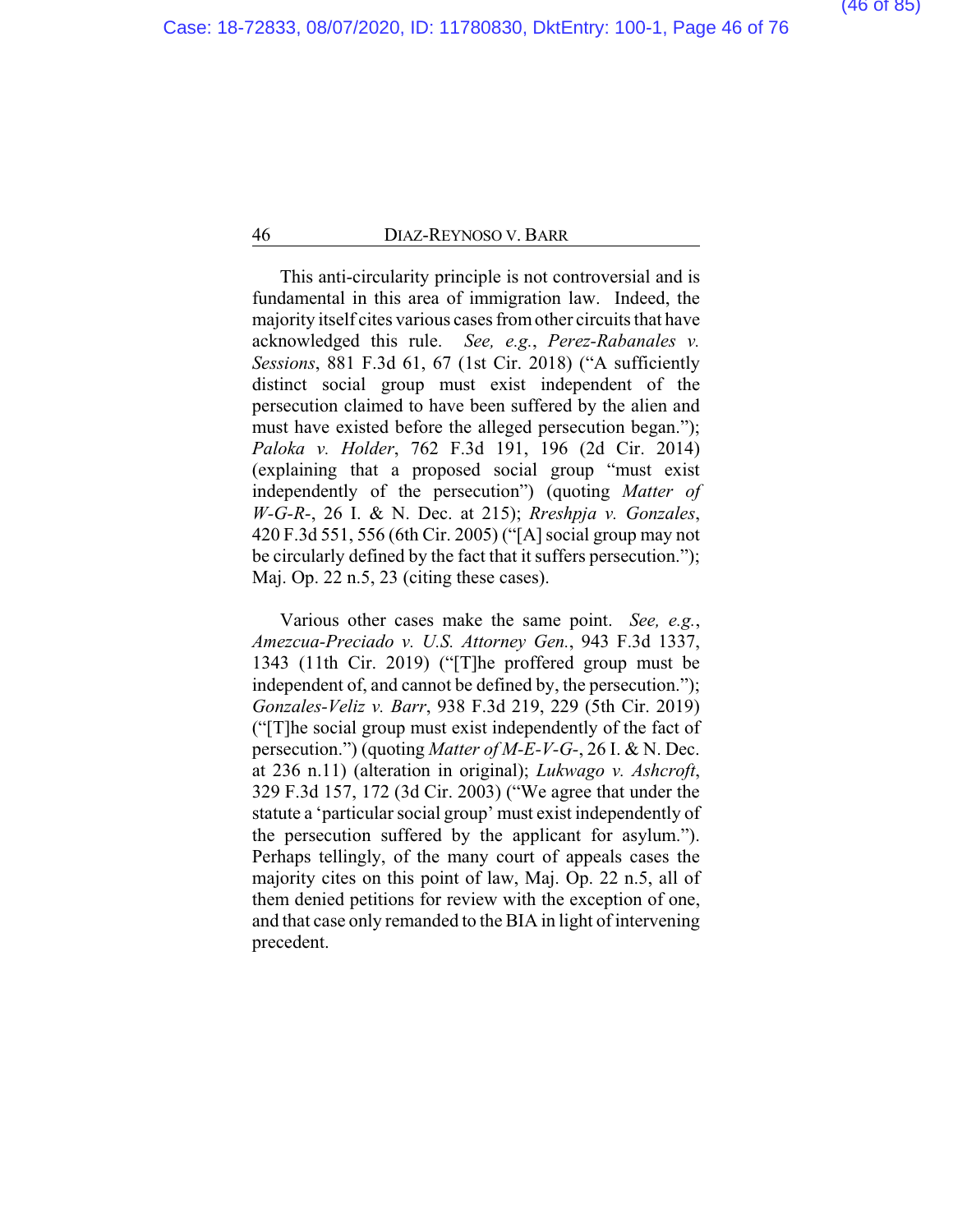# B

In *Matter of A-R-C-G-*, 26 I. & N. Dec. 388 (BIA 2014), the BIA recognized as a particular social group "married women in Guatemala who are unable to leave their relationship." *Id.* at 392. In treating this proposed social group as cognizable, the BIA relied primarily on the government's concessions "that a particular social group exist[ed]" and that the proposed group was "defined with particularity." *Id.* at 393–94. Based on *A-R-C-G-*, the BIA then began to grant asylum and withholding of removal to victims of domestic violence. That is what ultimately led to the Attorney General's intervention in *Matter of A-B-*, 27 I. & N. Dec. 316 (A.G. 2018), the opinion most directly before us.

The petitioner in *Matter of A-B-* claimed persecution in the form of domestic violence based on her membership in the claimed social group "El Salvadoran women who are unable to leave their domestic relationships where they have children in common." *Id.* at 321. The BIA held that this proposed group was cognizable under *Matter of A-R-C-G*and ordered that the petitioner receive asylum. *Id.* The Attorney General then intervened in *Matter of A-B-*, *see* 8 U.S.C. §§ 1103(a)(1), (g)(2); 8 C.F.R. § 1003.1(h)(1), and "overrule[d]" *Matter of A-R-C-G-*. *See Matter of A-B-*, 27 I. & N. Dec. at 317, 319, 340, 346. In the Attorney General's considered view, *Matter of A-R-C-G-*improperly elevated the government's concessions into binding precedent, "recogniz[ing] a newparticular social group without correctly applying" the legal standards discussed above. *Id.* at 317; *see also id.* at 333.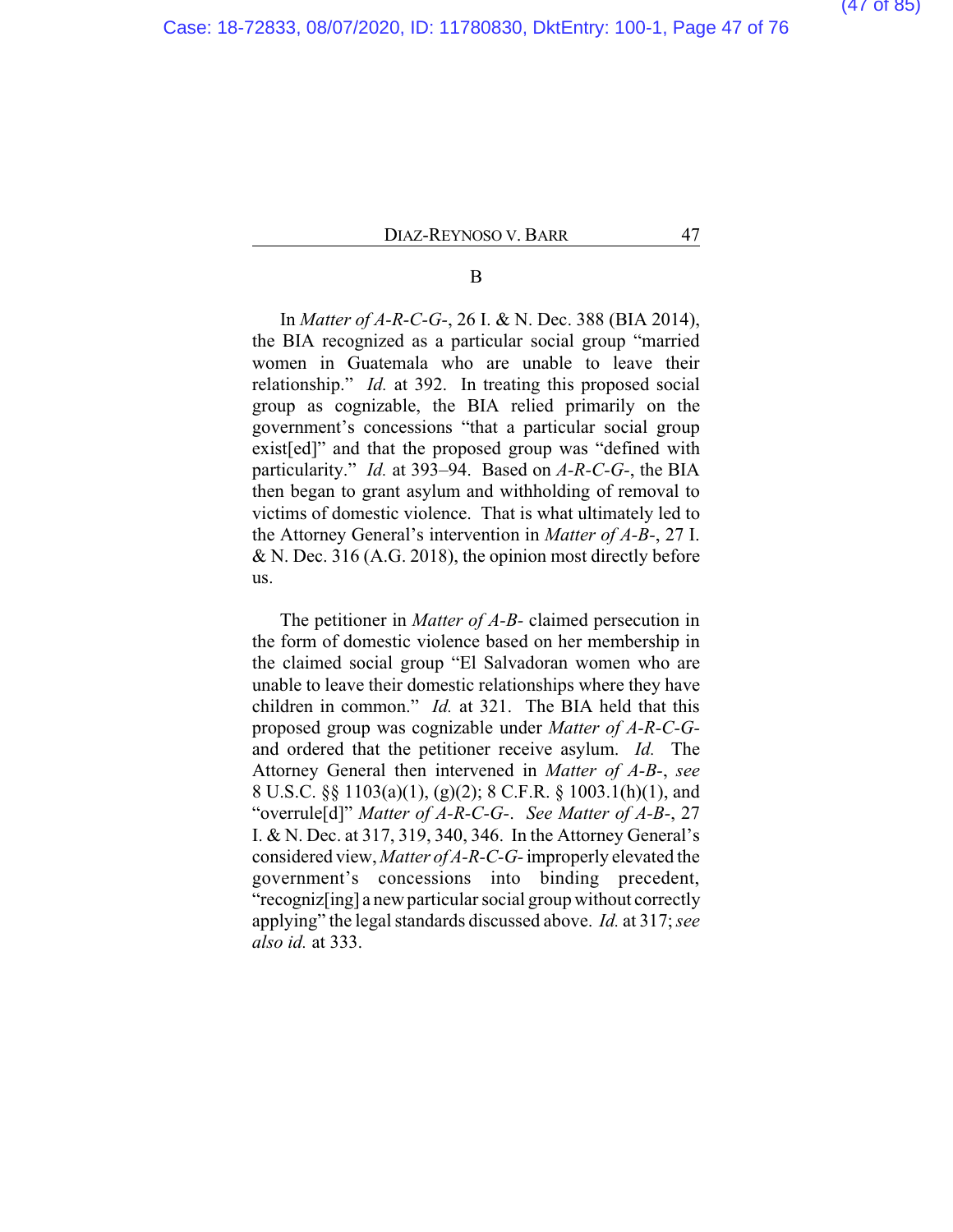*Matter of A-R-C-G-* was "wrongly decided," the Attorney General explained, because "[t]o be cognizable, a particular social group *must* 'exist independently' of the harm asserted in an application for asylum or statutory withholding of removal." *Id.* at 333–34 (emphasis in original) (citing, *e.g.*, *Matter of M-E-V-G-*, 26 I. & N. Dec. at 236 n.11, 243; *Matter of W-G-R-*, 26 I. & N. Dec. at 215; *Perez-Rabanales*, 881 F.3d at 67). That longstanding principle was fatal to the proposed social group in *Matter of A-R-C-G-*. As the Attorney General explained, the BIA in "*A-R-C-G-* never considered that 'married women in Guatemala who are unable to leave their relationship' was effectively defined to consist of women in Guatemala who are victims of domestic abuse because the inability 'to leave' was created by harm or threatened harm." *Id.* at 335. The proposed social group in *Matter of A-R-C-G-* thus violated the anti-circularity principle. *Id.* at 334–35.

Although the Attorney General in *Matter of A-B-* did "not decide that violence inflicted by non-governmental actors may never serve as the basis for an asylum or withholding application," he explained that such claims based on domestic violence "are unlikely to satisfy the statutory grounds for proving group persecution." *Id.* at 320.

# II

In this case, petitioner claims her husband acted violently toward her because of her membership in the claimed social group "indigenous women in Guatemala who are unable to leave their relationship." The BIA held that petitioner's proposed group was not cognizable because it "suffers from the same circularity problem articulated by the Attorney General in *Matter of A-B-*." In Part IV of its opinion, the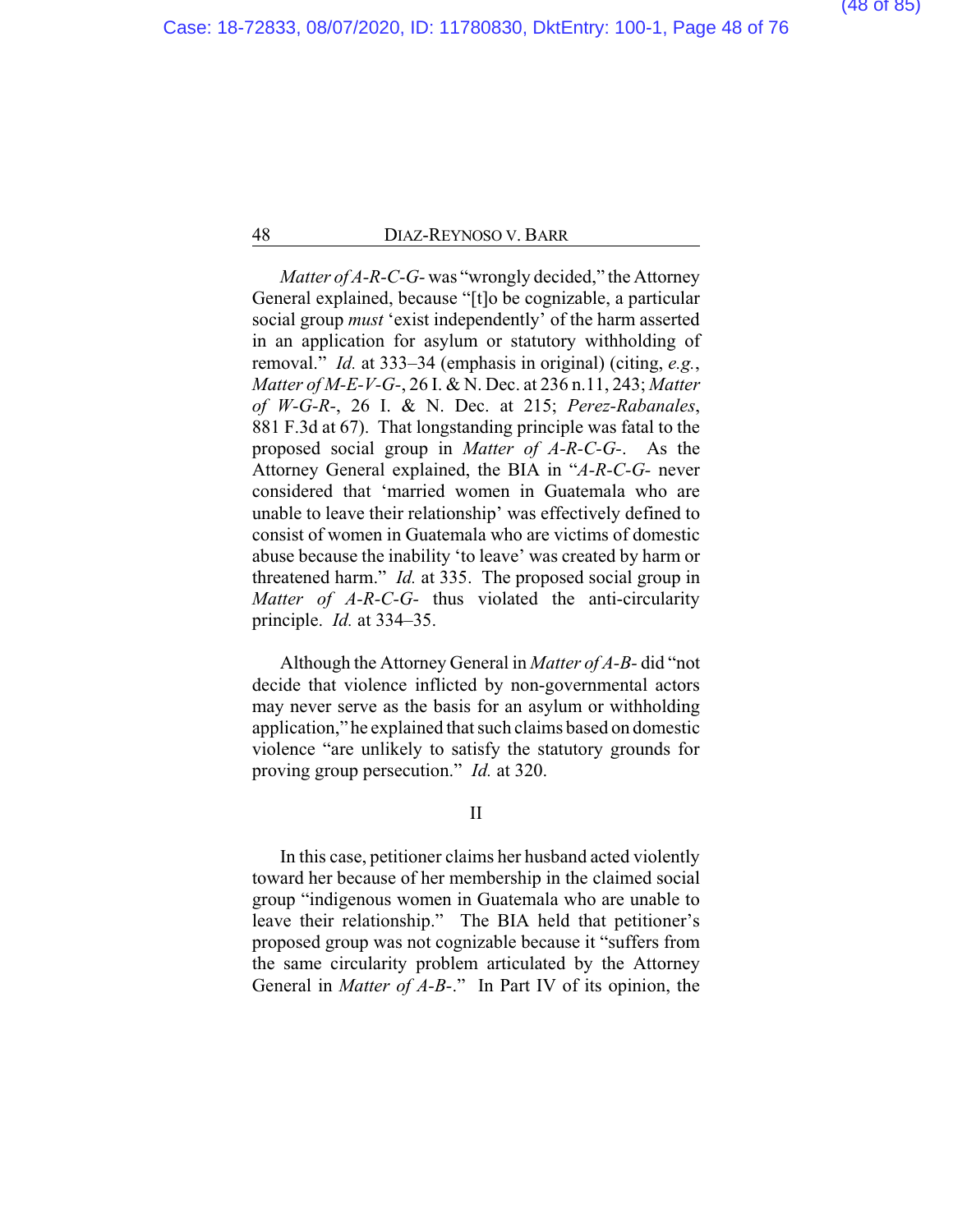majority correctly rejects petitioner's arguments that *Matter of A-B-* is arbitrary and capricious and undeserving of *Chevron* deference. Maj. Op. 16–19. But the majority nonetheless concludes in Part V that the BIA misinterpreted *Matter of A-B-*, requiring a remand to the agency.

Part V is where the problem lies. The petitioner's proposed social group of "indigenous women in Guatemala who are unable to leave their relationship" is virtually identical to the proposed social group in *Matter of A-R-C-G-*, which was "married women in Guatemala who are unable to leave their relationship." The Attorney General in *Matter of A-B-* clearly determined that the latter group was "not cognizable." 27 I. & N. Dec. at 334. Yet when the BIA then applied *Matter of A-B-* to petitioner's materially indistinguishable proposed group, our court now tells the BIA it erred in not following *Matter of A-B-*.

That holding is quite mistaken, turning on a misreading of *Matter of A-B-* and a related misunderstanding of the core principles of immigration law on which *Matter of A-B-* is premised. While today's opinion might initially appear to reject a challenge to *Matter of A-B-* and narrowly remand on case-specific grounds, in reality that is not so. Instead, the court's opinion improperly recasts *Matter of A-B-*, with widespread consequences for the many cases that today's decision is sure to affect. The result is also that the federal immigration law that applies in this circuit will differ considerably from the law applied elsewhere in this country.

A central problem with today's opinion—and one of the reasons I fear it will engender confusion—is that the majority offers what I see as varying and inconsistent rationales for why the BIA erred. Each of those grounds for decision is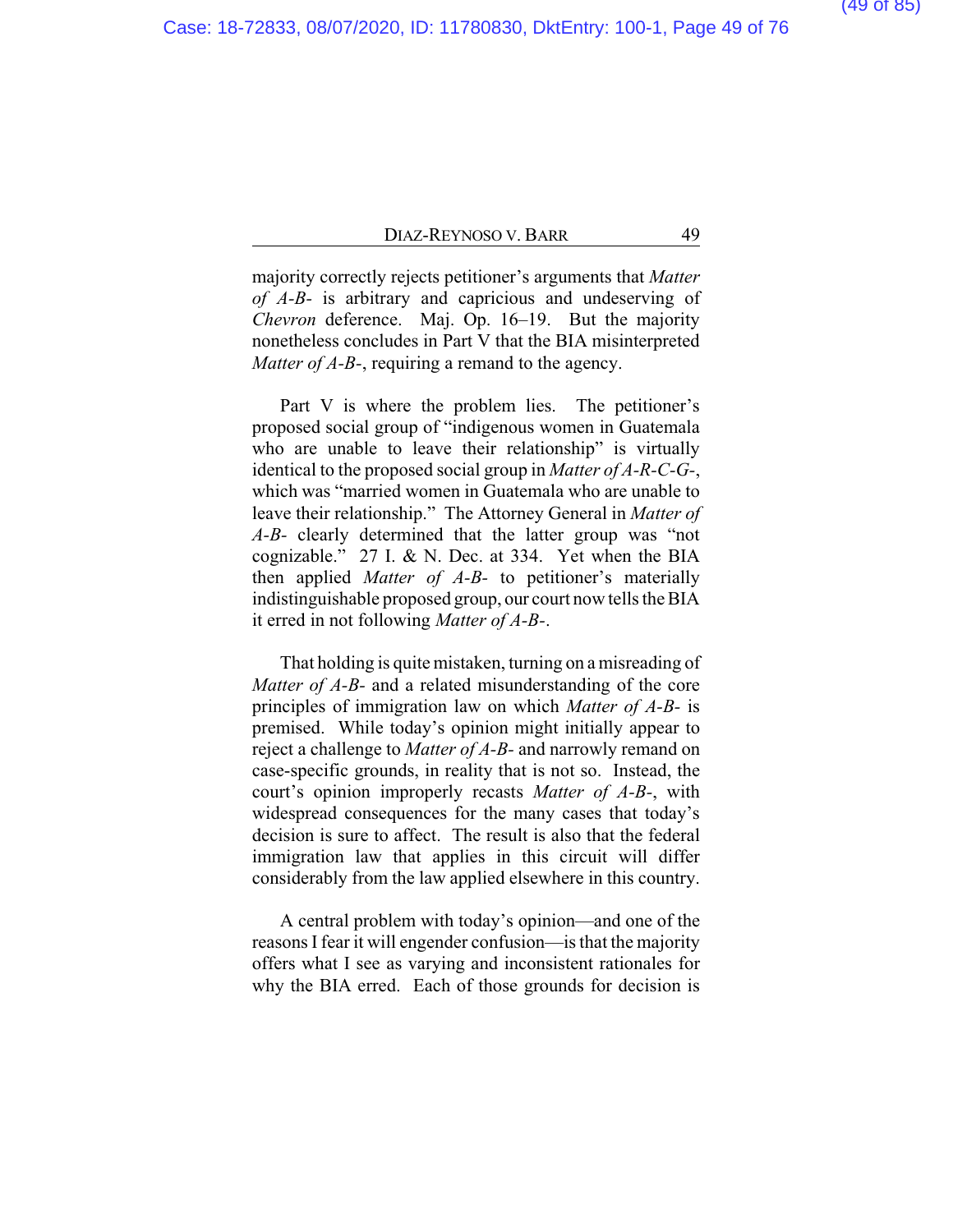incorrect and each reflects a noted departure from governing law.

A

# 1

In articulating why a remand is required, the majority first explains that "[t]he BIA seems to have erroneously understood *Matter of A-B-* to forbid any mention of feared harm within a proposed social group." Maj. Op. 19–20. The majority consequently "disagree[s]" that "in order to exist independently from the petitioner's feared harm, a proposed group may not refer to that harm at all." *Id.* at 23. This reflects legal error and departs from the decisions of our sister circuits. *See, e.g.*, *Gonzales-Veliz*, 938 F.3d at 232 (holding that a proposed group of "Honduran women unable to leave their relationship" was not cognizable because it was "defined by, and d[id] not exist independently of, the harm—*i.e.*, the inability to leave").

Simply stated, a proposed group that incorporates harm within its definition is not a group that "exist[s] *independently* of the harm asserted in an application for asylum or statutory withholding of removal." *Matter of A-B-*, 27 I. & N. Dec. at 334 (emphasis added) (quotations omitted). Recall that the overall framework requires an asylum or withholding applicant to prove three things: (1) the existence of a cognizable particular social group; (2) membership in that group; and (3) "a risk of persecution *on account of*" (or "because of") "his membership." *Reyes*, 842 F.3d at 1132 n.3 (emphasis added).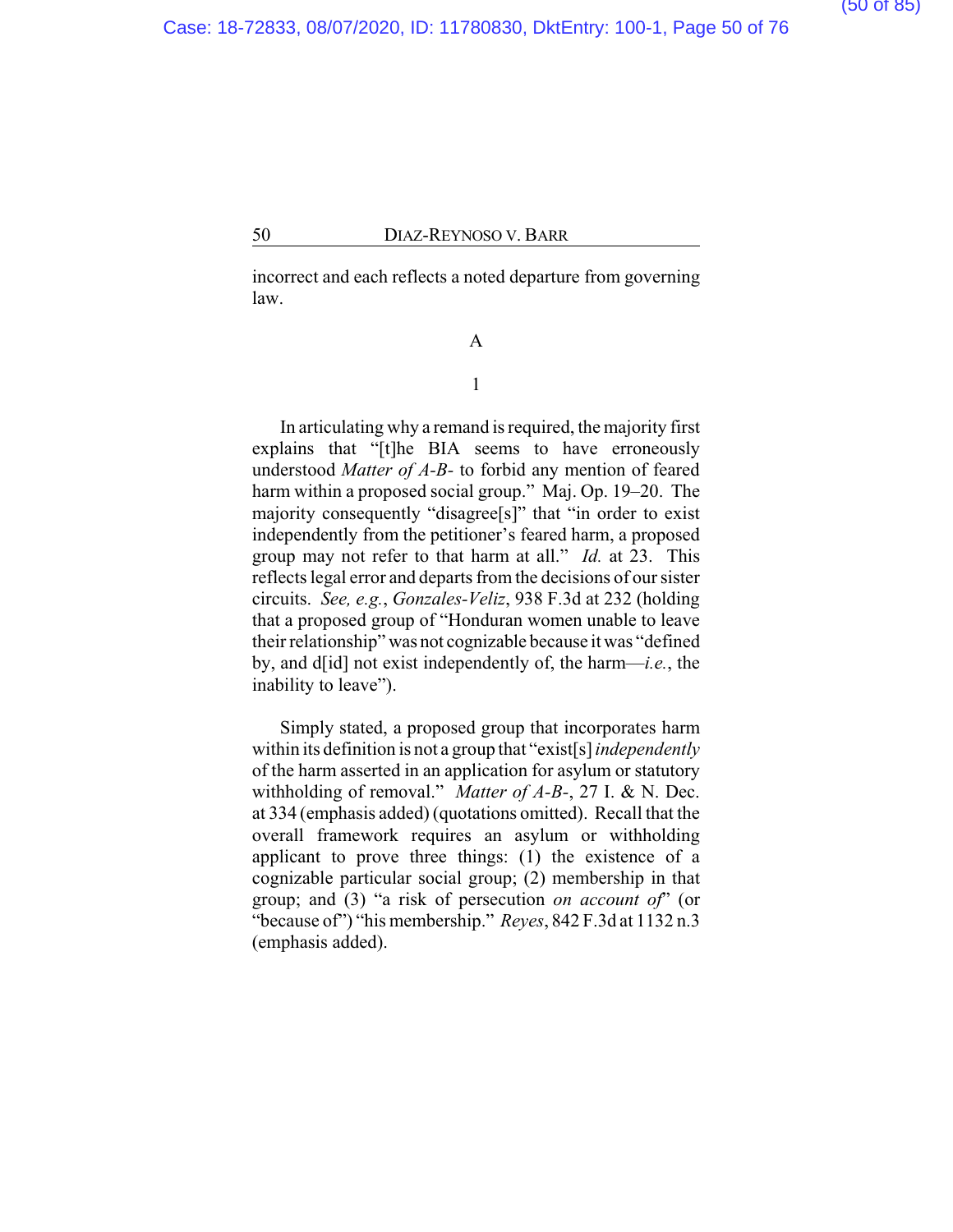Now imagine a proposed social group that is transparently based in part on the harm, such as "Guatemalan men who are harmed by gangs." Saying that a petitioner was harmed by gangs based on his membership in the group "Guatemalan men who are harmed by gangs" would collapse the inquiries. And it would create the very circularity problem that *Matter of A-B-* sought to avoid in the domestic violence context, allowing nexus to be proven by the group definition itself. *See Matter of A-B-*, 27 I. & N. Dec. at 334 (citing, *e.g.*, *Matter of M-E-V-G-*, 26 I. & N. Dec. at 236 n.11, 243; *Matter of W-G-R-*, 26 I. & N. Dec. at 215). The majority thus errs in claiming that I "do not explain why a person seeking relief on the basis of membership in a particular social group should be required to omit any mention of threatened persecution." Maj. Op. 28. The reason, as I have explained, is the anticircularity principle.

Contrary to the suggestion in the majority opinion, *Matter of A-B-* did not endorse the concept of a particular social group that references harm in its definition. Maj. Op. 23–25. *Matter of A-B-* in fact confirms that such a group is impermissible. *Matter of A-B-* expressly rejected the proposed social group in *Matter of A-R-C-G-*, which was "married women in Guatemala who are unable to leave their relationship." *Matter of A-B-*, 27 I. & N. Dec. at 319. This proposed group obviously does contain some immutable characteristics not defined by the harm, namely, "married women in Guatemala." But the Attorney General concluded the proposed social group still incorporated a reference to harm, because a claimed "inability to leave" was "effectively defined to consist of women in Guatemala who are victims of domestic abuse." *Id.* at 335. For that reason, the group violated the anti-circularity principle and was "not cognizable." *Id.* at 334.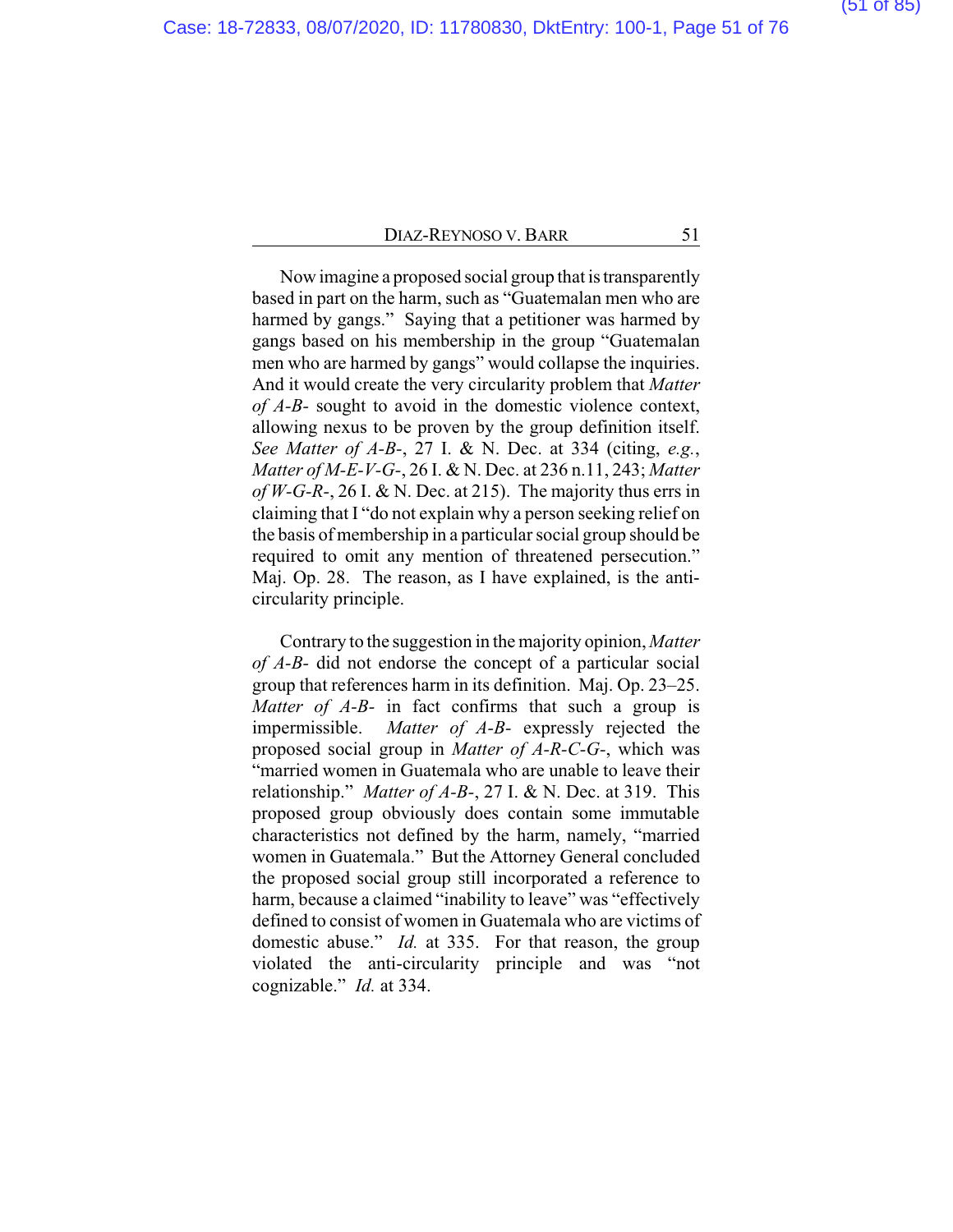If referring to harm within the group definition were allowed, *Matter of A-B-* on this central point should have come out the other way. It is thus true, as the majority explains, that *Matter of A-B-* did not "*identify* a categorical 'circularity problem.'" Maj. Op. 20 (emphasis added). But that is only because the anti-circularity rule had long existed in the law. *Matter of A-B-* thus did not "identify" and announce this rule, but it certainly applied it. Whether the anti-circularity rule applies is determined on a case-by-case basis by examining the proposed social group that an applicant brings forward. *See Matter of A-B-*, 27 I. & N. Dec. at 340; *Matter of M-E-V-G-*, 26 I. & N. Dec. at 251. But when the rule does apply, it is, indeed, a categorical one.

*Matter of A-B-*'s reliance on *Rreshpja v. Gonzales*, 420 F.3d 551 (6th Cir. 2005), only confirms this point. The Attorney General in *Matter of A-B-* specifically cited *Rreshpja* for the rule that "[t]he individuals in the group must share a narrowing characteristic other than their risk of being persecuted." 27 I. & N. Dec. at 335 (alteration in original) (quoting *Rreshpja*, 420 F.3d at 556). In *Rreshpja*, the court understood the proposed social group to be "young (or those who appear to be young), attractive Albanian women who are forced into prostitution." 420 F.3d at 555. The Sixth Circuit rejected this group because "a social group *may not be circularly defined by the fact that it suffers persecution*." *Id.* at 556 (emphasis added).

The proposed particular social group in *Rreshpja* was not completely defined by the harm, but the court rejected it because it was still *partially* defined by the harm. *Id.* The majority therefore gets *Rreshpja* backwards. Maj. Op. 23. The Attorney General in *Matter of A-B-* was not purporting to allow a group defined in part by the harm by relying on a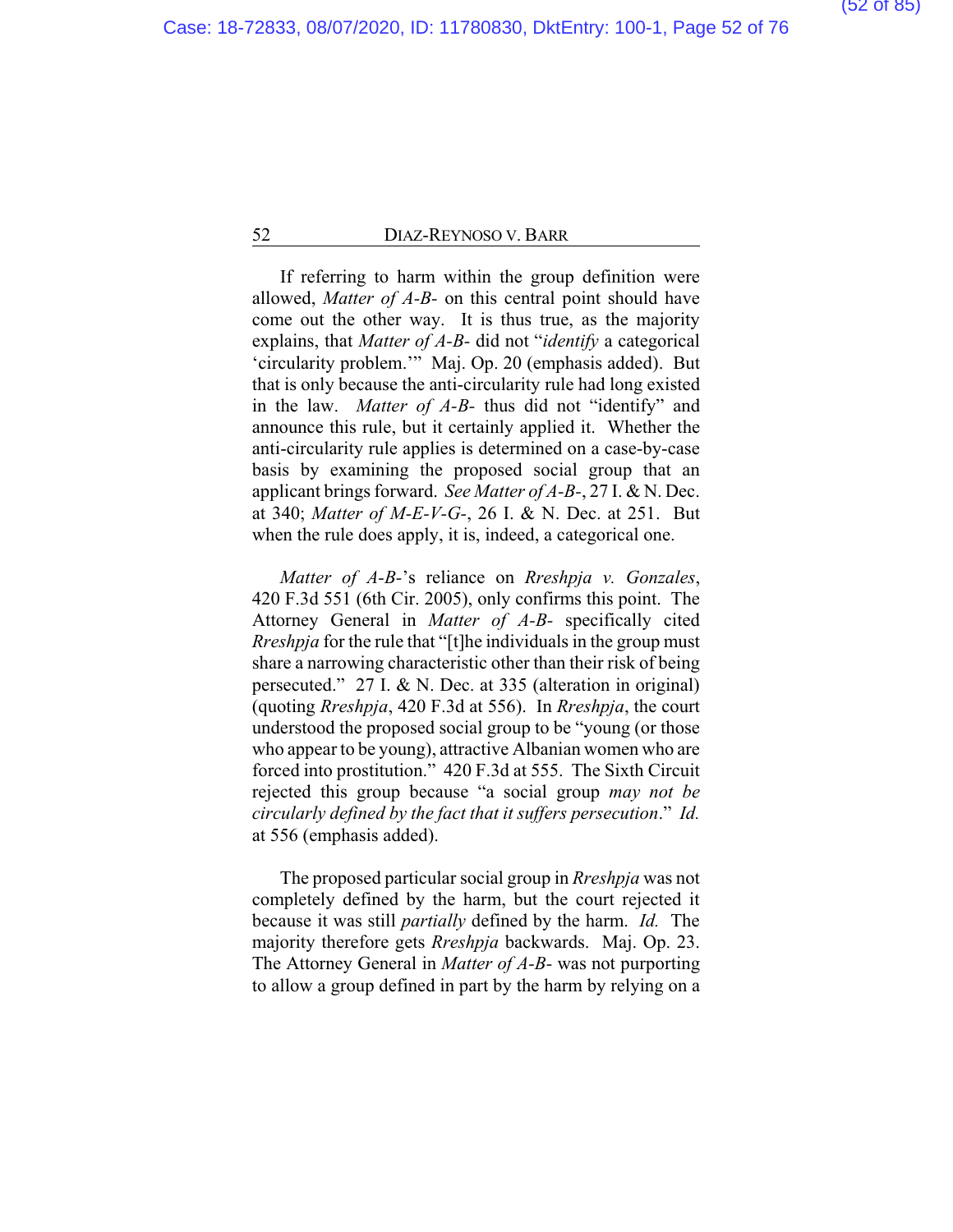Sixth Circuit opinion that rejected a proposed social group that was itself partially defined by the harm, and that therefore suffered from the same problem as the proposed group in this case.

Notably, both petitioner and her amicus agree with my interpretation of *Matter of A-B-*. Petitioner herself regards the "holding" of *Matter of A-B-* to be that a particular social group "cannot be defined, *even in part*, by the fact of persecution." (Emphasis added). And amicus Center for Gender & Refugee Studies likewise agrees that under *Matter of A-B-*, the circularity rule "require[s] a group to be defined *completely* independently of the harm." (Emphasis in original). Petitioner and the amicus both regard this as a new rule, but it is not. It is the same rule that has always applied: "[t]o be cognizable, a particular social group *must* exist independently of the harm asserted." *Matter of A-B-*, 27 I. & N. Dec. at 334 (emphasis in original) (quotations omitted); *see also Matter of M-E-V-G-*, 26 I. & N. Dec. at 236 n.11.

Unlike the majority, my interpretation of *Matter of A-B*is also aligned with that of other circuits. The majority opinion "recognize[s] that, consistent with *Matter of A-B-*, numerous courts have deemed proposed social groups that referred to feared harm to be impermissibly circular." Maj. Op. 31. The concession is well-taken. But it is, if anything, a considerable understatement, because other circuits have routinely denied petitions for review presenting materially identical proposed social groups to the one at issue here, that also referenced harm in the group definition itself.

In *Gonzales-Veliz v. Barr*, 938 F.3d 219 (5th Cir. 2019), the Fifth Circuit denied a petition for review seeking asylum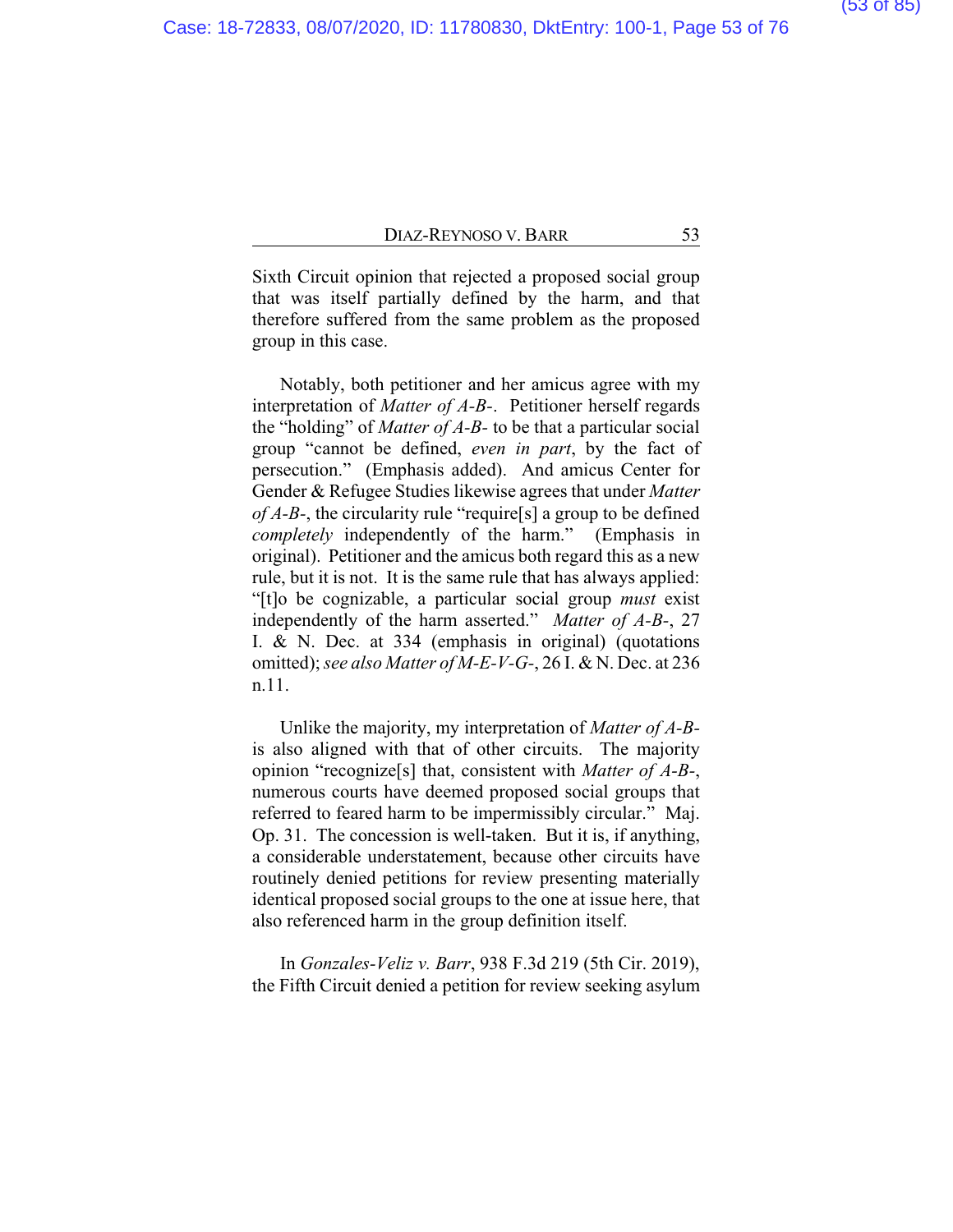and withholding of removal based on the proposed social group "Honduran women unable to leave their relationship." *Id.* at 223. The Fifth Circuit explained that "under *A-B-*'s analysis, [this] group cannot constitute a particular social group" because "[t]he group is defined by, and does not exist independently of, the harm—*i.e.*, the inability to leave." *Id.* at 232. In other words, the Fifth Circuit held, this group was not cognizable because it was "impermissibly defined in a circular manner." *Id.*

Several months later, the Eleventh Circuit issued a similar decision in *Amezcua-Preciado v. U.S. Attorney General*, 943 F.3d 1337 (11th Cir. 2019) (per curiam). There, the Eleventh Circuit denied a petition for review seeking relief based on the proposed social group "women in Mexico who are unable to leave their domestic relationships." *Id.* at 1339. The Eleventh Circuit recognized that the petitioner's "proposed social group suffers from the kinds of problems the Attorney General identified in *A-B-* as likely to render most groups of victims of private violence not cognizable." *Id.* at 1344. And the Eleventh Circuit made clear that "to the extent [the petitioner's] proposed group of Mexican women . . . are unable to leave their domestic relationships because they fear physical or psychological abuse by their spouse or domestic partner, this group is defined by the underlying harm asserted." *Id.* at 1345. In reading *Matter of A-B-* to allow proposed social groups that include feared harm in the group definition, the majority departs from both the reasoning and the results of the Fifth and Eleventh Circuit decisions.

Indeed, the majority's decision is inconsistent with many cases from other circuits that have denied petitions for review that advanced proposed social groups materially identical to the one advanced here. *See, e.g.*, *Perez-Agustin v. U.S.*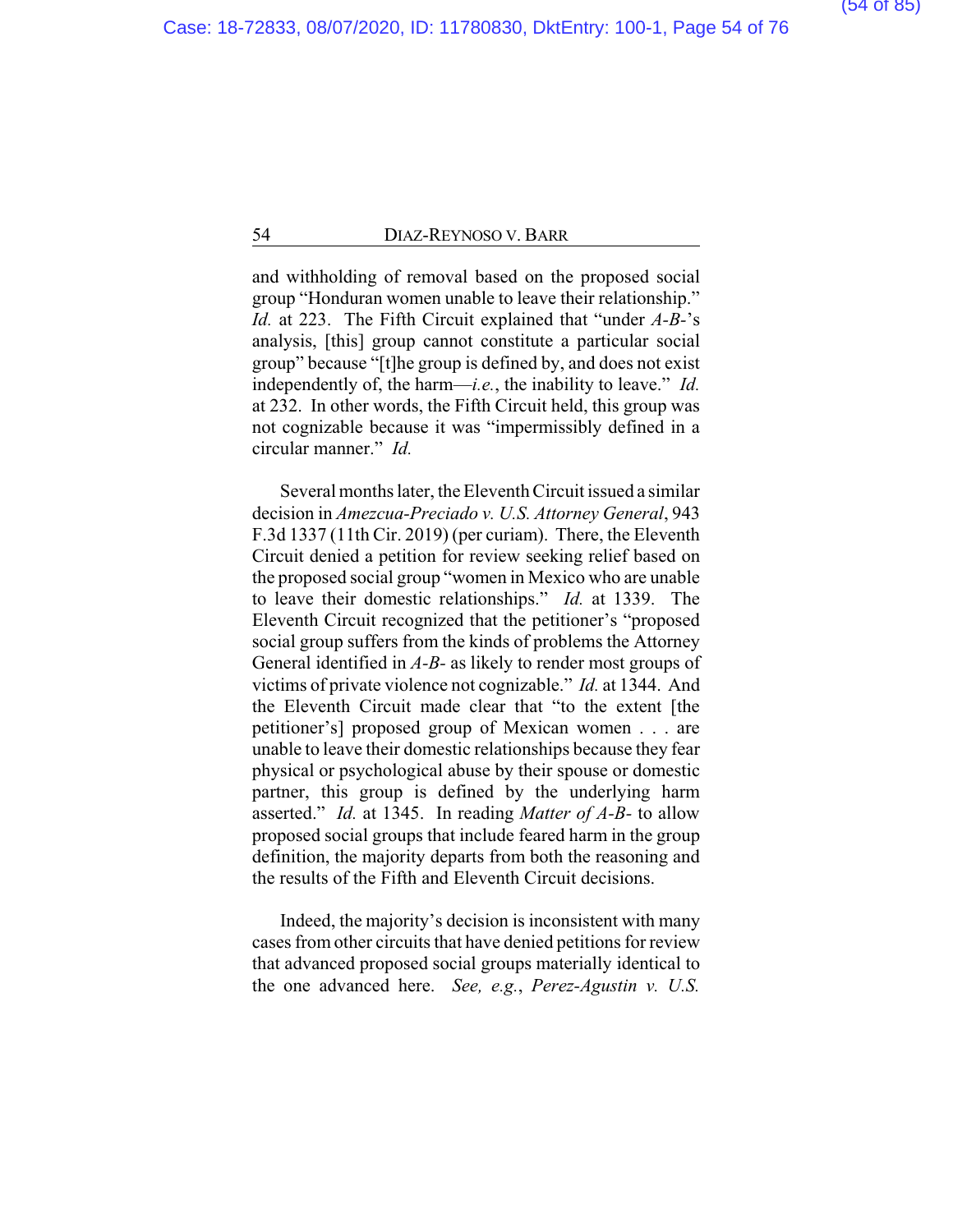*Attorney Gen.*, 798 F. App'x 608, 609 (11th Cir. 2020) (per curiam) (rejecting as impermissibly circular proposed social group of "indigenous women fromGuatemala, who are native Mam speakers, who are victim[s] of sexual violence") (alteration in original); *Martinez Casco v. U.S. Attorney Gen.*, 800 F. App'x 835, 838 (11th Cir. 2020) (per curiam) (rejecting as impermissibly circular proposed social group of "female domestic violence victims who are unable to leave"); *Serrano-de Portillo v. Barr*, 792 F. App'x 341, 342–43 (5th Cir. 2020) (per curiam) (rejecting as impermissibly circular proposed social group of "El Salvadoran women targeted by gang members to be gang girlfriends"); *Garcia-Ventura v. Barr*, 788 F. App'x 969, 970–71 (5th Cir. 2019) (per curiam) (rejecting as impermissibly circular proposed social groups of "victims of domestic violence at the hands of their domestic partner and unable to leave their domestic partner" and "victims of domestic violence who are viewed as property by virtue of their positions within a domestic relationship"); *Gonzalez-De Moreira v. U.S. Attorney Gen.*, 787 F. App'x 659, 662 (11th Cir. 2019) (per curiam) (rejecting as impermissibly circular proposed social groups of "Salvadoran women who are victims of violence" and "Salvadoran children who are victims of violence"); *Reyes v. Sessions*, 750 F. App'x 656, 659 (10th Cir. 2018) (rejecting as impermissibly circular proposed social group of "female victims of domestic violence"). Indeed, our court in an unpublished decision rejected as impermissibly circular a proposed group of "women who have been harassed and threatened by men and whose complaints to police have failed to result in protection," because the group was "defined by the claimed persecutory conduct" and thus did "not exist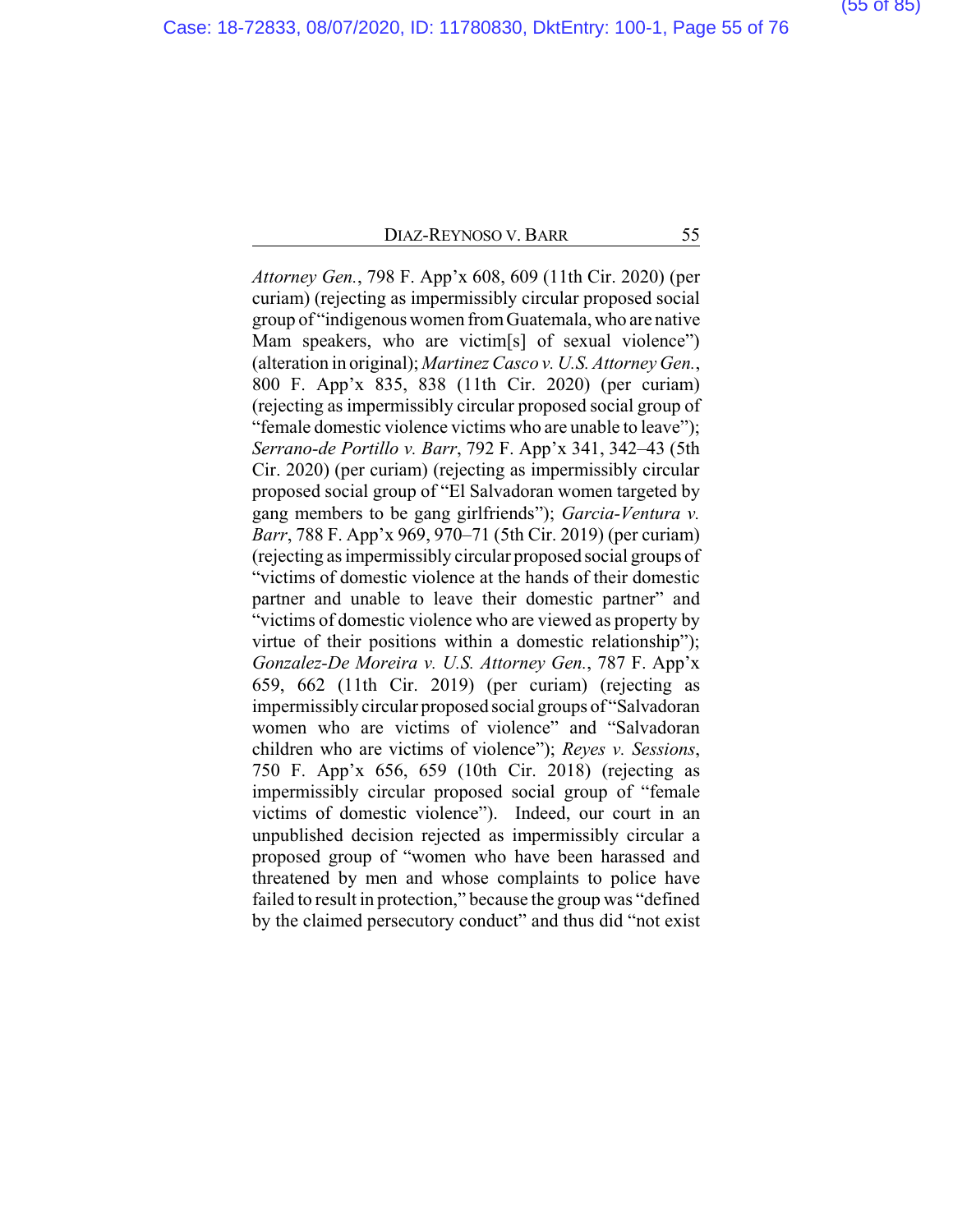independently from the claimed persecution." *Calderon-Espejo v. Barr*, 771 F. App'x 371, 372–73 (9th Cir. 2019).**<sup>2</sup>**

The majority acknowledges this "plethora of unpublished decisions that rejected groups similar to the one advanced here," but claims it "cannot discern the reasoning of those decisions simply from their outcome." Maj. Op. 32 & n.9. Setting aside that the Fifth and Eleventh Circuits have rejected proposed social groups materially identical to the one here in published opinions, *see Amezcua-Preciado*, 943 F.3d at 1345; *Gonzales-Veliz*, 938 F.3d at 232, the numerous unpublished decisions reaching the same result easily reveal their straightforward reasoning: the proposed group in each case failed because it included a reference to harm, thus presenting the circularity issue.

The groups in these cases were defined in part by immutable characteristics that were separate and apart from

**<sup>2</sup>** Even before *Matter of A-B-*, courts also routinely rejected proposed social groups as circular if they referred to alleged harm or persecution. *See e.g.*, *Soto-Ambrocio v. Sessions*, 724 F. App'x 456, 458 (6th Cir. 2018) (per curiam) (rejecting as impermissibly circular proposed social group of "young women fromGuatemala subject to abuse fromfamilies"); *Moreno v. Lynch*, 628 F. App'x 862, 865 (4th Cir. 2015) (rejecting as impermissibly circular proposed social group of "Hondurans who have been targeted by the police and their criminal associates to engage in drug trafficking"); *Rreshpja*, 420 F.3d at 555–56 (rejecting as impermissibly circular proposed social group of "young (or those who appear to be young), attractive Albanian women who are forced into prostitution"). The majority is thus not correct that the government and this dissent (and by implication, the other circuits) "confuse the definition of a 'particular social group' with one of its components—*i.e.*, the group's shared immutable characteristic." Maj. Op. 27. The requirement that a proposed social group exist independent of the harm is its own separate requirement. *Matter of M-E-V-G-*, 26 I. & N. Dec. at 236 n.11.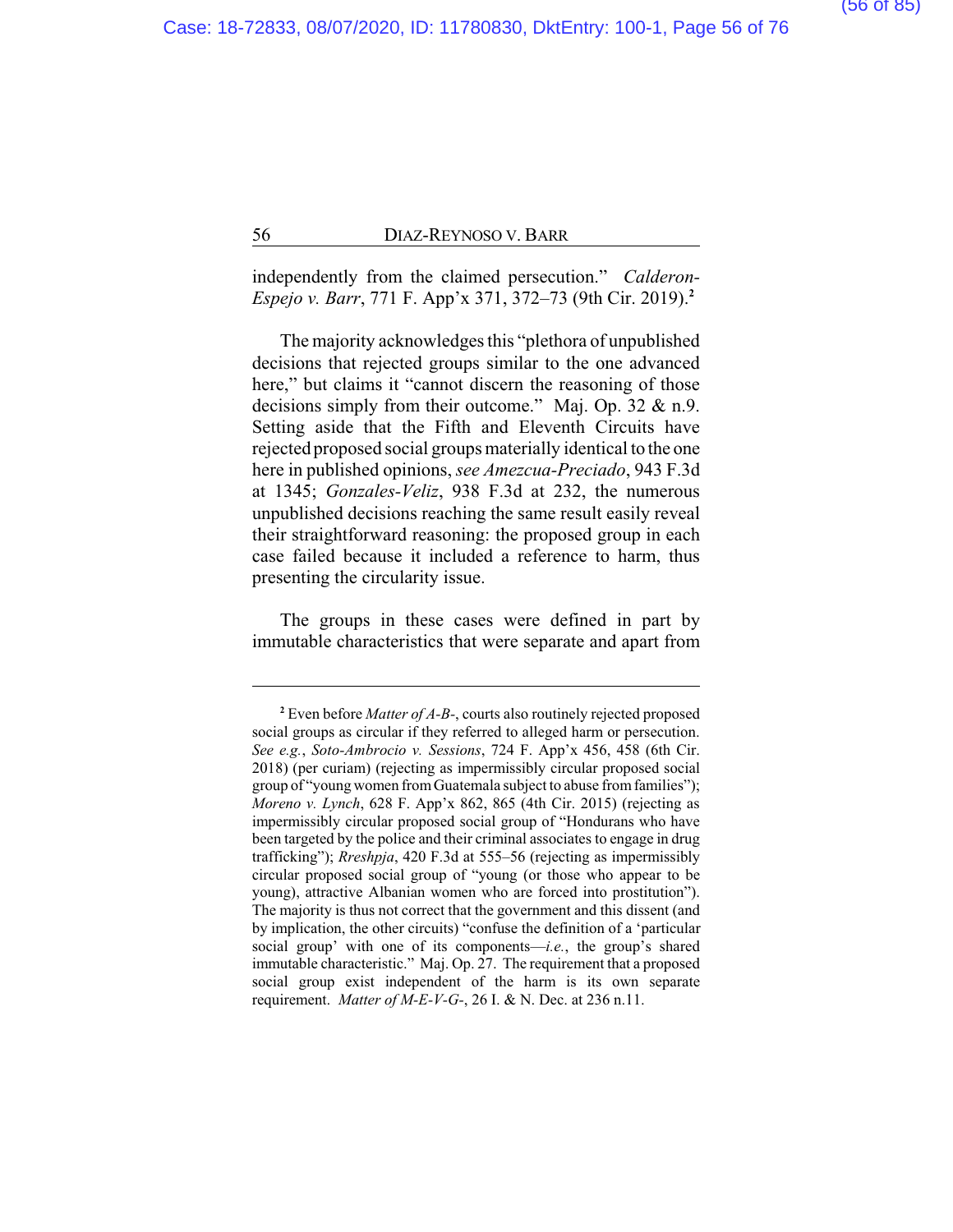the harm, such as women from a certain country. But they were also defined in part by an "inability to leave" or some similar formulation that was regarded as a reference to harm. Unlike today's opinion, however, none of these cases treated the BIA decisions on review as having "erroneously understood *Matter of A-B-* to forbid any mention of feared harm within a proposed social group." Maj. Op. 19–20. Instead, they treated the "mention" of that harm as a dispositive violation of the longstanding anti-circularity principle.**<sup>3</sup>**

2

The majority gives two primary reasons for departing from the case law of other circuits and allowing proposed

**<sup>3</sup>** The majority is correct that the D.C. Circuit recently stated (in a case challenging a policy memorandum not at issue here) that the notion that "the group must be 'separate' from the harm, not consisting of the harm, even in part," is "flatly inconsistent" with *Matter of A-B-*. *Grace v. Barr*, — F.3d —, 2020 WL 4032652, at \*16 (D.C. Cir. 2020). However, the D.C. Circuit premised this point on an asserted government concession as to whether the phrase "inability to leave" could be a reference to something other than harm, *id.*, which is a different issue (the majority addresses this issue in its Part V.C and I address it in Part II.C below). In *Grace*, the D.C. Circuit held that the policy memorandum at issue there correctly stated the "circularity rule" as set forth in *Matter of A-B-*. *Id.* The court described the "circularity rule" as requiring that "social groups must 'exist independently' of the harm claimed by the applicant, that is, the applicant must be able to establish the group's existence 'without defining [it] by the fact of persecution.'" *Id.* at \*14 (quoting *Matter of A-B-*, 27 I. & N. Dec. at 334) (alteration in original). To the extent *Grace* "endorsed the view that a proposed social group is not disqualified if it includes mention of feared persecution" as the majority claims, Maj. Op. 29, the D.C. Circuit offered no explanation for this point, which is both incorrect and against the weight of authority applying *Matter of A-B-*, as detailed in this dissent.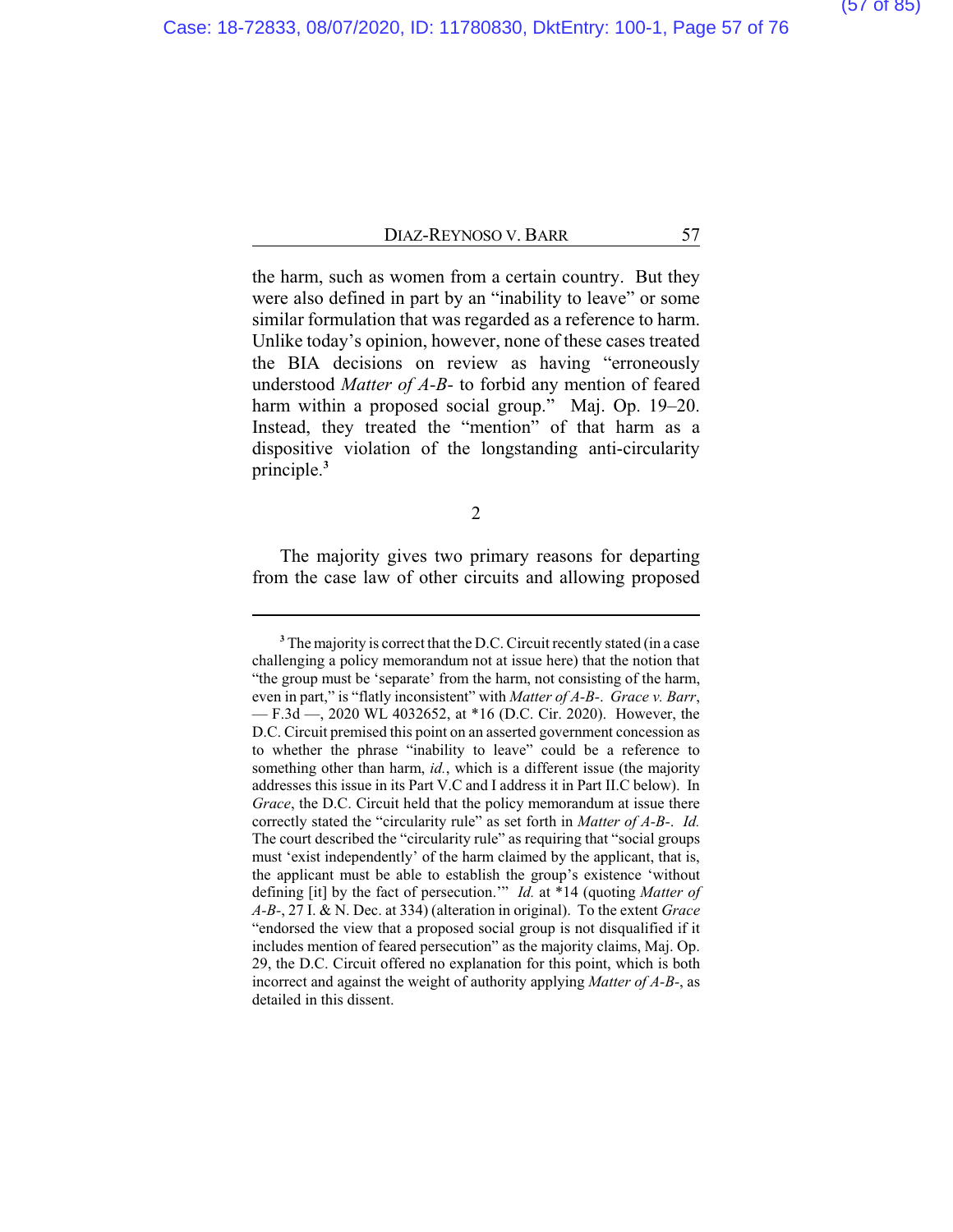social groups that include a reference to harm. Both rationales fail as a matter of law.

*First*, the majority holds that a proposed social group definition can include a reference to harm because "persecution may be relevant to a group's social distinction." Maj. Op. 20; *see also id.* at 23–24. This reflects a misunderstanding of BIA precedent and the conflation of two independent requirements for a "particular social group" to be cognizable: (1) that the group exist independent of the harm and (2) that it be socially distinct in the relevant society. These are different requirements. Indeed, in explaining the "social distinction" element, the BIA in *Matter of M-E-V-G*pointed out that while "the social group must exist independently of the fact of persecution," this is a separate criterion from "social distinction." *Matter of M-E-V-G-*, 26 I. & N. Dec. at 236 n.11.

The majority dismisses this as "mechanistic[]," Maj. Op. 27, but these separate requirements perform meaningful analytical work. It is certainly true that persecution can be used to demonstrate that a proposed group is "socially distinct." As the BIA has explained, "[t]he act of persecution by the government may be the catalyst that causes the society to distinguish [a proposed social group] in a meaningful way and consider [it] a distinct group." *Matter of M-E-V-G-*, 26 I. & N. Dec. at 243. But this does not mean that the definition of the group itself can include the harm. Why? Because the entire reason the group "*must* exist independently of the harm asserted," *Matter of A-B-*, 27 I. & N. Dec. at 334 (emphasis in original) (quotations omitted), is to avoid the circularity problem that would otherwise allow petitioners automatically to fulfill the separate nexus requirement by injecting the harm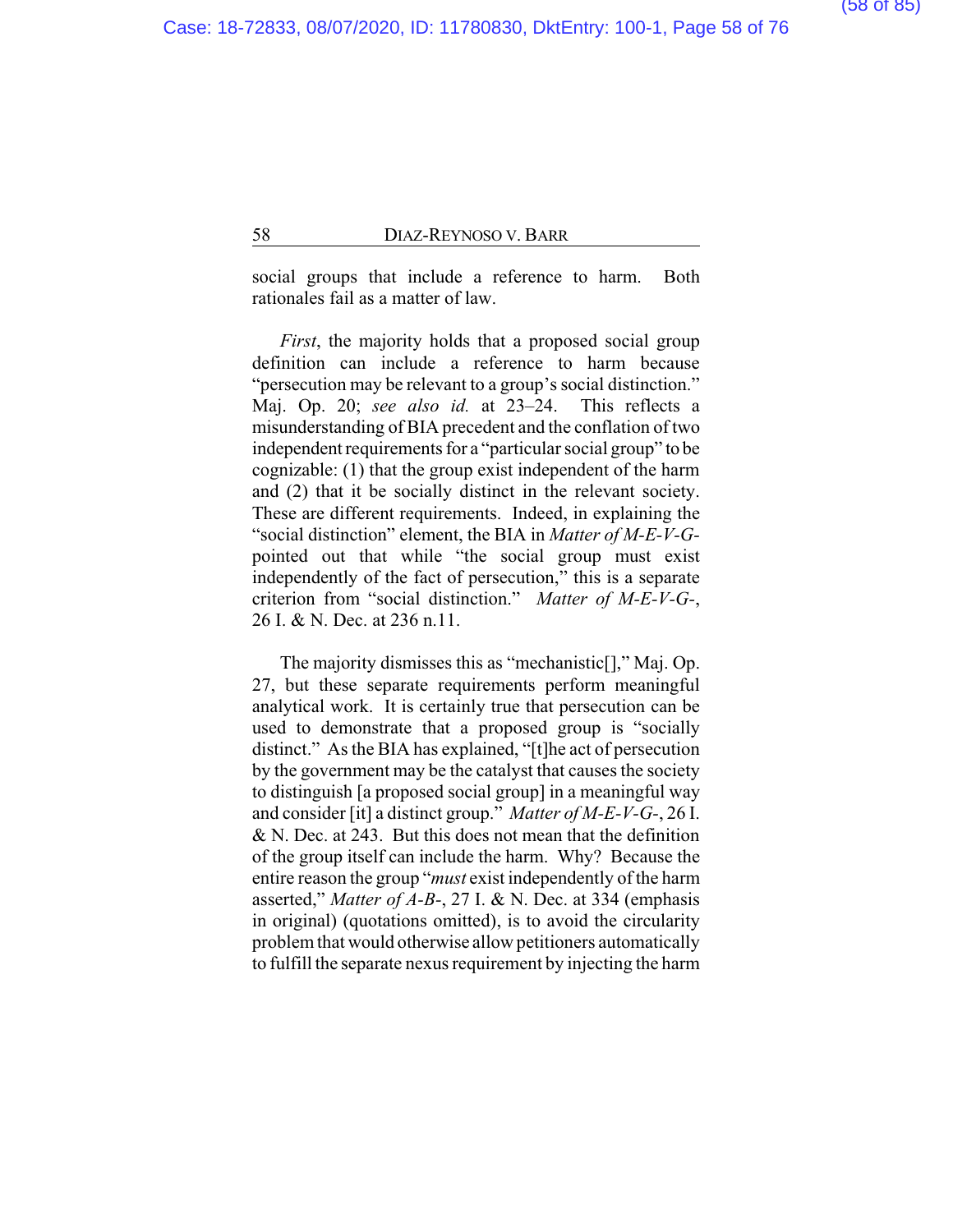itself into the very definition of the group whose membership is supposedly causing the persecution.

The majority's hypotheticals only prove this point. Maj. Op. 25–26. The first one, used in *Matter of M-E-V-G-*, consists of the proposed particular social group "former employees of a country's attorney general." *Matter of M-E-V-G-*, 26 I. & N. Dec. at 242. The second hypothetical is found in United Nations High Commissioner for Refugees (UNHCR) Guidelines and involves the proposed social group of left-handed men. UNHCR, Guidelines on International Protection, ¶ 14, U.N. Doc. HCR/GIP/02/02 (May 7, 2002) [hereinafter UNHCR Guidelines]. Critically, unlike the proposed social group in this case, neither hypothetical involves a proposed group defined in any way by the harm itself.

But though the fact of persecution does not define the group, these hypotheticals show that the harm may permissibly be used to show the group is socially distinct in the relevant society. Take "former employees of a country's attorney general" as an example. As the BIA explained, "[a]lthough such a shared past experience is immutable and the group is sufficiently discrete, the employees may not consider themselves a separate group within the society." *Matter of M-E-V-G-*, 26 I. & N. Dec. at 242. But if "the government begins persecuting them," "[u]pon their mistreatment, it is possible that these people would experience a sense of 'group,' and society would discern that this group of individuals, who share a common immutable characteristic, is distinct in some significant way." *Id.* at 242–43.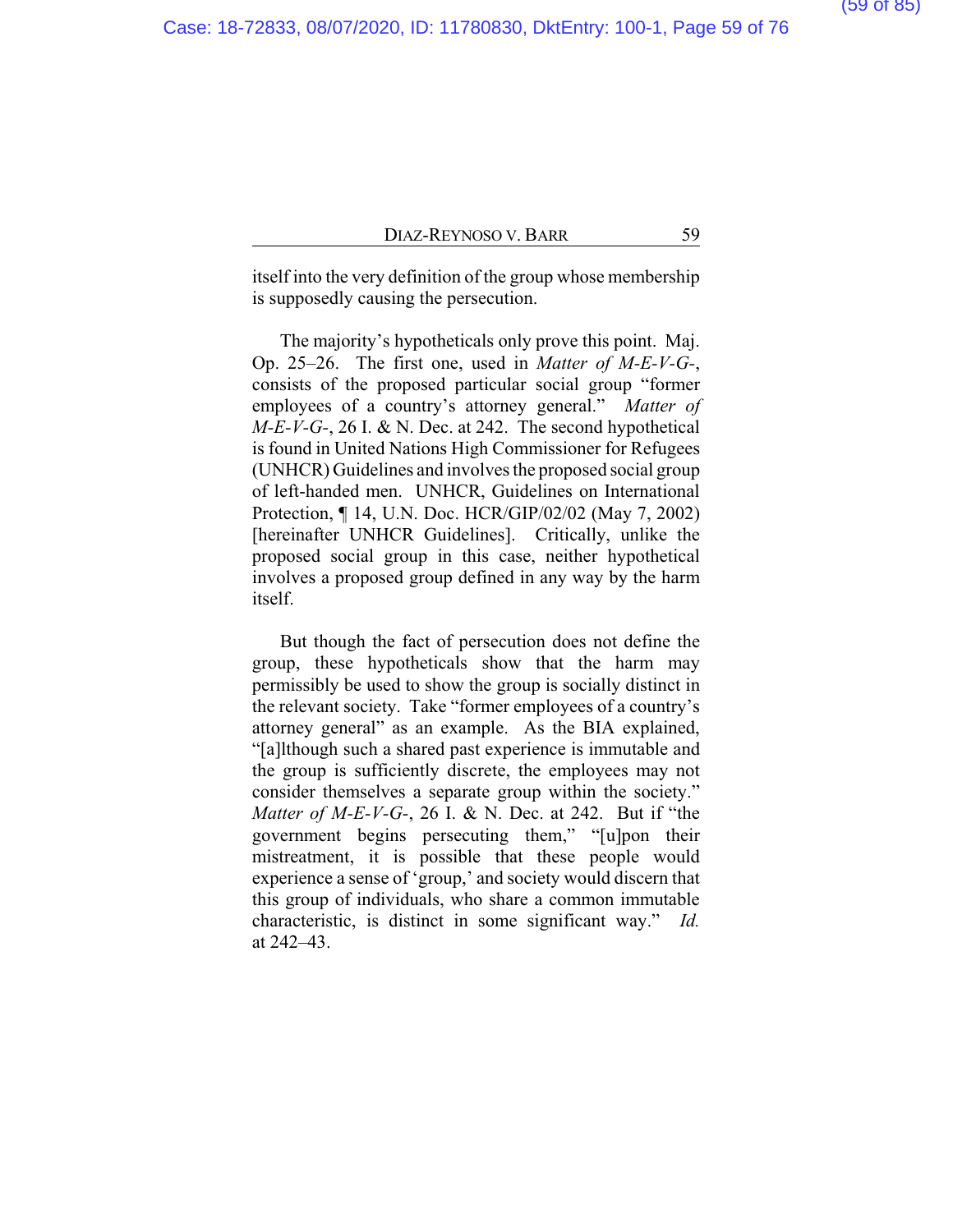That is consistent with the anti-circularity principle, because while "[t]he act of persecution by the government may be the catalyst that causes the society to distinguish the former employees in a meaningful way and consider them a distinct group," "the immutable characteristic of their shared past experience *exists independent of the persecution*." *Id.* at 243 (emphasis added). The UNHCR made the same point about its "[l]eft-handed men" hypothetical: the group would still be defined by "the attribute of being left-handed and *not the persecutory acts*." UNHCR Guidelines ¶ 14 (emphasis added).

The majority's two hypotheticals thus demonstrate the very analytical distinction the majority sweeps aside. Just because persecution may show that a group is socially distinct does not mean the group itself can be defined in some way by that persecution. The majority apparently suggests it would create no issue to define the hypothetical group of "former employees of the attorney general" as "former employees of the attorney general, who are being hunted down and killed." Maj. Op. 26. But that is exactly the type of group courts have routinely rejected under the anti-circularity principle. *See ante* at 53–56 & n.2. The majority is thus incorrect in suggesting that I overlook that BIA precedent "unequivocally establishes that a group's persecution may be relevant to" the social distinction requirement. Maj. Op. 27. Persecution is relevant to the requirement of social distinction, as I have explained. But that does not mean groups can include in their definitions a reference to harm, contrary to the separate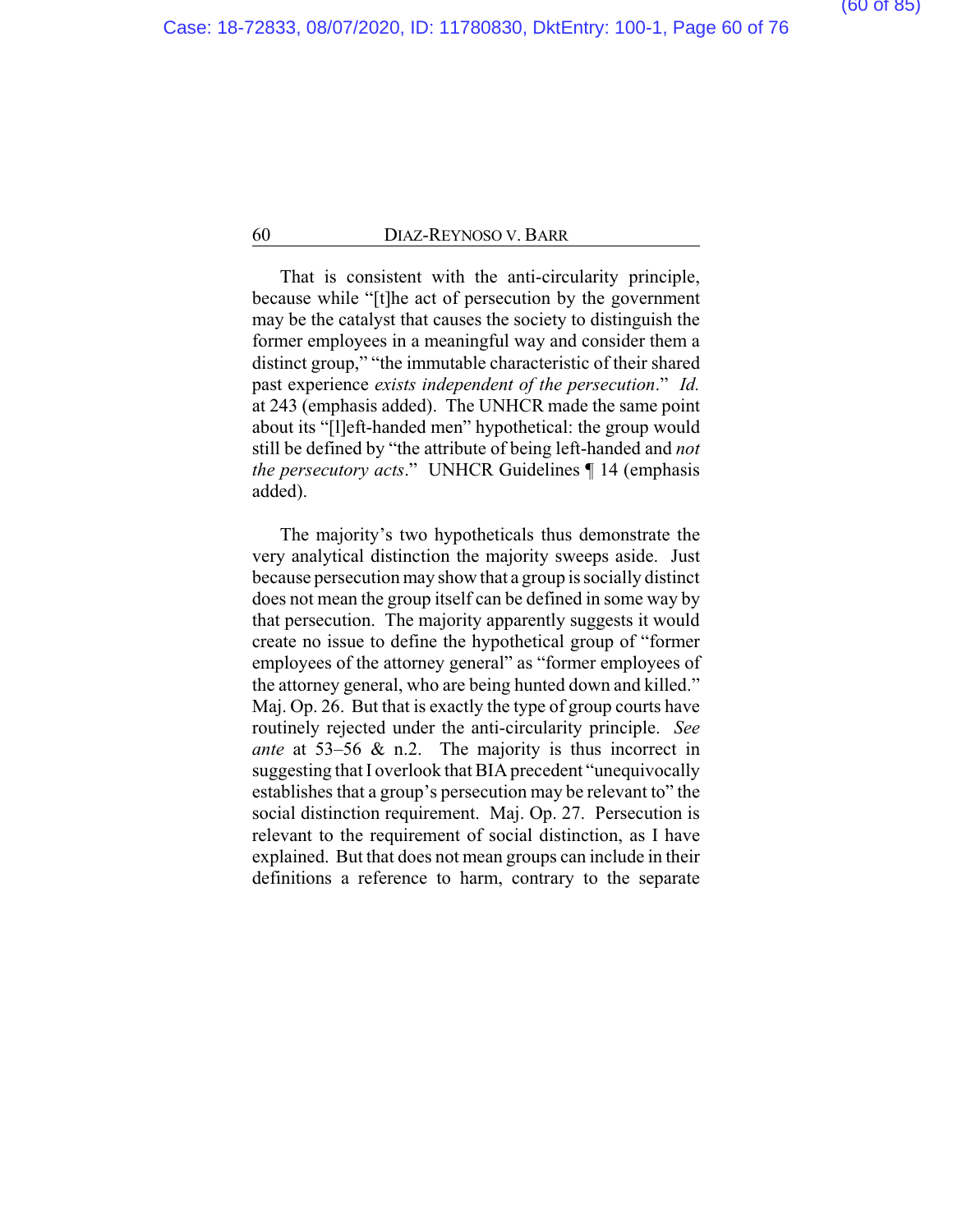requirement that the group exist independent of the harm. *See, e.g.*, *Matter of M-E-V-G-*, 26 I. & N. Dec. at 236 n.11.**<sup>4</sup>**

*Second*, and relying on snippets of language in BIA decisions, the majority holds that a particular social group can include harm in its definition because "[t]he BIA [has] explained that a 'social group cannot be defined *exclusively* by the fact that it is targeted for persecution.'" Maj. Op. 21 (quoting *Matter of C-A-*, 23 I. & N. Dec. 951, 960 (BIA 2006) (emphasis in original)). The majority quotes other BIA decisions that use this "exclusively" language, but these decisions in turn rely on the BIA's earlier opinion in *Matter of C-A-*. *See id.* at 21–22, 31.

The majority's reliance on "exclusively" is not correct. That a proposed social group cannot be defined "exclusively" by the harm does not somehow mean it could then be based *in part* on the harm. If that were true, *Matter of A-B-*—which rejected a proposed social group that was *not* based exclusively on the harm—would have come out the other way on this critical issue. And if the only limit was that a group cannot be based "exclusively" on the harm, there would have

**<sup>4</sup>** The majority's hypothetical of Tutsis fleeing Rwanda is inapt. Maj. Op. 28–29. There, the proposed social group would be defined based on ethnicity, not harm. *See Donchev v. Mukasey*, 553 F.3d 1206, 1220 (9th Cir. 2009). A person who experienced genocide based on ethnicity would have no reason to define his proposed social group by including the harm in the group definition itself. Petitioner here, by contrast, had understandable strategic reasons to try that approach here, as I explain below. The majority is correct that the anti-circularity rule is not specific to the domestic violence context. But that makes the majority's departure from the rule more problematic, not less. Under the majority's approach, the many cases that have rejected proposed social groups that referenced harm were all wrongly decided on this point.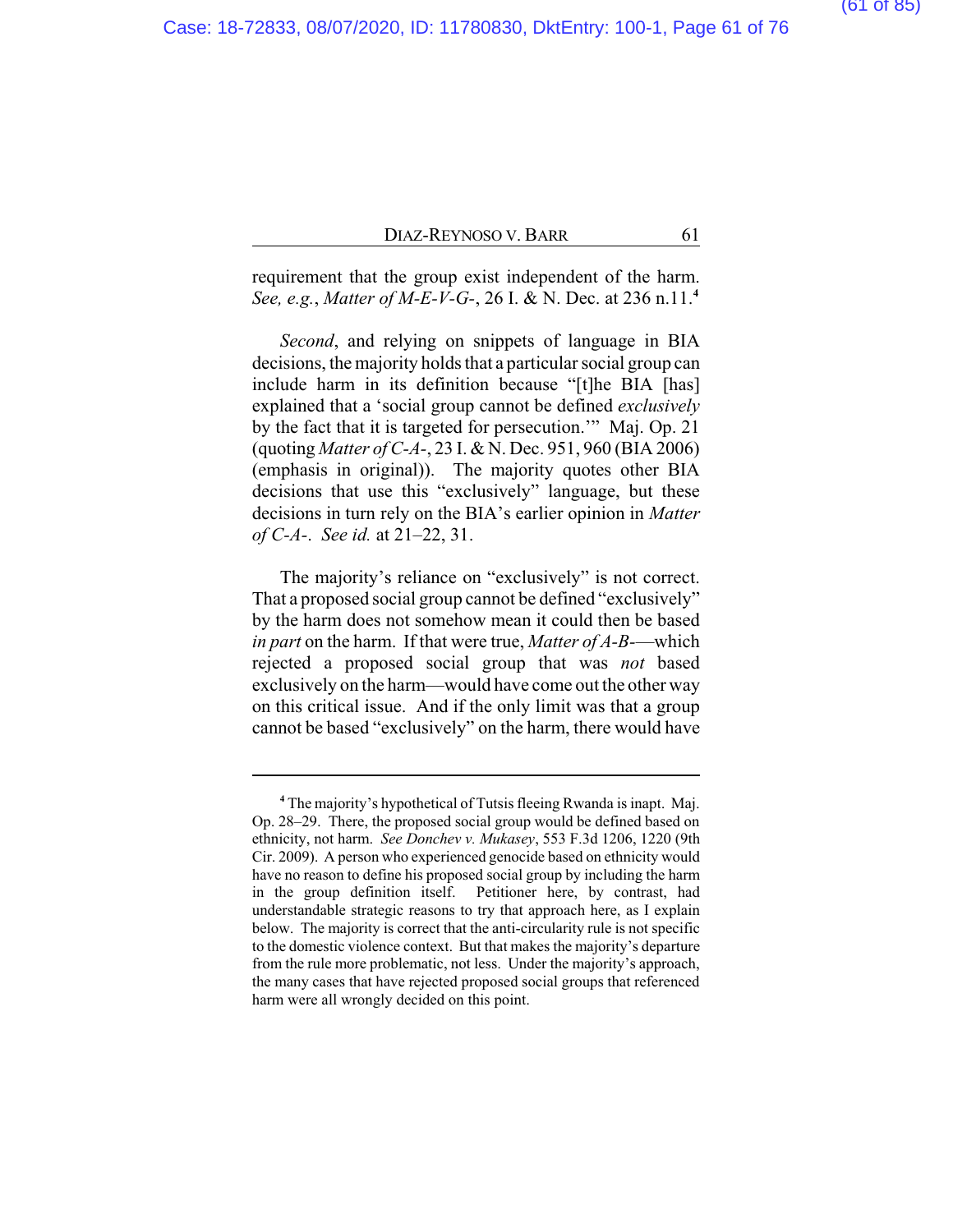been no reason for the BIA repeatedly to articulate the principle that the group "must exist *independently* of the harm asserted." *Matter of A-B-*, 27 I. & N. Dec. at 334 (emphasis altered) (quotations omitted); *Matter of M-E-V-G-*, 26 I. & N. Dec. at 236 n.11. Indeed, cases the majority cites that use the "exclusively" formulation also state the rule that the group must exist independent of the harm. *See* Maj. Op. 22 n.5 (citing *Perez-Rabanales*, 881 F.3d at 67; *Paloka*, 762 F.3d at 196).

I suppose it is possible to imagine a proposed social group that is defined "exclusively" by harm (*e.g.*, "victims of physical assaults"). But most proposed social groups that have the circularity problem are defined in part by the harm and in part by something else, such as gender or nationality. There is nothing in the BIA's precedent suggesting it did not intend those proposed social groups to come within the anticircularity principle, whose logic clearly extends to them. To the contrary, the BIA's formulation—"must exist independently"—ensures that groups defined in part by the harm are not allowed.

The origins of the "exclusively" phrasing also demonstrate it was not intended to operate in the way the majority uses it, *i.e.*, implicitly to allow groups defined in part by the harm. As noted, this "exclusively" language can be traced to the BIA's decision in *Matter of C-A-*. But there, the BIA stated that "the [UNHCR] *Guidelines* state that 'a social group cannot be defined *exclusively* by the fact that it is targeted for persecution,'" although "persecutory action toward a group may be a relevant factor in determining the *visibility* of a group in a particular society." *Matter of C-A-*, 23 I. & N. Dec. at 960 (emphasis in original) (quoting UNHCR Guidelines ¶¶ 2, 14).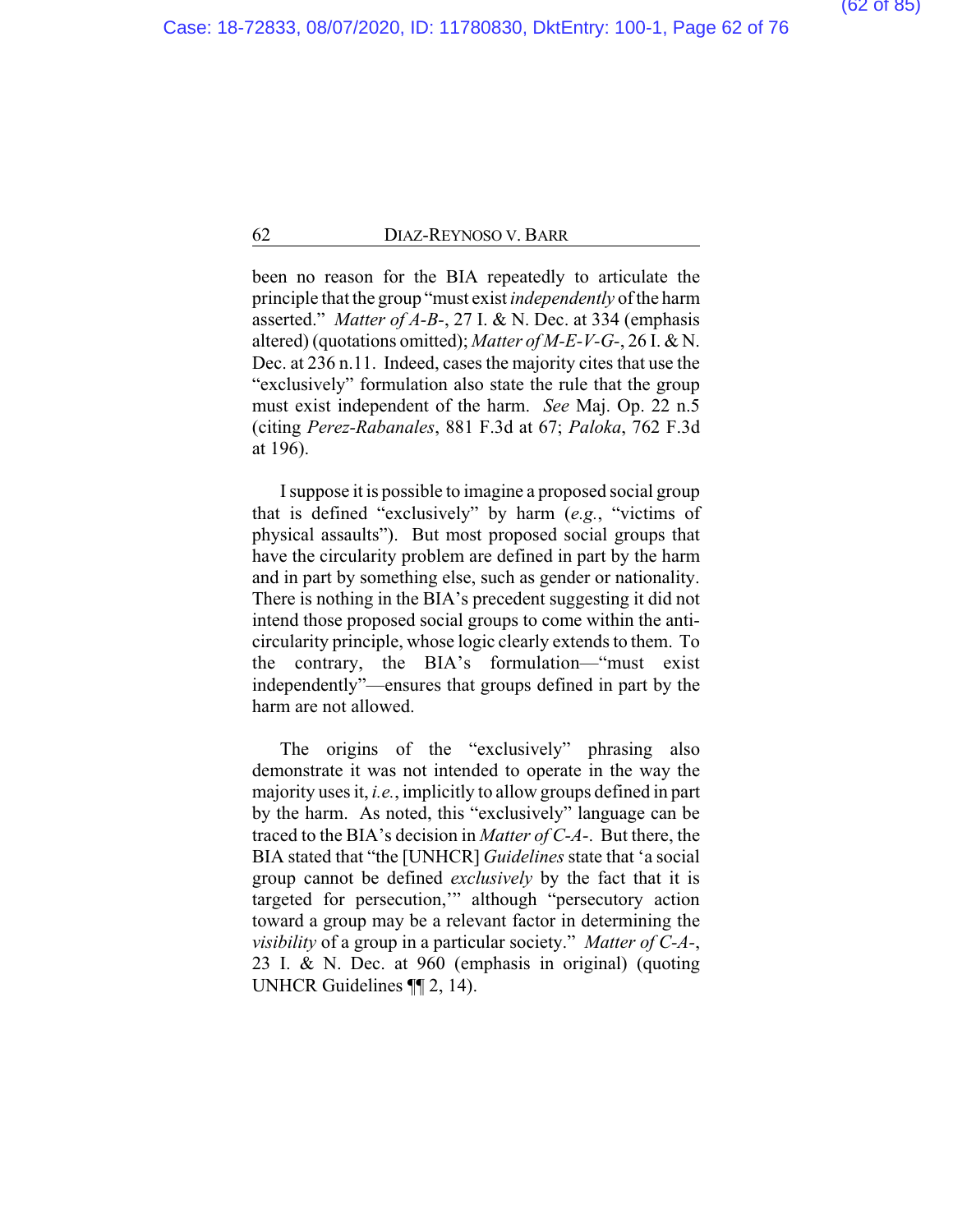The quoted language drives home the distinction that the majority elides, which is that persecution can be relevant for social distinction (previously known as social visibility), but not for the definition of the group itself. The quoted language also shows that the majority is misusing the "exclusively" phrasing on its own terms. The BIA in *Matter of C-A-* used this language when quoting the UNHCR Guidelines, which I discussed earlier. *Matter of C-A-*, 23 I. & N. Dec. at 960. And these Guidelines likewise make clear that a group cannot be defined in part by the harm.

In the Guidelines, the UNHCR used the left-handed men hypothetical to show that persecution can be relevant to what we now call social distinction. UNHCR Guidelines ¶ 14; *see Matter of M-E-V-G-*, 26 I. & N. Dec. at 228. But the UNHCR made clear that in that circumstance, "it would be the attribute of being left-handed and not the persecutory acts that would identify them as a particular social group." UNHCR Guidelines ¶ 14. That is a rejection of the majority's view that a group can be defined in part by the harm.

The majority opinion is thus incorrect in claiming that I "ignore the word 'exclusively'—along with similar limiting language in the BIA's decisions and those from our sister circuits." Maj. Op. 24. Instead, as the extensive discussion above confirms, it is the majority that is incorrectly using the "exclusively" formulation in service of authorizing groups that refer to harm, contrary to other circuits that have addressed substantially identical proposed social groups.

# B

Equally mistaken is the majority's suggestion that the BIA erred in this case because it is possible to bracket out a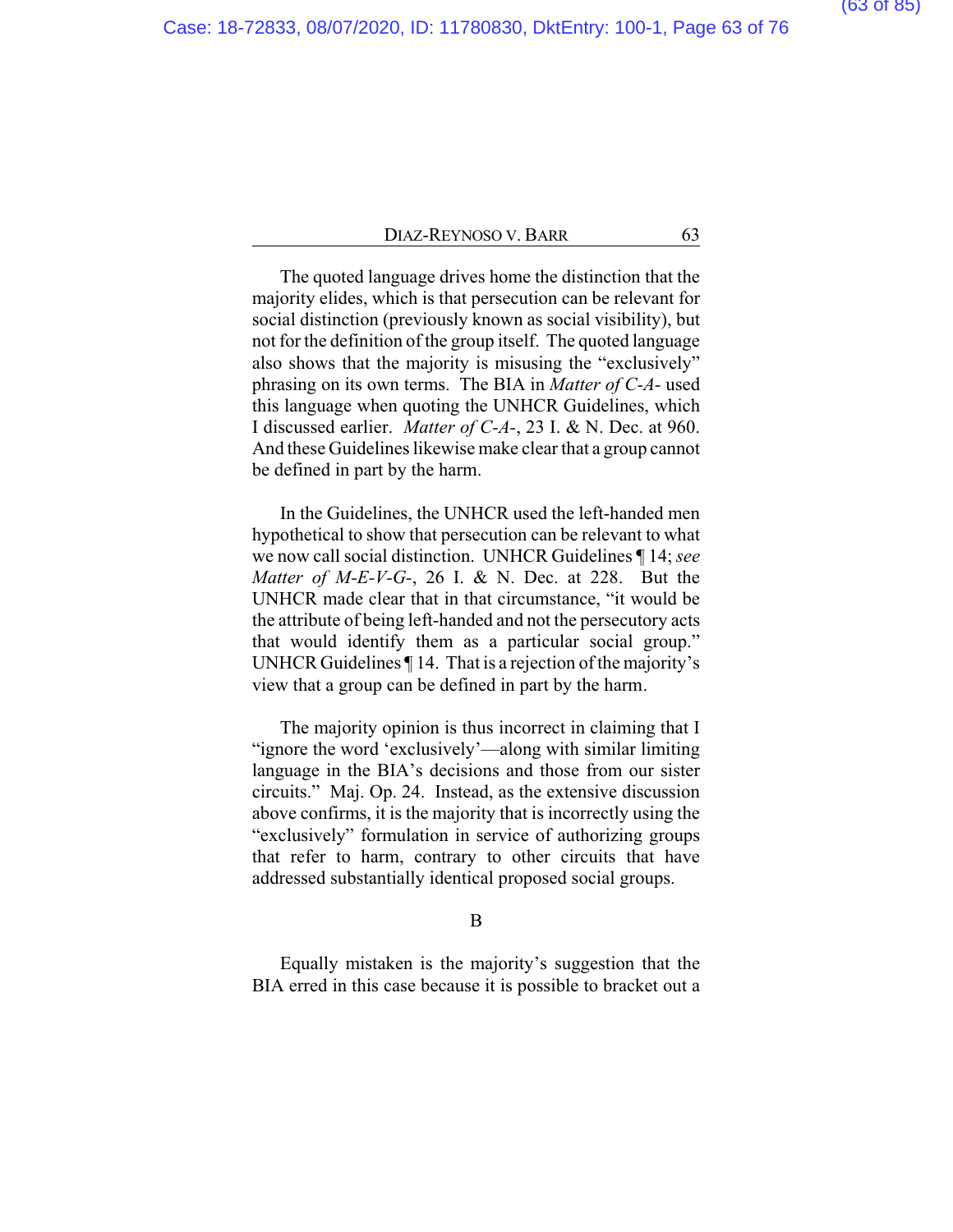reference to harm in the definition of a proposed social group in considering whether petitioner has put forward an "otherwise cognizable" group. Maj. Op. 21–22, 27, 39–40; *see also id.* at 20 ("If a group is *otherwise cognizable*, *Matter of A-B-* does not demand that it be devoid of any reference to an applicant's claimed persecution.") (emphasis added). The majority's analysis suggests that we may consider some elements of a proffered social group as relevant to the immutable characteristic inquiry, consider other elements for their relevance to social distinction, and do so without impermissibly rewriting the petitioner's proposed social group. *See* Maj. Op. 27–28.

That is not correct. I am aware of no case, and the majority cites none, that would allow a court (or the BIA) to take a petitioner's proposed social group, break it down into constituent elements, and then assign those elements out to the distinct requirements that a petitioner must meet to demonstrate a cognizable social group. In my respectful view, that is not how this area of law works.

BIA precedent is clear that the agency must evaluate the proposed social group exactly as the petitioner has defined it. In precedent the majority cites, Maj. Op. 27, 28, 39 n.12, the BIA has held that "[w]here an applicant raises membership in a particular social group as the enumerated ground that is the basis of her claim, she has the burden to clearly indicate 'the exact delineation of any particular social group(s) to which she claims to belong.'" *Matter of W-Y-C- & H-O-B-*, 27 I. & N. Dec. 189, 191 (BIA 2018) (quoting *Matter of A-T-*, 25 I. & N. Dec. 4, 10 (BIA 2009)). The Immigration Judge (IJ) must then analyze "the specific group" identified, and "[i]f an applicant is not clear as to the exact delineation of the proposed social group, the Immigration Judge should seek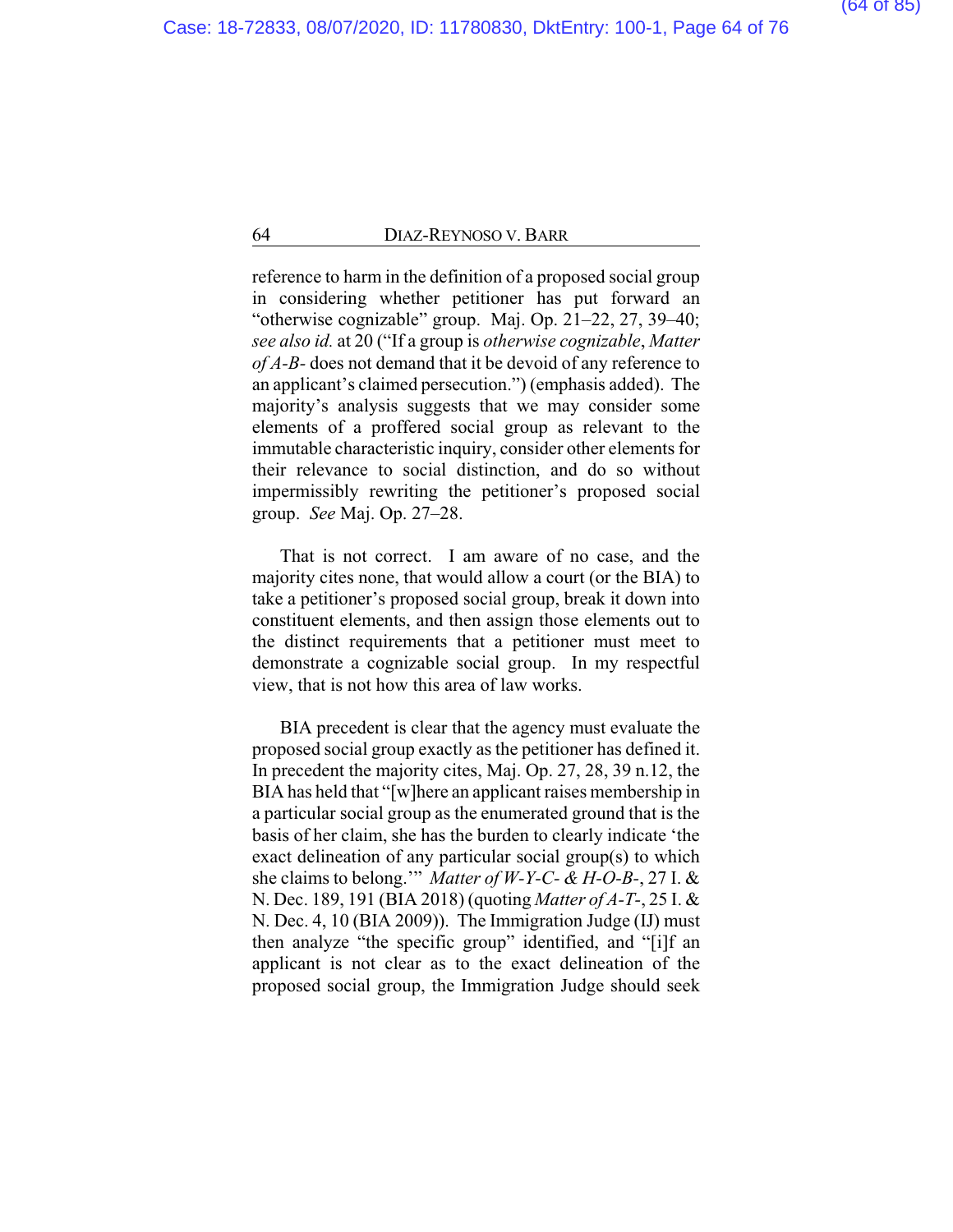clarification." *Id.* On appeal, the BIA may only consider the specific proposed social group that the petitioner presented to the IJ. *Id.* at 191–92.

These various requirements are not empty formalities. Instead, they follow from the fact that a petitioner bears the burden of proof in demonstrating "the existence of a cognizable particular social group" and persecution because of her membership in that group. *Reyes*, 842 F.3d at 1132 n.3 (quoting *Matter of W-G-R-*, 26 I. & N. Dec. at 223); *see also Cantarero-Lagos v. Barr*, 924 F.3d 145, 151 (5th Cir. 2019) ("Requiring asylum and withholding applicants to delineate their [particular social group] to an IJ is simply a logical extension of this burden of proof.").

Requiring the petitioner to delineate her proposed social groups has important practical benefits as well. It ensures that appropriate fact-finding is conducted at the IJ level. *Matter of W-Y-C- & H-O-B-*, 27 I. & N. Dec. at 191; *Cantarero-Lagos*, 924 F.3d at 152. And it creates a "rational administrative process" that allows the government to respond to a petitioner's proposed social group, while preventing repeated remands to the IJ. *Cantarero-Lagos*, 924 F.3d at 152.

Consistent with this scheme, we have repeatedly determined that we lack jurisdiction to consider a new or different proposed social group that the petitioner did not present to the agency. *See, e.g.*, *Lozano Fuerte v. Barr*, 804 F. App'x 742, 742–43 (9th Cir. 2020); *Nesta-Najar v. Barr*, 804 F. App'x 604, 606 (9th Cir. 2020); *Perez Perez v. Barr*, 804 F. App'x 597, 598 (9th Cir. 2020); *Vasquez-Leon v. Barr*, 804 F. App'x 612, 613 (9th Cir. 2020); *Romero-Castro v. Barr*, 790 F. App'x 64, 65 (9th Cir. 2020); *Lopez-*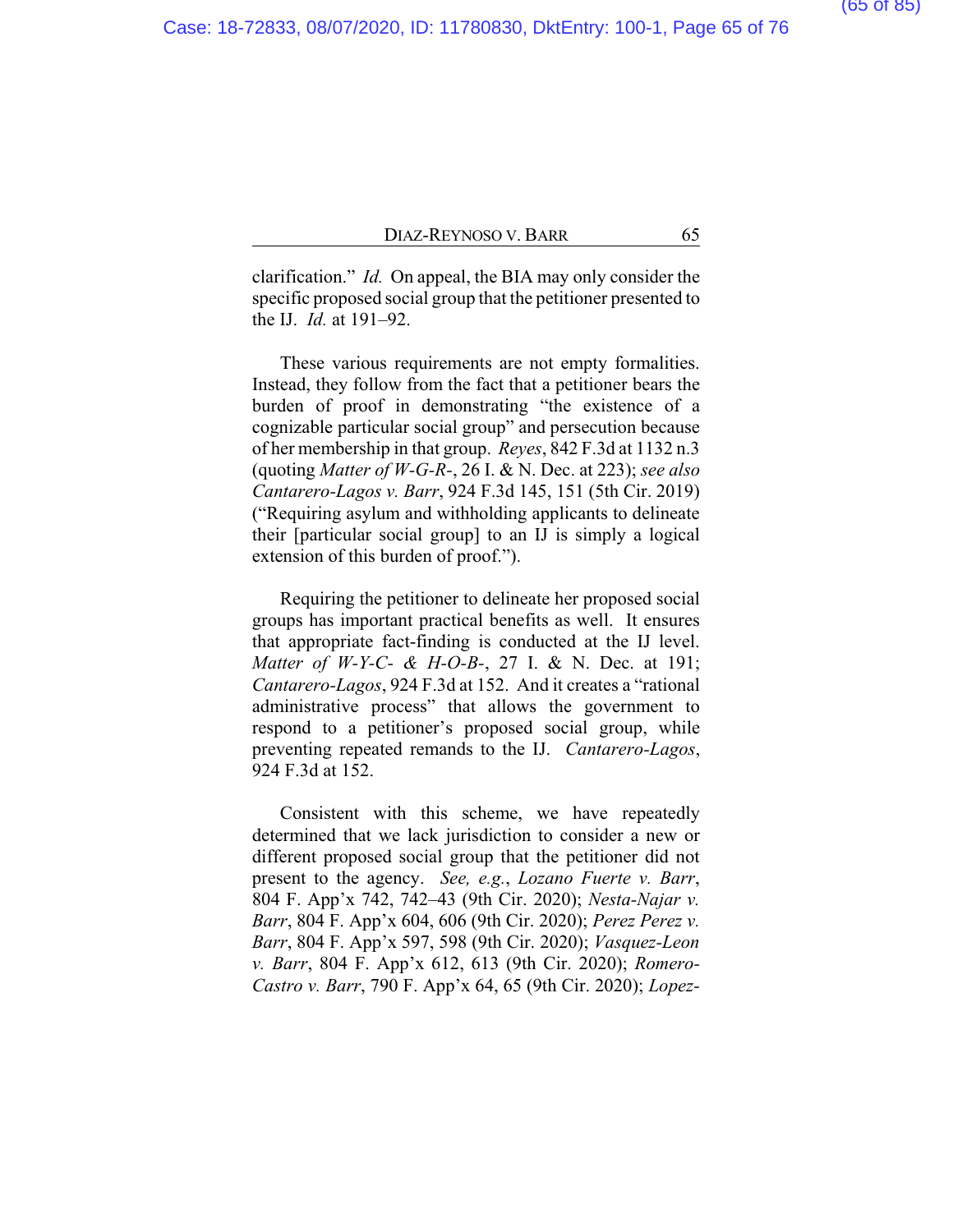*Velasquez v. Sessions*, 742 F. App'x 195, 196 n.1 (9th Cir. 2018).

The majority agrees that "courts cannot rewrite proposed social groups." Maj. Op. 27. But the majority's suggestion that we or the BIA can splice out elements of a proposed group and consider them for some, but not other purposes, is inconsistent with established precedent and practice. The same can be said of petitioner's analogous suggestion that we should "look[] *beyond the language* used to describe [her] proposed social group." (Emphasis added). Petitioners can propose multiple and alternative particular social groups to the agency; many petitioners do so. *E.g.*, *Honcharov v. Barr*, 924 F.3d 1293, 1295 (9th Cir. 2019) (per curiam). But under the authority set forth above, we cannot take a petitioner's proposed group and alter it. Indeed, the very idea that there are severable elements in the proposed social group is misplaced. There are no such elements; there is only the proposed group.

By the same token, if we subtract one element (here "inability to leave"), we likewise create a different group than the one the petitioner articulated. Tellingly, in none of the cases cited above denying petitions with similar proposed groups to the one here did the courts proceed to consider a version of the proposed group minus the impermissibly circular reference to the harm. Nor did those courts remand to the BIA with instructions to do this. The majority opinion thus fails to recognize that the definition of the proposed group—as the petitioner has defined it—is central to how this entire scheme works.

The majority errs in suggesting it can refashion petitioner's proposed group because "[t]he BIA has taken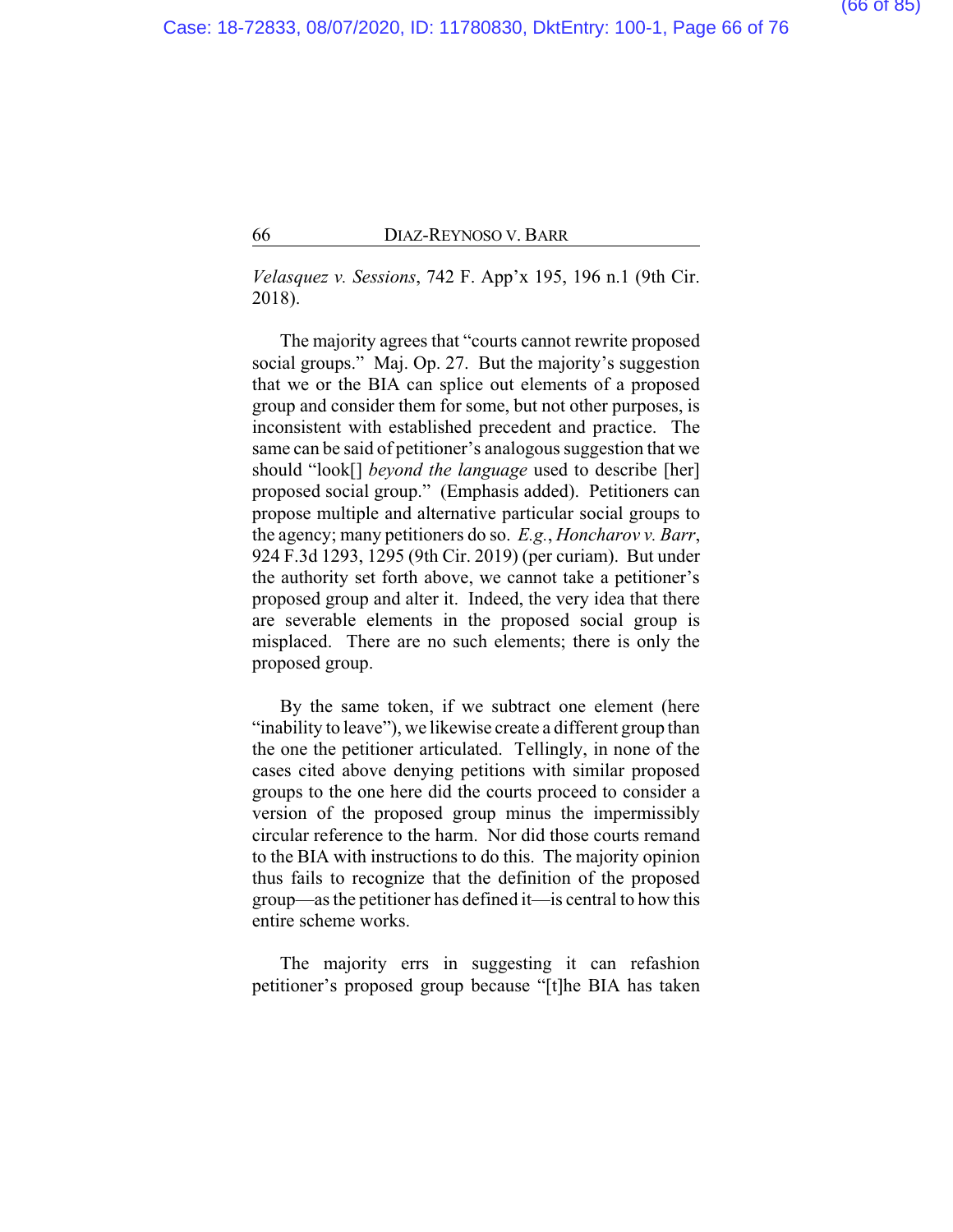pains to state that 'the shared trait of persecution does not disqualify an otherwise valid social group.'" Maj. Op. 24 (quoting *Matter of M-E-V-G-*, 26 I. & N. Dec. at 243). The BIA in *Matter of M-E-V-G-* was not implying that if a group is defined to include the harm, that the BIA (or a court) could carve out the reference to harm to produce an "otherwise valid social group." Instead, the BIA said that if the petitioner *had* come forward with an "otherwise valid social group," using the fact of persecution to demonstrate the social distinction requirement would not invalidate the group. *Matter of M-E-V-G-*, 26 I. & N. Dec. at 243.

Equally mistaken is the majority's assertion that the Attorney General in *Matter of A-B-* "faulted the BIA[]" in *Matter of A-R-C-G-* for not considering the petitioner's proposed social group without its reference to harm. Maj. Op. 29. In *Matter of A-B-*, the Attorney General was certainly not instructing the BIA to ignore a reference to harm and to come up with an "otherwise cognizable" social group using some of the other characteristics the petitioner brought forth.

To the contrary, when the Attorney General in *Matter of A-B-* faulted the BIA in *Matter of A-R-C-G-* for "avoid[ing] considering whether [the petitioner] could establish the existence of a cognizable particular social group without defining the group by the fact of persecution," it was because the government in *Matter of A-R-C-G-* "conceded" that the petitioner there was a member of a cognizable social group. *Matter of A-B-*, 27 I. & N. Dec. at 334. The BIA's error in *Matter of A-R-C-G-* was in accepting that concession without any further inquiry. *Id.* And had the BIA "properly analyzed the issues," *Matter of A-B-* went on, it would have been "clear that the particular social group was *not cognizable*." *Id.*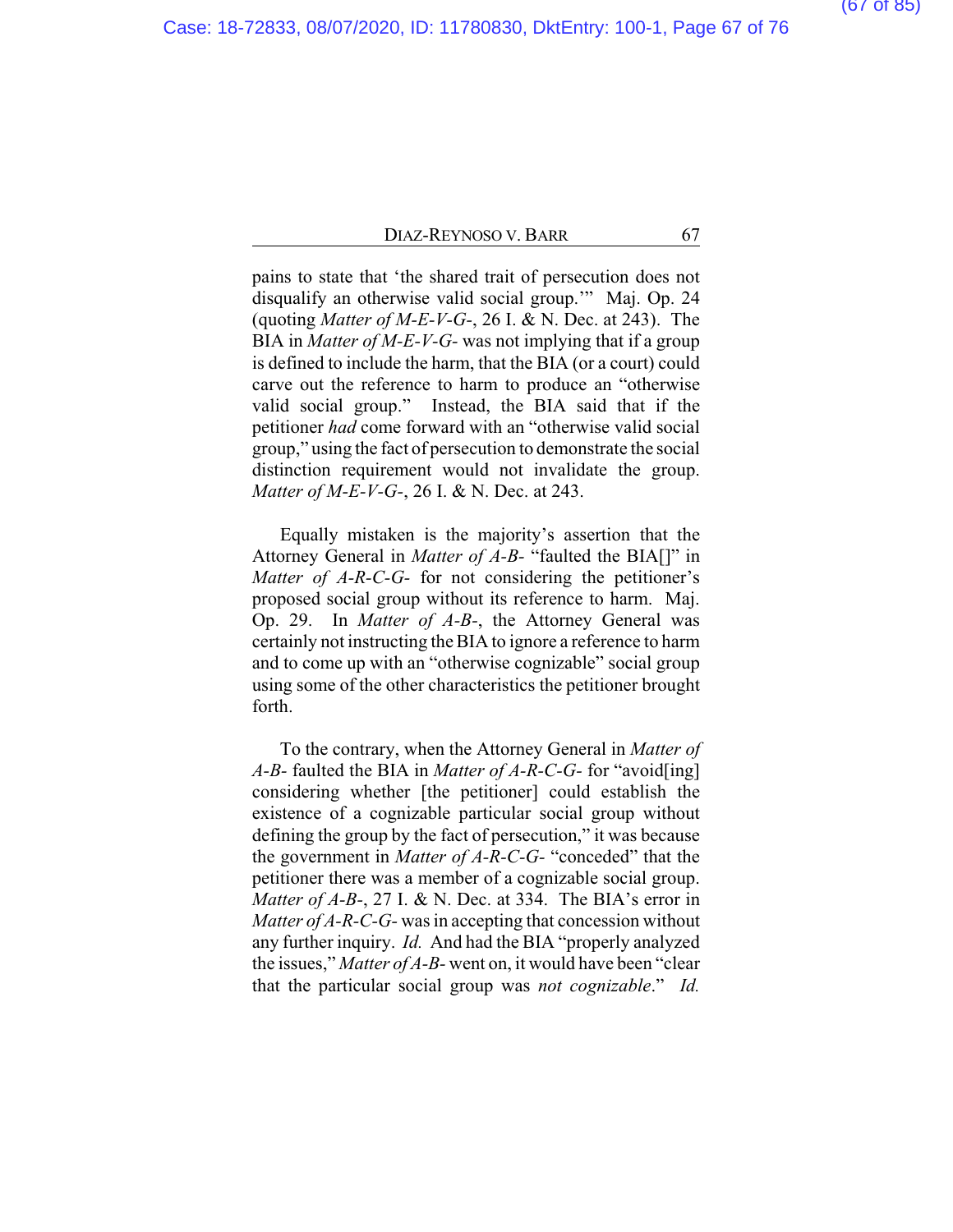(emphasis added). As a result, whether petitioner here included an "inability to leave" in her proposed group by mistake or not, it is part of the group as she has defined it, and such a group is not valid under the anti-circularity principle. *Id.* at 334–35.

Of course, it is highly doubtful that the petitioner's inclusion of "unable to leave" in her group definition was a mistake. Had petitioner omitted this phrase, and advanced only the remaining portions of her proposed group ("indigenous women in Guatemala"), that may have made it more difficult for her to meet other requirements for a particular social group, most notably "particularity" and "social distinction." As the First Circuit recently recognized, the inclusion of "'unable to leave' in the group definition" was likely a response to "[s]ome case law [that] gave rise to a fear that 'women,' or 'women in country X,' or even 'women in a domestic relationship,' might be too large or too indistinct a group to serve as a particular social group." *De Pena-Paniagua v. Barr*, 957 F.3d 88, 95 (1st Cir. 2020) (collecting cases); *see also Matter of A-B-*, 27. I. & N. Dec. at 336 (explaining that applicants sought "to avoid particularity issues by defining a narrow class—such as 'Guatemalan women who are unable to leave their domestic relationships where they have children in common'").

In fact, it was *Matter of A-R-C-G-*—the very case that *Matter of A-B-* overruled—that "held out 'unable to leave' as a supposedly smaller, better-suited safe harbor for women seeking asylum and withholding of removal." *De Pena-Paniagua*, 957 F.3d at 95. In other words, the petitioner here almost certainly defined her proposed social group as she did to match what the BIA in *Matter of A-R-C-G-* then regarded as cognizable. The problem is that the Attorney General has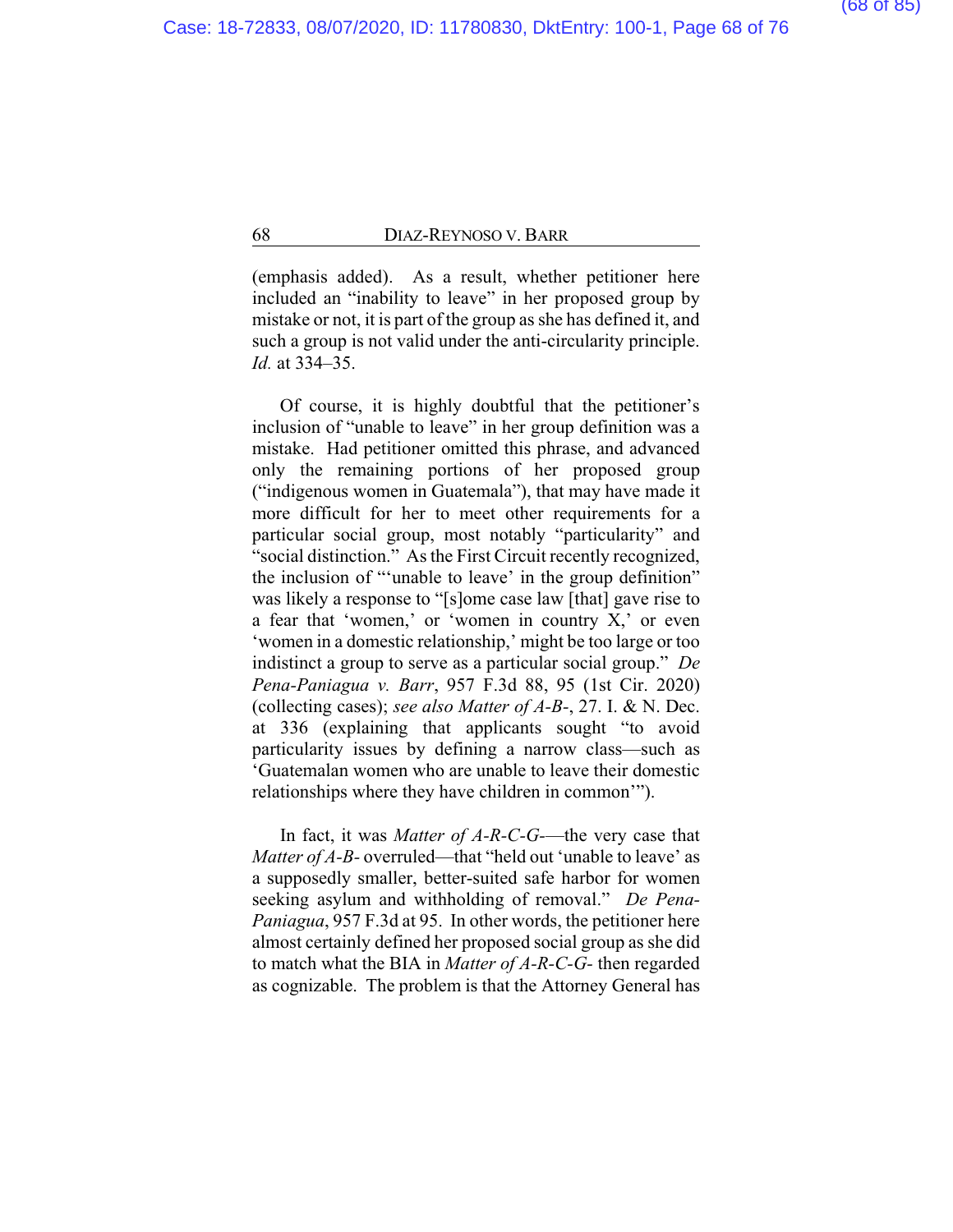since overruled *Matter of A-R-C-G-* and held "that the particular social group [there] was not cognizable." *Matter of A-B-*, 27 I. & N. Dec. at 334.

In short, the majority's suggestion that we can ignore the petitioner's reference to harm in her proposed social group is contrary to settled law. The same is true of the majority's determination that we can extract the reference to harm from the definition of the group and treat is as relevant only to the social distinction requirement. Today's decision breaks new ground in suggesting that any of this is permissible.

 $\overline{C}$ 

The majority's analysis in Parts V.A–B treated a reference to harm in the definition of a proposed social group as permissible under *Matter of A-B-*. In Part V.C, the majority concludes that the BIA erred in dismissing petitioner's appeal because the BIA "assumed her inability to leave her relationship was attributable to domestic violence," when "[t]here are many reasons a petitioner might be unable to leave a relationship, including a variety of cultural, societal, religious, economic, or other factors." Maj. Op. 33–34, 34 n.11 (quotations omitted). The majority holds that the BIA "avoided the case-specific inquiry demanded by *Matter of A-B-*" and failed to "carefully analyze<sup>[]"</sup> petitioner's claimbecause it "assumed that domestic violence was the only reason [petitioner] was unable to leave her relationship." *Id.* at 33–34, 36.

I will explain why this is mistaken momentarily. But it is first important to point out that this rationale is inconsistent with the rationales in Parts V.A–B. The import of Part V.C is that if "inability to leave" were based on the harm, the BIA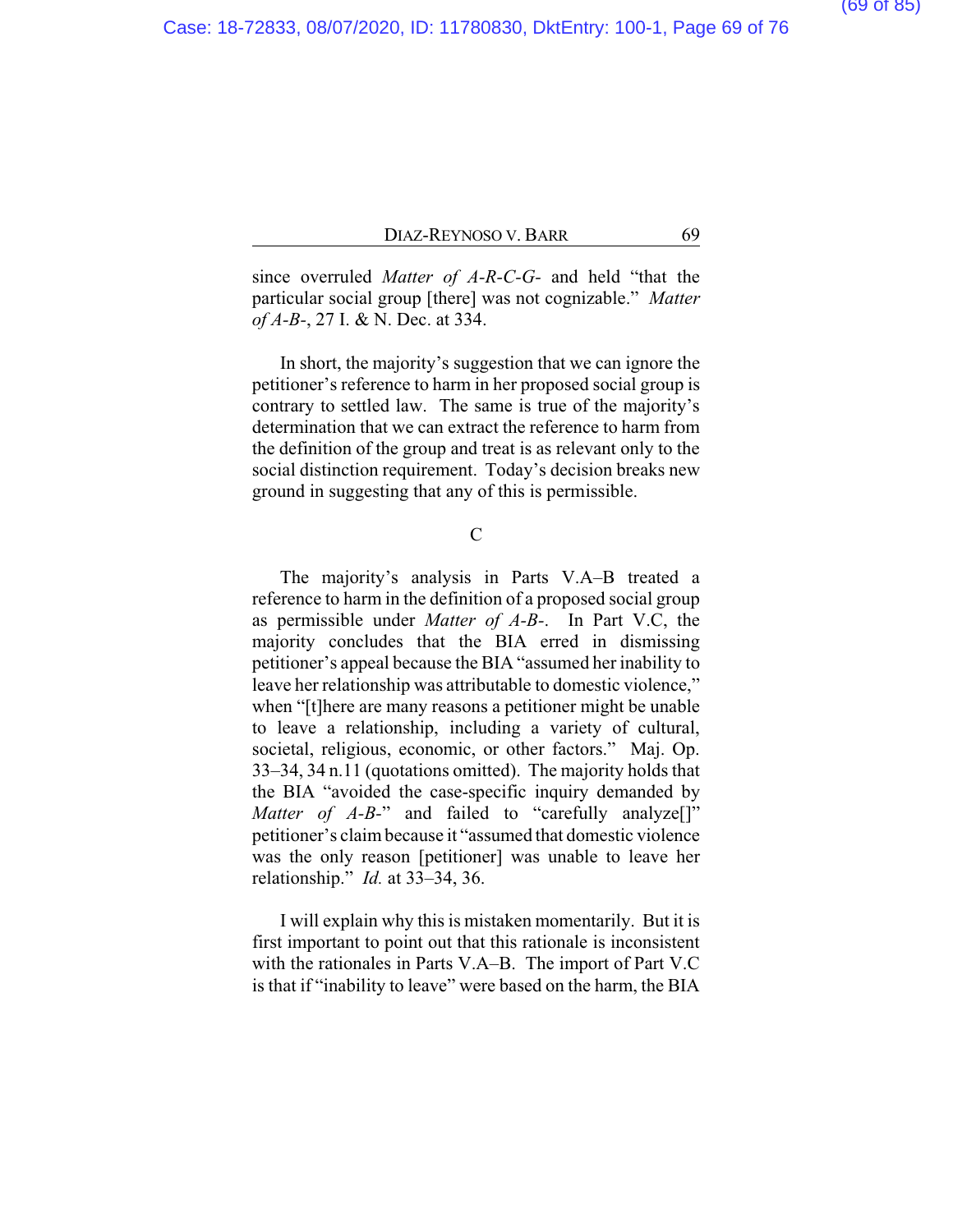could have denied petitioner's appeal on this basis as impermissibly circular. By the logic of this rationale, the problem instead is that here "inability to leave" may *not* be based on harm but on other factors, and the BIA erred by not considering that possibility.

But if a particular social group can reference harm in the group definition, then a remand for the reasons given in Part V.C is unnecessary. Under Parts V.A–B of the majority opinion, the BIA should be instructed to treat the proposed group as written as non-circular and to analyze the group only for its compliance with the other requirements (*e.g.*, particularity and social distinction). If the BIA can just ignore the reference to harm in the proposed group (as a mistake or otherwise) and treat it as relevant only to social distinction or some other requirement, there is no reason for the BIA to now consider whether "inability to leave" may be a reference to something other than the harm alleged. Instead, the BIA should be instructed to excise "inability to leave" and consider whether the proposed social group is "otherwise cognizable."

Or we can think of it this way: imagine the BIA had not made the supposed error that the majority identifies in Part V.C of its opinion and had even more explicitly regarded "inability to leave" as based on harm. In that circumstance, wouldn't the BIA still have erred under Parts V.A–B of the majority opinion? The answer apparently is "yes," because the majority says that one of the "problems with the BIA's reasoning" below is that "the BIA misunderstood *Matter of A-B-*'s holding." Maj. Op. 33. That reasoning would seem to necessitate a remand separate and apart from any particular arguments petitioner may have advanced to the BIA about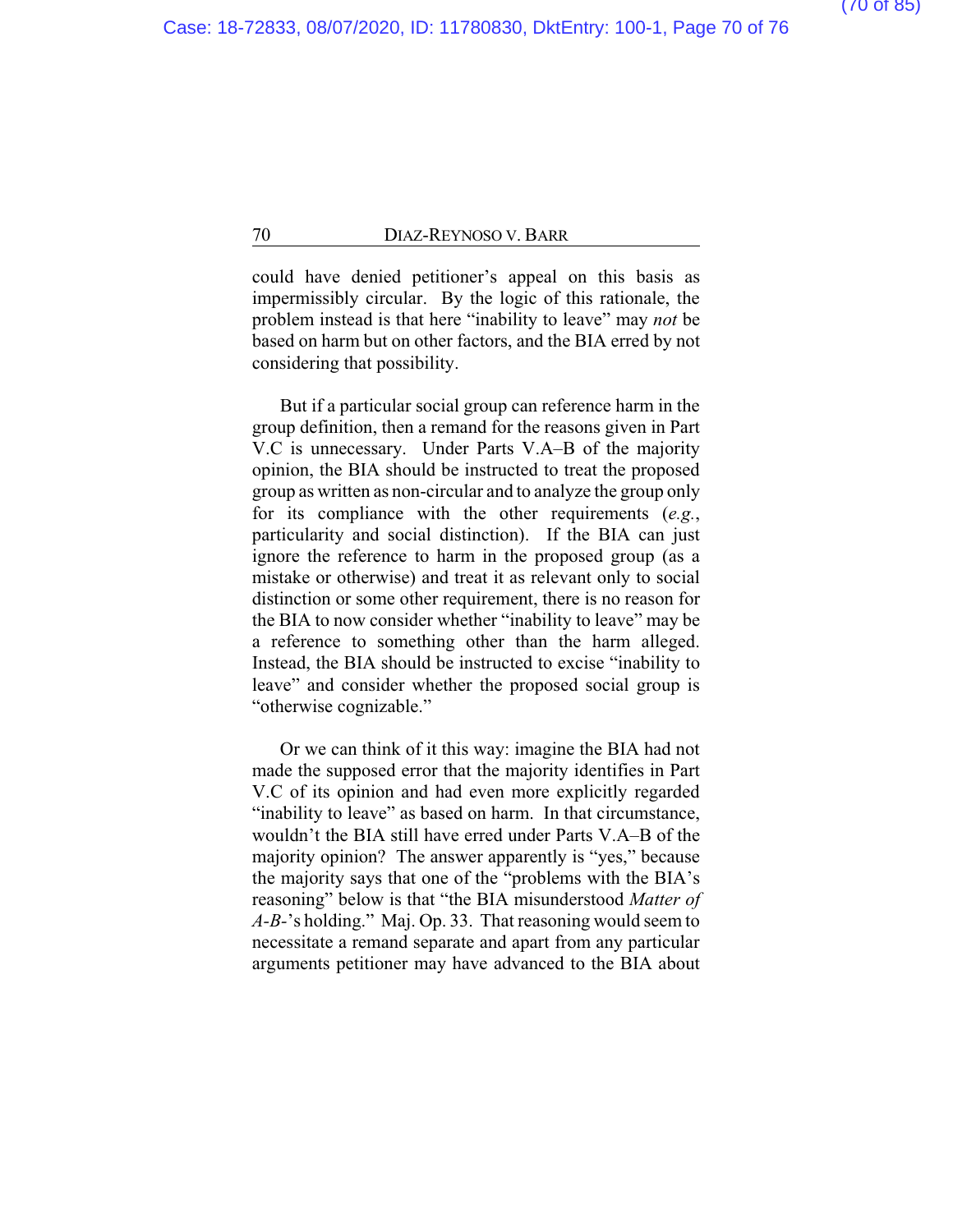whether her "inability to leave" was based on something other than domestic violence. *Id.* at 33.

Regardless, the majority is wrong to hold the BIA erred by "assum[ing]" that petitioner's "inability to leave her relationship was attributable to domestic violence" and "avoid[ing] the case-specific inquiry demanded by *Matter of A-B-* and the BIA's precedents." Maj. Op. 33, 36. Petitioner herself recognizes in her opening brief that in *Matter of A-B-*, the Attorney General "*specifically rejected* the applicant's proposed social group of 'El Salvadoran women who are unable to leave their domestic relationships where they have children in common with their partners.'" (Emphasis added). Applying *Matter of A-B-*, which the court today upholds under *Chevron*, the BIA here simply considered petitioner's specific articulation of her proposed social group under the governing standards.

The BIA recognized that the petitioner's proposed social group was "substantially similar to the group in *Matter of A-R-C-G-*." The BIA at this point cited and incorporated the decision of the IJ, which made clear that the entire basis for petitioner's proposed social group was her fear of domestic violence. For this reason, the BIA could (and did) determine that as in *Matter of A-B-*, "inability to leave" here was "effectively defined to consist of women . . . who are victims of domestic abuse because the inability 'to leave' was created by harm or threatened harm." *Matter of A-B-*, 27 I. & N. Dec. at 334; *see also Larita-Martinez v. INS*, 220 F.3d 1092, 1096 (9th Cir. 2000) (explaining "the presumption" that the BIA "did review the evidence").

The BIA thus concluded that—because petitioner's group definition contained the same "inability to leave"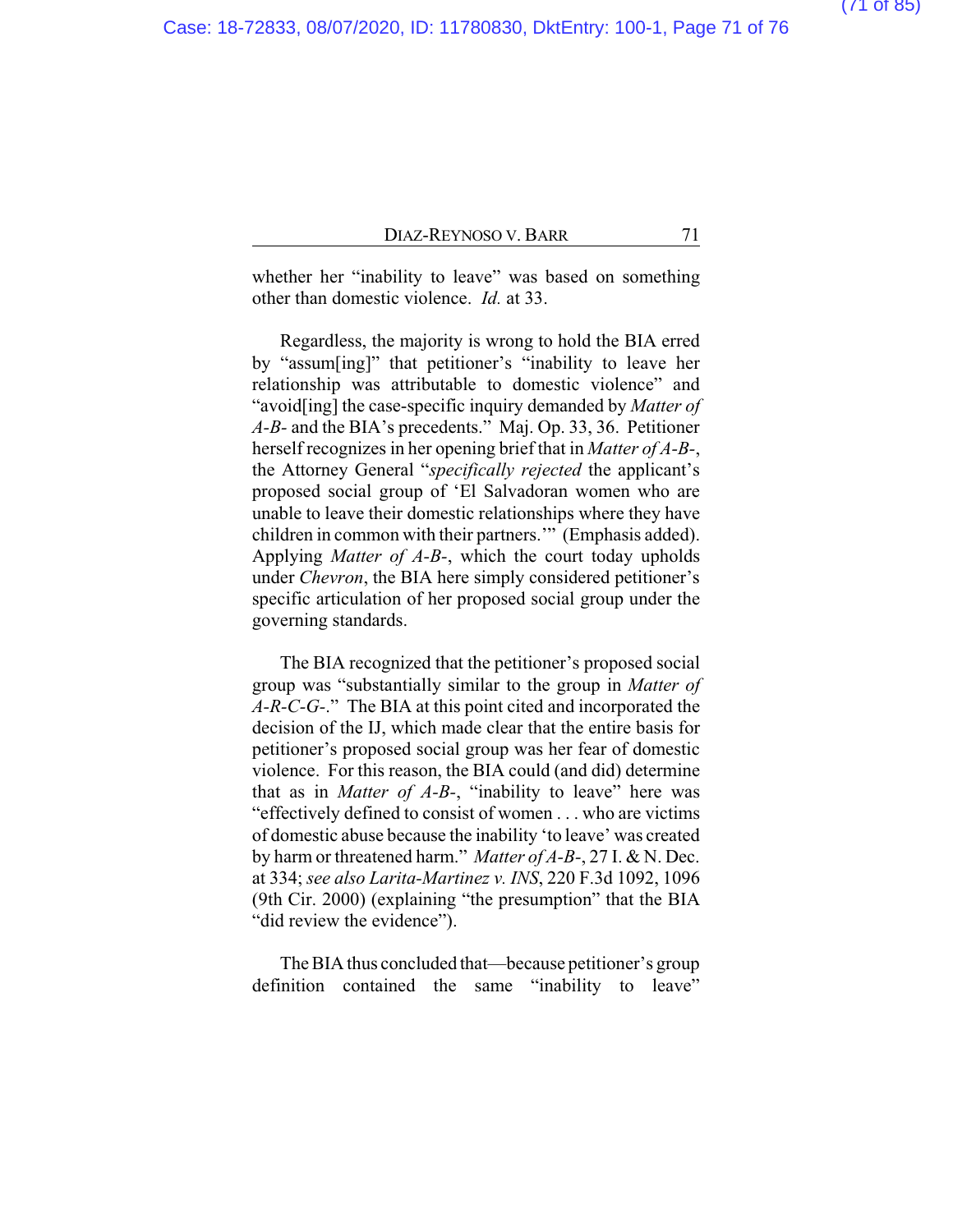reference—it "suffer[ed] from the same circularity problem articulated by the Attorney General in *Matter of A-B-*." This was not a "shortcut<sup>[]</sup>," as the majority claims, Maj. Op. 33, but an application of *Matter of A-B-* of the type that has been routinely affirmed in other circuits. Nor did the BIA offer a "one-sentence analysis," as the majority claims. Maj. Op. 32. The BIA opinion devoted several paragraphs to this issue and also incorporated two pages of the IJ's decision.

The majority is thus incorrect in asserting that the BIA here "committed the very same error it made in *Matter of A-B-*." Maj. Op. 35. Again, the fatal misstep identified in *Matter of A-B-* was that the BIA in *Matter of A-R-C-G-* relied on *concessions* to hold a similar proposed group was cognizable. *Matter of A-B-*, 27 I. & N. Dec. at 334. In contrast, the BIA here did the *opposite* of what the BIA did in *Matter of A-R-C-G-*, because here it evaluated petitioner's proposed social group under the longstanding anti-circularity principle that *Matter of A-B-* reaffirmed. It is hard to understand why the BIA was required to say more when petitioner's claim clearly failed for a specific reason. As the Fifth Circuit explained in denying a petition with a materially identical proposed social group to the one here, "[a]s an adjudicatory body, the BIA necessarily relies on established precedents to decide matters pending before it and to avoid re-inventing the wheel every time." *Gonzales-Veliz*, 938 F.3d at 232. And the "BIA did not blindly apply *A-B-* as a categorical ban" when "*A-B-*'s substantive reasoning happened to squarely foreclose [the petitioner's] group." *Id.*

Of course, even allowing that the vague phrase "unable to leave" could be based on something other than harm (such as cultural factors), I am hard-pressed to understand how the BIA was supposed to derive that nuance from petitioner's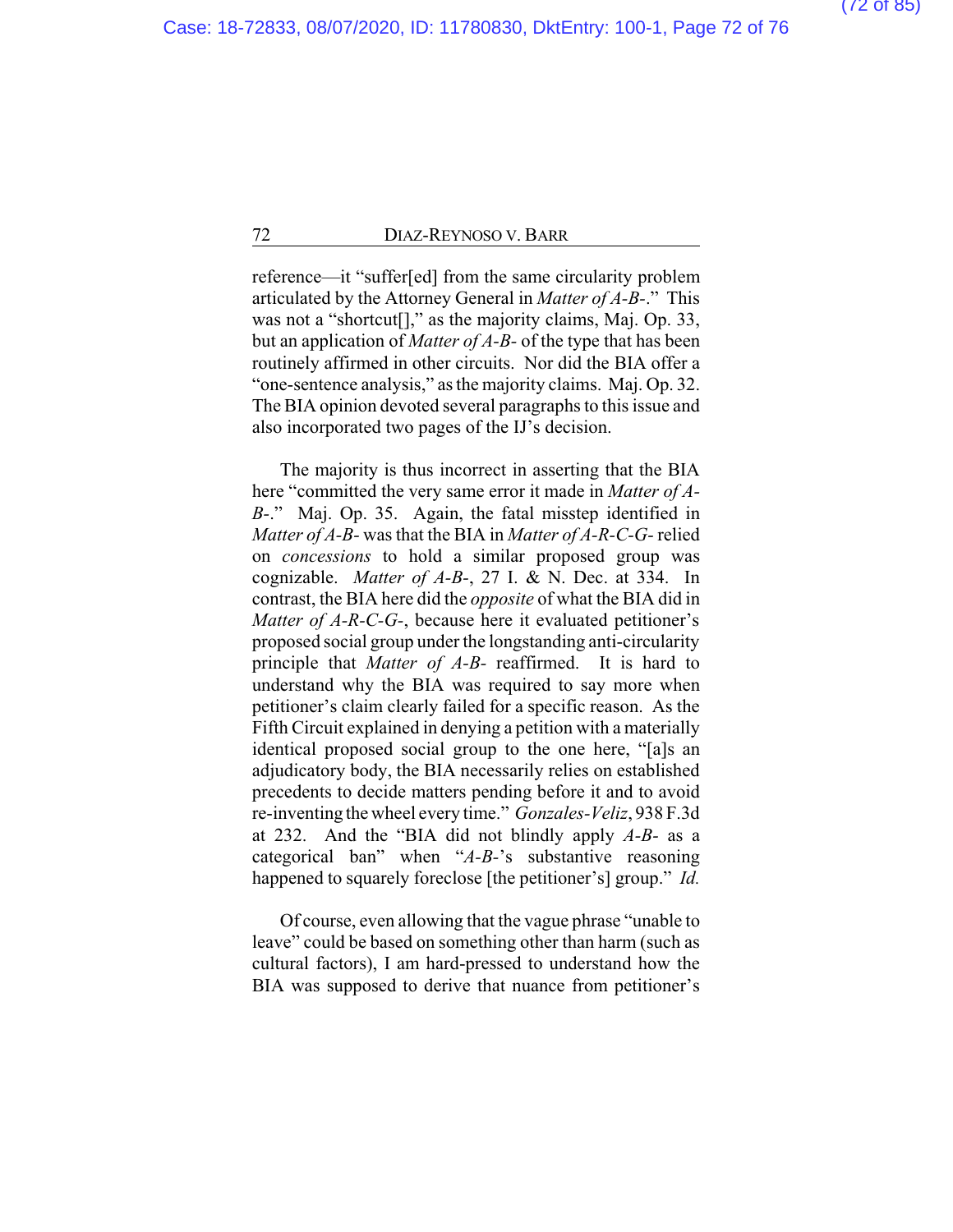brief to the BIA. Relying on *Matter of A-R-C-G-*, petitioner's counseled brief in the BIA argued that the proposed social group "'married women in Guatemala who are unable to leave their relationship' may share an immutable trait, where specific facts demonstrated a woman's inability to leave her *abusive marriage*." (Emphasis added). Petitioner's brief to the BIA then discussed the "repugnant abuse" and "weekly beatings" at issue in *Matter of A-R-C-G-* and compared them to petitioner's own experience, explaining that petitioner "[s]imilarly" "demonstratedthat she suffered deplorable harm and abuse by her 'common law' husband." Contrary to the majority opinion, the BIA thus did not "pluck[] one fact identified by [petitioner]—that her husband physicallyabused her." Maj. Op. 35. This abuse was the central thrust of petitioner's entire submission to the BIA.

The majority opinion nevertheless states that the petitioner "advanced evidence of economic, societal, and cultural factors that also may have prevented her fromleaving her relationship." Maj. Op. 34. But what the majority cites for this are pages from the petitioner's brief to the IJ, which extensively discuss how the "inability to leave" is based on domestic violence. To the extent petitioner and her expert cited societal and cultural factors in Guatemala before the IJ, they repeatedly intermixed them with domestic violence itself. In other words, petitioner's own application thus specifically wove domestic violence into its identification of the proposed group, at a time when *Matter of A-R-C-G-* was the prevailing BIA precedent. But in all events, petitioner certainly did not present "inability to leave" as a concept distinct from the harm itself. And presenting the proposed group in that way would likely have created problems for other aspects of petitioner's required showing, such as social distinction and nexus.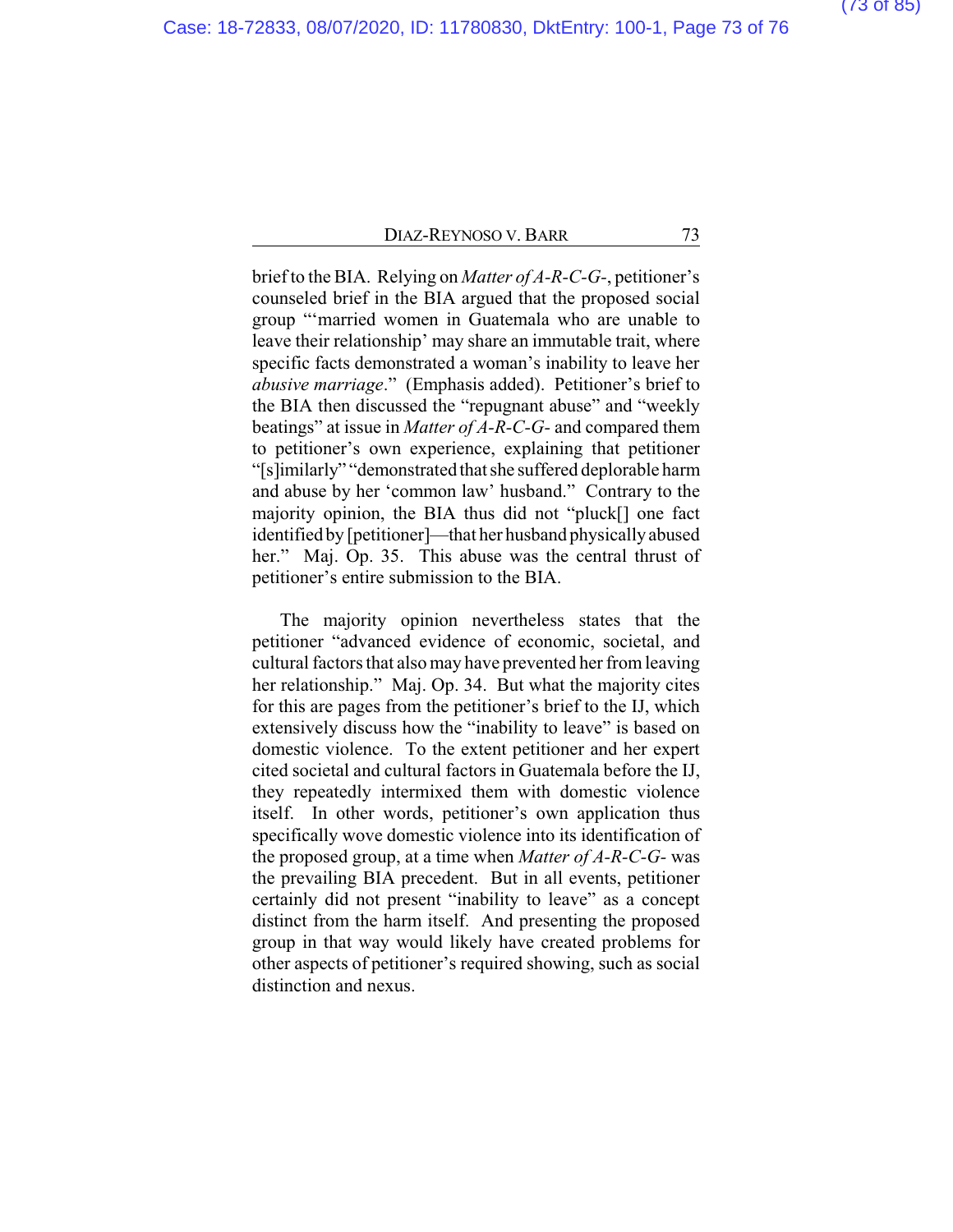Under all these circumstances, I cannot fault the BIA for not divining an interpretation of "inability to leave" that petitioner did not clearly advance. On this point, this court reviews denials of withholding of removal "for substantial evidence." *Yali Wang v. Sessions*, 861 F.3d 1003, 1007 (9th Cir. 2017) (quotations omitted). "Under the substantial evidence standard, the court upholds the BIA's determination unless the evidence in the record compels a contrary conclusion." *Arteaga v. Mukasey*, 511 F.3d 940, 944 (9th Cir. 2007). Given the (at best) imprecise nature of the phrase "inability to leave" and the record in this case, I cannot conclude that the BIA's assessment that the proposed social group was effectively defined by the harm lacks substantial evidence.**<sup>5</sup>**

Finally, the majority errs in premising its own remand on the BIA's remand in *Matter of A-B-*. According to the majority, "the best indication that [mention of physical abuse] does not categorically disqualify [petitioner's] social group is that the Attorney General remanded *Matter of A-B-* for the BIA to conduct a proper analysis, . . . [r]ather than simply invalidating th[e] group." Maj. Op. 35. This is not correct.

**<sup>5</sup>** The majority relies on *De Pena-Paniagua v. Barr*, 957 F.3d at 94, for the proposition that "[t]here are many reasons a petitioner might be unable to leave a relationship, including a variety of 'cultural, societal, religious, economic, or other factors.'" Maj. Op. 34 n.11. But for this observation, the First Circuit cited *Matter of A-R-C-G-*, *see De Pena-Paniagua*, 957 F.3d at 94, which the Attorney General of course overruled in *Matter of A-B-*. In all events, *De Pena-Paniagua* theorized that "a woman's inability to leave a relationship may be the product of forces other than physical abuse." *Id.* at 93. The question in this case is whether the record supports such a characterization of the proposed social group. For the reasons set forth above, the record does not compel the conclusion that the BIA erred in construing the petitioner's proposed group in the way that it did.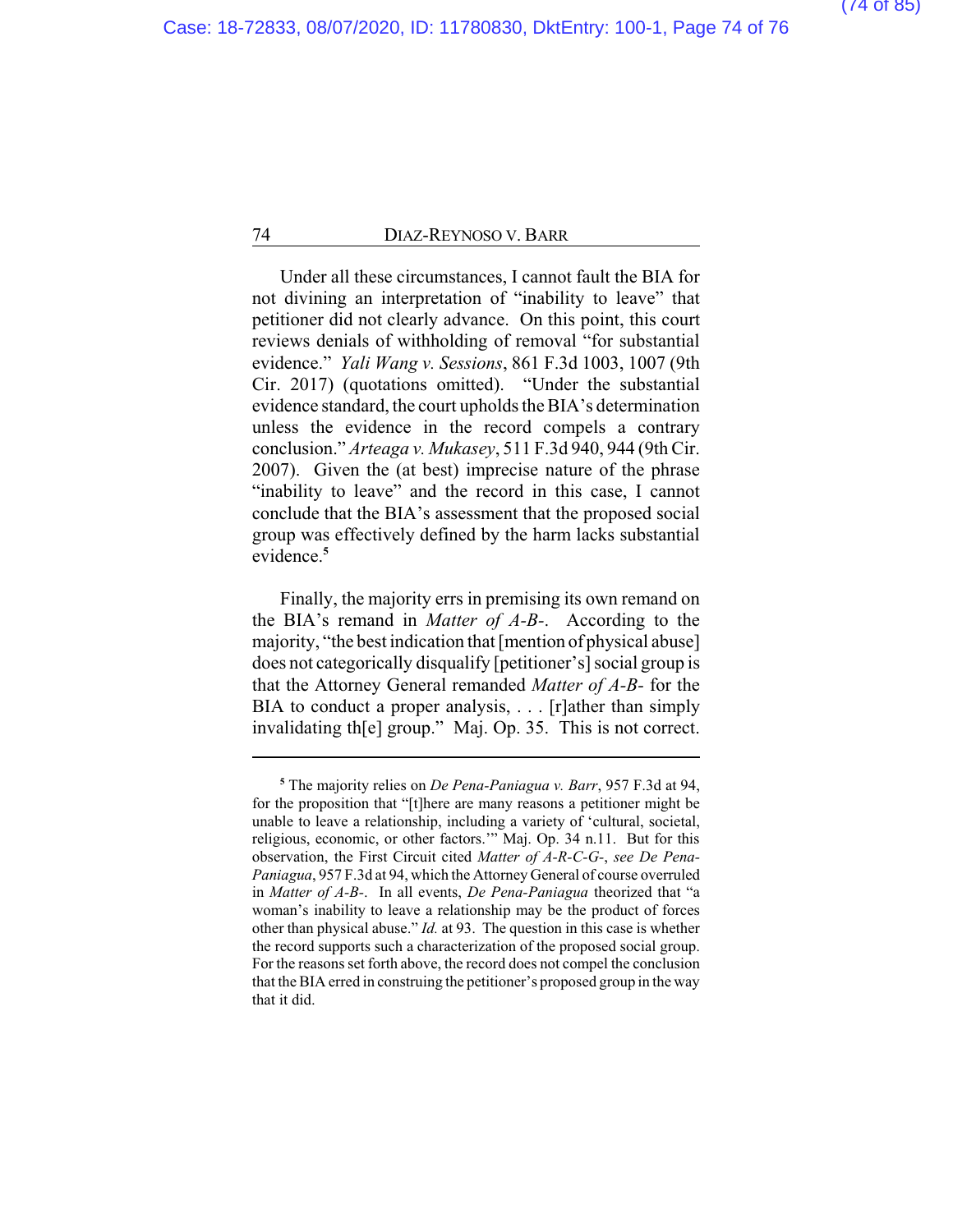The Attorney General in *Matter of A-B-* was unequivocal that "[h]ad the [BIA] properly analyzed the issues" in *Matter of A-R-C-G-*, "then it would have been *clear* that the particular social group *was not cognizable*." *Matter of A-B-*, 27 I. & N. Dec. at 334 (emphasis added). The Attorney General in *Matter of A-B-* was therefore not somehow suggesting that the BIA in any further proceedings that may occur in *Matter of A-B-* itself could somehow treat as cognizable the very proposed social group that *Matter of A-B-* expressly rejected. The standard remand language in *Matter of A-B-* "for further proceedings consistent with this opinion," *id.* at 346, should thus not be construed as a basis for our court to remand a petition where the BIA complied with *Matter of A-B-*.

\* \* \*

In upholding the Attorney General's decision in *Matter of A-B-*, we should have faithfully interpreted it. And in reviewing the BIA's decision applying *Matter of A-B-* to petitioner's application, we should have recognized the BIA's adherence to an Attorney General decision that is itself based on longstanding precedent and at the very least reasonable. The Attorney General in *Matter of A-B-* emphasized that under the INA, claims for asylumand withholding of removal based on domestic violence "are unlikely to satisfy the statutory grounds for proving group persecution." 27 I. & N. Dec. at 320. Today's decision does not directly quarrel with that understanding, but it sets forth an internally inconsistent analytical framework that is at odds with it, and also at odds with how other circuits have handled this issue.

Where all of this will lead is uncertain. The majority's opinion remands this case "for further consideration" so the BIA can conduct a "case-specific inquiry" under "the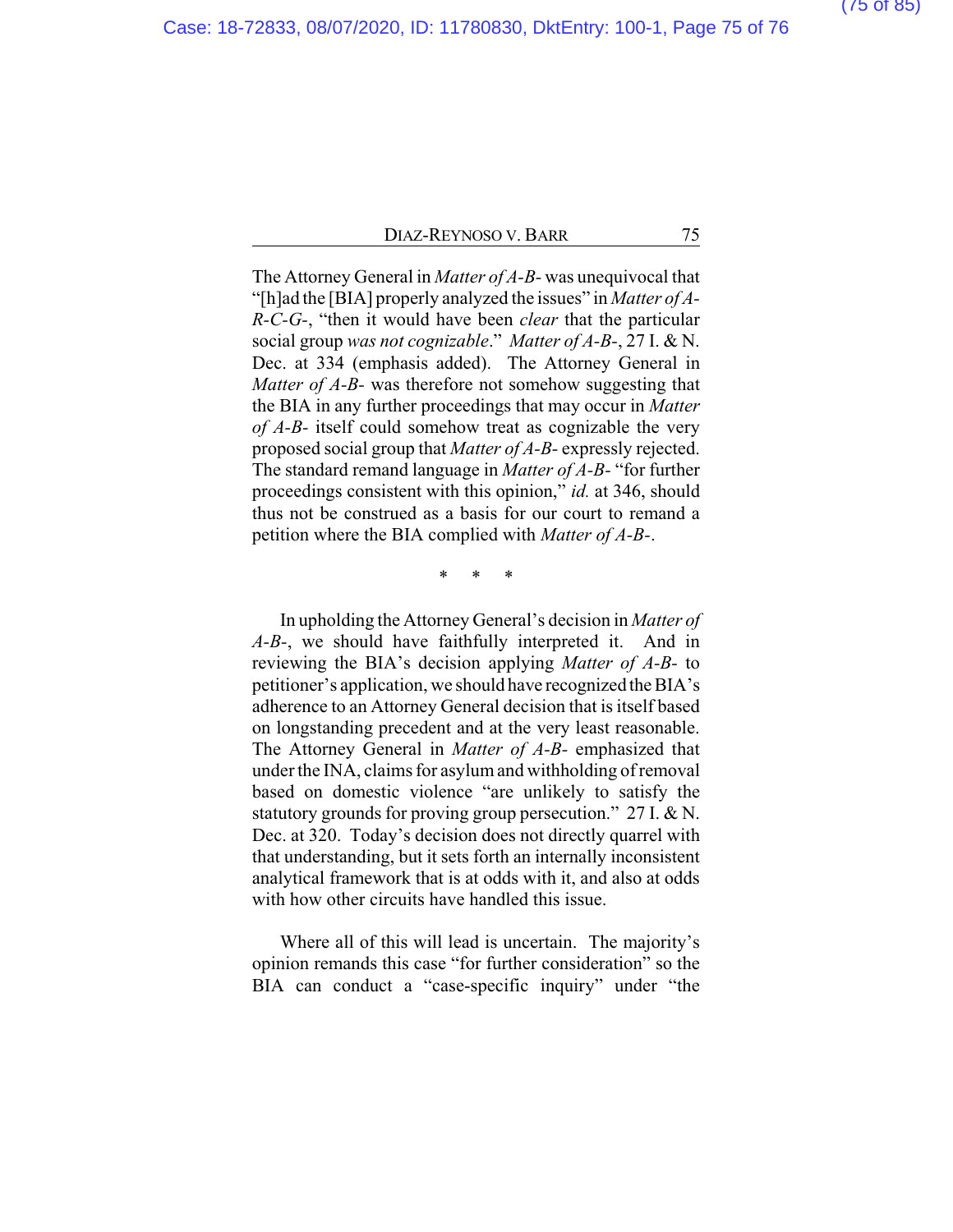required framework." Maj. Op. 37, 39, 40. The BIA can be forgiven if it finds this directive unclear. The only certainty is that these issues will be before us again, as the BIA tries to comply with both *Matter of A-B-* and today's ruling. I respectfully dissent.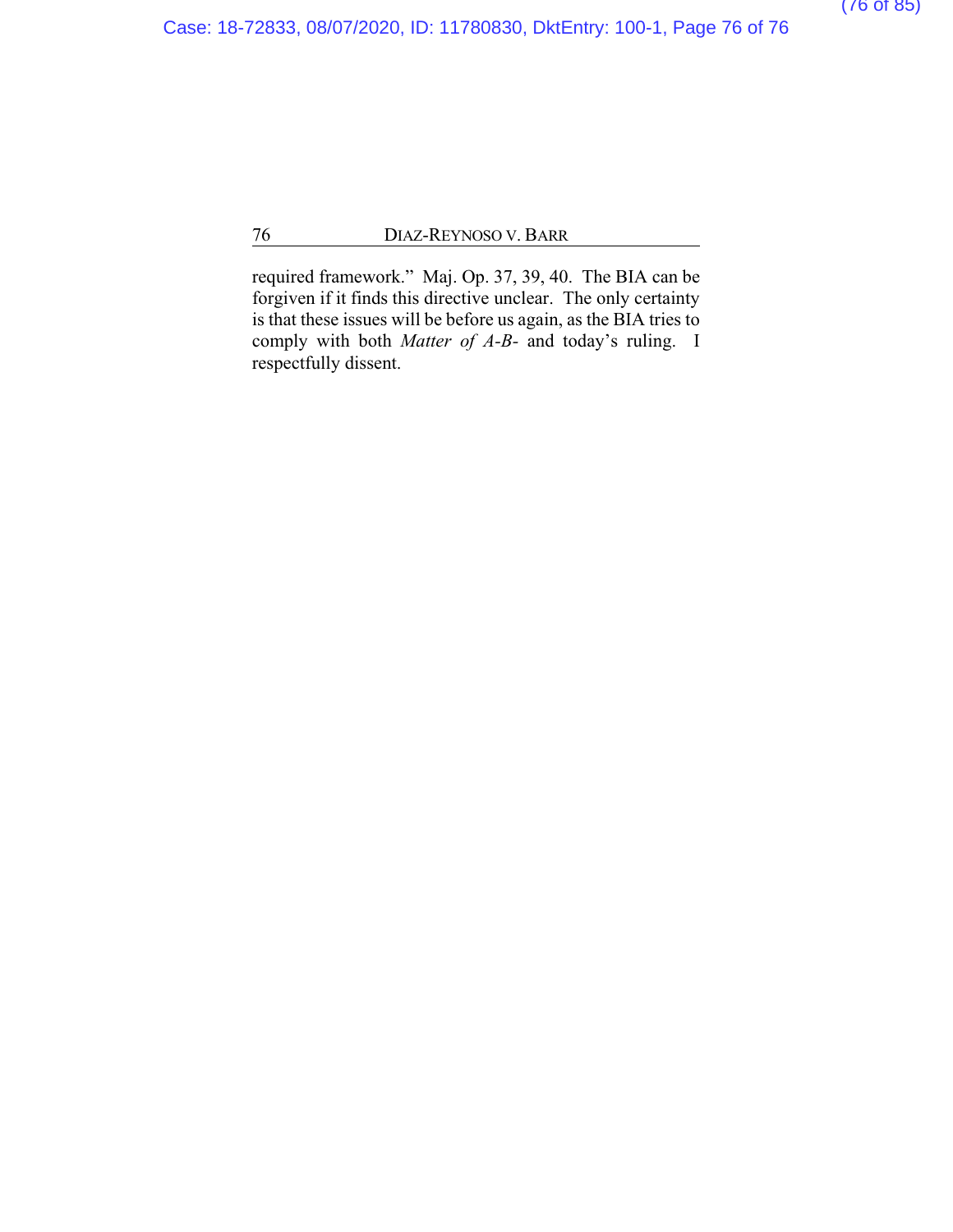

Case: 18-72833, 08/07/2020, ID: 11780830, DktEntry: 100-2, Page 1 of 5



**Distr. GENERAL**

**HCR/GIP/02/02 7 May 2002**

**Original: ENGLISH**

### **GUIDELINES ON INTERNATIONAL PROTECTION: "Membership of a particular social group" within the context of Article 1A(2) of the 1951 Convention and/or its 1967 Protocol relating to the Status of Refugees**

UNHCR issues these Guidelines pursuant to its mandate, as contained in *the Statute of the Office of the United Nations High Commissioner for Refugees*, and Article 35 of the *1951 Convention relating to the Status of Refugees and/or its 1967 Protocol*. These Guidelines complement the UNHCR *Handbook on Procedures and Criteria for Determining Refugee*  Status under the 1951 Convention and the 1967 Protocol relating to the Status of Refugees *(Reedited, Geneva, January 1992).* They further supersede IOM/132/1989 – FOM/110/1989 Membership of a Particular Social Group (UNHCR) Geneva, 12 December 1989), and result from the Second Track of the Global Gonsultations am International Protection process which examined this subject at its expert meeting in September 2001. Convention and the 1967 Protocol relating to<br>
nuary 1992). They further supersede IOM/132<br>
ular Social Group (UNUGR) Seneva 135 ece<br>
of the Globar Consultations am International Pi<br>
Lits experimenting in Senema in Septembe ne 1951 Convention and the 1967 Protocol relating to the States<br>neva, January 1992). They further supersede IOM/132/1989  $\angle$  F<br>i a Particular Social Group (UNUGR) Geneva (13 December 198<br>nd Track of the Globar Gonal Ritat

These Guidelines are intended to provide legal interpretative guidance for governments, legal practitioners, declision-makers and the judiciary, as well as UNHCR staff carrying out refugee status determinations in the field.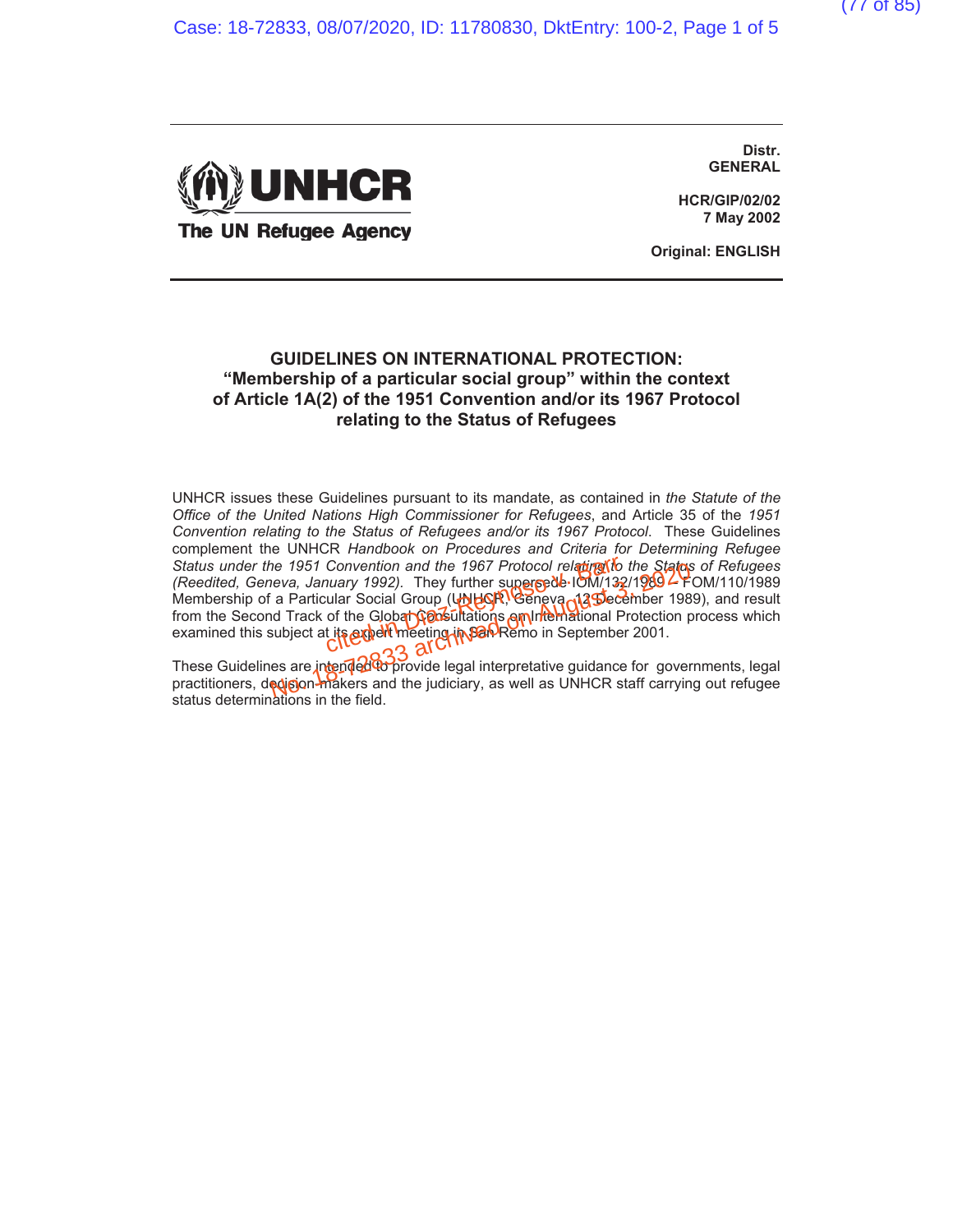#### **"Membership of a particular social group" within the context of Article 1A(2) of the 1951 Convention and/or its 1967 Protocol relating to the Status of Refugees**

### **I. INTRODUCTION**

- 1. "Membership of a particular social group" is one of the five grounds enumerated in Article 1A(2) of the 1951 *Convention relating to the Status of Refugees* ("1951 Convention"). It is the ground with the least clarity and it is not defined by the 1951 Convention itself. It is being invoked with increasing frequency in refugee status determinations, with States having recognised women, families, tribes, occupational groups, and homosexuals, as constituting a particular social group for the purposes of the 1951 Convention. The evolution of this ground has advanced the understanding of the refugee definition as a whole. These Guidelines provide legal interpretative guidance on assessing claims which assert that a claimant has a well-founded fear of being persecuted for reasons of his or her membership of a particular social group.
- 2. While the ground needs delimiting—that is, it cannot be interpreted to render the other four Convention grounds superfluous—a proper interpretation must be consistent with the object and purpose of the Convention.<sup>1</sup> Consistent with the language of the Convention, this category cannot be interpreted as a "catch all" that applies to all persons fearing persecution. Thus, to preserve the structure and integrity of the Convention's definition of a refugee, a social group cannot be defined *exclusively* by the fact that it is targeted for persecution (although, as discussed below, persecution may be a relevant element in determining the visibility of a particular social group).
- 3. There is no "closed list" of what groups may constitute a particular social group" within the meaning of Article 1A(2). The Convention includes no specific list of social groups, nor does the ratifying history reflect a **view that there is a set of** identified groups that might qualify under this ground.  $R_{\text{R}}$  the term membership of a particular social group should be read in an explotionary manner, open to the diverse and changing nature of groups in various societies and evolving international human rights norms. ciosed list" of what groups may constitute a **position** specifically to the ratifying history reflect a **year** what there **is gregifically** of she ratifying history reflect a **year** what there **is gregifically** of specific
- 4. The Convention grounds are not mutually exclusive. An applicant may be eligible for refugee status under more than one of the grounds identified in Article  $1A(2)^2$  For example, a claimant may allege that she is at risk of persecution because of her refusal to wear traditional clothing. Depending on the particular circumstances of the society, she may be able to establish a claim based on political opinion (if her conduct is viewed by the State as a political statement that it seeks to suppress), religion (if her conduct is based on a religious conviction opposed by the State) or membership in a particular social group.

#### **II. SUBSTANTIVE ANALYSIS**

### **A. Summary of State Practice**

- 5. Judicial decisions, regulations, policies, and practices have utilized varying interpretations of what constitutes a social group within the meaning of the 1951 Convention. Two approaches have dominated decision-making in common law jurisdictions.
- 6. The first, the "protected characteristics" approach (sometimes referred to as an "immutability" approach), examines whether a group is united by an immutable

 $\overline{a}$ <sup>1</sup> See Summary Conclusions – Membership of a Particular Social Group, Global Consultations on International Protection, San Remo Expert Roundtable, 6-8 September 2001, no.2 ("Summary Conclusions – Membership of a Particular Social Group").

<sup>2</sup> See UNHCR's *Handbook on Procedures and Criteria for Determining Refugee Status under the 1951 Convention and the 1967 Protocol relating to the Status of Refugees* (Reedited, Geneva, January 1992), paragraphs 66-67, 77; and see also Summary Conclusions – Membership of a Particular Social Group, no.3.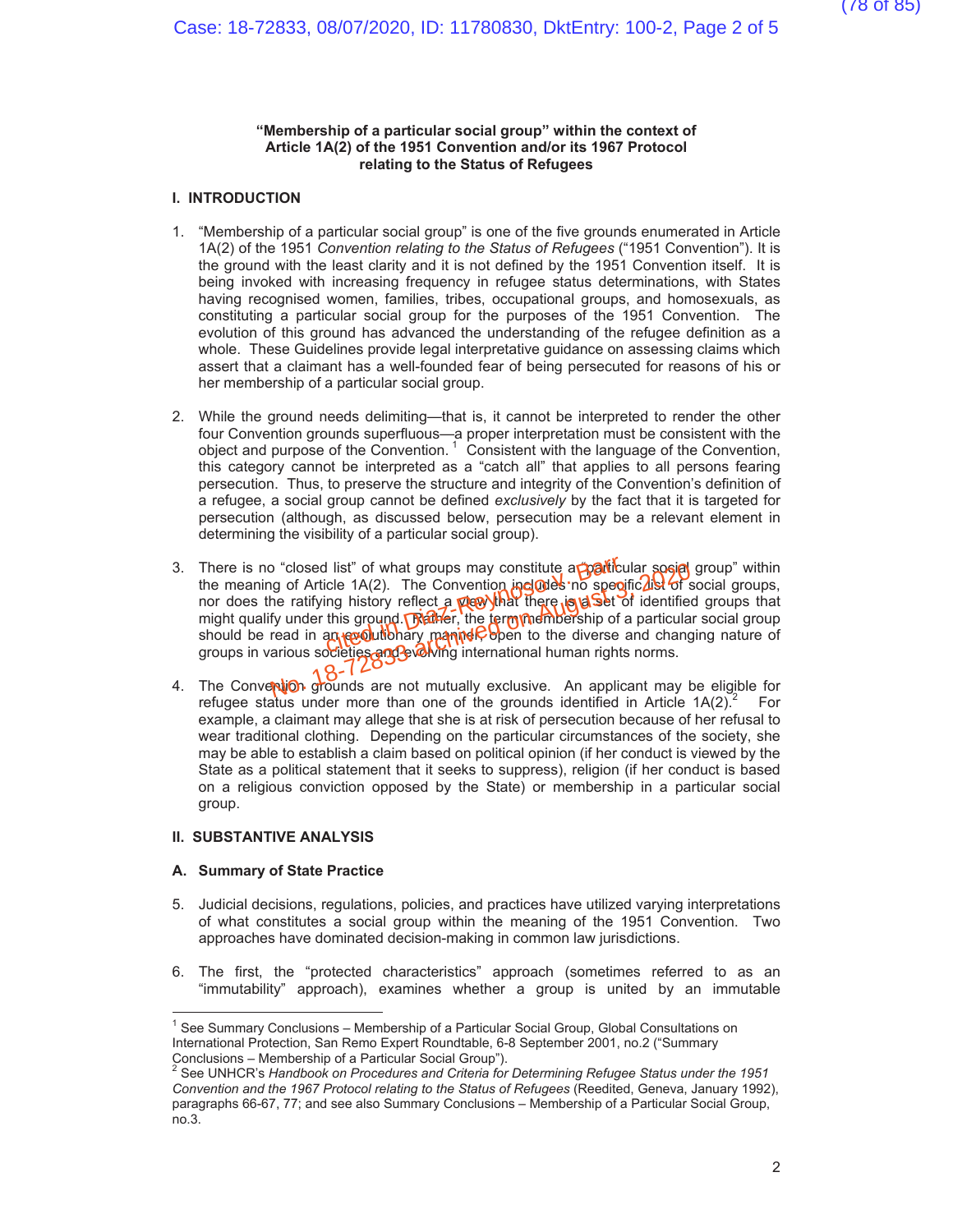characteristic or by a characteristic that is so fundamental to human dignity that a person should not be compelled to forsake it. An immutable characteristic may be innate (such as sex or ethnicity) or unalterable for other reasons (such as the historical fact of a past association, occupation or status). Human rights norms may help to identify characteristics deemed so fundamental to human dignity that one ought not to be compelled to forego them. A decision-maker adopting this approach would examine whether the asserted group is defined: (1) by an innate, unchangeable characteristic, (2) by a past temporary or voluntary status that is unchangeable because of its historical permanence, or (3) by a characteristic or association that is so fundamental to human dignity that group members should not be compelled to forsake it. Applying this approach, courts and administrative bodies in a number of jurisdictions have concluded that women, homosexuals, and families, for example, can constitute a particular social group within the meaning of Article 1A(2).

- 7. The second approach examines whether or not a group shares a common characteristic which makes them a cognizable group or sets them apart from society at large. This has been referred to as the "social perception" approach. Again, women, families and homosexuals have been recognized under this analysis as particular social groups, depending on the circumstances of the society in which they exist.
- 8. In civil law jurisdictions, the particular social group ground is generally less well developed. Most decision-makers place more emphasis on whether or not a risk of persecution exists than on the standard for defining a particular social group. Nonetheless, both the protected characteristics and the social perception approaches have received mention.
- 9. Analyses under the two approaches may frequently converge. This is so because groups whose members are targeted based on a common  $\mathbb{R}$  immutable  $\sim$  fundamental characteristic are also often perceived as a society group in their societies. But at times the approaches may reach different results. For example the social perception standard might recognize as social groups  $\frac{2}{3}$  associations based on a characteristic that is neither whose members are targeted based on a common anti-<br>characteristic are also often perceived as a social group in their societies. But at times<br>the approaches may reach different results  $\frac{1}{2}$  are example the social perc class.
- **B. UNHCR's Definition**

 $\overline{a}$ 

- 10. Given the varying approaches, and the protection gaps which can result, UNHCR believes that the two approaches ought to be reconciled.
- 11. The protected characteristics approach may be understood to identify a set of groups that constitute the core of the social perception analysis. Accordingly, it is appropriate to adopt a single standard that incorporates both dominant approaches:

*a particular social group is a group of persons who share a common characteristic other than their risk of being persecuted, or who are perceived as a group by society. The characteristic will often be one which is innate, unchangeable, or which is otherwise fundamental to identity, conscience or the exercise of one's human rights.* 

12. This definition includes characteristics which are historical and therefore cannot be changed, and those which, though it is possible to change them, ought not to be required to be changed because they are so closely linked to the identity of the person or are an expression of fundamental human rights. It follows that sex can properly be within the ambit of the social group category, with women being a clear example of a social subset defined by innate and immutable characteristics, and who are frequently treated differently to men. $3$ 

<sup>3</sup> For more information on gender-related claims, see UNHCR's *Guidelines on International Protection: Gender-Related Persecution within the Context of Article 1A(2) of the 1951 Convention and/or its 1967 Protocol relating to the Status of Refugees* (HCR/GIP/02/01, 10 May 2002), as well as Summary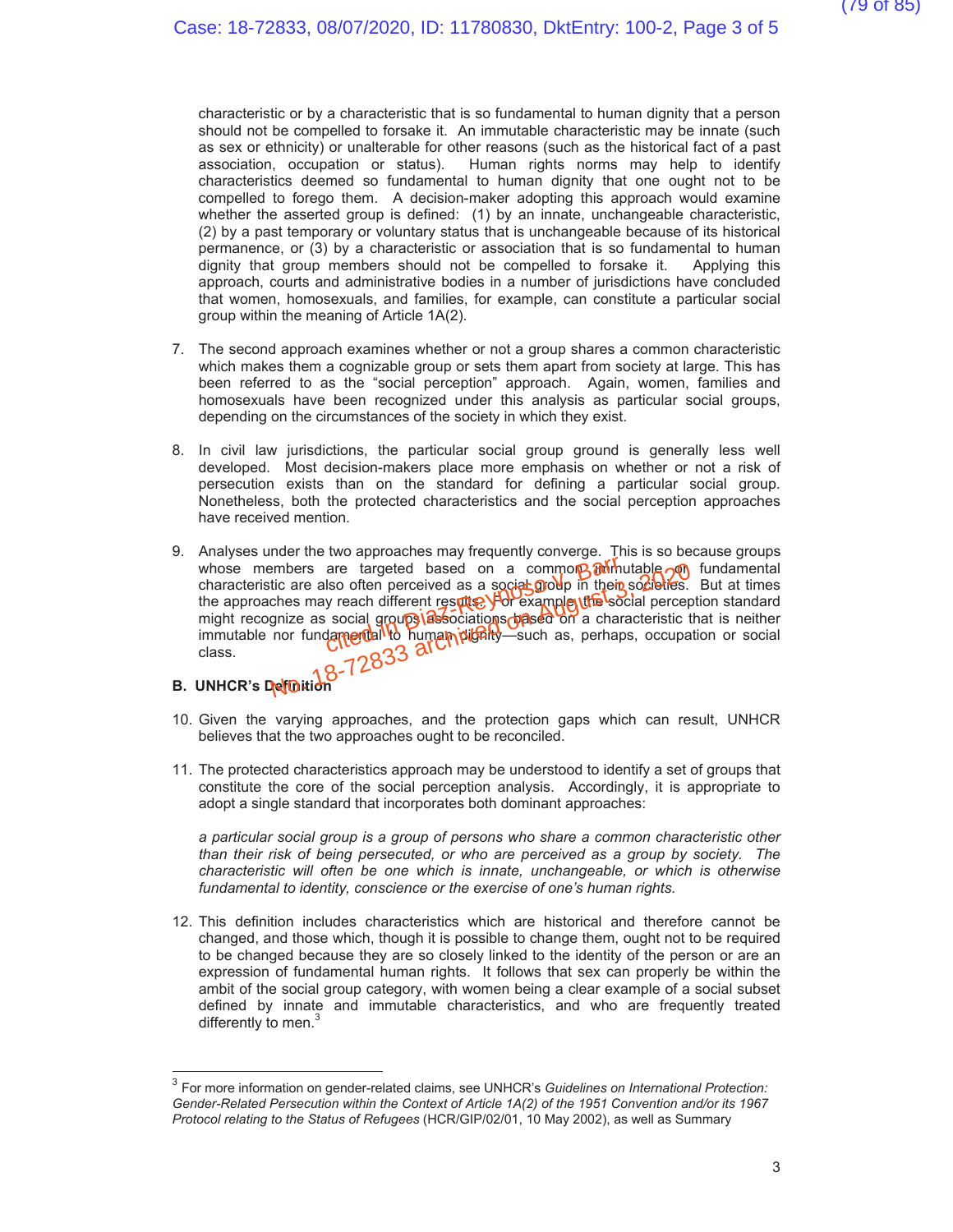13. If a claimant alleges a social group that is based on a characteristic determined to be neither unalterable or fundamental, further analysis should be undertaken to determine whether the group is nonetheless perceived as a cognizable group in that society. So, for example, if it were determined that owning a shop or participating in a certain occupation in a particular society is neither unchangeable nor a fundamental aspect of human identity, a shopkeeper or members of a particular profession might nonetheless constitute a particular social group if in the society they are recognized as a group which sets them apart.

#### **The role of persecution**

14. As noted above, a particular social group cannot be defined exclusively by the persecution that members of the group suffer or by a common fear of being persecuted. Nonetheless, persecutory action toward a group may be a relevant factor in determining the visibility of a group in a particular society.<sup>4</sup> To use an example from a widely cited decision, "[W]hile persecutory conduct cannot define the social group, the actions of the persecutors may serve to identify or even cause the creation of a particular social group in society. Left-handed men are not a particular social group. But, if they were persecuted because they were left-handed, they would no doubt quickly become recognizable in their society as a particular social group. Their persecution for being lefthanded would create a public perception that they were a particular social group. But it would be the attribute of being left-handed and not the persecutory acts that would identify them as a particular social group." 5

#### **No requirement of cohesiveness**

- 15. It is widely accepted in State practice that an applicant need his show that the members of a particular group know each other or associate with each other  $\Delta s$  group. That is, there is no requirement that the group per yonesive."
in The relevant inquiry is whether there is a common element th**at goo**up members share. This is similar to the analysis adopted for the other  $C_{\text{QQ}}$  ention grounds. Even there is no requirement that members of a religion or holders of a political opinion associate together, or belong to a "cohesive" group. Thus women may constitute a particular social group under certain circumstances based on  $\mathbf{R}$  common characteristic of sex, whether or not they associate with one another based on that shared characteristic. accepted in State practice that an applicant negotion show that<br>ular group know each other or associate with each other as a grequirement that the group precisive. This is similar to<br>common element that you members share.
- 16. In addition, mere membership of a particular social group will not normally be enough to substantiate a claim to refugee status. There may, however, be special circumstances where mere membership can be a sufficient ground to fear persecution.<sup>7</sup>

#### **Not all members of the group must be at risk of being persecuted**

17. An applicant need not demonstrate that all members of a particular social group are at risk of persecution in order to establish the existence of a particular social group.<sup>8</sup> As with the other grounds, it is not necessary to establish that all persons in the political party or ethnic group have been singled out for persecution. Certain members of the group may not be at risk if, for example, they hide their shared characteristic, they are not known to the persecutors, or they cooperate with the persecutor.

#### **Relevance of size**

l

Conclusions of the Expert Roundtable on Gender-Related Persecution, San Remo, 6-8 September 2001, no.5.

<sup>4</sup> See Summary Conclusions – Membership of a Particular Social Group, no.6. <sup>5</sup>

<sup>&</sup>lt;sup>5</sup> McHugh, J., in *Applicant A v. Minister for Immigration and Ethnic Affairs*, (1997) 190 CLR 225, 264, 142 ALR 331.

See Summary Conclusions – Membership of a Particular Social Group, no.4.

<sup>&</sup>lt;sup>7</sup> See UNHCR's Handbook, paragraph79.

 $8$  See Summary Conclusions – Membership of a Particular Social Group, no.7.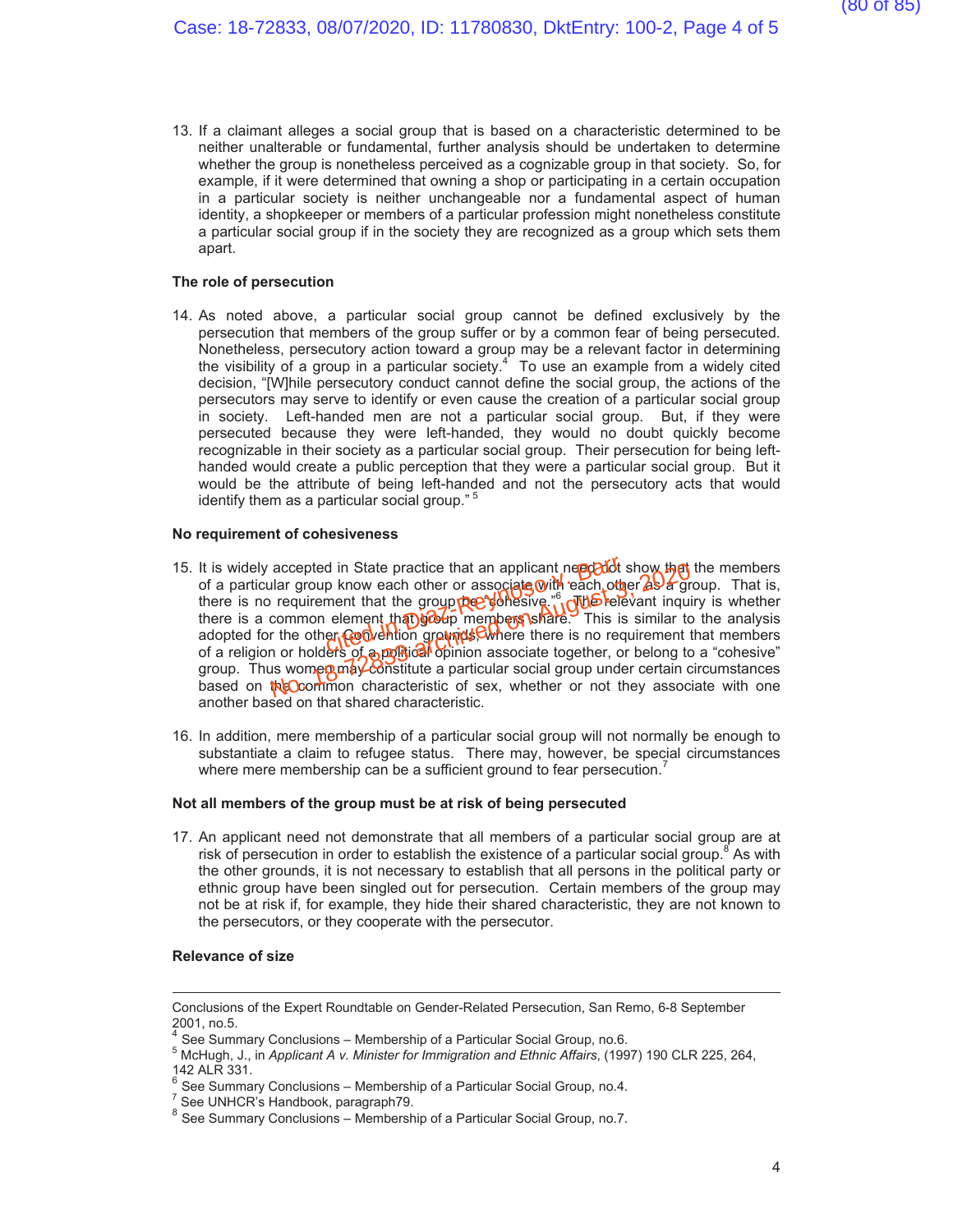- 18. The size of the purported social group is not a relevant criterion in determining whether a particular social group exists within the meaning of Article 1A(2). This is true as well for cases arising under the other Convention grounds. For example, States may seek to suppress religious or political ideologies that are widely shared among members of a particular society—perhaps even by a majority of the population; the fact that large numbers of persons risk persecution cannot be a ground for refusing to extend international protection where it is otherwise appropriate.
- 19. Cases in a number of jurisdictions have recognized "women" as a particular social group. This does not mean that all women in the society qualify for refugee status. A claimant must still demonstrate a well-founded fear of being persecuted based on her membership in the particular social group, not be within one of the exclusion grounds, and meet other relevant criteria.

### **Non-State actors and the causal link ("for reasons of")**

- 20. Cases asserting refugee status based on membership of a particular social group frequently involve claimants who face risks of harm at the hands of non-State actors, and which have involved an analysis of the causal link. For example, homosexuals may be victims of violence from private groups; women may risk abuse from their husbands or partners. Under the Convention a person must have a well-founded fear of being persecuted and that fear of being persecuted must be based on one (or more) of the Convention grounds. There is no requirement that the persecutor be a State actor. Where serious discriminatory or other offensive acts are committed by the local populace, they can be considered as persecution if they are knowingly tolerated by the authorities, or if the authorities refuse, or prove unable, to offer effective protection.<sup>9</sup>
- 21. Normally, an applicant will allege that the person inflicting  $\partial u^{\dagger}$  threatening the harm is acting for one of the reasons identified in the Convention. So, if a non-state actor inflicts or threatens persecution based on a CONVINTION ground and the State is unwilling or unable to protect the claimant libed the causal link has been established. That is, the Normally, an applicant will allege that the person inflicting of The reating for one of the reasons identified in the Convention. So, it is not state or threatens persecution based on a **convention** ground. The state unabl an applicant will allege that the person inflicting and the consequence of the reasons identified in the Consequency of the state is persecution based on a **Consequence** or gound and the State is protect the claimant, **the**
- 22. There may also arise-situations where a claimant may be unable to show that the harm inflicted or  $\mathbf{W}$  eatened by the non-State actor is related to one of the five grounds. For example, in the situation of domestic abuse, a wife may not always be able to establish that her husband is abusing her based on her membership in a social group, political opinion or other Convention ground. Nonetheless, if the State is unwilling to extend protection based on one of the five grounds, then she may be able to establish a valid claim for refugee status: the harm visited upon her by her husband is based on the State's unwillingness to protect her for reasons of a Convention ground.
- 23. This reasoning may be summarized as follows. The causal link may be satisfied: (1) where there is a real risk of being persecuted at the hands of a non-State actor for reasons which are related to one of the Convention grounds, whether or not the failure of the State to protect the claimant is Convention related; or (2) where the risk of being persecuted at the hands of a non-State actor is unrelated to a Convention ground, but the inability or unwillingness of the State to offer protection is for a Convention reason.

 $\overline{a}$ 9 See UNHCR's *Handbook,* paragraph 65.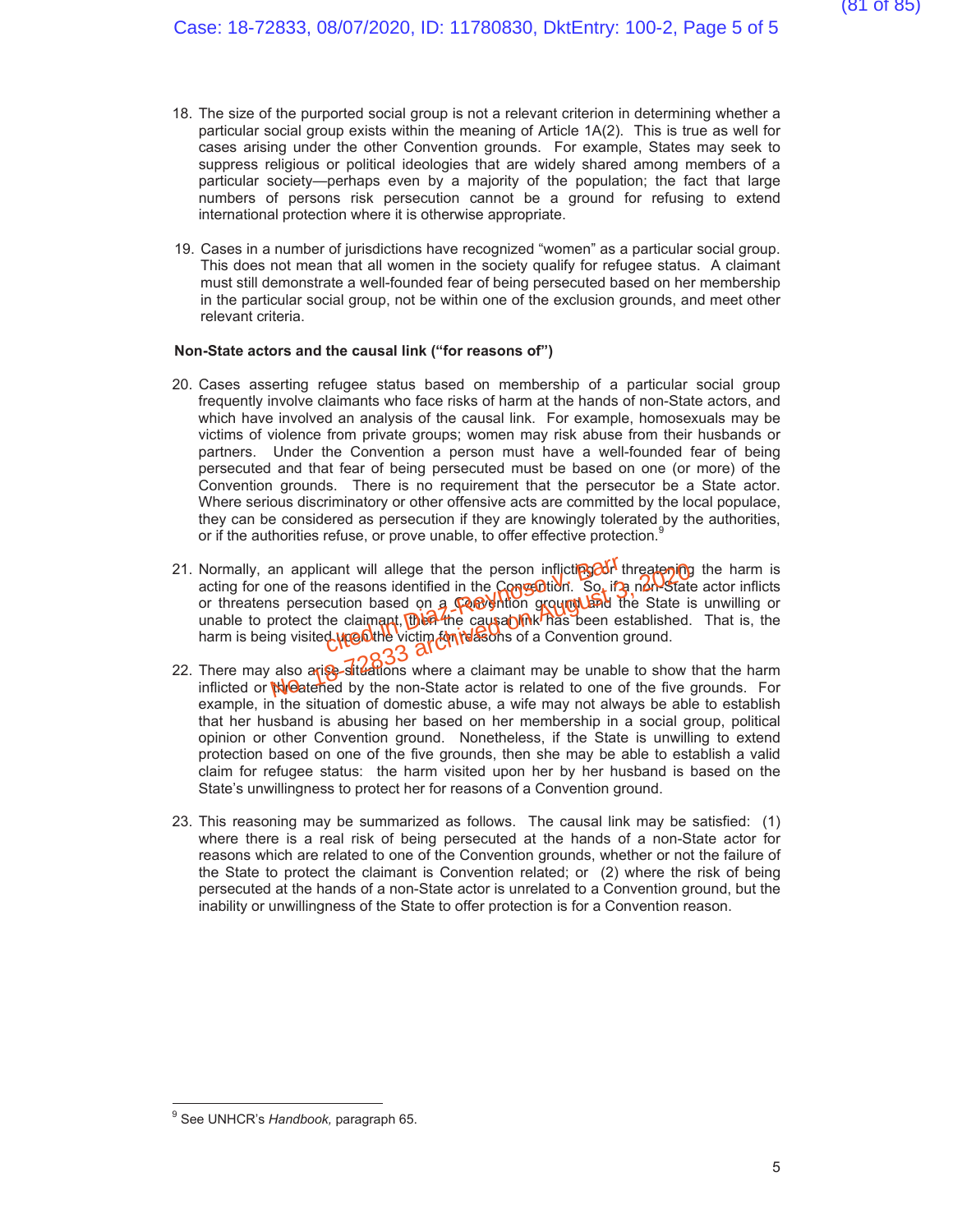## **United States Court of Appeals for the Ninth Circuit**

## **Office of the Clerk**

95 Seventh Street San Francisco, CA 94103

## **Information Regarding Judgment and Post-Judgment Proceedings**

## **Judgment**

This Court has filed and entered the attached judgment in your case. Fed. R. App. P. 36. Please note the filed date on the attached decision because all of the dates described below run from that date, not from the date you receive this notice.

## **Mandate (Fed. R. App. P. 41; 9th Cir. R. 41-1 & -2)**

The mandate will issue 7 days after the expiration of the time for filing a petition for rehearing or 7 days from the denial of a petition for rehearing, unless the Court directs otherwise. To file a motion to stay the mandate, file it electronically via the appellate ECF system or, if you are a pro se litigant or an attorney with an exemption from using appellate ECF, file one original motion on paper.

## **Petition for Panel Rehearing (Fed. R. App. P. 40; 9th Cir. R. 40-1) Petition for Rehearing En Banc (Fed. R. App. P. 35; 9th Cir. R. 35-1 to -3)**

## **(1) A. Purpose (Panel Rehearing):**

- A party should seek panel rehearing only if one or more of the following grounds exist:
	- ► A material point of fact or law was overlooked in the decision;
	- ► A change in the law occurred after the case was submitted which appears to have been overlooked by the panel; or
	- ► An apparent conflict with another decision of the Court was not addressed in the opinion.
- Do not file a petition for panel rehearing merely to reargue the case.

## **B. Purpose (Rehearing En Banc)**

• A party should seek en banc rehearing only if one or more of the following grounds exist: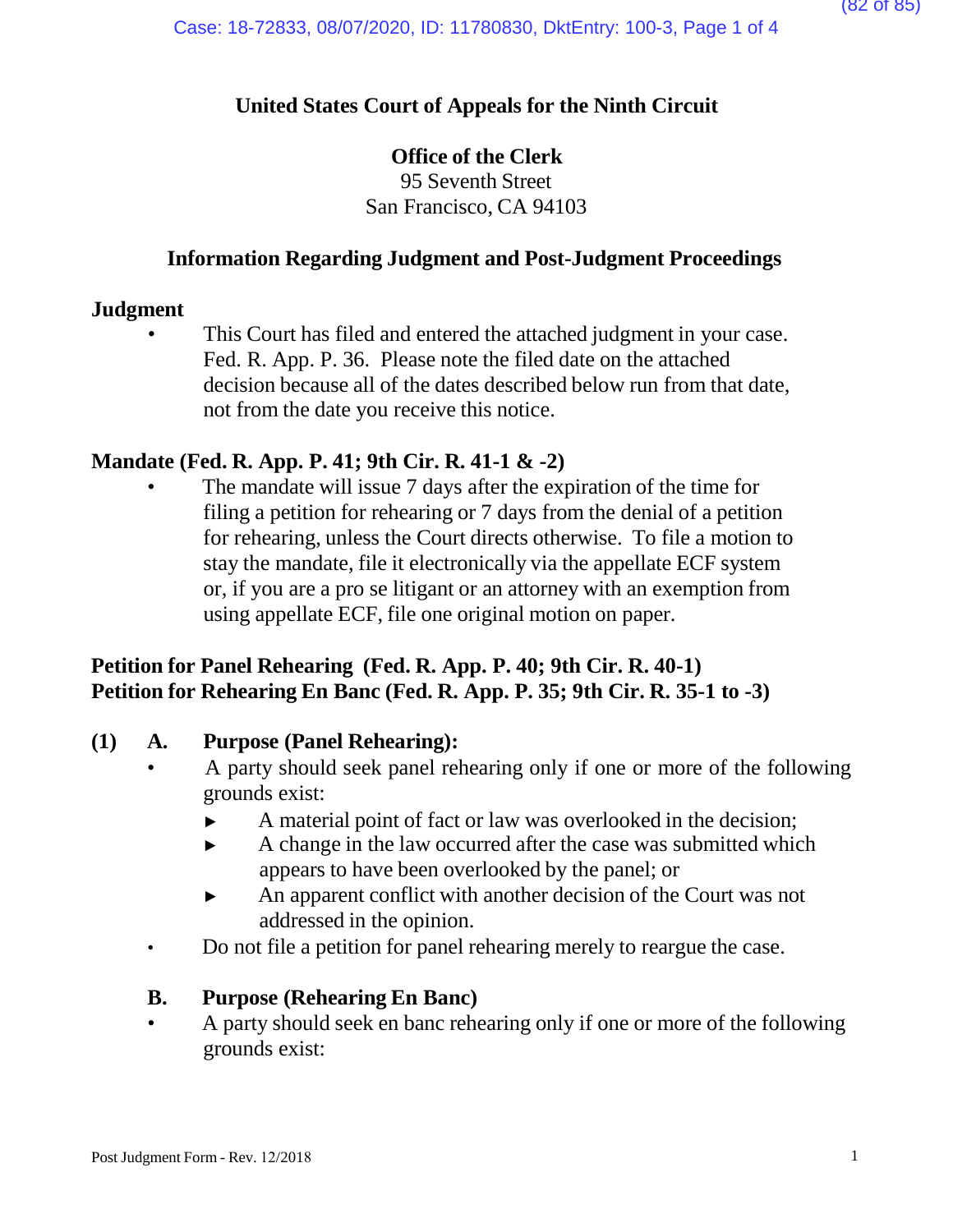- ► Consideration by the full Court is necessary to secure or maintain uniformity of the Court's decisions; or
- The proceeding involves a question of exceptional importance; or
- $\blacktriangleright$  The opinion directly conflicts with an existing opinion by another court of appeals or the Supreme Court and substantially affects a rule of national application in which there is an overriding need for national uniformity.

# **(2) Deadlines for Filing:**

- A petition for rehearing may be filed within 14 days after entry of judgment. Fed. R. App. P. 40(a)(1).
- If the United States or an agency or officer thereof is a party in a civil case, the time for filing a petition for rehearing is 45 days after entry of judgment. Fed. R. App. P. 40(a)(1).
- If the mandate has issued, the petition for rehearing should be accompanied by a motion to recall the mandate.
- *See* Advisory Note to 9th Cir. R. 40-1 (petitions must be received on the due date).
- An order to publish a previously unpublished memorandum disposition extends the time to file a petition for rehearing to 14 days after the date of the order of publication or, in all civil cases in which the United States or an agency or officer thereof is a party, 45 days after the date of the order of publication. 9th Cir. R. 40-2.

# **(3) Statement of Counsel**

• A petition should contain an introduction stating that, in counsel's judgment, one or more of the situations described in the "purpose" section above exist. The points to be raised must be stated clearly.

# **(4) Form & Number of Copies (9th Cir. R. 40-1; Fed. R. App. P. 32(c)(2))**

- The petition shall not exceed 15 pages unless it complies with the alternative length limitations of 4,200 words or 390 lines of text.
- The petition must be accompanied by a copy of the panel's decision being challenged.
- An answer, when ordered by the Court, shall comply with the same length limitations as the petition.
- If a pro se litigant elects to file a form brief pursuant to Circuit Rule 28-1, a petition for panel rehearing or for rehearing en banc need not comply with Fed. R. App. P. 32.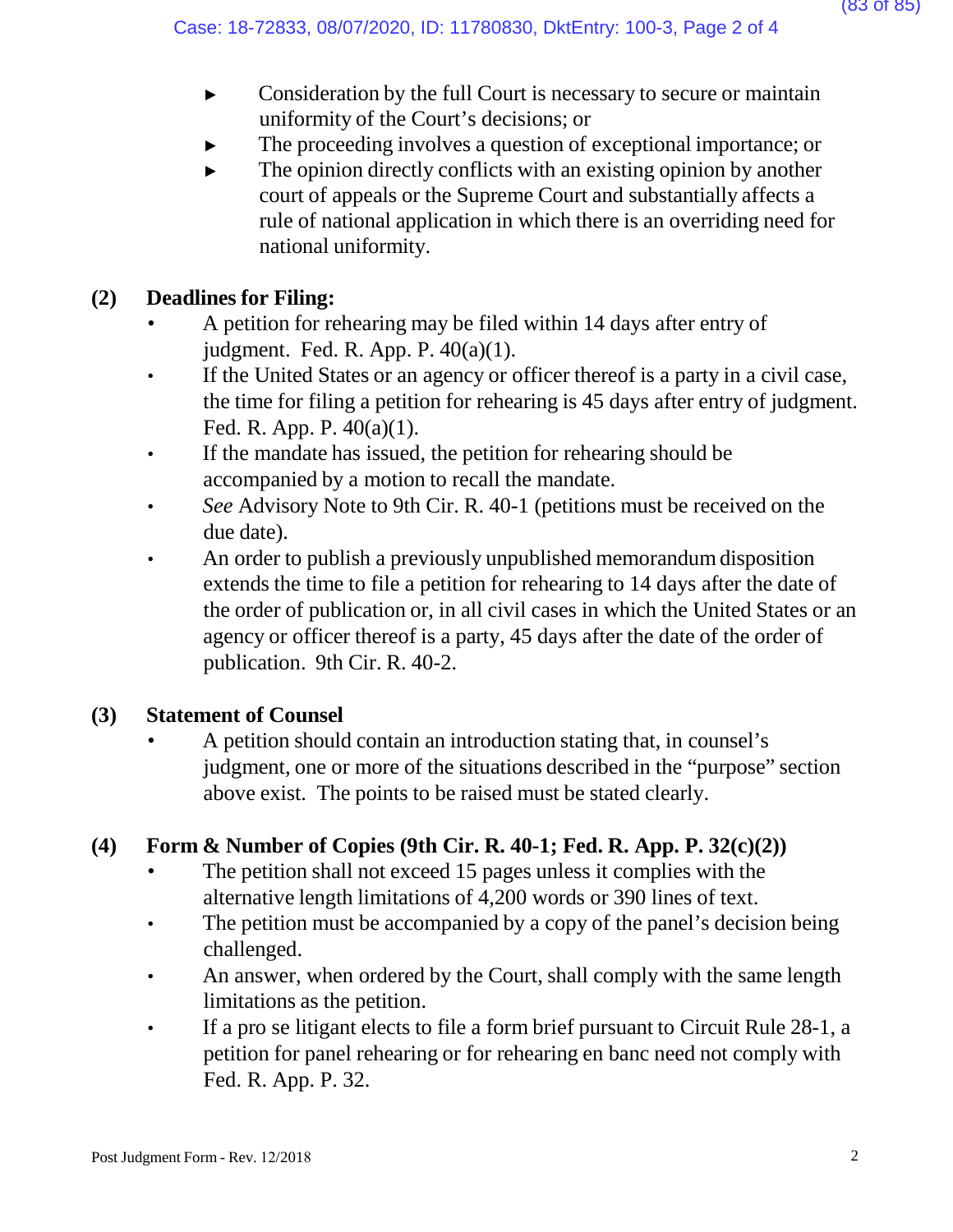Case: 18-72833, 08/07/2020, ID: 11780830, DktEntry: 100-3, Page 3 of 4

- The petition or answer must be accompanied by a Certificate of Compliance found at Form 11, available on our website [at www.ca9.uscourts.gov](http://www.ca9.uscourts.gov/) under *Forms.*
- You may file a petition electronically via the appellate ECF system. No paper copies are required unless the Court orders otherwise. If you are a pro se litigant or an attorney exempted from using the appellate ECF system, file one original petition on paper. No additional paper copies are required unless the Court orders otherwise.

### **Bill of Costs (Fed. R. App. P. 39, 9th Cir. R. 39-1)**

- The Bill of Costs must be filed within 14 days after entry of judgment.
- See Form 10 for addi[t](http://www.ca9.uscourts.gov/)ional information, available on our website at [www.ca9.uscourts.gov](http://www.ca9.uscourts.gov/) under *Forms.*

### **Attorneys Fees**

- Ninth Circuit Rule 39-1 describes the content and due dates for attorneys fees applications.
- All relevant forms are available on our website at [www.ca9.uscourts.gov](http://www.ca9.uscourts.gov/) under *Forms* or by telephoning (415) 355-7806.

### **Petition for a Writ of Certiorari**

• Please refer to the Rules of the United States Supreme Court a[t](http://www.supremecourt.gov/) [www.supremecourt.gov](http://www.supremecourt.gov/)

### **Counsel Listing in Published Opinions**

- Please check counsel listing on the attached decision.
- If there are any errors in a published opinion, please send a letter **in writing within 10 days** to:
	- ► Thomson Reuters; 610 Opperman Drive; PO Box 64526; Eagan, MN 55123 (Attn: Jean Green, Senior Publications Coordinator);
	- ► and electronically file a copy of the letter via the appellate ECF system by using "File Correspondence to Court," or if you are an attorney exempted from using the appellate ECF system, mail the Court one copy of the letter.